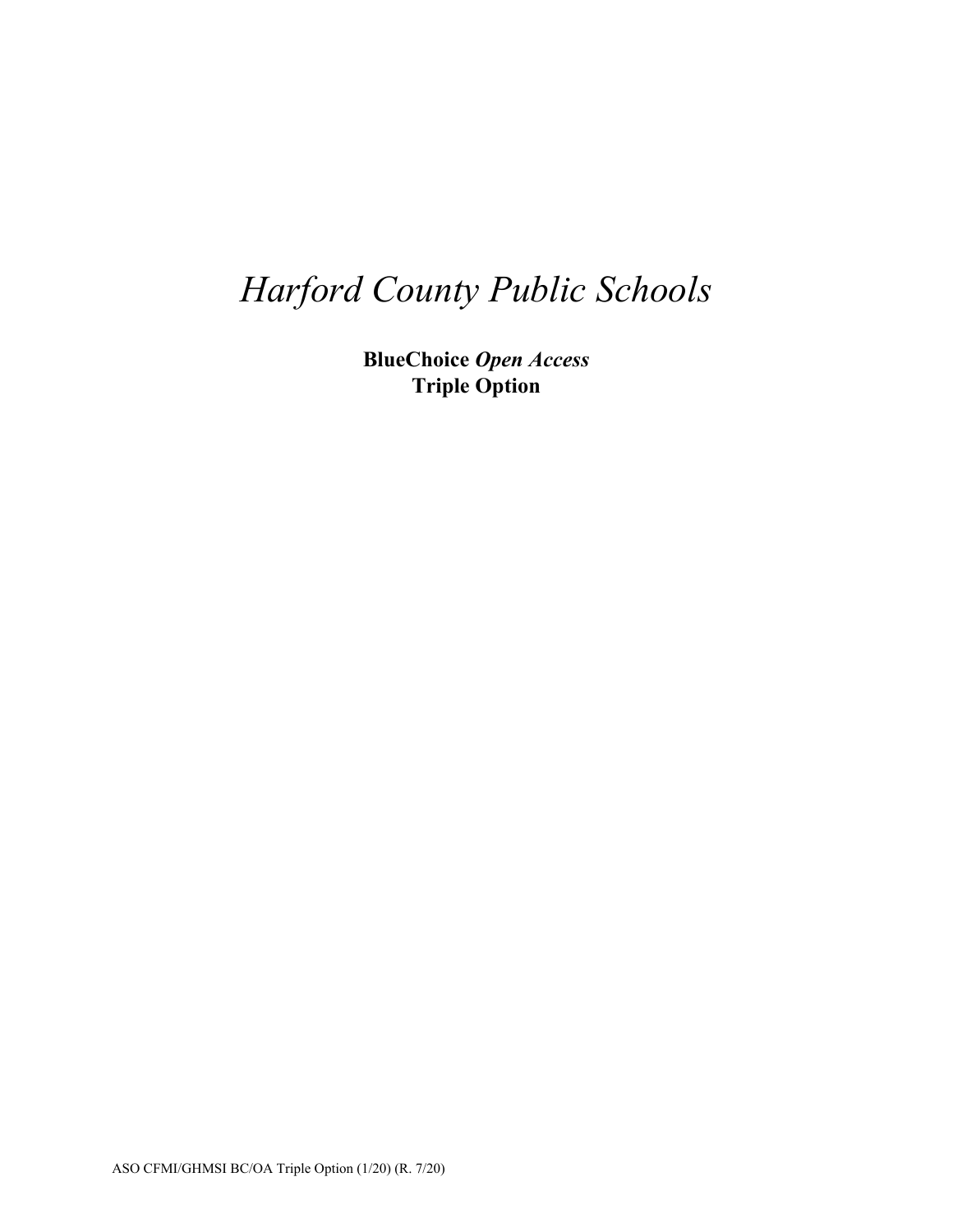#### **CareFirst of Maryland, Inc.** doing business as **CareFirst BlueCross BlueShield**  10455 Mill Run Circle Owings Mills, MD 21117-5559

A private not-for-profit health service plan incorporated under the laws of the State of Maryland

An independent licensee of the Blue Cross and Blue Shield Association

### **EVIDENCE OF COVERAGE**

This Evidence of Coverage, including any attachments, amendments and riders, is a part of the Group Contract issued to the Group through which the Subscriber is enrolled for health benefits. In addition, the Group Contract includes other provisions that explain the duties of CareFirst and the Group. The Group's payment and CareFirst's issuance make the Group Contract's terms and provisions binding on CareFirst and the Group.

CareFirst provides administrative claims payment services only and does not assume any financial risk or obligation with respect to those claims.

The Group reserves the right to change, modify, or terminate the Plan, in whole or in part. Members have no benefits after a Plan termination or partial Plan termination affecting them, except with respect to covered events giving rise to benefits and occurring prior to the date of Plan termination or partial Plan termination and except as otherwise expressly provided, in writing, by the Group, or as required by federal, state or local law.

Members should not rely on any oral description of the Plan, because the written terms in the Group's Plan documents always govern.

CareFirst has provided this Evidence of Coverage, including any amendments or riders applicable thereto, to the Group in electronic format. Any errors, changes and/or alterations to the electronic data, resulting from the data transfer or caused by any person shall not be binding on CareFirst. Such errors, changes and/or alterations do not create any right to additional coverage or benefits under the Group's health benefit plan as described in the health benefit plan documents provided to the Group in hard copy format.

Group Name: Harford County Public Schools BlueChoice Open Access Triple Option

Account

Number(s): 66778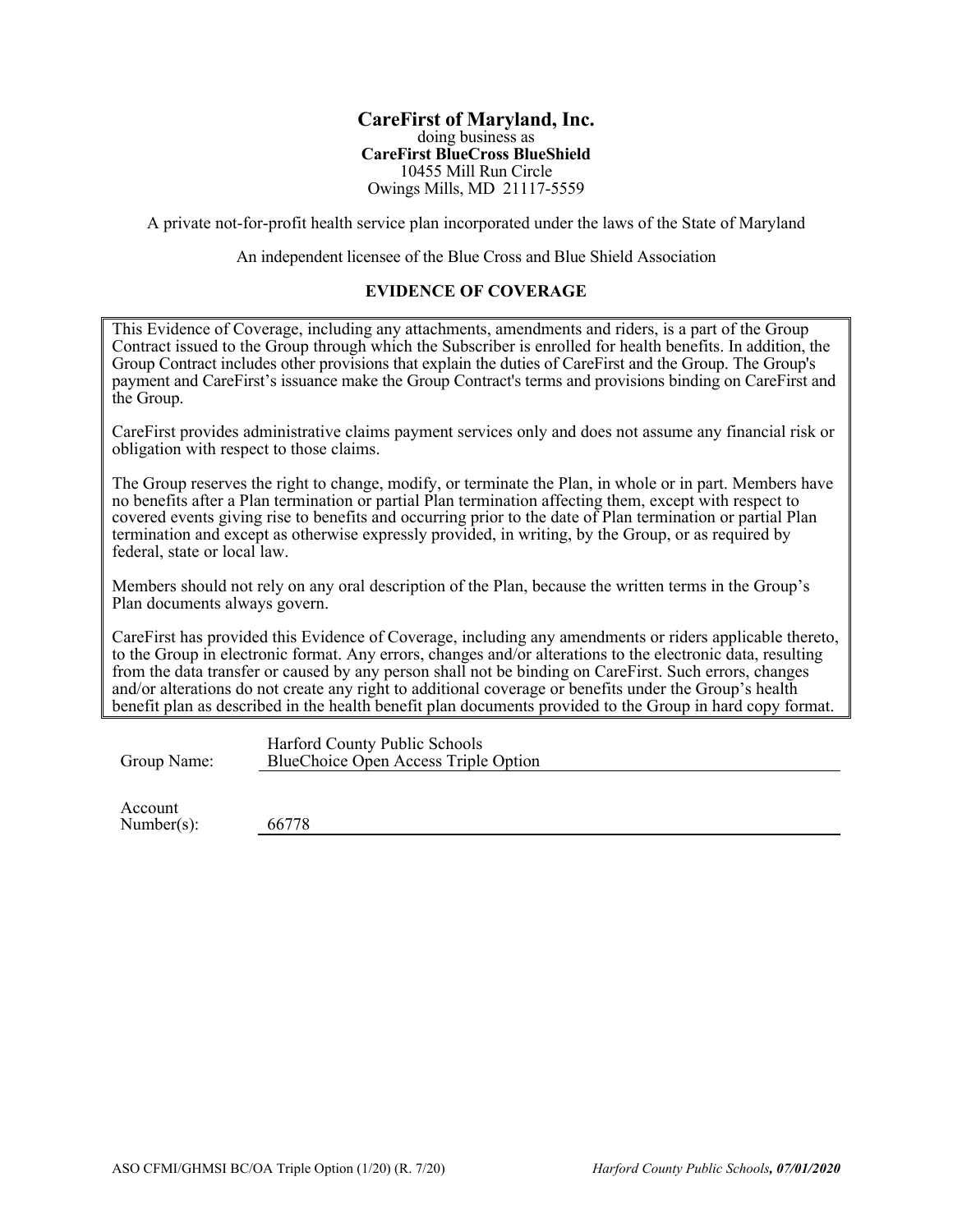## **Table of Contents**

| $\overline{\phantom{a}}$ 4              |
|-----------------------------------------|
|                                         |
|                                         |
|                                         |
|                                         |
|                                         |
| HOW THE PLAN WORKS 30                   |
|                                         |
|                                         |
|                                         |
|                                         |
|                                         |
|                                         |
|                                         |
|                                         |
|                                         |
| $\frac{114}{2}$                         |
|                                         |
| PRESCRIPTION DRUG BENEFITS RIDER<br>121 |
|                                         |
|                                         |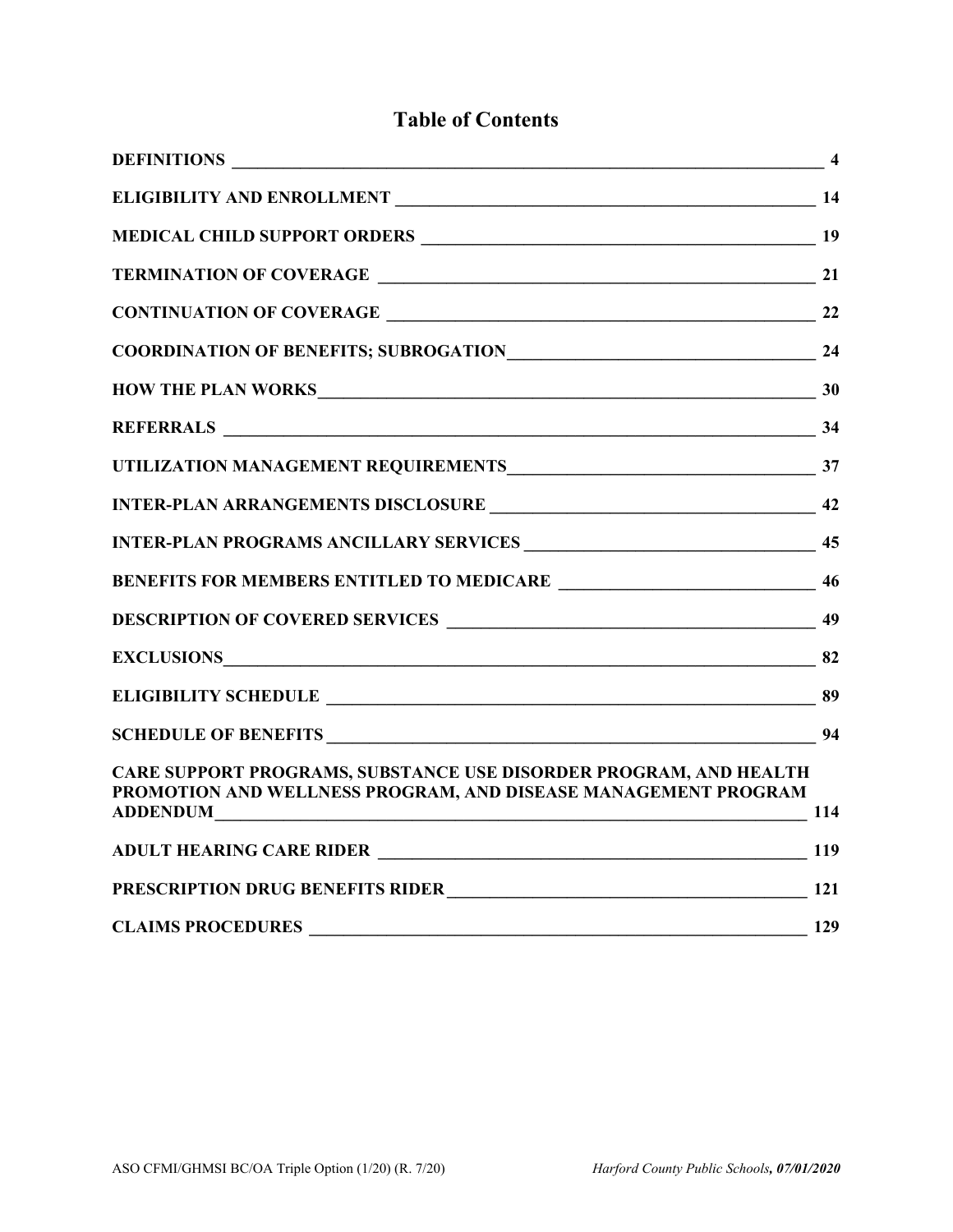#### **DEFINITIONS**

The Evidence of Coverage uses certain defined terms. When these terms are capitalized, they have the following meaning:

#### Allowed Benefit means:

- 1. **Level 1 Health Care Providers**: For a Health Care Provider that has contracted with CareFirst BlueChoice, the Allowed Benefit for a Covered Service is the lesser of the actual charge which, in some cases, will be a rate set by a regulatory agency; or the amount CareFirst allows for the service in effect on the date that the service is rendered. The benefit is payable to the Health Care Provider and is accepted as payment in full, except for any applicable Member payment amounts, as stated in the Schedule of Benefits.
- 2. **Level 2 Health Care Providers**: For a Health Care Provider that has contracted with CareFirst, the Allowed Benefit for a Covered Service is the lesser of the actual charge which, in some cases, will be a rate set by a regulatory agency; or the amount CareFirst allows for the service in effect on the date that the service is rendered. The benefit is payable to the Health Care Provider and is accepted as payment in full, except for any applicable Member payment amounts, as stated in the Schedule of Benefits.

#### 3. **Level 3 Health Care Providers**:

- a. Level 3 health care practitioner: For a health care practitioner that has not contracted with CareFirst or CareFirst BlueChoice, the Allowed Benefit for a Covered Service is based upon the lesser of the provider's actual charge or established fee schedule which, in some cases, will be a rate specified by applicable law. The benefit is payable to the Subscriber or to the health care practitioner, at the discretion of CareFirst. If CareFirst pays the Subscriber, it is the Member's responsibility to pay the health care practitioner. Additionally, the Member is responsible for any applicable Member payment amounts, as stated in the Schedule of Benefits, and for the difference between the Allowed Benefit and the health care practitioner's actual charge.
- b. Level 3 hospital or health care facility: For a hospital or health care facility that has not contracted with CareFirst or CareFirst BlueChoice, the Allowed Benefit for a Covered Service is based upon the lower of the provider's actual charge or established fee schedule, which, in some cases, will be a rate specified by applicable law. In some cases, and on an individual basis, CareFirst is able to negotiate a lower rate with an eligible provider. In that instance, the CareFirst payment will be based on the negotiated fee and the provider agrees to accept the amount as payment in full except for any applicable Member payment amounts, as stated in the Schedule of Benefits. The benefit is payable to the Subscriber or to the hospital or health care facility, at the discretion of CareFirst. Benefit payments to United States Department of Defense and United States Department of Veteran Affairs providers will be made directly to the provider. If CareFirst pays the Subscriber, it is the Member's responsibility to pay the hospital or health care facility. Additionally, the Member is responsible for any applicable Member payment amounts, as stated in the Schedule of Benefits and, unless negotiated, for the difference between the Allowed Benefit and the hospital or health care facility's actual charge.
- c. Level 3 Emergency Services Health Care Provider: CareFirst shall pay the greater of the following amounts for Emergency Services received from a non-contracted Emergency Services Health Care Provider:
	- 1) The Allowed Benefit stated in paragraphs 3.a., or 3.b.
	- 2) The amount negotiated with Level 1 Health Care Providers for the Emergency Service provided, excluding any Copayment or Coinsurance that would be imposed if the service had been received from a contracted Emergency Services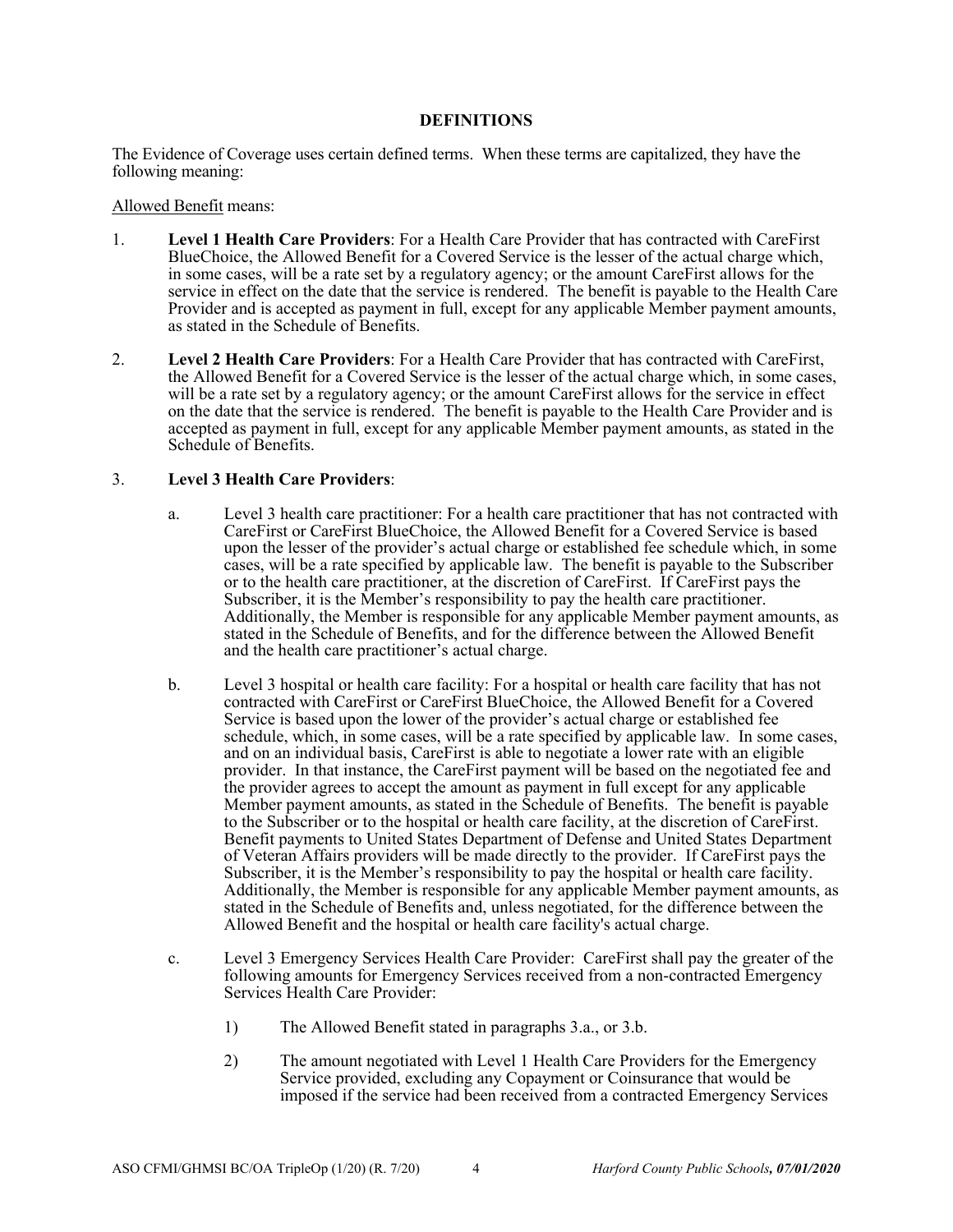Health Care Provider. If there is more than one amount negotiated with Level 1 Health Care Providers for the Emergency Service provided, the amount paid shall be the median of these negotiated amounts, excluding any Copayment or Coinsurance that would be imposed if the service had been received from a contracted Emergency Services Health Care Provider.

- 3) The amount for the Emergency Service calculated using the same method CareFirst generally used to determine payments for services provided by a Level 3 Health Care Provider, excluding any Copayment or Coinsurance that would be imposed if the service had been received from a contracted Emergency Services Health Care Provider.
- 4) The amount that would be paid under Medicare (part A or part B of Title XVIII of the Social Security Act, 42 U.S.C. 1395 et seq.) for the Emergency Service, excluding any Copayment or Coinsurance that would be imposed if the service had been received from a contracted Emergency Services Health Care Provider.

Adverse Decision means a utilization review determination that a proposed or delivered health care service covered under the Claimant's contract is or was not Medically Necessary, appropriate, or efficient; and may result in non-coverage of the health care service.

Ancillary Services means facility services that may be rendered on an inpatient and/or outpatient basis. These services include, but are not limited to, diagnostic and therapeutic services such as laboratory, radiology, operating room services, incremental nursing services, blood administration and handling, pharmaceutical services, Durable Medical Equipment and Medical Supplies. Ancillary Services do not include room and board services billed by a facility for inpatient care.

Applied Behavior Analysis means the design, implementation, and evaluation of environmental modifications, using behavioral stimuli and consequences, to produce socially significant improvement in human behavior, including the use of direct observation, measurement, and functional analysis of the relationship between environment and behavior.

Benefit Period means the period of time during which Covered Services are eligible for payment. The Benefit Period is: July 1st through June 30th.

Cardiac Rehabilitation means inpatient or outpatient services designed to limit the physiologic and psychological effects of cardiac illness, reduce the risk for sudden death or reinfarction, control cardiac symptoms, stabilize or reverse atherosclerotic process and enhance the psychosocial and vocational status of Eligible Members.

CareFirst means CareFirst of Maryland, Inc., doing business as CareFirst BlueCross BlueShield.

CareFirst BlueChoice means CareFirst BlueChoice, Inc.

Claims Administrator means CareFirst.

Coinsurance means the percentage of the Allowed Benefit allocated between CareFirst and the Member whereby CareFirst and the Member share in the payment for Covered Services.

Contracted Health Care Provider means, for purposes of the Inter-Plan Ancillary Services section of this Evidence of Coverage, a Health Care Provider that has contracted with the local Blue Cross and/or Blue Shield Licensee (not CareFirst) and provides Ancillary Services to the Member outside of the CareFirst Service Area, as stated in the Inter-Plan Ancillary Services section.

Convenience Item means any item that increases physical comfort or convenience without serving a Medically Necessary purpose (e.g., elevators, hoyer/stair lifts, ramps, shower/bath bench, items available without a prescription).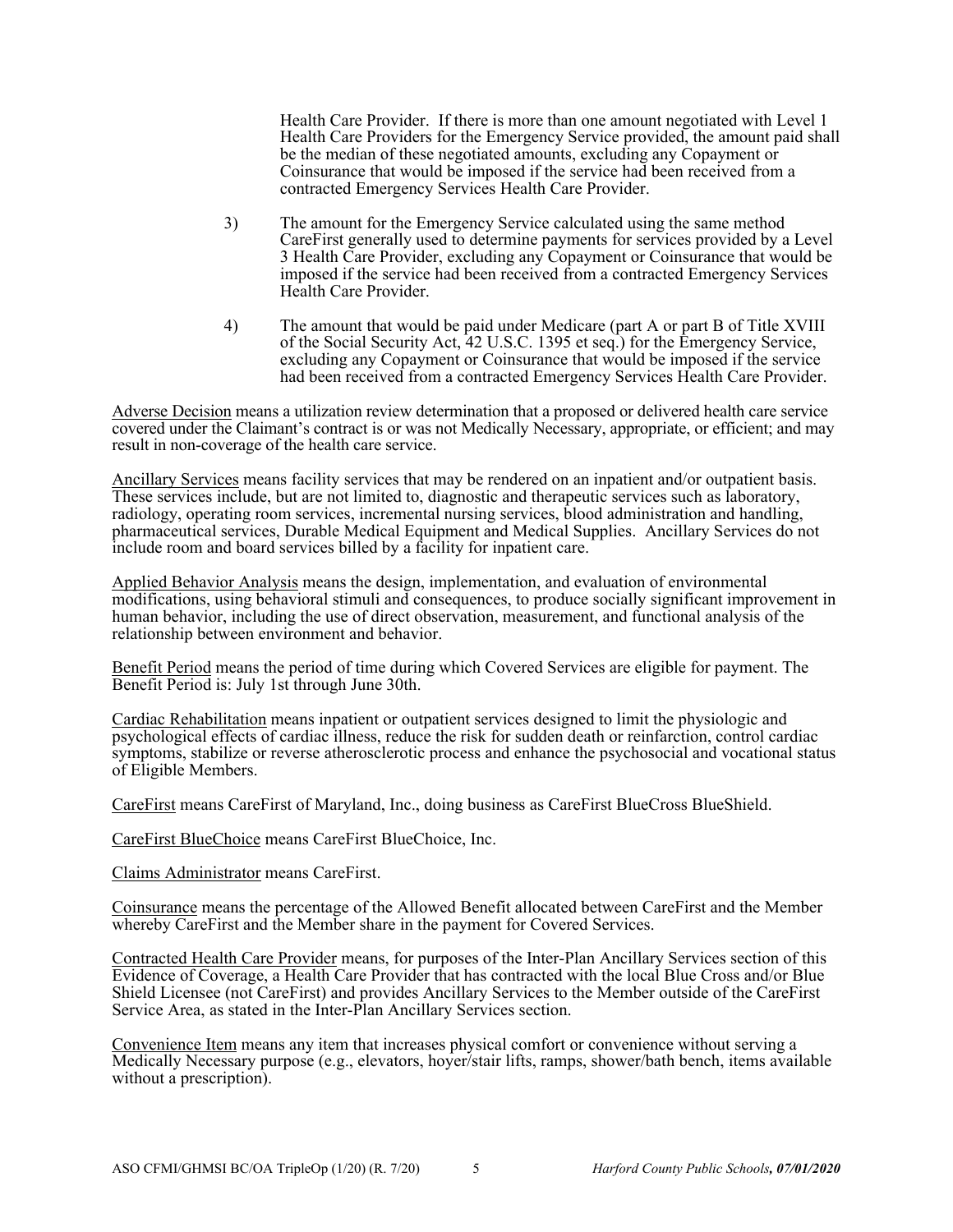Copayment (Copay) means a fixed dollar amount that a Member must pay for certain Covered Services. When a Member receives multiple services on the same day by the same Health Care Provider, the Member will only be responsible for one Copay.

Cosmetic means the use of a service or supply which is provided with the primary intent of improving appearance, not restoring bodily function or correcting deformity resulting from disease, trauma, or previous therapeutic intervention, as determined by CareFirst.

Covered Service means a Medically Necessary service or supply provided in accordance with the terms of this Evidence of Coverage.

Deductible means the dollar amount of Covered Services based on the Allowed Benefit, which must be Incurred before CareFirst will pay for all or part of remaining Covered Services. The Deductible is met when the Member receives Covered Services that are subject to the Deductible and pays for these him/herself.

Dependent means a Member other than the Subscriber, meeting the eligibility requirements established by the Group, who is covered under this Evidence of Coverage.

Dependent includes a child who has not attained the Limiting Age stated in the Eligibility Schedule irrespective of the child's:

- 1. Financial dependency on an individual covered under the Contract;
- 2. Marital status;
- 3. Residency with an individual covered under the Contract;
- 4. Student status;
- 5. Employment; or
- 6. Satisfaction of any combination of the above factors.

Designated Radiology Center means a Contracting Health Care Provider that has been designated as a "Designated Radiology" site of service by CareFirst where Members may obtain diagnostic service benefits to the extent stated in this Evidence of Coverage. Members may contact CareFirst for a list of Designated Radiology Centers.

Diabetic Supplies means Medical Supplies prescribed by a Health Care Provider for the treatment of diabetes.

Effective Date means the date on which the Member's coverage becomes effective. Covered Services rendered on or after the Member's Effective Date are eligible for coverage.

Emergency Medical Condition means a medical condition manifesting itself by acute symptoms of sufficient severity (including severe pain) that a prudent layperson, who possesses an average knowledge of health and medicine, could reasonably expect the absence of immediate medical attention to result in:

- 1. Placing the health of the individual (or, with respect to a pregnant woman, the health of the woman or her unborn child) in serious jeopardy;
- 2. Serious impairment to bodily functions; or
- 3. Serious dysfunction of any bodily organ or part.

Emergency Services means, with respect to an Emergency Medical Condition: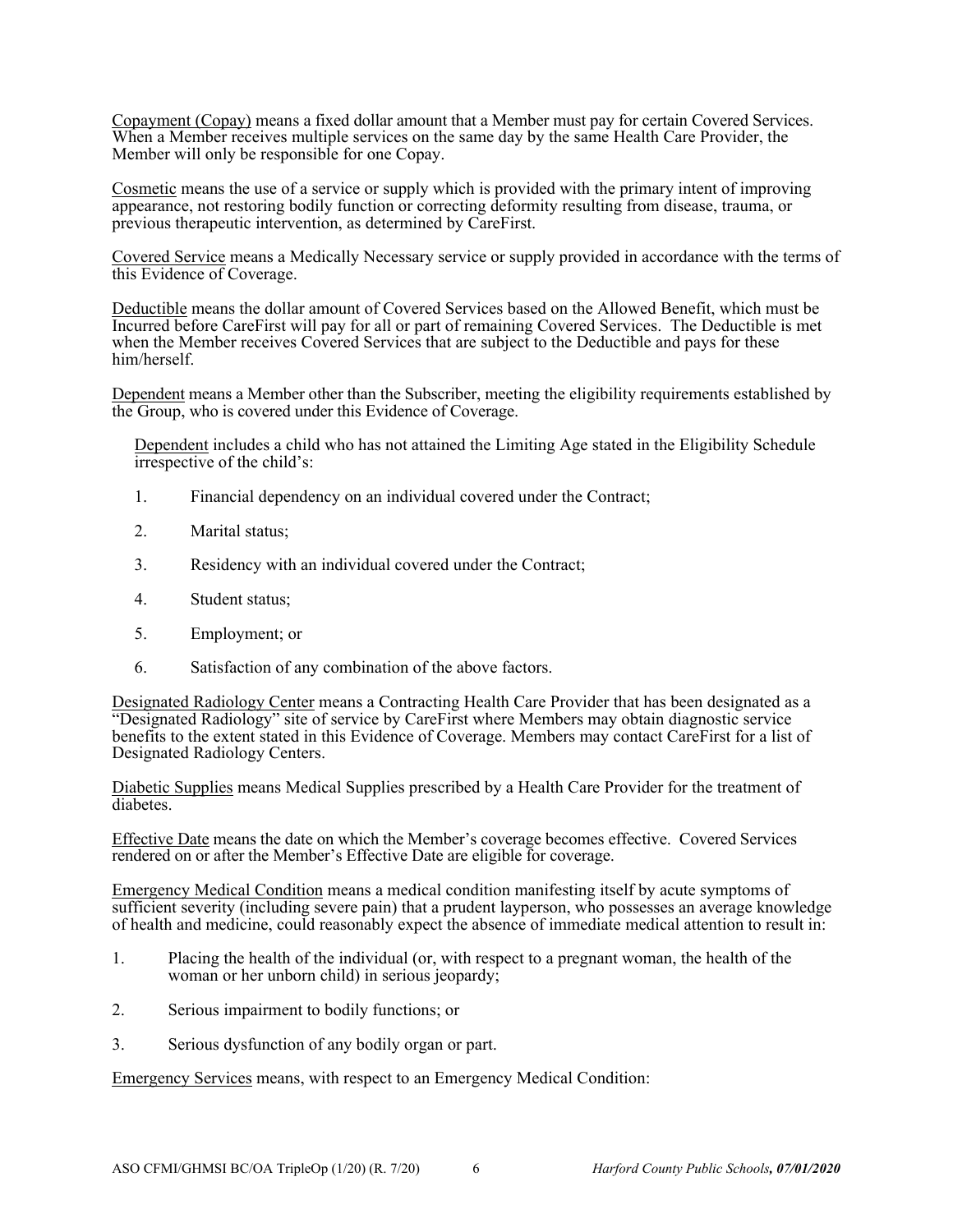- 1. A medical screening examination (as required under section 1867 of the Social Security Act, 42 U.S.C. 1395dd) that is within the capability of the emergency department of a hospital, including ancillary services routinely available to the emergency department to evaluate such Emergency Medical Condition, and
- 2. Such further medical examination and treatment, to the extent they are within the capabilities of the staff and facilities available at the hospital, as are required under section 1867 of the Social Security Act (42 U.S.C. 1395dd(e)(3)) to stabilize the Member. The term to "stabilize" with respect to an Emergency Medical Condition, has the meaning given in section  $1867(e)(3)$  of the Social Security Act (42 U.S.C. 1395dd(e)(3)).

Essential Health Benefits has the meaning found in section 1302(b) of the Patient Protection and Affordable Care Act and as further defined by the Secretary of the United States Department of Health and Human Services and includes ambulatory patient services; emergency services; hospitalization; maternity and newborn care; mental health and substance use disorder services, including behavioral health treatment; prescription drugs; rehabilitative and habilitative services and devices; laboratory services; preventive and wellness services and chronic disease management; and pediatric services, including oral and vision care.

Evidence of Coverage means this agreement, which includes the acceptance, riders and amendments, if any, between the Group and CareFirst (also referred to as the Group Contract).

Experimental/Investigational means a service or supply that is in the developmental stage and in the process of human or animal testing excluding Controlled Clinical Trial Patient Cost Coverage as stated in the Description of Covered Services. Services or supplies that do not meet all five of the criteria listed below are deemed to be Experimental/Investigational:

- 1. The Technology\* must have final approval from the appropriate government regulatory bodies;
- 2. The scientific evidence must permit conclusions concerning the effect of the Technology on health outcomes;
- 3. The Technology must improve the net health outcome;
- 4. The Technology must be as beneficial as any established alternatives; and
- 5. The improvement must be attainable outside the Investigational settings.

\*Technology includes drugs, devices, processes, systems, or techniques.

FDA means the U.S. Food and Drug Administration.

Fertility Awareness–Based Methods means methods of identifying times of fertility and infertility by an individual to avoid pregnancy including:<br>1. cervical mucus methods:

- cervical mucus methods;
- 2. symptom-thermal or symptom-hormonal methods;
- 3. the standard days method; and,
- 4. the lactational amenorrhea method.

Group means the Subscriber's employer/Plan Sponsor or other organization to which CareFirst has issued the Group Contract and Evidence of Coverage.

Group Contract means the agreement issued by CareFirst to the Group through which the benefits described in this Evidence of Coverage are made available. In addition to the Evidence of Coverage, the Group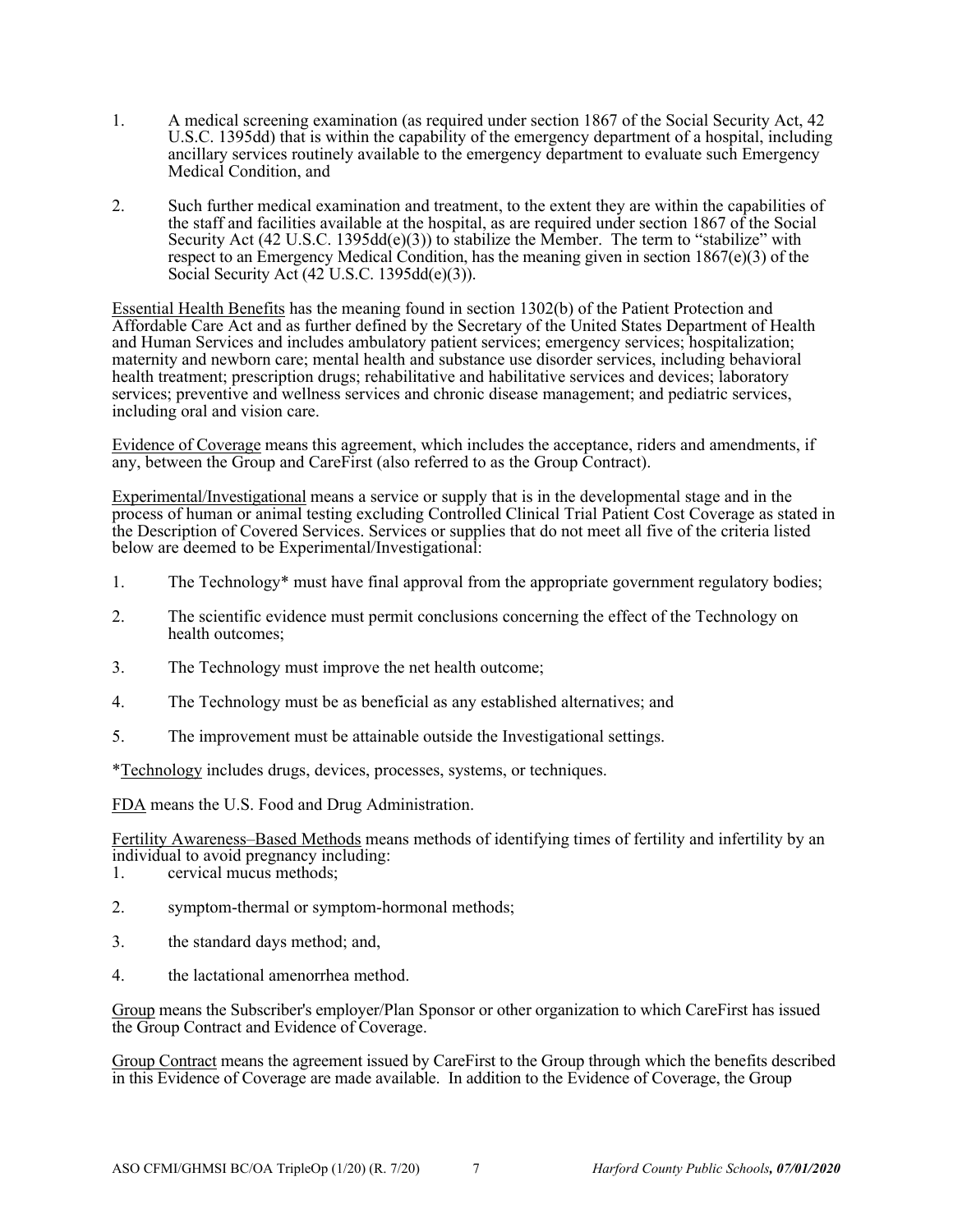Contract includes any riders and/or amendments attached to the Group Contract or Evidence of Coverage and signed by an officer of CareFirst.

Habilitative Services means health care services and devices, including, but not limited to, Occupational Therapy, Physical Therapy, and Speech Therapy that help a child keep, learn, or improve skills and functioning for daily living.

Health Care Provider means a hospital, health care facility, or health care practitioner licensed or otherwise authorized by law to provide Covered Services.

Home Health Care means the continued care and treatment of a Member by a Health Care Provider in the home if:

- 1. The Member is under the care of a Health Care Provider;
- 2. Institutionalization of the Member would have been required and deemed Medically Necessary, if Home Health Care was not provided; and
- 3. The Member's physician establishes and approves in writing the Plan of Treatment recommending the Home Health Care service.

Incurred means a Member's receipt of a health care service or supply for which a charge is made.

Infusion Therapy means treatment that places therapeutic agents into the vein, including intravenous feeding.

Level 1 Health Care Provider means a Health Care Provider that has contracted with CareFirst BlueChoice to render Covered Services to Members. Level 1 Provider relates only to method of payment, and does not imply that any Health Care Provider is more or less qualified than another.

A listing of Level 1 Health Care Providers may be provided to the Member at the time of enrollment and is also available from CareFirst upon request. The listing of Level 1 Health Care Providers is subject to change. Members may confirm the status of any Health Care Provider prior to making arrangements to receive care by contacting CareFirst BlueChoice for up-to-date information.

Level 2 Health Care Provider means a Health Care Provider who contracts with CareFirst to be paid directly for rendering Covered Services to Members, but that is not a Level 1 Health Care Provider. The contracted Level 2 Health Care Provider has the obligation of referring Members within the network. Level 2 Health Care Provider relates only to method of payment, and does not imply that any Health Care Provider is more or less qualified than another.

A listing of Level 2 Health Care Providers may be provided to the Member at the time of enrollment and is also available from CareFirst upon request. The listing of Level 2 Health Care Providers is subject to change. Members may confirm the status of any Health Care Provider prior to making arrangements to receive care by contacting CareFirst for up-to-date information.

Level 3 Health Care Provider means any Health Care Provider that is not a Level 1 or Level 2 Provider.

Lifetime Maximum means the maximum dollar amount payable toward a Member's claims for Covered Services while the Member is covered under this Evidence of Coverage. Essential Health Benefits Covered Services are not subject to the Lifetime Maximum. See the Schedule of Benefits to determine if there is a Lifetime Maximum for Covered Services that are **not** Essential Health Benefits.

Limiting Age means the maximum age to which an eligible child may be covered under this Evidence of Coverage as stated in the Eligibility Schedule.

Medical Director means a board certified physician who is appointed by CareFirst. The duties of the Medical Director may be delegated to qualified persons.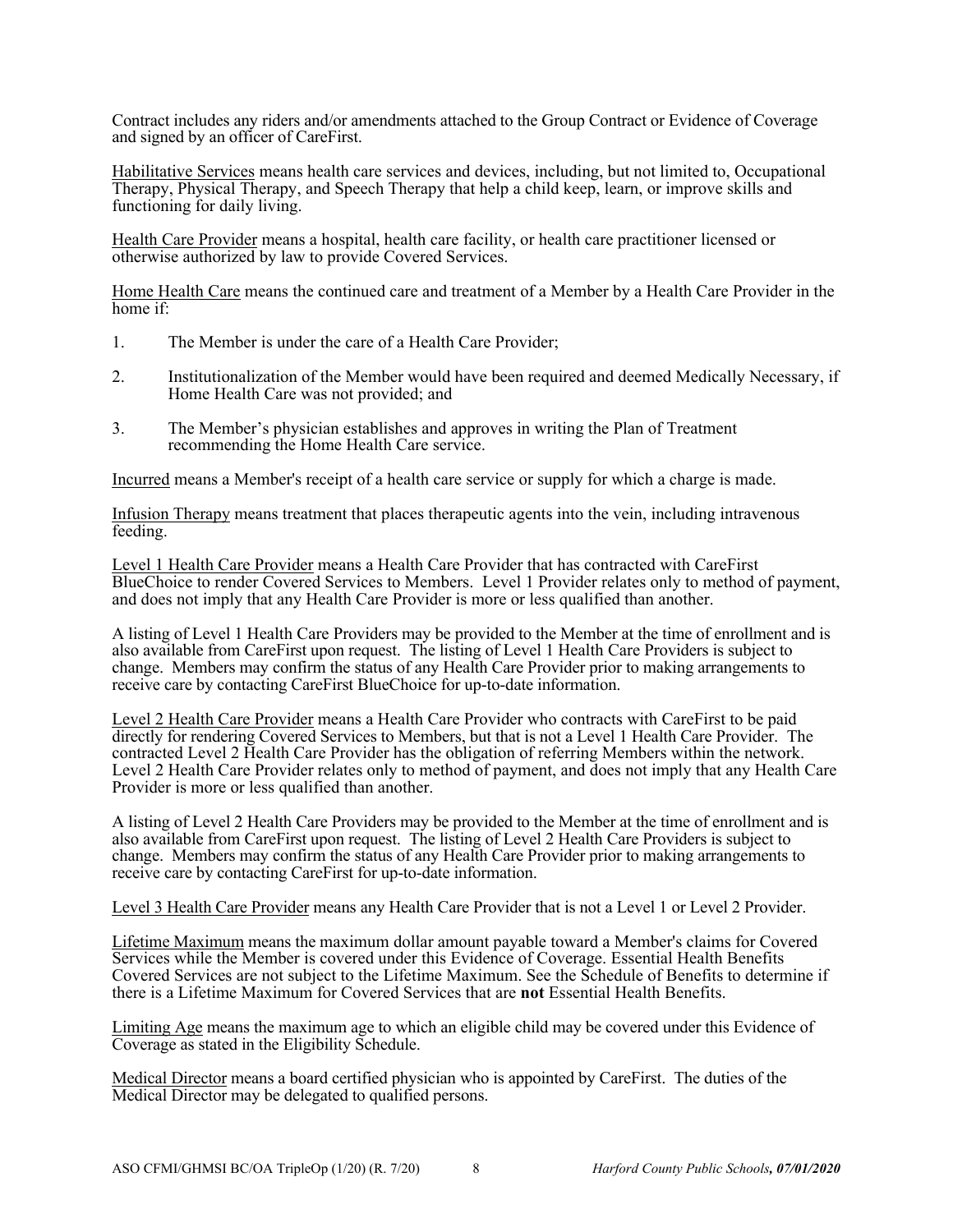Medically Necessary or Medical Necessity means health care services or supplies that a Health Care Provider, exercising prudent clinical judgment, renders to or recommends for, a patient for the purpose of preventing, evaluating, diagnosing or treating an illness, injury, disease or its symptoms. These health care services or supplies are:

- 1. In accordance with generally accepted standards of medical practice;
- 2. Clinically appropriate, in terms of type, frequency, extent, site and duration, and considered effective for a patient's illness, injury or disease;
- 3. Not primarily for the convenience of a patient or Health Care Provider; and
- 4. Not more costly than an alternative service or sequence of services at least as likely to produce equivalent therapeutic or diagnostic results in the diagnosis or treatment of that patient's illness, injury, or disease.

For these purposes, "generally accepted standards of medical practice" means standards that are based on credible scientific evidence published in peer-reviewed medical literature generally recognized by the relevant medical community, physician specialty society recommendations and views of Health Care Providers practicing in relevant clinical areas, and any other relevant factors.

Member means an individual who meets all applicable eligibility requirements, is enrolled either as a Subscriber or Dependent, and for whom payment has been received by CareFirst.

Non-Contracted Health Care Provider means, for purposes of the Inter-Plan Ancillary Services section of this Evidence of Coverage, a Health Care Provider that does not contract with the local Blue Cross and/or Blue Shield Licensee (not CareFirst) and provides Ancillary Services to the Member outside of the CareFirst Service Area, as stated in the Inter-Plan Ancillary Services section.

Occupational Therapy means the use of purposeful activity or interventions designed to achieve functional outcomes that promote health, prevent injury or disability, and that develop, improve, sustain or restore the highest possible level of independence of an individual who has an injury, illness, cognitive impairment, psychosocial dysfunction, mental illness, developmental or learning disability, physical disability, loss of a body part, or other disorder or condition.

Open Enrollment means a single period of time in each benefit year during which the Group gives eligible individuals the opportunity to change coverage or enroll in coverage.

Out-of-Pocket Maximum means the maximum amount the Member will have to pay for his/her share of benefits in any Benefit Period.

Over-the-Counter means any item or supply, as determined by CareFirst, that is available for purchase without a prescription. This includes, but is not limited to, non-prescription eye wear, family planning and contraception products, cosmetics or health and beauty aids, food and nutritional items, support devices, non-medical items, foot care items, first aid and miscellaneous medical supplies (whether disposable or durable), personal hygiene supplies, incontinence supplies, and Over-the-Counter medications and solutions, except for Over-the-Counter medication or supply dispensed under a written prescription by a Health Care Provider that is identified in the current recommendations of the United States Preventive Services Task Force that have in effect a rating of "A" or "B".

Paid Claims means the amount paid by CareFirst for Covered Services. Inter-Plan Arrangements Fees and Compensation are also included in Paid Claims. Other payments relating to fees and programs applicable to CareFirst's role as Claims Administrator may also be included in Paid Claims.

Partial Hospitalization means the provision of medically directed intensive or intermediate short-term treatment in a licensed or certified facility or program for treatment of mental illnesses, emotional or behavioral disorders, or substance use disorders.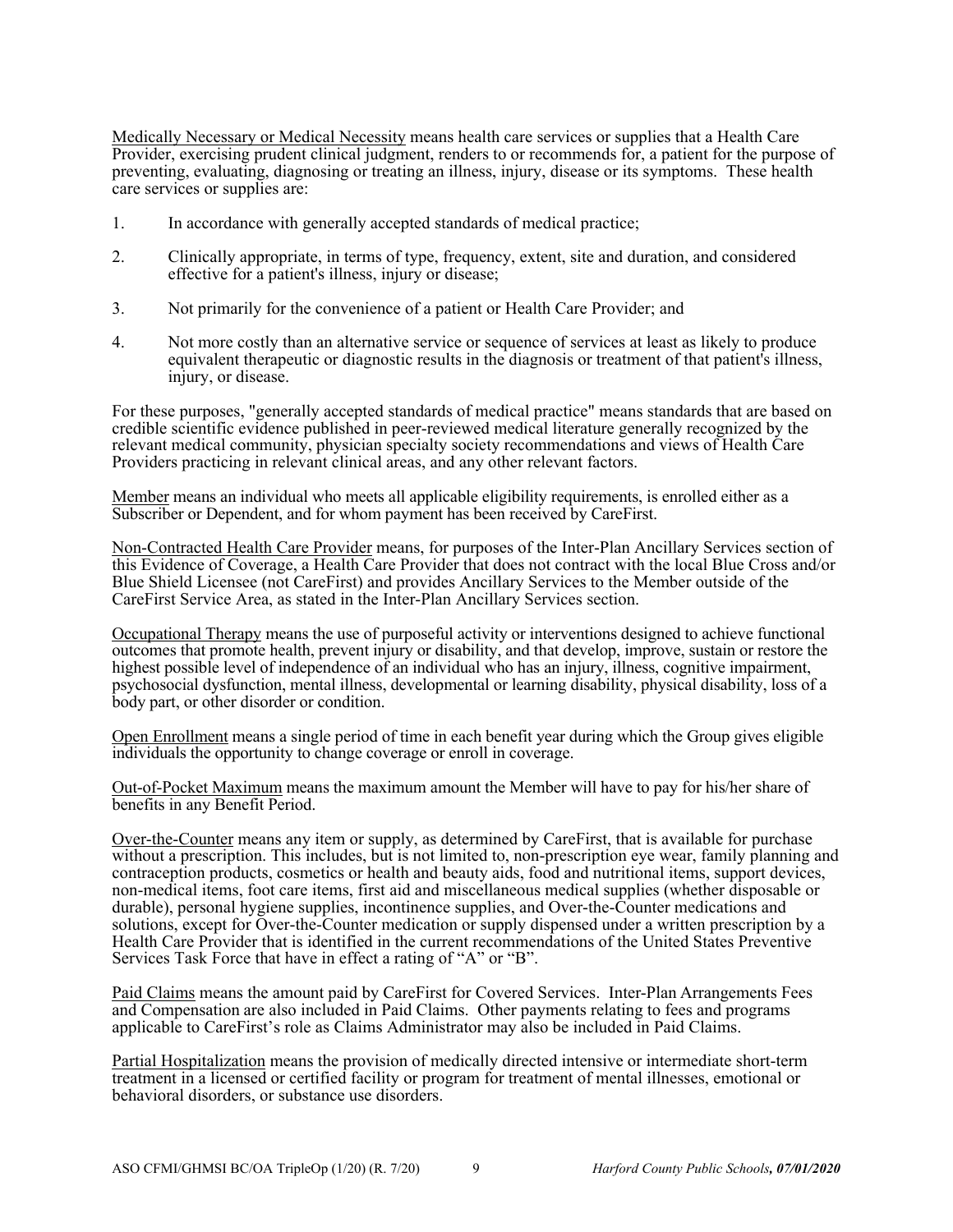Physical Therapy means the short-term treatment described below that can be expected to result in an improvement of a condition. Physical Therapy is the treatment of disease or injury through the use of therapeutic exercise and other interventions that focus on improving a person's ability to go through the functional activities of daily living, to develop and/or restore maximum potential function, and to reduce disability following an illness, injury, or loss of a body part. These may include improving posture, locomotion, strength, endurance, balance, coordination, joint mobility, flexibility, and alleviating pain.

Plan means that portion of the Group Health Plan established by the Group that provides for health care benefits for which CareFirst is the Claims Administrator under this Group Contract.

Plan of Treatment means the plan written and given to CareFirst by the attending Health Care Provider on CareFirst forms which shows the Member's diagnoses and needed treatment.

Prescription Drug means:

- 1. A drug, biological, or compounded prescription intended for outpatient use that carries the FDA legend "may not be dispensed without a prescription."
- 2. Drugs prescribed for treatments other than those stated in the labeling approved by the FDA, if the drug is recognized for such treatment in standard reference compendia or in the standard medical literature as determined by CareFirst.
- 3. Over-the-Counter medication or supply, if Over-the-Counter medications or supply are Covered Services under this Evidence of Coverage.
- 4. Diabetes Supplies.
- 5. Prescription Drugs do not include:
	- a. Compounded bulk powders that contain ingredients that:
		- 1) Do not have FDA approval for the route of administration being compounded, or
		- 2) Have no clinical evidence demonstrating safety and efficacy, or
		- 3) Do not require a prescription to be dispensed.
	- b. Compounded drugs that are available as a similar commercially available Prescription Drug unless:
		- 1) There is no commercially available bio-equivalent Prescription Drug; or
		- 2) The commercially available bio-equivalent Prescription Drug has caused or is likely to cause the Member to have an adverse reaction.

Primary Care Provider (PCP) means a health care practitioner, including nurse practitioners, in the following disciplines:

- 1. Family practice medicine;
- 2. Adult health medicine;
- 3. General practice medicine;
- 4. Internal practice medicine
- 5. Pediatric medicine;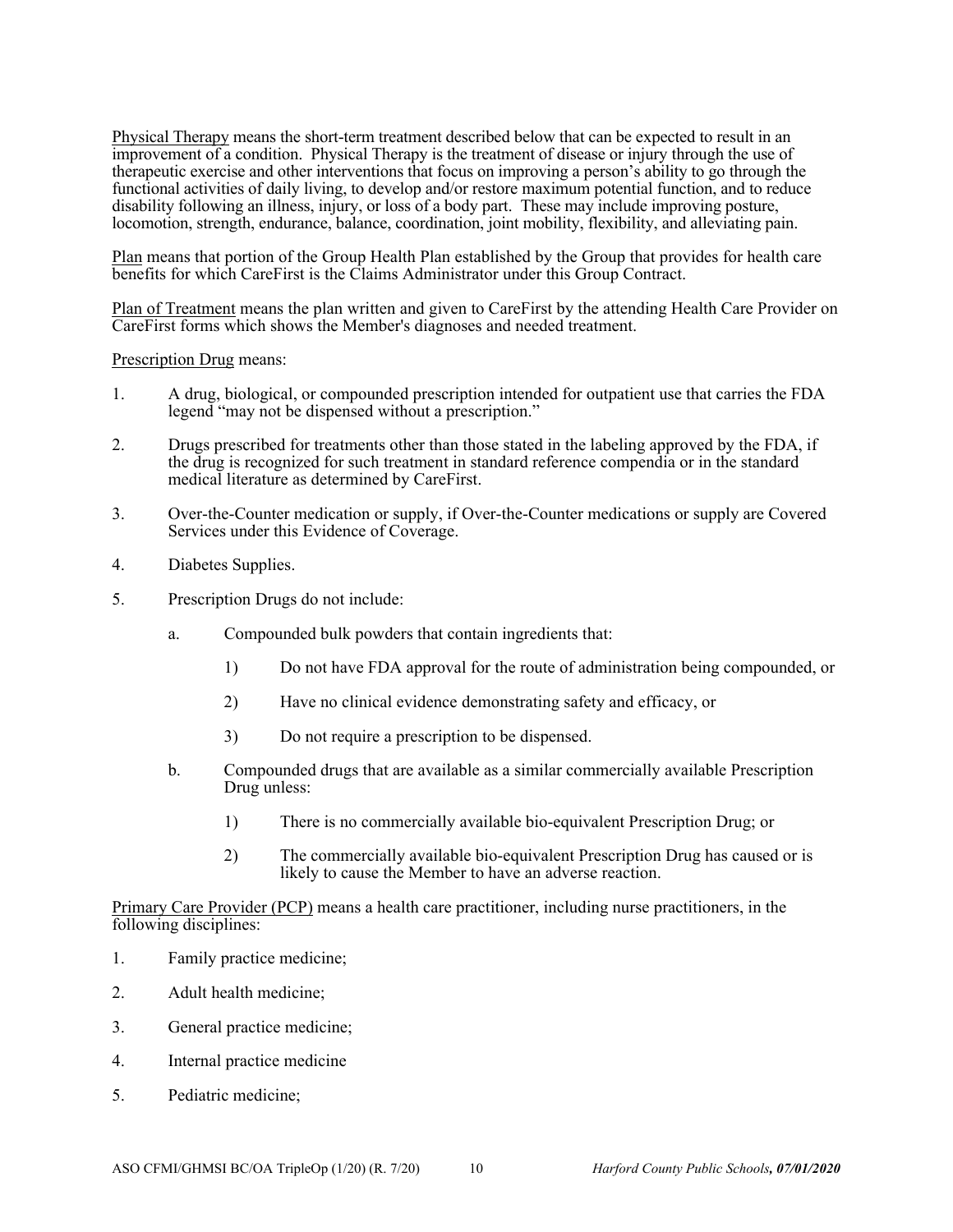- 6. Geriatric medicine; or
- 7. Any other practice area determined by the Group.

Private Duty Nursing means Skilled Nursing Care services, ordered by a Health Care Provider, that can only be provided by a licensed health care professional, based on a Plan of Treatment that specifically defines the skilled services to be provided as well as the time and duration of the proposed services.

Rehabilitative Services include Physical Therapy, Occupational Therapy, and Speech Therapy for the treatment of individuals who have sustained an illness. The goal of Rehabilitative Services is to return the individual to his/her prior skill and functional level.

Rescission means a cancellation or discontinuance of coverage that has retroactive effect. For example, a cancellation that treats coverage as void from the time of the individual's or group's enrollment is a Rescission. As another example, a cancellation that voids benefits paid up to a year before the cancellation is also a Rescission for this purpose. A cancellation or discontinuance of coverage is not a Rescission if:

- 1. The cancellation or discontinuance of coverage has only a prospective effect; or
- 2. The cancellation or discontinuance of coverage is effective retroactively to the extent it is attributable to a failure to timely pay charges when due, by the Group.

Residential Crisis Services means intensive mental health and support services that are:

- 1. Provided to a child or an adult Member with a mental illness who is experiencing or is at risk of a psychiatric crisis that would impair the ability of the Member to function in the community; and
- 2. Designed to prevent a psychiatric inpatient admission, provide an alternative to psychiatric inpatient admission, shorten the length of inpatient stay, or reduce the pressure on general hospital emergency departments; and
- 3. Provided by entities that are licensed by the applicable licensing laws of any state or the District of Columbia to provide Residential Crisis Services; or
- 4. Located in subacute beds in an inpatient psychiatric facility for an adult Member.

Retail Health Clinic means mini-medical office chains typically staffed by nurse practitioners with an oncall physician. Services provided are non-emergency and non-Urgent Care services. Examples of common ailments for which a reasonable, prudent layperson who possesses an average knowledge of health and medicine would seek Retail Health Clinic care, include but are not limited to: ear, bladder, and sinus infections; pink eye; flu; and strep throat.

Service Area means CareFirst's Service Area, a clearly defined geographic area in which CareFirst has arranged for the provision of health care services to be generally available and readily accessible to Members.

Skilled Nursing Care, depending on the place of service or benefit, means:

- 1. Inpatient hospital/facility or Skilled Nursing Facility:
	- a. Skilled Nursing Care rendered on an inpatient basis, means care for medically fragile Members with limited endurance who require a licensed health care professional to provide skilled services in order to ensure the Member's safety and to achieve the medically desired result, provided on a 24-hour basis, seven days a week.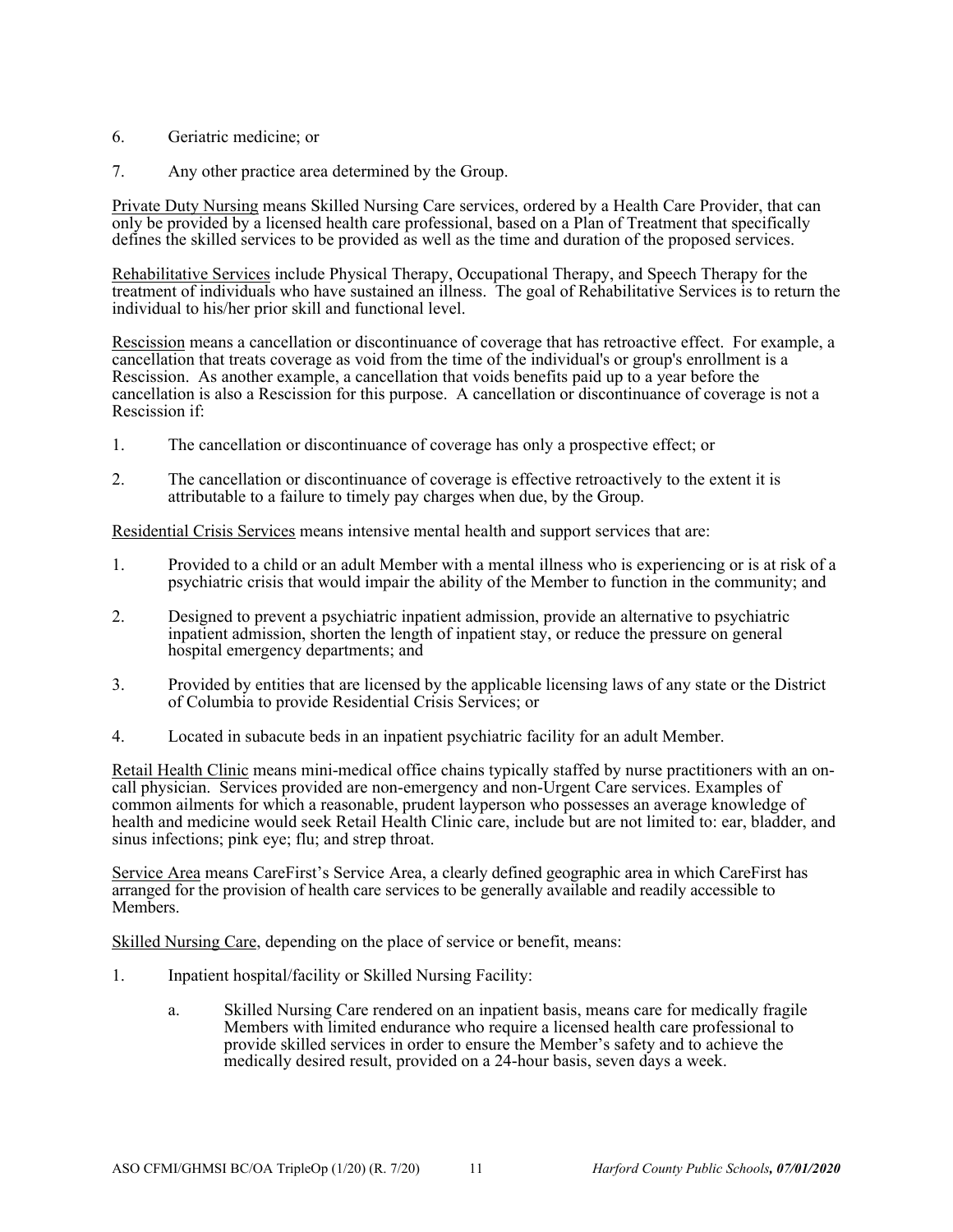- 2. Skilled Nursing Care provided in the home:
	- a. Medically Necessary skilled care services performed by a licensed Registered Nurse (RN) or licensed Practical Nurse (LPN).
	- b. Skilled Nursing Care home visits must be a substitute for hospital care or for care in a Skilled Nursing Facility (i.e., if the visits were not provided, the Member would have to be admitted to a hospital or Skilled Nursing Facility).
	- c. Services of a home health aide, medical social worker or registered dietician performed under the supervision of a licensed professional (RN or LPN) nurse.
	- d. Skilled Nursing Care services in a Home Health Care setting must be based on a Plan of Treatment submitted by a Health Care Provider.
- 3. Outpatient Private Duty Nursing:
	- a. Medically Necessary skilled care services performed by a licensed Registered Nurse (RN) or licensed Practical Nurse (LPN).
	- b. Skilled Nursing Care must be a substitute for hospital care or for care in a Skilled Nursing Facility (i.e., if the visits were not provided, the Member would have to be admitted to a hospital or Skilled Nursing Facility).
	- c. Skilled Nursing Care must be ordered by a Health Care Provider and based on a Plan of Treatment that specifically defines the skilled services to be provided as well as the time and duration of the proposed services.

Skilled Nursing Care is not Medically Necessary if the proposed services can be provided by a caregiver or the caregiver can be taught and demonstrates competency in the administration of same. Performing the Activities of Daily Living (ADL), including, but not limited to, bathing, feeding, and toileting is not Skilled Nursing Care.

Skilled Nursing Facility means a licensed institution (or a distinct part of a hospital) that provides continuous Skilled Nursing Care or Rehabilitative Services.

Sound Natural Teeth include teeth restored with intra- or extra-coronal restorations (fillings, inlays, onlays, veneers, and crowns) that are in good condition, absent decay, fracture, bone loss, periodontal disease, root canal pathology or root canal therapy and excludes any tooth replaced by artificial means (fixed or removable bridges, or dentures).

Specialist means a health care practitioner who is certified or trained in a specialized field of medicine.

Specialty Drug means Prescription Drugs which include, but are not limited to, drugs that are high cost, large molecule, with high potential for adverse effects, have stability concerns requiring special handling, and/or are often derived from biologic processes rather than chemical processes. These drugs are often highly effective when used according to a strict administration regimen and therefore may require support and management services.

Speech Therapy means the treatment of communication impairment and swallowing disorders. Speech Therapy facilitates the development and maintenance of human communication and swallowing through assessment, diagnosis, and rehabilitation.

Subscriber means a Member who is covered under this Evidence of Coverage as an eligible employee or eligible participant of the Group, rather than as a Dependent.

Type of Coverage means either Individual coverage, which covers the Subscriber only, or Family Coverage, under which a Subscriber may also enroll his or her Dependents. Some Group Contracts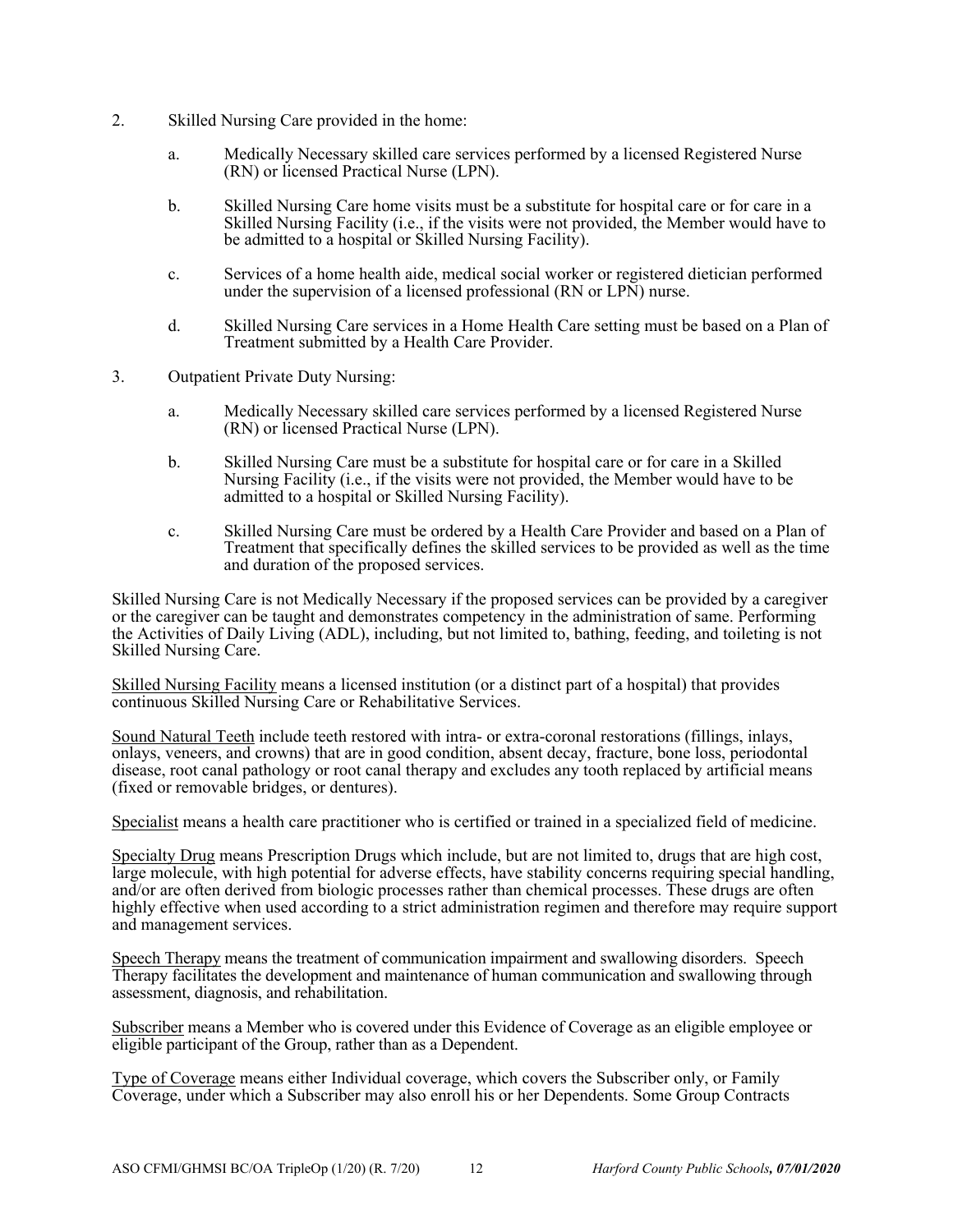include additional categories of coverage, such as Individual and Adult and Individual and Child. The Types of Coverage available under this Evidence of Coverage are Individual, Individual and Child, Individual and Adult, Family.

NOTE**:** If both the Subscriber and Dependent spouse qualify as "Subscribers" of the Group, they may not enroll under separate Individual Type of Coverage memberships; i.e., as separate "Subscribers."

Urgent Care means treatment for a condition that is not a threat to life or limb but does require prompt medical attention. Also, the severity of an urgent condition does not necessitate a trip to the Hospital emergency room. An Urgent Care facility is a free-standing facility that is not a physician's office and which provides Urgent Care.

Waiting Period means the period of time that must pass before an employee or dependent is eligible to enroll under the terms of the Group Health Plan. A Waiting Period determined by the Group may not exceed the limits required by applicable federal law and regulation.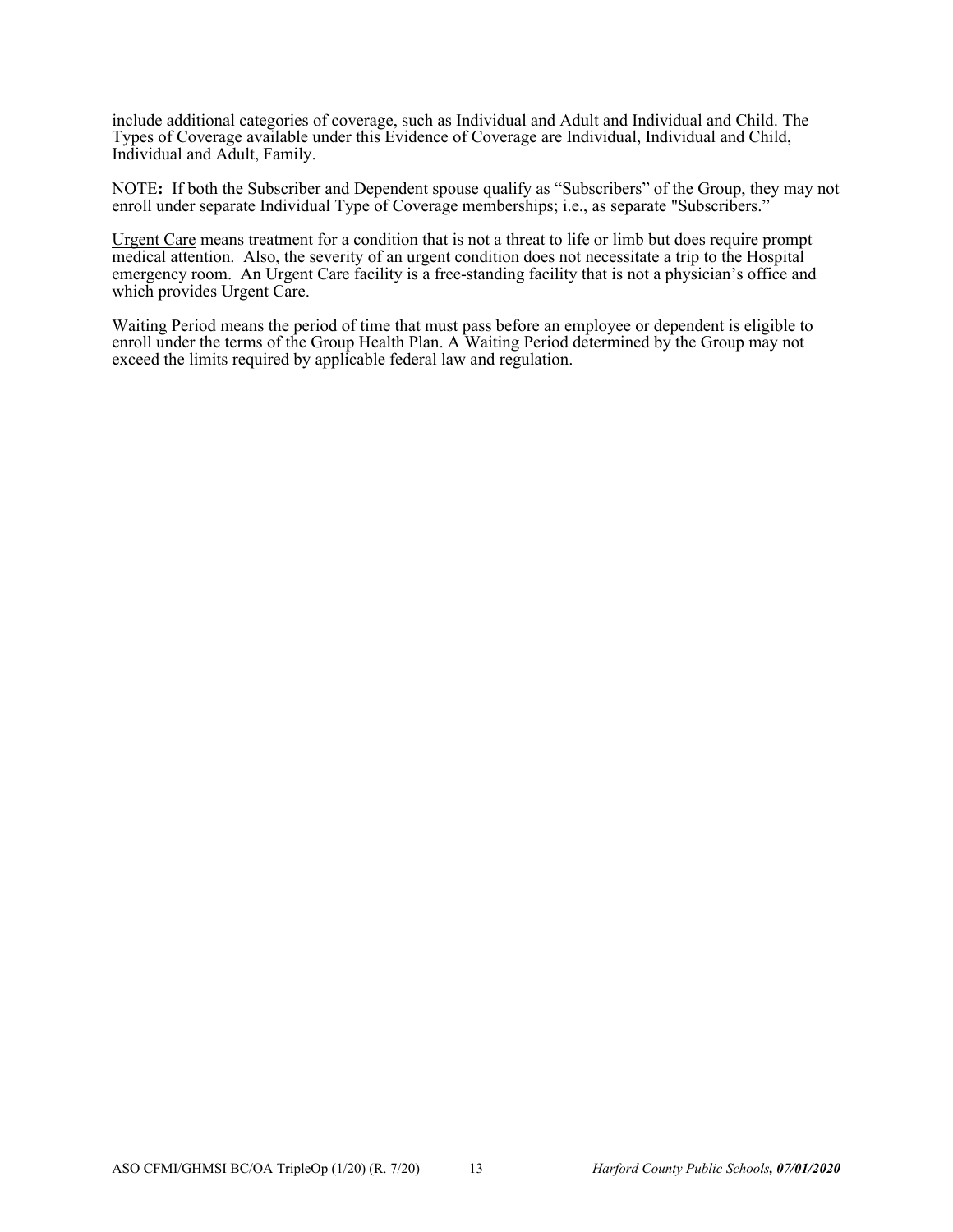### **ELIGIBILITY AND ENROLLMENT**

#### A. **Requirements for Coverage**

The Group has the sole and complete authority to make determinations regarding eligibility and enrollment for membership in the Plan.

An eligible participant of the Group, and his or her Dependent(s) meeting the eligibility requirements established by the Group, may be covered under the Evidence of Coverage (see Eligibility Schedule) when all of the following conditions are met:

- 1. The individual elects coverage;
- 2. The individual is entitled to Medicare, if Medicare Complementary coverage applicable;
- 3. The Group accepts the individual's election and notifies CareFirst; and
- 4. Payments are made on behalf of the Member by the Group.

#### B. **Enrollment Opportunities and Effective Dates**

Eligible individuals may elect coverage as Subscribers or Dependents, as applicable, only during the following times and under the following conditions. If an individual meets these conditions, his or her enrollment will be treated as timely enrollment. Enrollment at other times will be treated as special enrollment and will be subject to the conditions and limitations stated in Special Enrollment Periods. Disenrollment is not allowed during a contract year except as stated in section B.1.,and as stated in the Termination of Coverage section of the Evidence of Coverage.

#### 1. **Open Enrollment Period**

Open Enrollment changes will be effective on the Open Enrollment effective date stated in the Eligibility Schedule.

- a. During the Open Enrollment period, all eligible persons may elect, change, or voluntarily disenroll from coverage, or transfer coverage between CareFirst and all other alternate health care plans available through the Group.
- b. In addition, Subscribers already enrolled in CareFirst may change their Type of Coverage (e.g., from Individual to Family Coverage) and/or add eligible Dependents not previously enrolled under their coverage.

#### 2. **Newly Eligible Subscriber**

A newly eligible individual and his/her Dependents may enroll and will be effective as stated in the Eligibility Schedule. If such individuals do not enroll within this period and do not qualify for special enrollment as described below, they must wait for the Group's next Open Enrollment period.

#### 3. **Special Enrollment Periods**

Special enrollment is allowed for certain individuals who lose coverage. Special enrollment is also allowed with respect to certain dependent beneficiaries. Enrollment will be effective as stated in the Eligibility Schedule.

These special enrollment periods are not the same as Medicare special enrollment periods.

If only the Subscriber is eligible under this Evidence of Coverage and dependents are not eligible to enroll, special enrollment periods for a spouse/Dependent child are not applicable.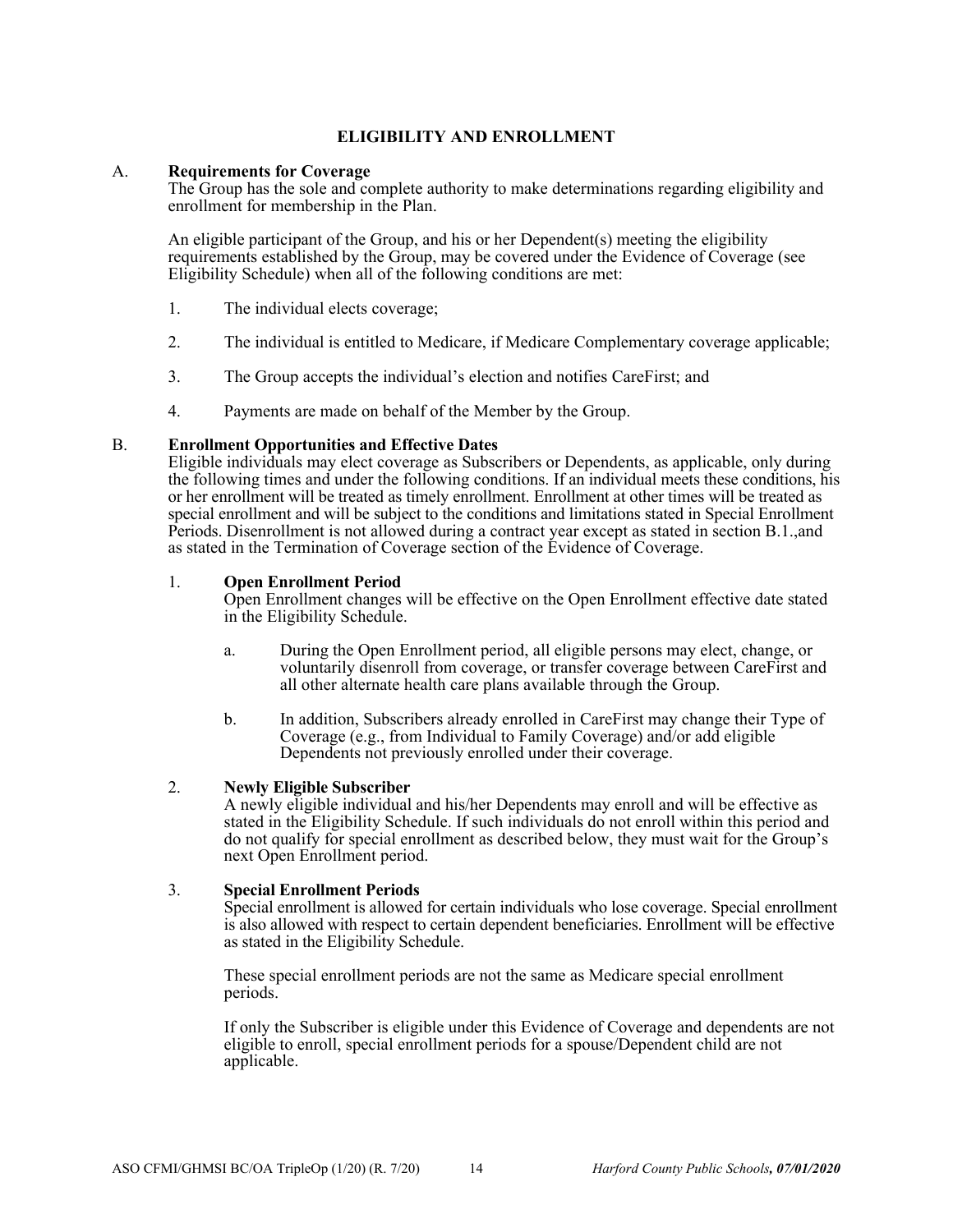If retirees are eligible for coverage under this Evidence of Coverage, references to an employee shall be construed to include a retiree, except for references made within the "Special enrollment for certain individuals who lose coverage" subsection below, as special enrollment for certain enrollment who lose coverage is not applicable to retirees.

- a. Special enrollment for certain individuals who lose coverage:
	- 1) CareFirst will permit current employees and dependents to enroll for coverage without regard to the dates on which an individual would otherwise be able to enroll under this Evidence of Coverage.
	- 2) Individuals eligible for special enrollment.
		- a) When employee loses coverage. A current employee and any dependents (including the employee's spouse) each are eligible for special enrollment in any benefit package offered by the Group (subject to Group eligibility rules conditioning dependent enrollment on enrollment of the employee) if:
			- (1) The employee and the dependents are otherwise eligible to enroll;
			- (2) When coverage was previously offered, the employee had coverage under any group health plan or health insurance coverage; and
			- (3) The employee satisfies the conditions of paragraph  $B.3.a.3\hat{a}$ , b), or c) of this section, and, if applicable, paragraph B.3.a.3)d) of this section.
		- b) When dependent loses coverage. A dependent of a current employee (including the employee's spouse) and the employee each are eligible for special enrollment in any benefit package offered by the Group (subject to Group eligibility rules conditioning dependent enrollment on enrollment of the employee) if:
			- (1) The dependent and the employee are otherwise eligible to enroll;
			- (2) When coverage was previously offered, the dependent had coverage under any group health plan or health insurance coverage; and
			- (3) The dependent satisfies the conditions of paragraph B.3.a.3)a), b), or c) of this section, and, if applicable, paragraph B.3.a.3)d) of this section.
			- (4) However, CareFirst is not required to enroll any other dependent unless the dependent satisfies the criteria of this paragraph  $B(3.a.2)b$ , or the employee satisfies the criteria of paragraph B.3.a.2)a) of this section.
	- 3) Conditions for special enrollment.
		- a) Loss of eligibility for coverage. In the case of an employee or dependent who has coverage that is not COBRA continuation coverage, the conditions of this paragraph B.3.a.3)a) are satisfied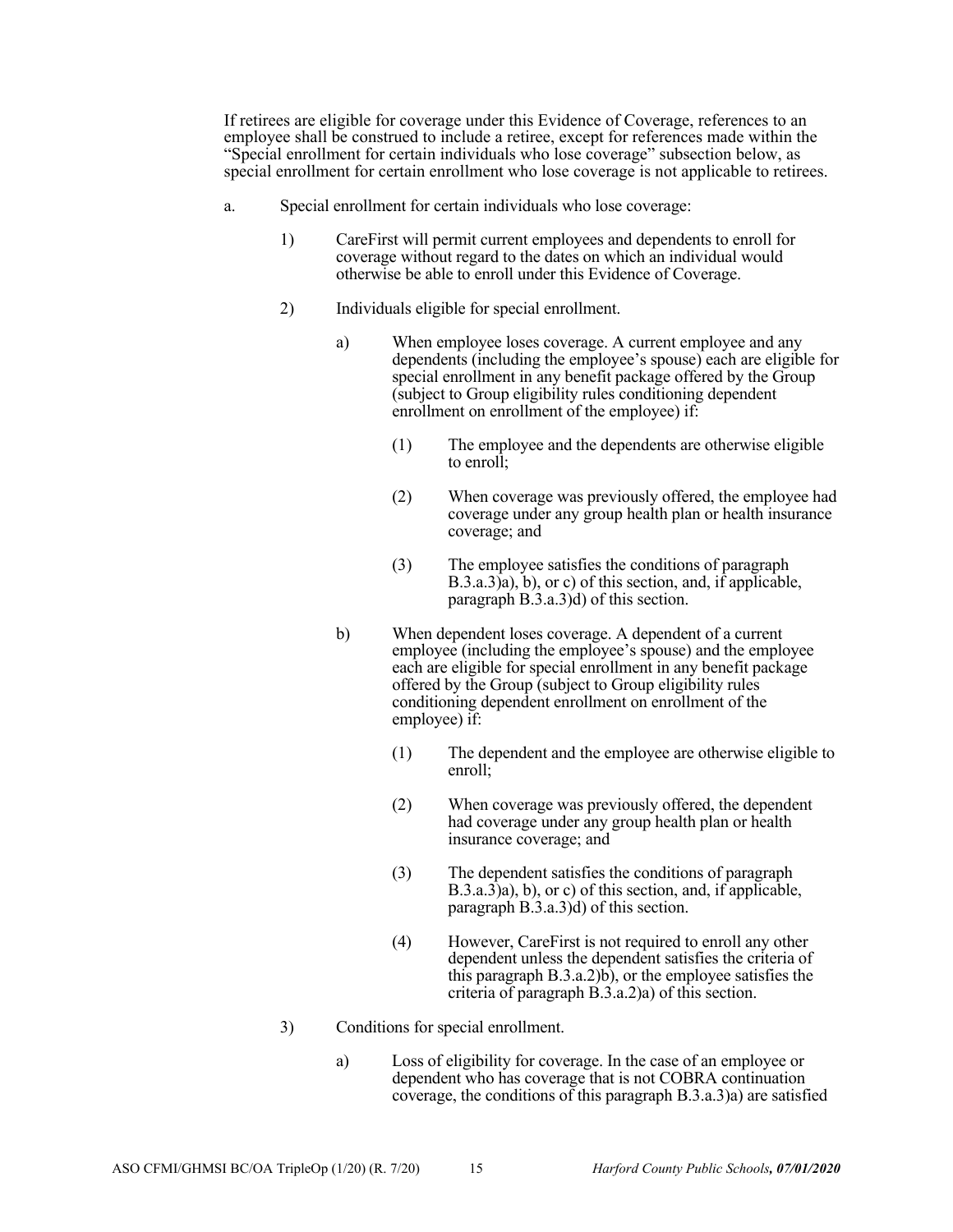at the time the coverage is terminated as a result of loss of eligibility (regardless of whether the individual is eligible for or elects COBRA continuation coverage). Loss of eligibility under this paragraph does not include a loss due to the failure of the employee or dependent to pay premiums on a timely basis or termination of coverage for cause (such as making a fraudulent claim or an intentional misrepresentation of a material fact). Loss of eligibility for coverage under this paragraph includes, but is not limited to:

- (1) Loss of eligibility for coverage as a result of legal separation, divorce, cessation of dependent status (such as attaining the Limiting Age), death of an employee, termination of employment, reduction in the number of hours of employment, and any loss of eligibility for coverage after a period that is measured by any of the foregoing;
- (2) In the case of coverage offered through a health maintenance organization, or other arrangement, in the individual market that does not provide benefits to individuals who no longer reside, live, or work in a service area, loss of coverage because an individual no longer resides, lives, or works in the service area (whether or not within the choice of the individual) ;
- (3) In the case of coverage offered through a health maintenance organization, or other arrangement, in the group market that does not provide benefits to individuals who no longer reside, live, or work in a service area, loss of coverage because an individual no longer resides, lives, or works in the service area (whether or not within the choice of the individual) and no other benefit package is available to the individual; and
- (4) A situation in which a plan no longer offers any benefits to the class of similarly situated individuals that includes that individual.
- b) Termination of employer contributions. In the case of an employee or dependent who has coverage that is not COBRA continuation coverage, the conditions of this paragraph are satisfied at the time employer contributions towards the employee's or dependent's coverage terminate. Employer contributions include contributions by any current or former employer that was contributing to coverage for the employee or dependent.
- c) Exhaustion of COBRA continuation coverage. In the case of an employee or dependent who has coverage that is COBRA continuation coverage, the conditions of this paragraph are satisfied at the time the COBRA continuation coverage is exhausted. For purposes of this paragraph, an individual who satisfies the conditions for special enrollment of paragraph B.3.a.3)a) of this section, does not enroll, and instead elects and exhausts COBRA continuation coverage satisfies the conditions of this paragraph.
- d) Written statement. The Group or CareFirst may require an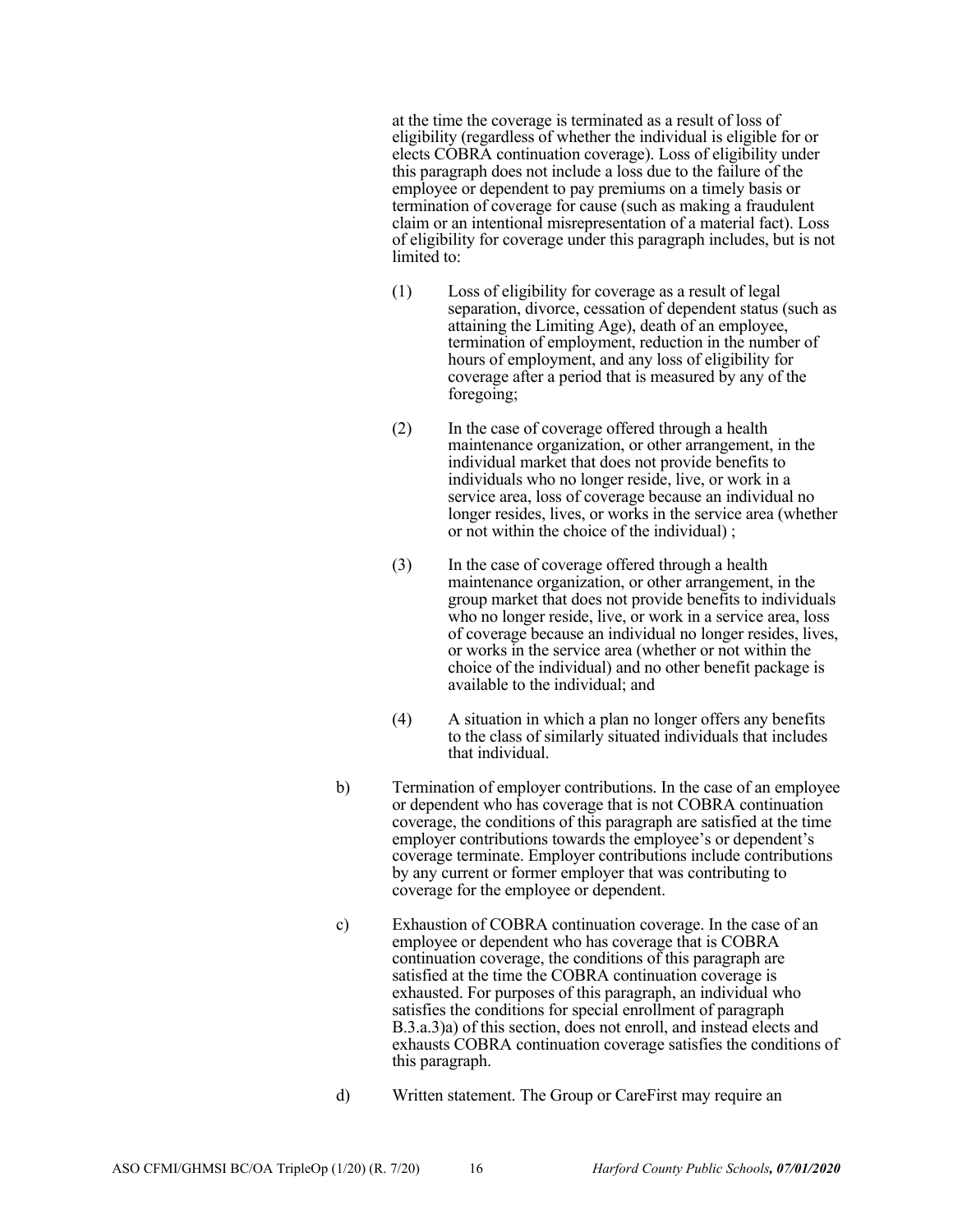employee declining coverage (for the employee or any dependent of the employee) to state in writing whether the coverage is being declined due to other health coverage only if, at or before the time the employee declines coverage, the employee is provided with notice of the requirement to provide the statement (and the consequences of the employee's failure to provide the statement). If the Group or CareFirst requires such a statement, and an employee does not provide it, the Group and CareFirst are not required to provide special enrollment to the employee or any dependent of the employee under this paragraph. The Group and CareFirst must treat an employee as having satisfied the requirement permitted under this paragraph if the employee provides a written statement that coverage was being declined because the employee or dependent had other coverage; the Group and CareFirst cannot require anything more for the employee to satisfy this requirement to provide a written statement. (For example, the Group and CareFirst cannot require that the statement be notarized.)

- b. Special enrollment with respect to certain dependent beneficiaries:
	- 1) Provided the Group provides coverage for dependents, CareFirst will permit the individuals described in paragraph 2), of this section to enroll for coverage in a benefit package under the terms of the Group's plan, without regard to the dates on which an individual would otherwise be able to enroll under this Evidence of Coverage.
	- 2) Individuals eligible for special enrollment. An individual is described in this paragraph if the individual is otherwise eligible for coverage in a benefit package under the Group's plan and if the individual is described in paragraph  $\overline{B}.3.a.2$ )a), b), c), d), e), or f) of this section.
		- a) Current employee only. A current employee is described in this paragraph if a person becomes a dependent of the individual through marriage, birth, adoption, or placement for adoption.
		- b) Spouse of a participant only. An individual is described in this paragraph if either:
			- (1) The individual becomes the spouse of a participant; or
			- (2) The individual is a spouse of a participant and a child becomes a dependent of the participant through birth, adoption, or placement for adoption.
		- c) Current employee and spouse. A current employee and an individual who is or becomes a spouse of such an employee, are described in this paragraph if either:
			- (1) The employee and the spouse become married; or
			- (2) The employee and spouse are married and a child becomes a dependent of the employee through birth, adoption, or placement for adoption.
		- d) Dependent of a participant only. An individual is described in this paragraph if the individual is a dependent of a participant and the individual has become a dependent of the participant through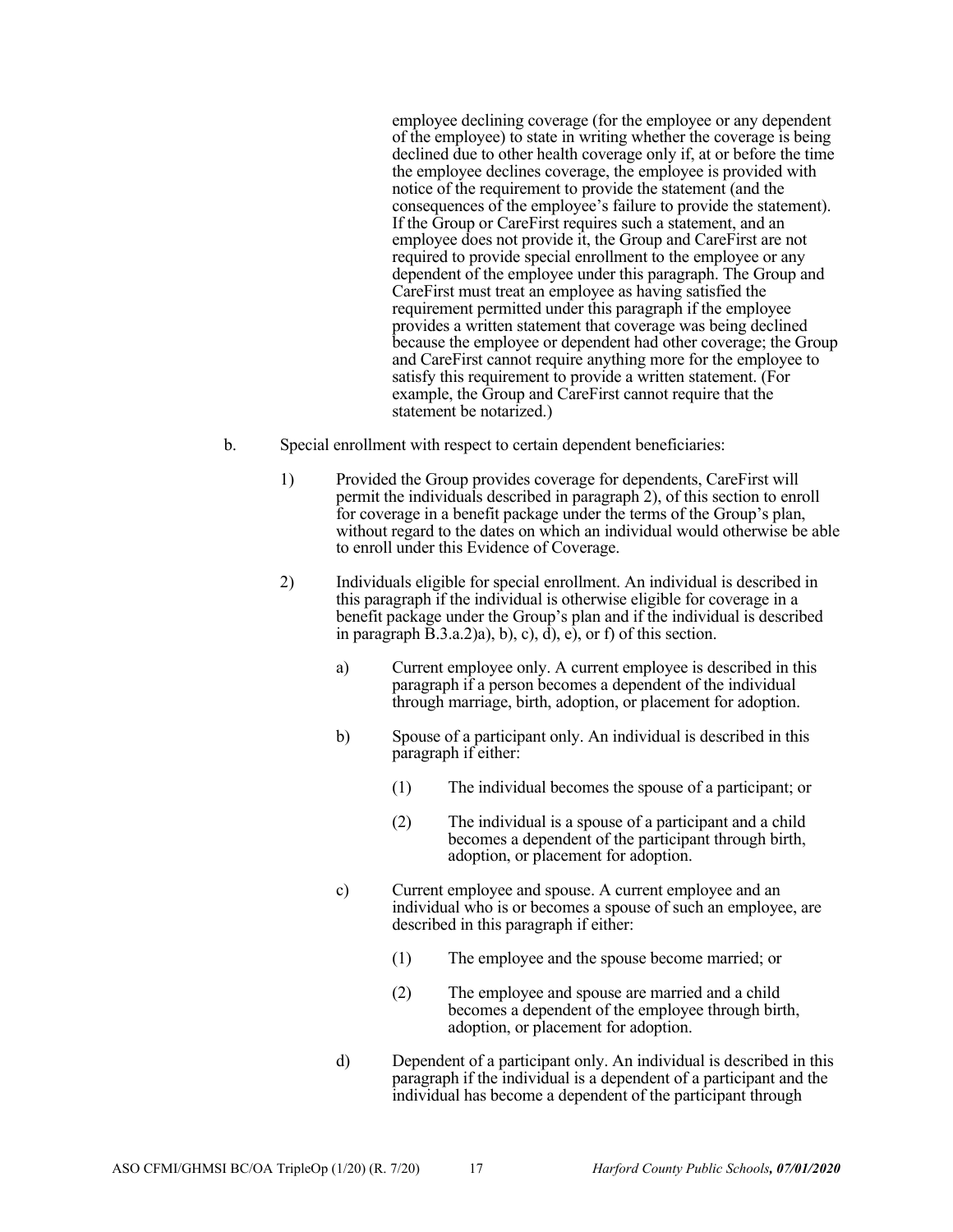marriage, birth, adoption, or placement for adoption.

- e) Current employee and a new dependent. A current employee and an individual who is a dependent of the employee, are described in this paragraph if the individual becomes a dependent of the employee through marriage, birth, adoption, or placement for adoption.
- f) Current employee, spouse, and a new dependent. A current employee, the employee's spouse, and the employee's dependent are described in this paragraph if the dependent becomes a dependent of the employee through marriage, birth, adoption, or placement for adoption.
- c. Special enrollment regarding Medicaid and Children's Health Insurance Program (CHIP) termination or eligibility:

CareFirst will permit an employee or dependent who is eligible for coverage, but not enrolled, to enroll for coverage under the terms of this Evidence of Coverage, if either of the following conditions is met:

- 1) Termination of Medicaid or CHIP coverage. The employee or dependent is covered under a Medicaid plan under Title XIX of the Social Security Act or under a state child health plan under Title XXI of such Act and coverage of the employee or dependent under such a plan is terminated as a result of loss of eligibility for such coverage.
- 2) Eligibility for employment assistance under Medicaid or CHIP. The employee or dependent becomes eligible for premium assistance, with respect to coverage under this Evidence of Coverage, under Medicaid or a state child health plan (including under any waiver or demonstration project conducted under or in relation to such a plan).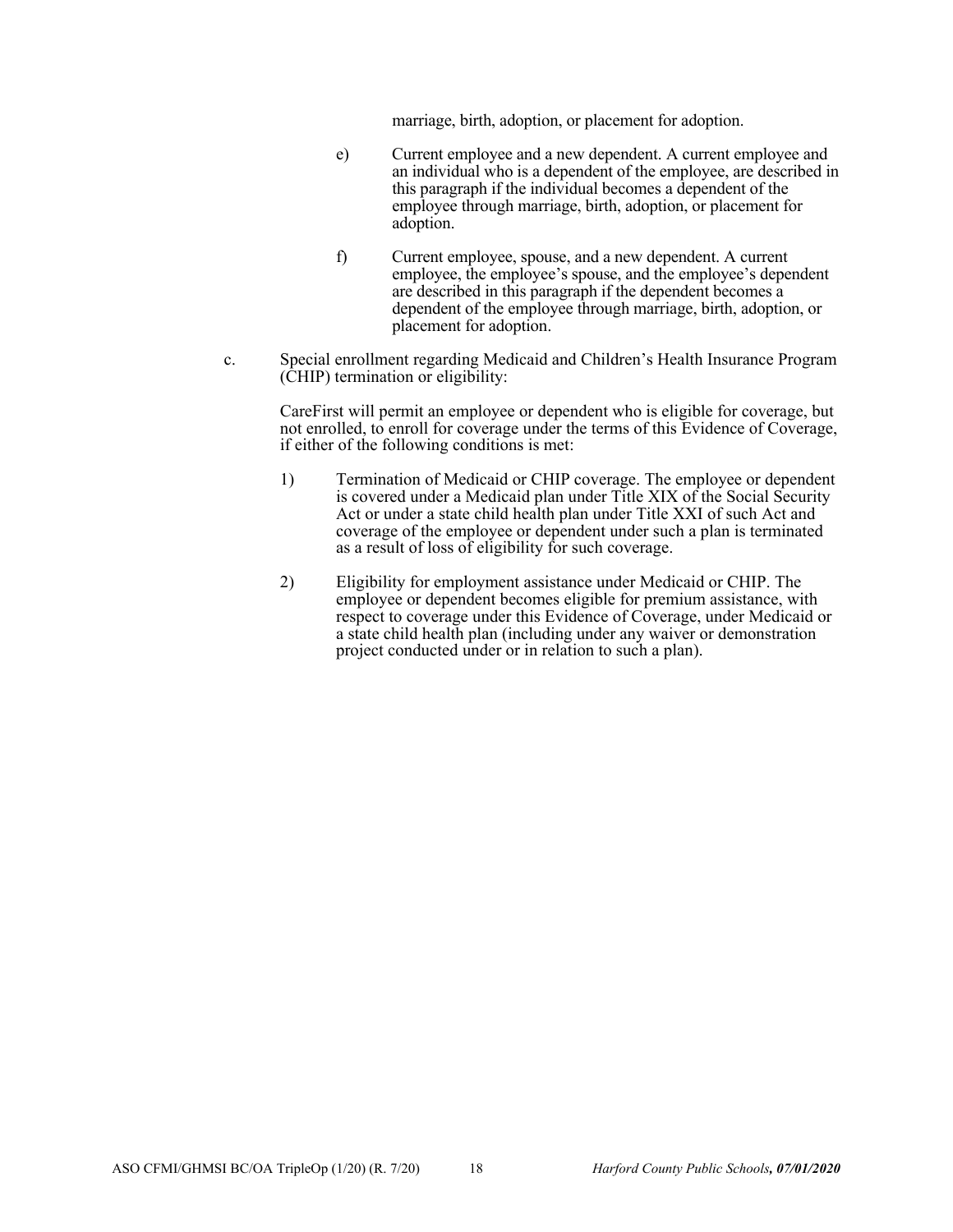### **MEDICAL CHILD SUPPORT ORDERS**

#### A. **Definitions**

- 1. Medical Child Support Order (MCSO) means an "order" issued in the format prescribed by federal law; and issued by an appropriate child support enforcement agency to enforce the health insurance coverage provisions of a child support order. An "order" means a judgment, decree or a ruling (including approval of a settlement agreement) that:
	- a. Is issued by a court or administrative child support enforcement agency of any state or the District of Columbia.
	- b. Creates or recognizes the right of a child to receive benefits under a parent's health insurance coverage; or establishes a parent's obligation to pay child support and provide health insurance coverage for a child.
- 2. Qualified Medical Support Order (QMSO) means a MCSO issued under State law, or the laws of the District of Columbia and, when issued to an employer sponsored health plan, one that complies with The Child Support Performance and Incentive Act of 1998, as amended.

#### B **Eligibility and Termination**

1. Upon receipt of an MCSO/QMSO, when coverage of the Subscriber's family members is available under this Evidence of Coverage, CareFirst will accept enrollment of the child subject to the MCSO/QMSO submitted by the Subscriber, regardless of enrollment period restrictions. If the Subscriber does not enroll the child, CareFirst will accept enrollment from the non-Subscriber custodial parent, or the appropriate child support enforcement agency of any state or the District of Columbia. If the Subscriber has not completed an applicable Waiting Period for coverage, the child subject to the MCSO/QMSO will not be enrolled until the end of the Waiting Period.

The Subscriber must be enrolled under this Group Contract in order for the child to be enrolled. If the Subscriber is not enrolled when CareFirst receives the MCSO/QMSO, CareFirst will enroll both the Subscriber and the child, without regard to enrollment period restrictions. The Effective Date will be that stated in the Eligibility Schedule for a newly eligible Subscriber and a newly eligible Dependent child.

- 2. Enrollment for such a child will not be denied because the child:
	- a. Was born out of wedlock;
	- b. Is not claimed as a dependent on the Subscriber's federal tax return;
	- c. Does not reside with the Subscriber;
	- d. Is covered under any Medical Assistance or Medicaid program; or
	- e. Does not reside in the Service Area.
- 3. Termination. Unless coverage is terminated for non-payment of the premium, a covered child subject to an MCSO/QMSO may not be terminated unless written evidence is provided to CareFirst that:
	- a. The MCSO/QMSO is no longer in effect;
	- b. The child has been or will be enrolled under other comparable health insurance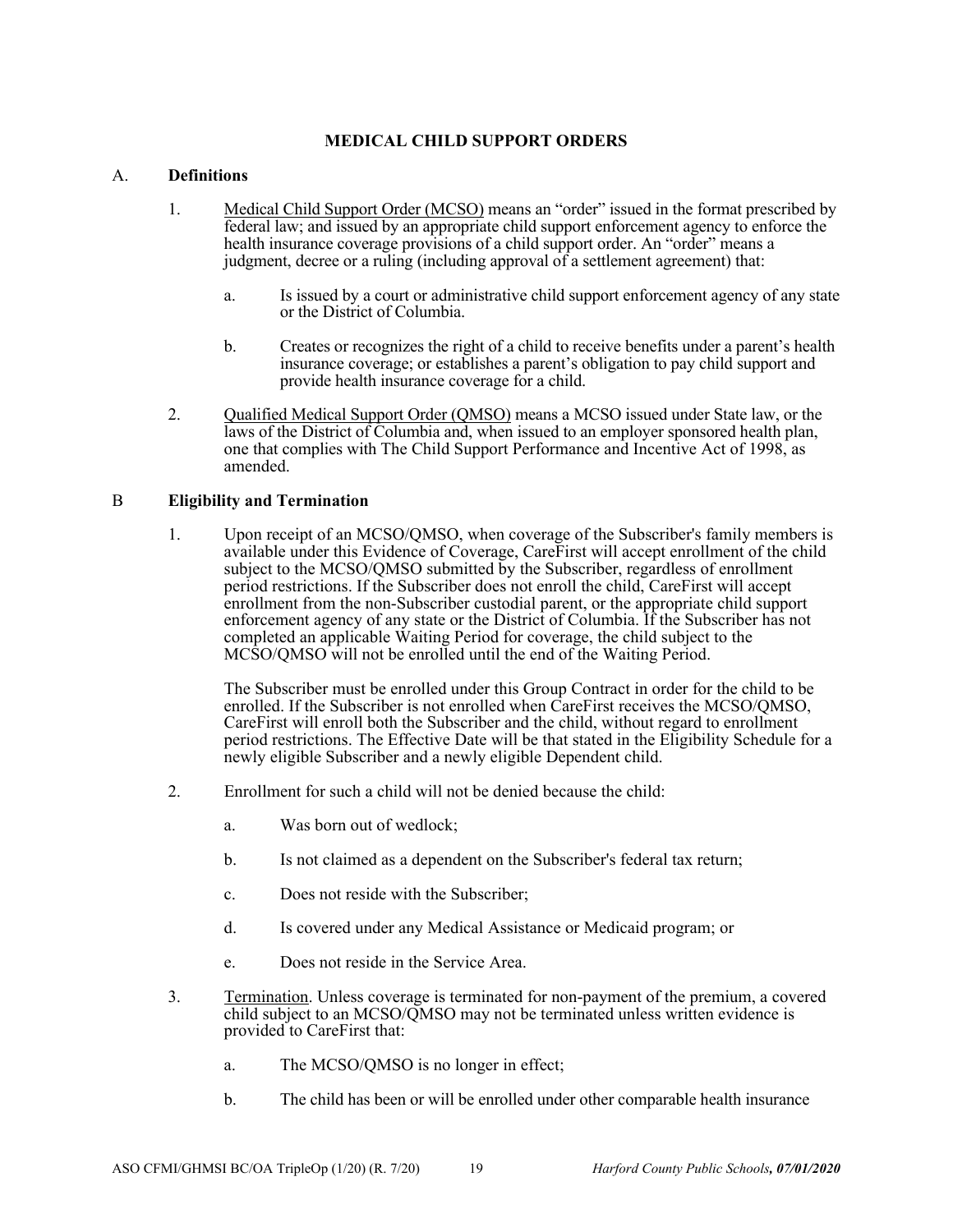coverage that will take effect not later than the effective date of the termination of coverage;

- c. The Group has eliminated family member's coverage for all its employees; or
- d. The employer no longer employs the Subscriber, except if the Subscriber elects continuation under applicable state or federal law, the child will continue in this post-employment coverage.

#### C. **Administration**

When the child subject to an MCSO/QMSO does not reside with the Subscriber, CareFirst will:

- 1. Send the non-insuring custodial parent ID cards, claims forms, the applicable evidence of coverage or member contract and any information needed to obtain benefits;
- 2. Allow the non-insuring custodial parent or a Health Care Provider of a Covered Service to submit a claim without the approval of the Subscriber;
- 3. Provide benefits directly to:
	- a. The non-insuring parent;
	- b. The Health Care Provider of the Covered Services; or
	- c. The appropriate child support enforcement agency of any state or the District of Columbia.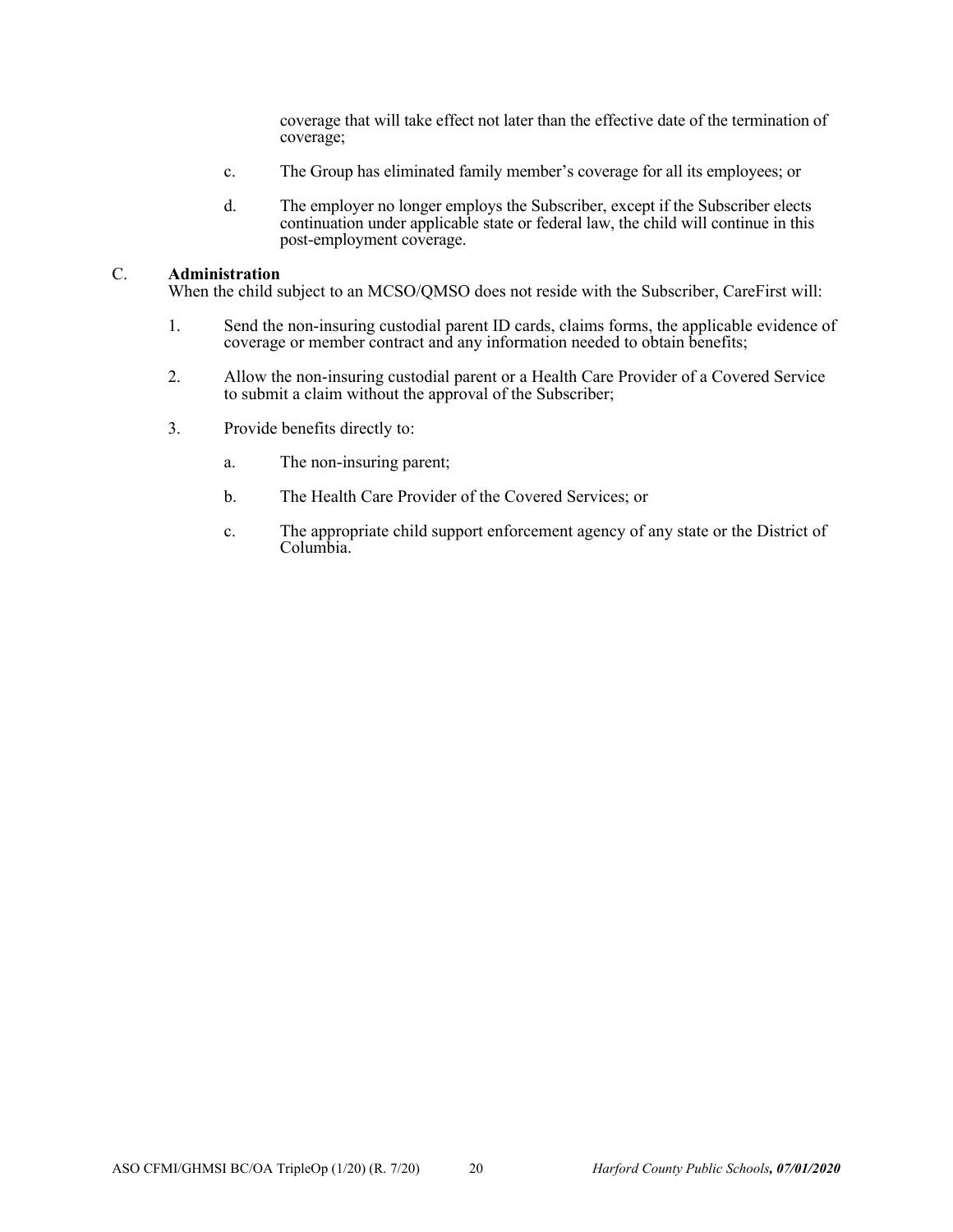#### **TERMINATION OF COVERAGE**

#### A. **Disenrollment of Individual Members**

The Group has the sole and complete authority to make determinations regarding eligibility and termination of coverage in the Plan.

The Group Health Plan will not rescind coverage under the Plan with respect to an individual (including a group to which the individual belongs or family coverage in which the individual is included) once the individual is covered under the Plan, unless the individual (or a person seeking coverage on behalf of the individual) performs an act, practice, or omission that constitutes fraud, or unless the individual makes an intentional misrepresentation of material fact, as prohibited by the terms of the Plan. The Group Health Plan will provide at least thirty (30) days advance written notice to each participant who would be affected before coverage is rescinded regardless of whether the Rescission applies to an entire group or only to an individual within the group.

Coverage of individual Members will terminate on the date stated in the Eligibility Schedule for the following reasons:

- 1. CareFirst may terminate a Member's coverage for nonpayment of charges when due, by the Group.
- 2. The Group is required to terminate a Member's coverage if the individual (or a person seeking coverage on behalf of the individual) performs an act, practice, or omission that constitutes fraud, or if the individual makes an intentional misrepresentation of material fact, as prohibited by the terms of the Plan.
- 3. The Group is required to terminate the Subscriber's coverage and the coverage of the Dependents, if applicable, if the Subscriber no longer meets the Group's eligibility requirements for coverage.
- 4. The Group is required to terminate a Member's coverage if the Member no longer meets the Group's eligibility requirements for coverage.
- 5. The Group is required to notify the Subscriber if a Member's coverage is cancelled. If the Group does not notify the Subscriber, this will not continue the Member's coverage beyond the termination date of coverage. The Member's coverage will terminate on the termination date set forth in the Eligibility Schedule.
- 6. Except in the case of a Dependent child enrolled pursuant to an MCSO or QMSO, coverage of any Dependents, if Dependent coverage is available, will terminate if the Subscriber changes the Type of Coverage to an Individual or other non-family contract.

#### B. **Death of a Subscriber**

If Dependent coverage is available, in the event of the Subscriber's death, coverage of any Dependents will continue under the Subscriber's enrollment as stated in the Eligibility Schedule under termination of coverage Death of a Subscriber.

#### C. **Effect of Termination**

Except as provided under the Extension of Benefits for Inpatient or Totally Disabled Individuals provision, no benefits will be provided for any services received on or after the date on which the Member's coverage under this Evidence of Coverage terminates. This includes services received for an injury or illness that occurred before the effective date of termination.

#### D. **Reinstatement**

Coverage will not reinstate automatically under any circumstances.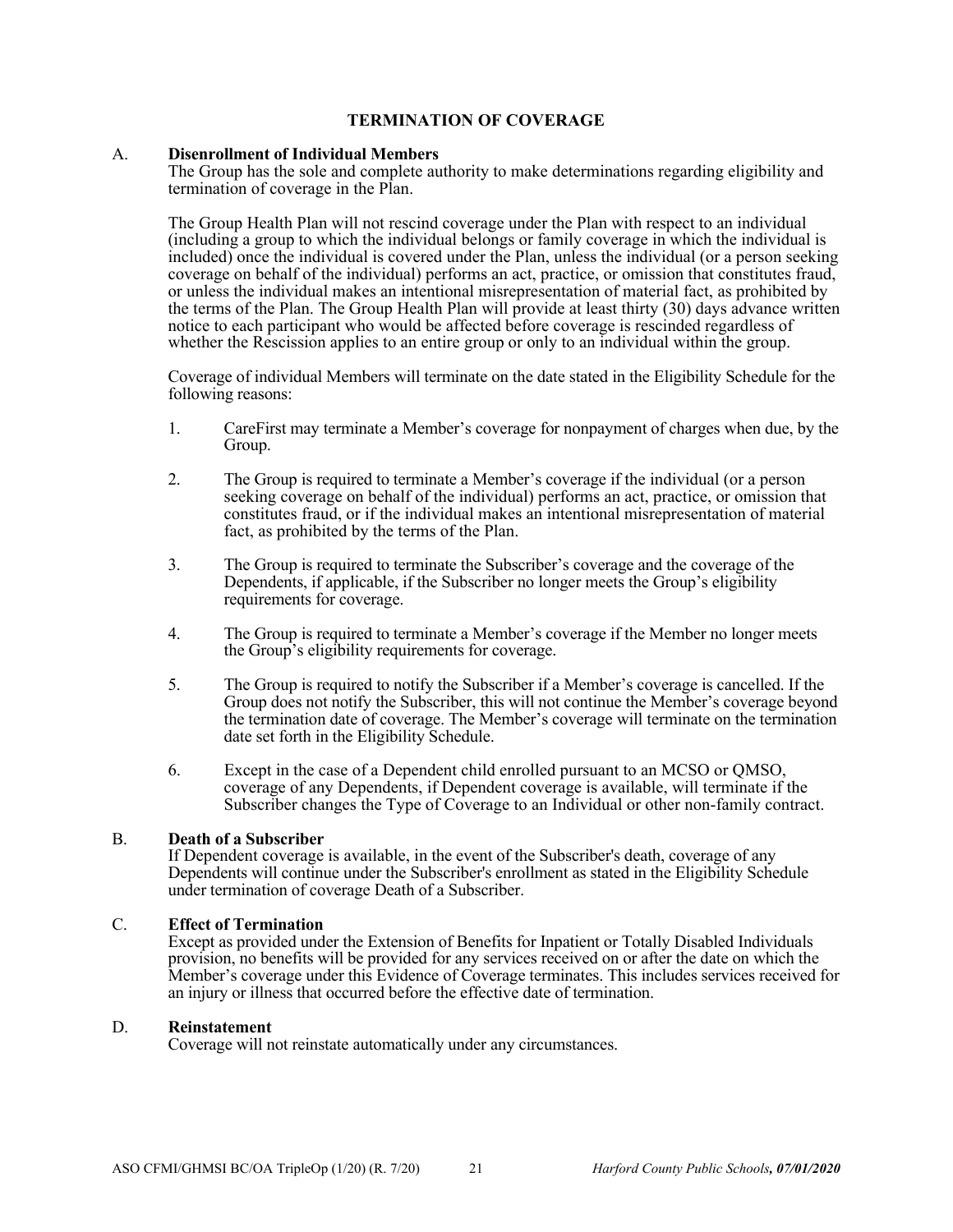#### **CONTINUATION OF COVERAGE**

#### A. **Continuation of Eligibility upon Loss of Group Coverage**

#### 1. **Federal Continuation of Coverage under COBRA**

If the Group health benefit Plan provided under this Evidence of Coverage is subject to the Consolidated Omnibus Budget Reconciliation Act of 1985 (COBRA), as amended from time to time, and a Member's coverage terminates due to a "Qualifying Event" as described under COBRA, continuation of participation in this Group health benefit Plan may be possible. The employer offering this Group health benefit Plan is the Plan Administrator. It is the Plan Administrator's responsibility to notify a Member concerning terms, conditions and rights under COBRA. If a Member has any questions regarding COBRA, the Member should contact the Plan Administrator.

#### 2. **Uniformed Services Employment and Reemployment Rights Act (USERRA)**

USERRA protects the job rights of individuals who voluntarily or involuntarily leave employment positions to undertake military service or certain types of service in the Natural Disaster Medical System. USERRA also prohibits employers from discriminating against past and present members of the uniformed services and applicants to the uniformed services.

If a Member leaves their job to perform military service, the Member has the right to elect to continue their Group coverage including any Dependents for up to twenty-four (24) months while in the military. Even if continuation of coverage was not elected during the Member's military service, the Member has the right to be reinstated in their Group coverage when reemployed, without any Waiting Periods or pre-existing condition exclusions except for service-connected illnesses or injuries. If a Member has any questions regarding USERRA, the Member should contact the Plan Administrator.

#### B. **Extension of Benefits for Inpatient or Totally Disabled Individuals**

This section applies to hospital, medical or surgical benefits. During an extension period required under this section, a premium may not be charged. Benefits will cease as of  $11:59$  p.m., Eastern Standard Time, on the Subscriber's termination date unless:

- 1. If a Member is Totally Disabled when his/her coverage terminates, CareFirst shall continue to pay covered benefits, in accordance with the Evidence of Coverage in effect at the time the Member's coverage terminates, for expenses incurred by the Member for the condition causing the disability until the earlier of:
	- a. The date the Member ceases to be Totally Disabled; or
	- b. Twelve (12) months after the date coverage terminates.

#### 2. **Definitions**

For the purpose of the Extension of Benefits for Inpatient or Totally Disabled Individuals section, the following terms are defined. The definitions of other capitalized terms are found in the definitions sections throughout this Evidence of Coverage.

Same Age Group means within the age group including persons three years older and younger than the age of the person claiming eligibility as Totally Disabled.

Substantial Gainful Activity means the undertaking of any significant physical or mental activity that is done (or intended) for pay or profit.

Totally Disabled (or Total Disability) means a condition of physical or mental incapacity of such severity that an individual, considering age, education, and work experience, cannot engage in any kind of Substantial Gainful Activity or engage in the normal activities as a person of the Same Age Group. A physical or mental incapacity is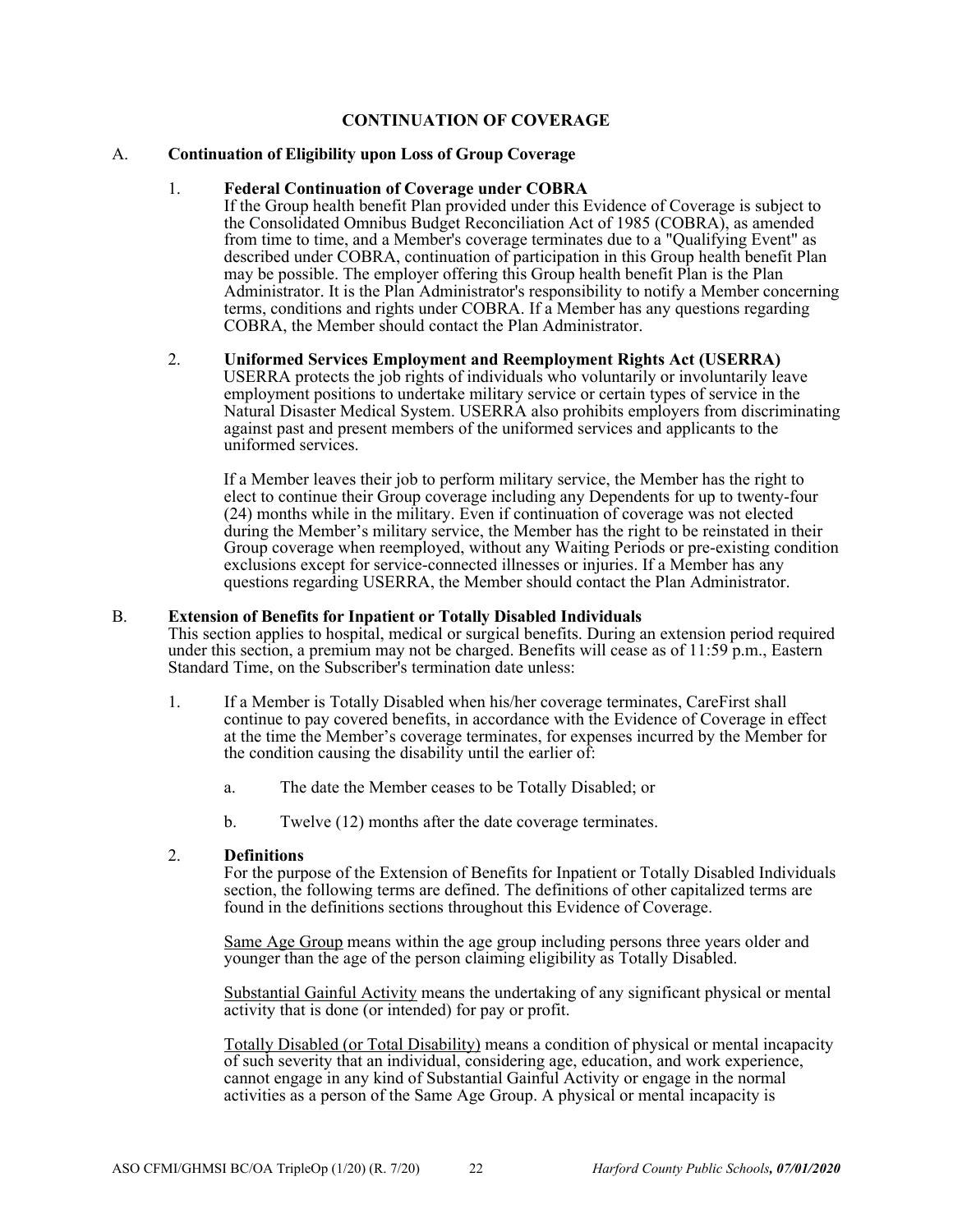incapacity that results from anatomical, physiological, or psychological abnormality or condition, which is demonstrable by medically accepted clinical and laboratory diagnostic techniques. CareFirst reserves the right to determine whether a Member is and continues to be Totally Disabled.

- 3. If a Member is confined in a hospital on the date that the Member's coverage terminates, CareFirst shall continue to pay covered benefits, in accordance with the Evidence of Coverage in effect at the time the Member's coverage terminates, for the confinement until the earlier of:
	- a. The date the Member is discharged from the hospital; or
	- b. Twelve (12) months after the date coverage terminates.

If the Member is Totally Disabled upon his/her discharge from the hospital, the extension of benefits described in paragraph  $\overrightarrow{B}$ .1., above applies; however, an additional twelve (12) month extension of benefits is not provided. An individual is entitled to only one (1), twelve (12) month extension, not an inpatient twelve (12) month extension and an additional Totally Disabled twelve (12) month extension.

- 4. This section does not apply if:
	- a. Coverage is terminated because an individual fails to pay a required premium;
	- b. Coverage is terminated for fraud or material misrepresentation by the individual.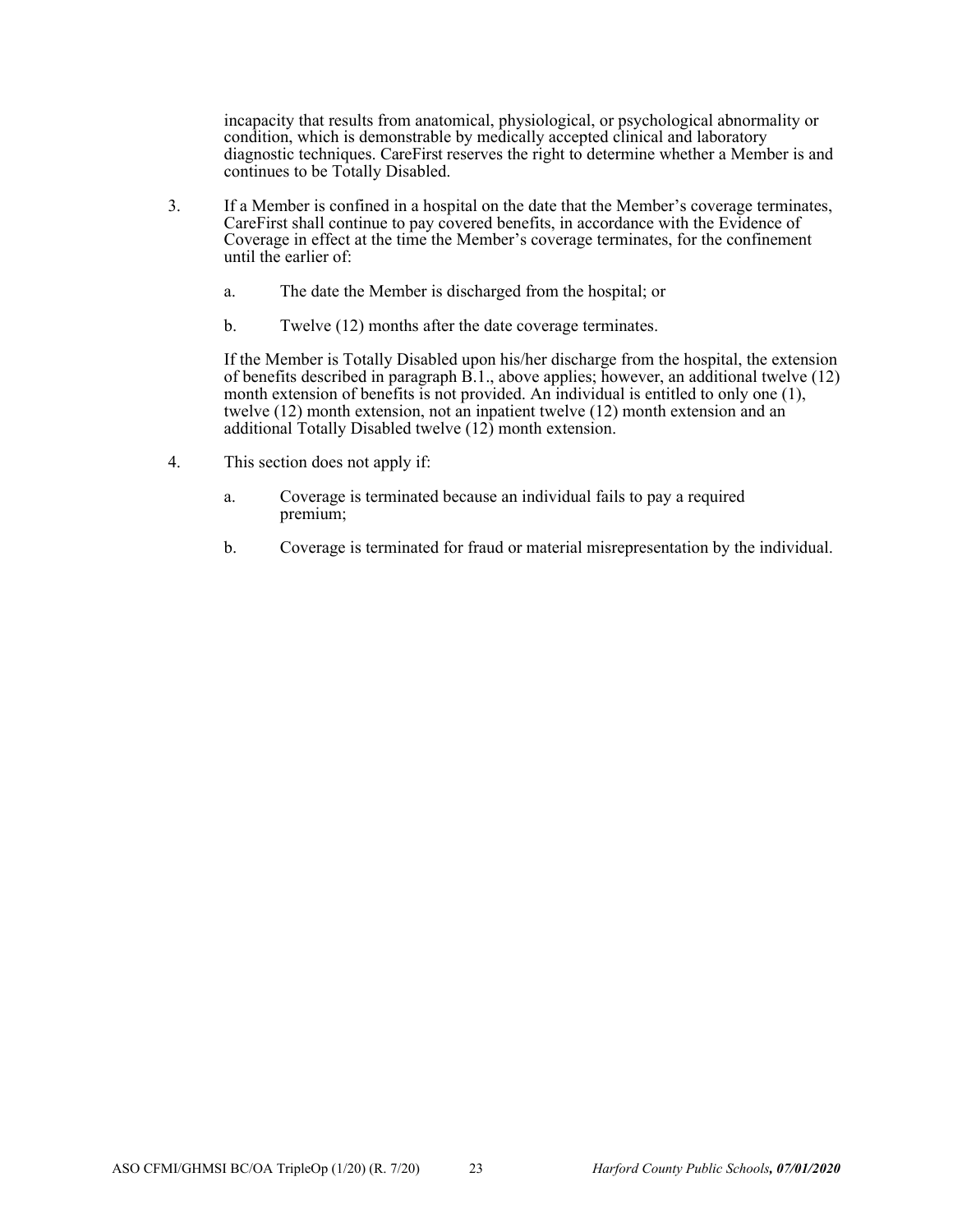#### **COORDINATION OF BENEFITS; SUBROGATION**

#### A. **Coordination of Benefits**

#### 1. **Applicability**

- a. This Coordination of Benefits (COB) provision applies to this CareFirst Plan when a Member has health care coverage under more than one Plan.
- b. If this COB provision applies, the Order of Determination Rules should be looked at first. Those rules determine whether the benefits of this CareFirst Plan are determined before or after those of another Plan. The benefits of this CareFirst Plan:
	- 1) Shall not be reduced when, under the order of determination rules, this CareFirst Plan determines its benefits before another Plan; and
	- 2) May be reduced when, under the order of determination rules, another Plan determines its benefits first. The above reduction is explained in the Effect on the Benefits section of this CareFirst Plan Evidence of Coverage.

#### 2. **Definitions**

For the purpose of this COB section, the following terms are defined. The definitions of other capitalized terms are found in the definitions section of this Evidence of Coverage.

Allowable Expenses means any health care expense, including deductibles, coinsurance or copayments, that is covered in whole or in part by any of the Plans covering the Member. This means that any expense or portion of an expense that is not covered by any of the Plans is not an Allowable Expense. If this CareFirst Plan is advised by a Member that all Plans covering the Member are high-deductible health plans and the Member intends to contribute to a health savings account, the primary Plan's deductible is not an Allowable Expense, except for any health care expense incurred that may not be subject to the deductible, as stated in section  $223(c)(2)(C)$  of the Internal Revenue Code of 1986.

CareFirst Plan means this Evidence of Coverage.

Intensive Care Policy means a health insurance policy that provides benefits only when treatment is received in that specifically designated health care facility of a hospital that provides the highest level of care and which is restricted to those patients who are physically, critically ill or injured.

Plan means any health insurance policy, including those of nonprofit health service Plan and those of commercial group, blanket, and individual policies, any subscriber contracts issued by health maintenance organizations, and any other established programs under which the insured may make a claim. The term Plan includes coverage required or provided by law or coverage under a governmental Plan, except a governmental plan which, by law, provides benefits that are in excess of those of any private insurance plan or other non-governmental plan. This does not include a state plan under Medicaid (Title XIX, Grants to States for Medical Assistance Programs, of the United States Social Security Act, as amended from time to time).

The term Plan does not include:

a. An individually underwritten and issued, guaranteed renewable, specified disease policy, or specified accident policy;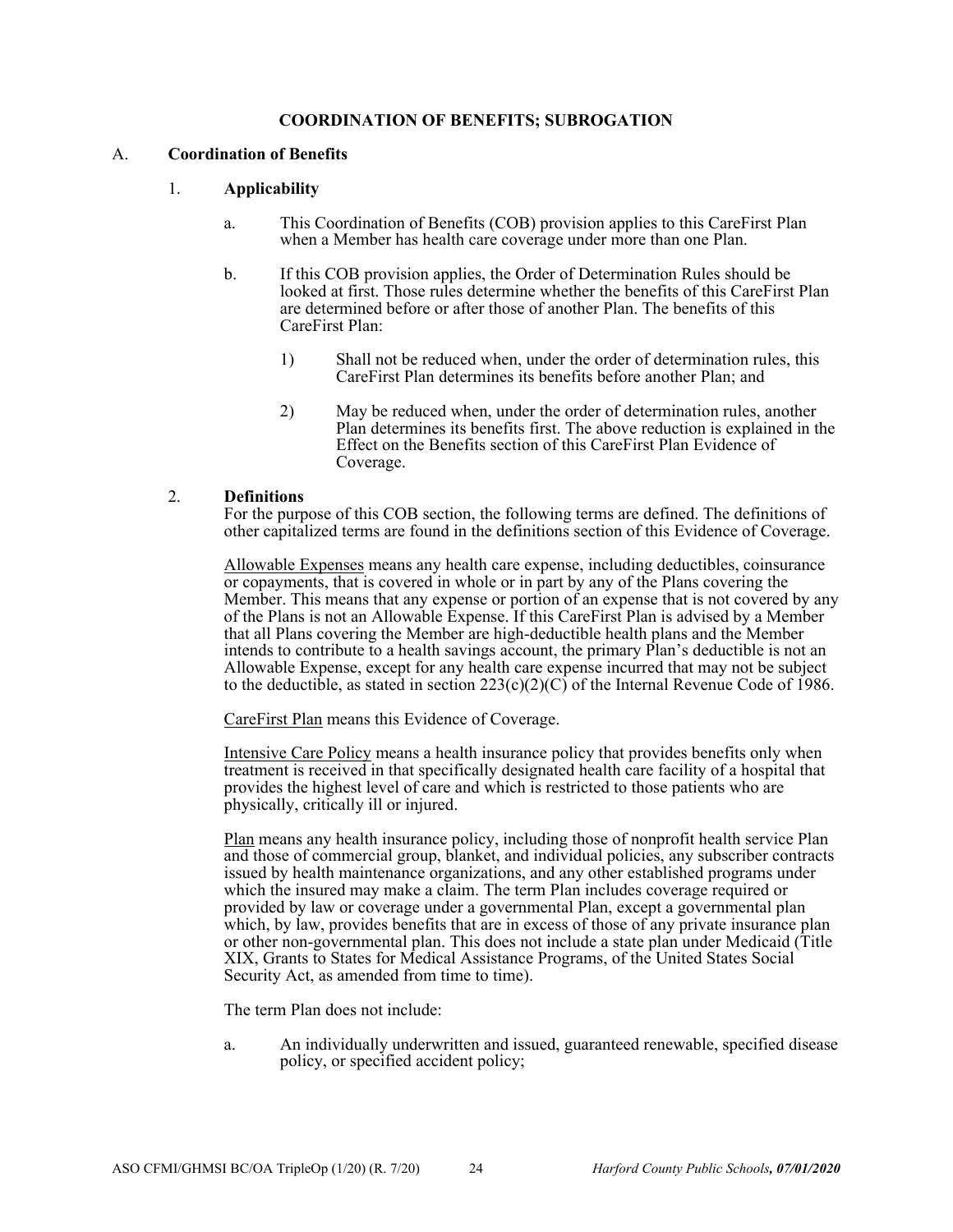- b. An intensive care policy, which does not provide benefits on an expense incurred basis;
- c. Coverage regulated by a motor vehicle reparation law;
- d. Any hospital indemnity or other fixed indemnity coverage contract;
- e. An elementary and/or secondary school insurance program sponsored by a school or school system and any school accident-type coverage that covers for accidents only, including athletics injuries;
- f. Medicare supplemental policies;
- g. Limited benefit health coverage as defined by state law;
- h. Long-term care insurance policies for non-medical services;
- i. Personal Injury Protection (PIP) benefits under a motor vehicle liability insurance policy.
- j. A state plan under Medicaid; or
- k. A governmental plan, which, by law, provides benefits that are in excess of those of any private insurance plan or other non-governmental plan.

Primary Plan or Secondary Plan means the order of benefit determination rules stating whether this CareFirst Plan is a Primary Plan or Secondary Plan as to another Plan covering the Member.

- a. When this CareFirst Plan is a Primary Plan, its benefits are determined before those of the other Plan and without considering the other Plan's benefits.
- b. When this CareFirst Plan is a Secondary Plan, its benefits are determined after those of the other Plan and may be reduced because of the other Plan's benefits.
- c. When there are more than two Plans covering the Member, this CareFirst Plan may be a Primary Plan as to one of the other Plans, and may be a Secondary Plan as to a different Plan or Plans.

Specified Disease Policy means a health insurance policy that provides (1) benefits only for a disease or diseases specified in the policy or for the treatment unique to a specific disease; or (2) additional benefits for a disease or diseases specified in the policy or for treatment unique to a specified disease or diseases.

#### 3. **Order of Benefit Determination Rules**

#### a. **General**

When there is a basis for a claim under this CareFirst Plan and another Plan, this CareFirst Plan is a Secondary Plan which has its benefits determined after those of the other Plan, unless:

- 1) The other Plan has rules coordinating benefits with those of this CareFirst Plan; and
- 2) Both those rules and this CareFirst Plan's rules require that this CareFirst Plan's benefits be determined before those of the other Plan.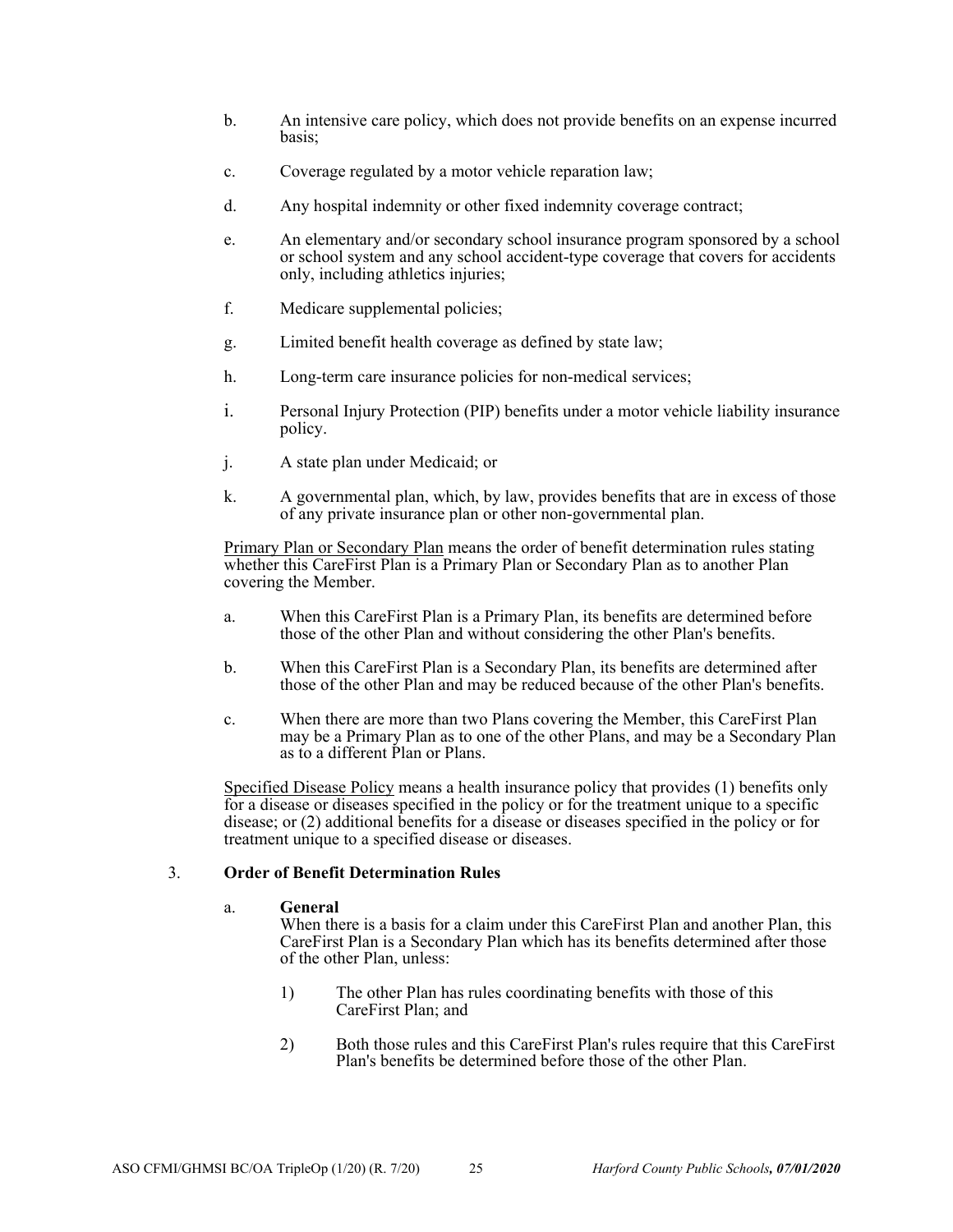#### b. **Rules**

This CareFirst Plan determines its order of benefits using the first of the following rules which applies:

- 1) Non-dependent/dependent. The benefits of the Plan which covers the person as an employee, member or subscriber (that is, other than as a dependent) are determined before those of the Plan which covers the person as a dependent; except that if the person is also a Medicare beneficiary, and the result of the rule established by Title XVIII of the Social Security Act and implementing regulations, Medicare is:
	- a) Secondary to the Plan covering the person as a dependent; and
	- b) Primary to the Plan covering the person as other than a dependent (e.g., retired employee),

Then the benefits of the Plan covering the person as a dependent are determined before those of the Plan covering the person as other than a dependent.

- 2) Dependent child covered by more than one Plan. Unless there is a court decree stating otherwise, when this CareFirst Plan and another Plan cover the same child as a dependent, the order of benefits shall be determined as follows:
	- a) For a dependent child whose parents are married or are living together:
		- (1) The benefits of the Plan of the parent whose birthday falls earlier in a year are determined before those of the Plan of the parent whose birthday falls later in the year; but
		- (2) If both parents have the same birthday, the benefits of the Plan that covered one parent longer are determined before those of the Plan that covered the other parent for a shorter period of time.
	- b) For a dependent child whose parents are separated, divorced, or are not living together:
		- (1) If the specific terms of a court decree state that one of the parents is responsible for the health care expenses or health care coverage of the child, and the entity obligated to pay or provide the benefits of the Plan of that parent has actual knowledge of those terms, the benefits of that Plan are determined first. If the parent with responsibility has no health care coverage for the dependent child's health care expenses, but the parent's spouse does, that parent's spouse's plan is the primary plan. This paragraph does not apply with respect to any claim for services rendered before the entity has actual knowledge of the terms of the court decree.

The rule described in 3.b.2)a) above also shall apply if: i) a court decree states that both parents are responsible for the dependent child's health care expenses or health care coverage, or ii) a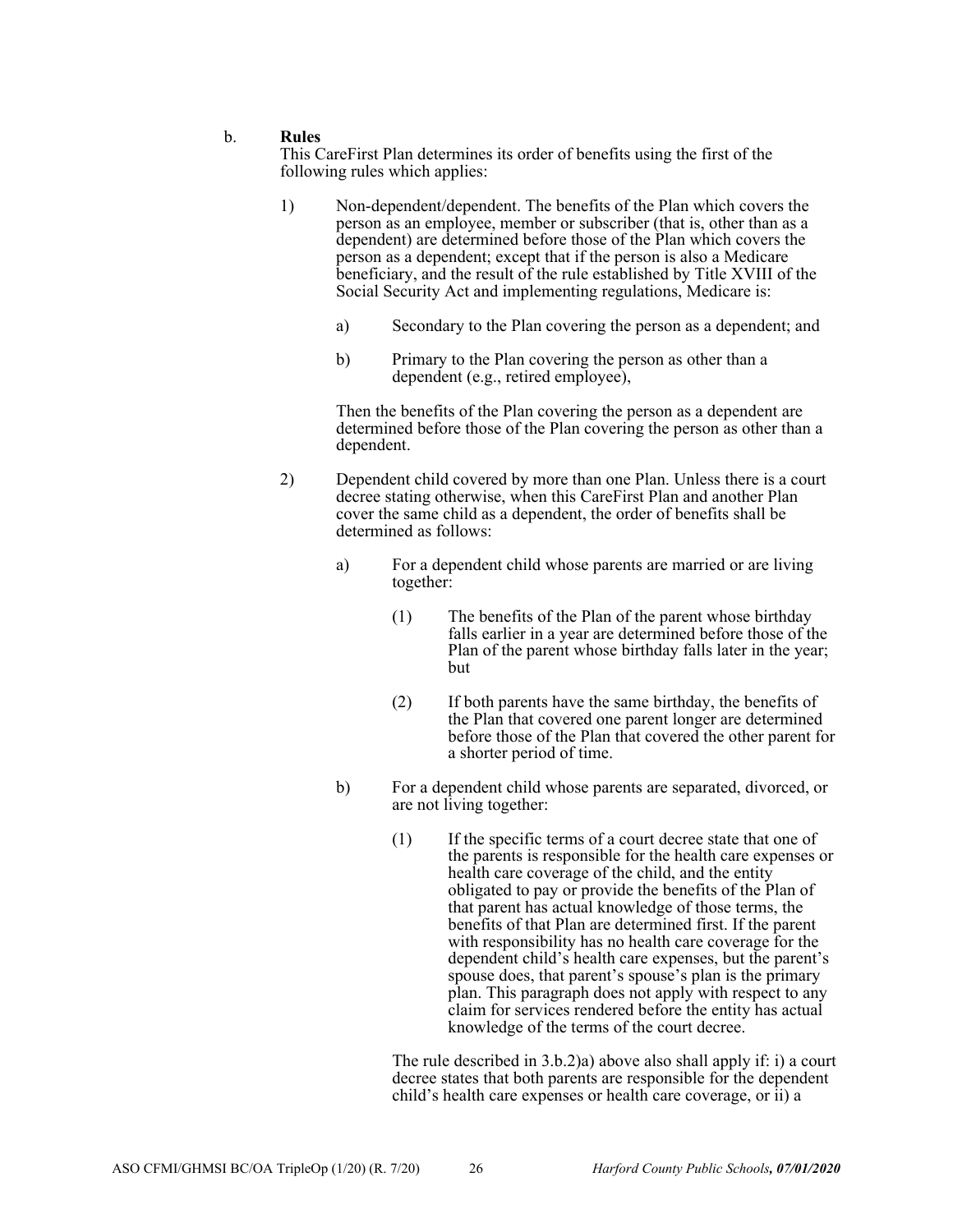court decree states that the parents have joint custody without specifying that one parent has responsibility for the health care expenses or coverage of the dependent child.

- (2) If there is no court decree setting out the responsibility for the child's health care expenses or health care coverage, the order of benefits for the dependent child are as follows:
	- (a) The Plan of the parent with custody of the child;
	- (b) The Plan of the spouse of the parent with the custody of the child;
	- (c) The Plan of the parent not having custody of the child; and then
	- (d) The Plan of the spouse of the parent who does not have custody of the child.
- c) For a dependent child covered under more than one plan of individuals who are not the parents of the child, the order of benefits shall be determined, as applicable, under the rules stated in 1) and 2) of this paragraph as if those individuals were parents of the child.
- 3) Active/inactive employee. The benefit of a Plan which covers a person as an employee who is neither laid off nor retired is determined before those of a Plan that covers that person as a laid off or retired employee. The same would hold true if a person is a dependent of a person covered as an employee who is neither laid off nor retired or a person covered as a laid off or retired employee. If the other Plan does not have this rule, and if, as a result, the Plans do not agree on the order of benefits, this rule is ignored.
- 4) Continuation coverage. If a person whose coverage is provided under the right of continuation pursuant to federal or state law also is covered under another Plan, the following shall be the order of benefits determination:
	- a) First, the benefits of a Plan covering the person as an employee, retiree, member or subscriber (or as that person's dependent);
	- b) Second, the benefits under the continuation coverage.

If the other Plan does not have the rule described above, and if, as a result, the Plans do not agree on the order of benefits, this rule is ignored.

5) Longer/shorter length of coverage. If none of the above rules determines the order of benefits, the benefits of the Plan that covered the person longer are determined before those of the Plan that covered that person for the shorter term.

#### 4. **Effect on the Benefits of this CareFirst Plan**

#### a. **When this Section Applies**

This section applies when, in accordance with the prior section, order of benefits determination rules, this CareFirst Plan is a Secondary Plan as to one or more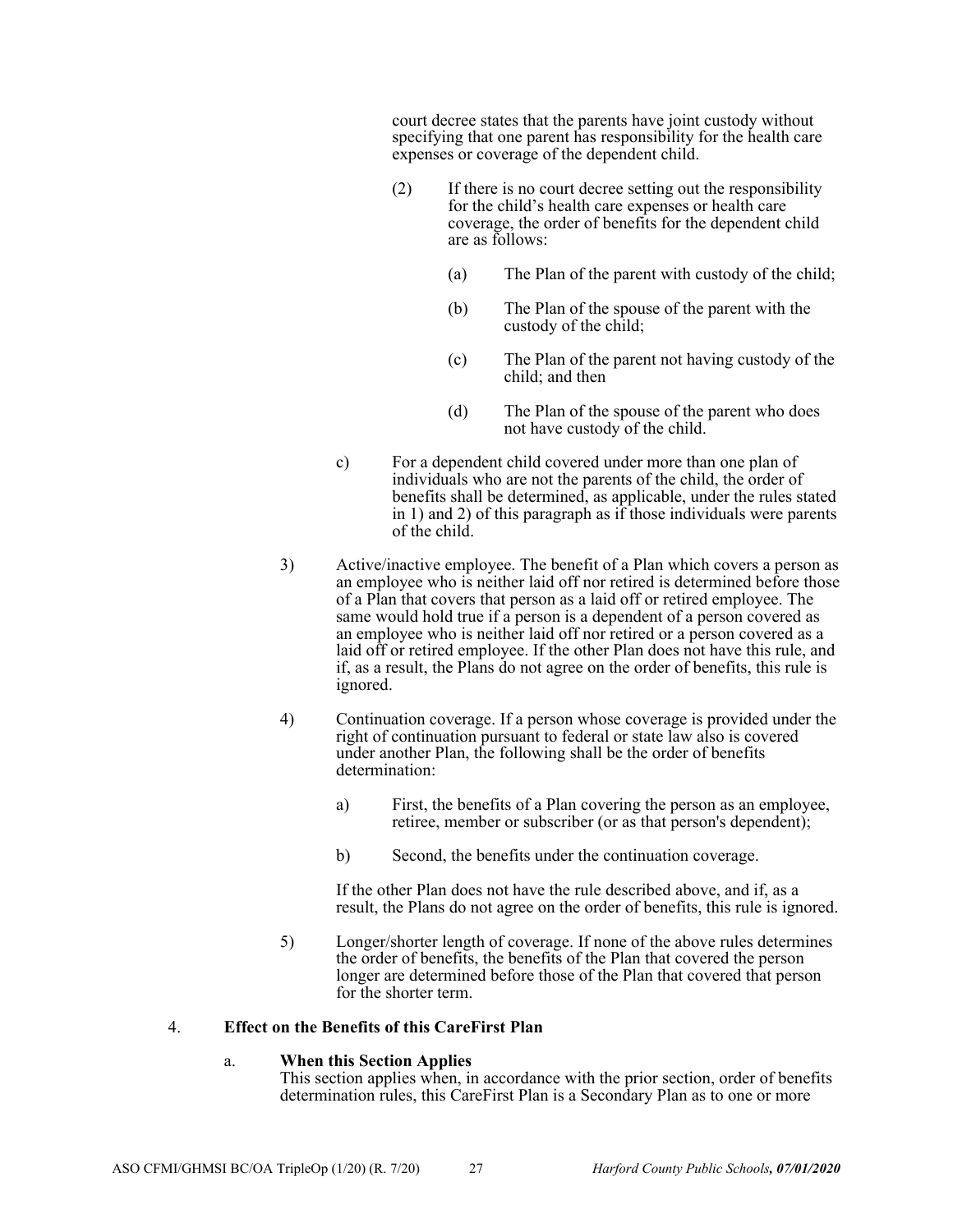other Plans. In that event the benefits of this CareFirst Plan may be reduced under this section. Such other Plan or Plans are referred to as "the other Plans" immediately below.

#### b. **Reduction in this CareFirst Plan's Benefits**

When this CareFirst Plan is the Secondary Plan, the benefits under this CareFirst Plan *may* be reduced so that the total benefits that would be payable or provided by all the other Plans do not exceed one hundred percent  $(100\%)$  of the total Allowable Expenses. If the benefits of this CareFirst Plan are reduced, each benefit is reduced in proportion. It is then charged against any applicable benefit limit of this CareFirst Plan.

#### 5. **Right to Receive and Release Needed Information**

Certain facts are needed to apply these COB rules. CareFirst has the right to decide which facts it needs. It may get the needed facts from or give them to any other organization or person for purposes of treatment, payment, and health care operations. CareFirst need not tell, or get the consent of, any person to do this. Each person claiming benefits under this CareFirst Plan must give this CareFirst Plan any facts it needs to pay the claim.

#### 6. **Facility of Payment**

A payment made under another Plan may include an amount that should have been paid under this CareFirst Plan. If it does, this CareFirst Plan may pay that amount to the organization that made that payment. That amount will then be treated as though it were a benefit paid under this CareFirst Plan. This CareFirst Plan will not have to pay that amount again. The term "payment made" includes providing benefits in the form of services, in which case "payment made" means the reasonable cash value of the benefits provided in the form of services.

#### 7. **Right of Recovery**

If the amount of the payments made by this CareFirst Plan is more than it should have paid under this COB provision, it may recover the excess from one or more of:

- a. The persons it has paid or for whom it has paid;
- b. Insurance companies; or
- c. Other organizations.

The "amount of the payments made" includes the reasonable cash value of any benefits provided in the form of services.

#### B. **Employer or Governmental Benefits**

Coverage does not include the cost of services or payment for services for any illness, injury, or condition for which, or as a result of which, a Benefit (as defined below) is provided or is required to be provided either:

- 1. Under any federal, state, county or municipal workers' compensation or employer's liability law or other similar program; or
- 2. From any federal, state, county or municipal or other government agency, including, in the case of service-connected disabilities, the United States Department of Veterans Affairs, to the extent that benefits are payable by the federal, state, county or municipal or other government agency, but excluding Medicare benefits and Medicaid benefits.

Benefit as used in this provision includes a payment or any other benefit, including amounts received in settlement of a claim for Benefits.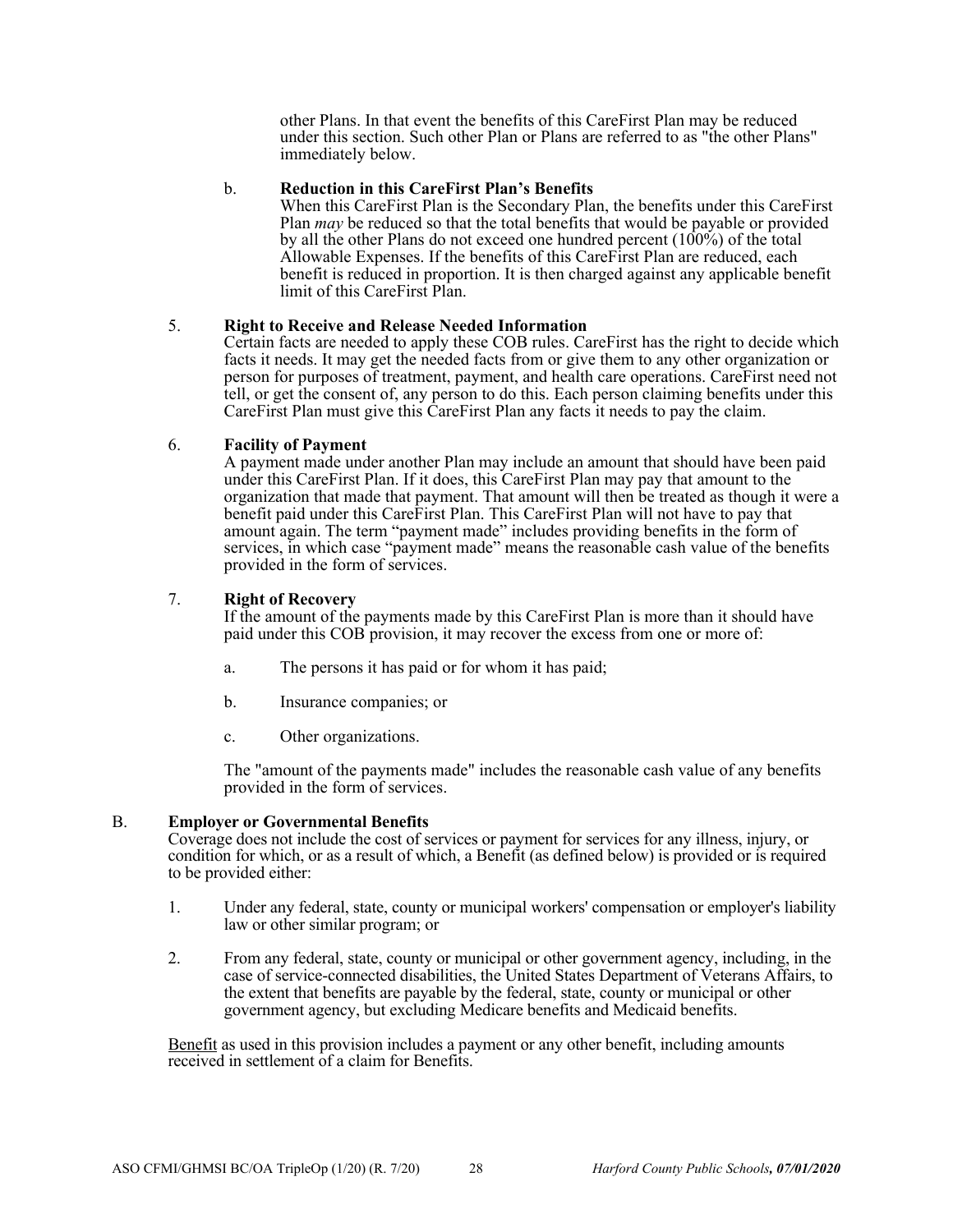#### C. **Subrogation**

- 1. CareFirst has subrogation and reimbursement rights. Subrogation requires the Member to turn over to CareFirst any rights the Member may have against a third party. A third party is any person, corporation, insurer or other entity that may be liable to a Member for an injury or illness. Subrogation applies to any illness or injury which is:
	- a. Caused by an act or omission of a third party; or
	- b. Covered under a member's uninsured or underinsured policy issued to or otherwise covering the Member; or
	- c. Covered by No Fault Insurance. No Fault Insurance means motor vehicle casualty insurance. This term also refers to motor vehicle insurance issued under any other state or federal legislation of similar purpose. CareFirst will not subrogate a recovery made under Personal Injury Protection policy benefits.
- 2. If the Member receives or is entitled to receive payment from any person, organization or entity in connection with an injury, illness or need for care for which benefits were provided or will be provided under this Evidence of Coverage, the payment will be treated as having been paid to the Member as a recovery for the medical, hospital and other expenses for which CareFirst provided or will provide benefits. CareFirst may recover the amounts paid in benefits up to the amount received from or on behalf of the third party. CareFirst will not recover from payments made to the Member under the Member's personal injury protection benefits of their motor vehicle insurance policy. CareFirst will not recover medical expenses from a Subscriber unless the Subscriber or Member recovers for medical expenses in a cause of action or settlement.
- 3. CareFirst's right of recovery is not subject to reduction for attorney's fees and costs under the "common fund" or any other doctrine. CareFirst will reduce the amount owed by the Member to CareFirst in accordance with applicable law.
- 4. CareFirst will have a lien on all funds the Member recovers up to the total amount of benefits provided. We are entitled under our right of recovery to be reimbursed for our benefit payments even if you are not "made whole" for all of your damages in the recoveries that you receive. CareFirst may give notice of that lien to any party who may have contributed to the Member's loss, or who may be liable for payment as a result of that loss.

For purposes of this provision, "made whole" means that the Member fully recovers all of their damages.

- 5. CareFirst has the option to be subrogated to the Member's rights to the extent of the benefits provided under this Evidence of Coverage. This includes CareFirst right to bring suit or file claims against the third party in the Member's name.
- 6. Members agree to take action, furnish information and assistance, and execute such instruments that CareFirst may require while enforcing CareFirst rights under this Section. The Member agrees to not take any action which prejudices CareFirst's rights and interests under this provision.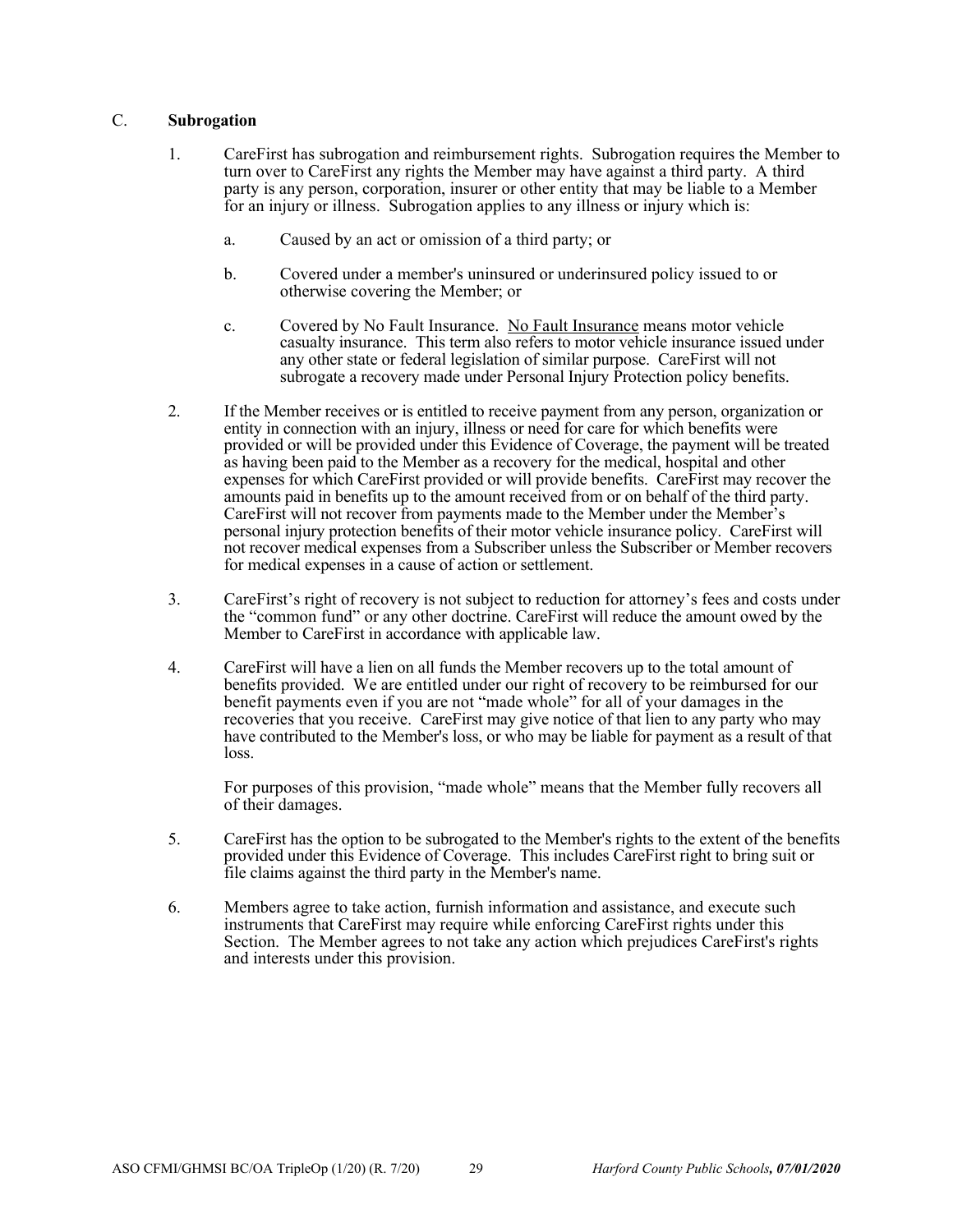#### **HOW THE PLAN WORKS**

This health care benefits plan offers a choice of Health Care Providers. Payment depends on the Health Care Provider chosen, as explained below in the "Choosing a Provider" subsection below. Other factors that may affect payment are found in Referrals, COB, Subrogation, the Inter-Plan Arrangements Disclosure, Inter-Plan Programs Ancillary Services, Exclusions, and Utilization Management Requirements.

#### A. **Appropriate Care and Medical Necessity**

CareFirst works to make sure that health care is rendered in the most appropriate setting and in the most appropriate way. While ensuring that the Member receives the best care, this also helps to control health care costs. In order to make sure that the setting and treatment are appropriate, some Covered Services require review before a Member receives care. These services are marked throughout this Evidence of Coverage.

CareFirst will pay a benefit for Covered Services rendered by a Health Care Provider only when Medically Necessary as determined by CareFirst. Benefits are subject to all of the terms, conditions, and maximums, if applicable, as stated in this Evidence of Coverage.

#### B. **Choosing a Provider**

- 1. Member/Health Care Provider Relationship
	- a. The Member has the exclusive right to choose a Health Care Provider. Whether a Health Care Provider contracts with CareFirst or not relates only to method of payment and does not imply that any Health Care Provider is more or less qualified than another.
	- b. CareFirst makes payment for Covered Services but does not provide these services. CareFirst is not liable for any act or omission of any Health Care Provider.
- 2. Level 1 and Level 2 Health Care Providers
	- a. If a Member chooses a Level 1 or Level 2 Health Care Provider, the cost to the Member is lower than if the Member chooses a Level 3 Health Care Provider.
	- b. Claims will be submitted directly to CareFirst by the Level 1 or Level 2 Health Care Provider.
	- c. CareFirst will pay benefits directly to the Level 1 or Level 2 Health Care Provider and such payment is accepted as payment in full, except for applicable Member amounts.
	- d. The Member is responsible for any applicable Deductible and Coinsurance or Copayment, as stated in the Schedule of Benefits.
	- e. Primary Care Provider (PCP)
		- 1) At enrollment, a Member must select a PCP and may select any PCP from CareFirst's current list of Level 1 Health Care Providers. If the PCP is not available, CareFirst will assist the Member in making another selection.
		- 2) Members may change their PCP at any time by notifying the Member Service Representative in writing. If the Member notifies CareFirst by the  $20<sup>th</sup>$  day of the month, CareFirst will make the change effective the first day of the next month. If the Member notifies CareFirst after the  $20<sup>th</sup>$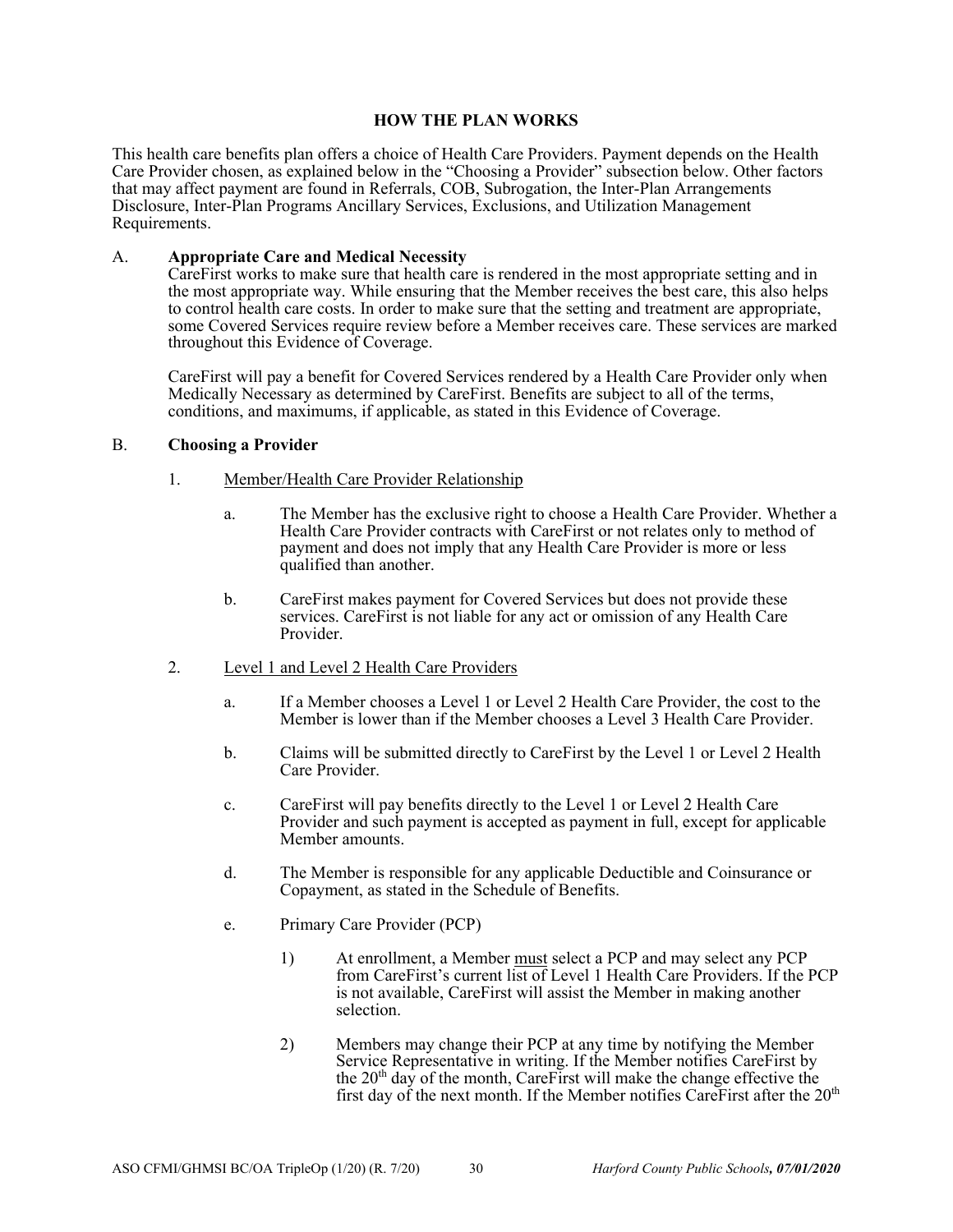day of the month, CareFirst will make the change effective the first day of the second month following the notice.

- 3) The Member's PCP will coordinate routine care and can help coordinate specialty care using a network of Level 1 Health Care Provider Specialists. By coordinating care, the PCP ensures quality of care while reducing medical expenses. The Member does not need a PCP referral for care. However, the Member may require a written order or other form of authorization.
- 3. Level 3 Health Care Providers

Except as otherwise authorized by CareFirst, if a Member chooses a Level 3 Health Care Provider, Covered Services may be eligible for reduced benefits. When Covered Services are provided by a Level 3 Health Care Provider, benefits apply as stated in the Schedule of Benefits.

- a. Claims may be submitted directly to CareFirst or its designee by the Level 3 Health Care Provider, or the Member may need to submit the claim. In either case, it is the responsibility of the Member to make sure that proofs of loss are filed on time.
- b. All benefits for Covered Services will be payable to the Subscriber, or to the Level 3 Health Care Provider, at the discretion of CareFirst.
- c. In the case of a Dependent child enrolled pursuant to a court order, court approved requirement, or a QMSO, payment will be paid directly to the State of Maryland Department of Health or the non-insuring parent if proof is provided that such parent has paid the Level 3 Health Care Provider.
- d. Level 3 Health Care Providers are not required to accept the Allowed Benefit as full payment and will collect additional amounts from the Member up to the provider's actual charge. The Allowed Benefit may be substantially less than the provider's actual charge to the Member. Therefore, when Covered Services are provided by Level 3 Health Care Providers, Members should expect to pay additional amounts to providers that exceed the Allowed Benefit. The Member is responsible for the difference between CareFirst's payment and the Level 3 Health Care Provider's charge.
- 4. Non-Contracting Pharmacy
	- a. Claims must be submitted by the Member directly to CareFirst's designee. It is the responsibility of the Member to make sure that proofs of loss are filed on time.
	- b. All benefits for Covered Services rendered by a non-Contracting Pharmacy will be payable to the Subscriber.
	- c. In the case of a Dependent child enrolled pursuant to an MCSO or a QMSO, payment will be paid directly to the State of Maryland Department of Health or the non-insuring parent if proof is provided that such parent has paid the Health Care Provider.
	- d. The Member is responsible for any difference between CareFirst's payment and the Non-Contracting Pharmacy's charge.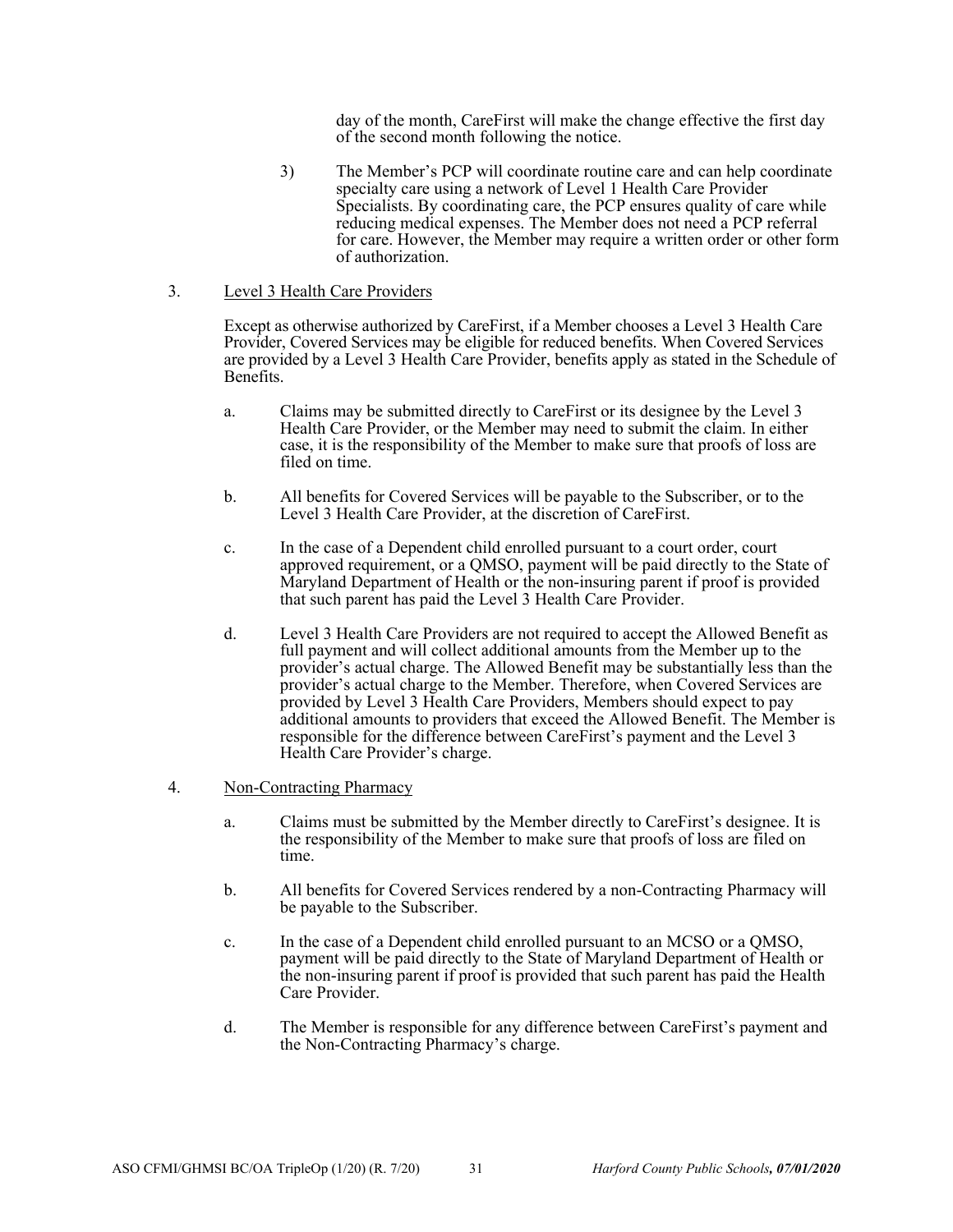- 5. Ambulance Services Providers
	- a. For purposes of calculating the Member payment for Ambulance Covered Services, refer to the quick reference guide below.

| <b>Quick Reference Guide</b>                          |                                                                                                                                    |  |  |  |  |  |
|-------------------------------------------------------|------------------------------------------------------------------------------------------------------------------------------------|--|--|--|--|--|
| If a Member receives<br><b>Covered Services from:</b> | <b>Member liability:</b>                                                                                                           |  |  |  |  |  |
| Level 1 and Level 2                                   | No balance billing permitted:                                                                                                      |  |  |  |  |  |
| Ambulance Services Provider                           | The Member is responsible for any applicable Deductible, Copayment, and<br>Coinsurance amounts stated in the Schedule of Benefits. |  |  |  |  |  |
|                                                       | Balance billing permitted:                                                                                                         |  |  |  |  |  |
|                                                       | The Member is responsible for any applicable Deductible, Copayment, and<br>Coinsurance amounts stated in the Schedule of Benefits  |  |  |  |  |  |
| Level 3 Ambulance Services                            |                                                                                                                                    |  |  |  |  |  |
| Provider                                              | and                                                                                                                                |  |  |  |  |  |
|                                                       | for the difference between the Allowed Benefit and the Level 3 Ambulance                                                           |  |  |  |  |  |
|                                                       | Services Provider's actual charge.                                                                                                 |  |  |  |  |  |

b. If a Member receives services from a Level 1 or Level 2 Provider, the cost to the Member is lower than if the Member receives services from a Level 3 Provider.

#### C. **Notice of Claim**

A Member may request a claim form by writing or calling CareFirst. CareFirst does not require written notice of a claim.

#### D. **Claim Forms**

CareFirst provides claim forms for filing proof of loss. If CareFirst does not provide the claim forms within 15 days after notice of claim is received, the Member is considered to have complied with the requirements of this Evidence of Coverage as to proof of loss if the Member submits, within the time fixed in this Evidence of Coverage for filing proof of loss, written proof of the occurrence, character, and extent of the loss for which the claim is made.

#### E. **Proofs of Loss**

In order to receive benefits for services rendered by a Health Care Provider who does **not** contract with CareFirst, a Member must submit written proof of loss to CareFirst or its designee within the deadlines described below.

- 1. Claims for medical benefits must be submitted within twelve (12) months following the dates services were rendered.
- 2. Claims for Prescription Drug Benefits must be submitted within twelve (12) months following the dates services were rendered.
- 3. Claims for "Vision Care Benefits: Routine Vision Exam" must be submitted within twelve (12) months following the dates services were rendered.

A Member's failure to furnish the proof of loss within the time required does not invalidate or reduce a claim if it was not reasonably possible to submit the proof within the required time, if the proof is furnished as soon as reasonably possible, and except in the absence of legal capacity of the member, not later than one year from the time proof is otherwise required.

CareFirst will honor claims submitted for Covered Services by any agency of the federal, state or local government that has the statutory authority to submit claims beyond the time limits established under this Evidence of Coverage. These claims must be submitted to CareFirst before the filing deadline established by the applicable statute on claims forms that provide all of the information CareFirst deems necessary to process the claim. CareFirst provides forms for this purpose.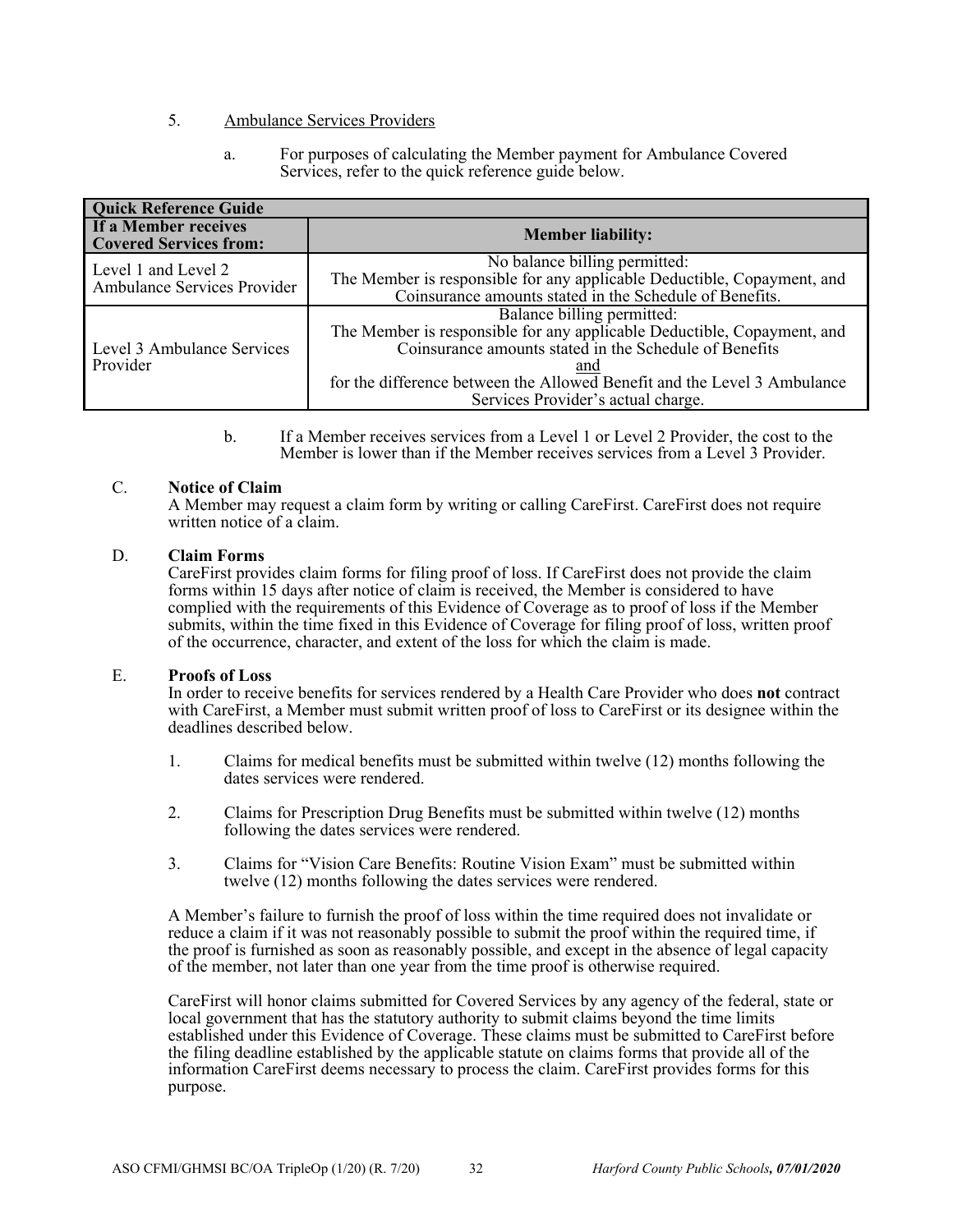#### F. **Time of Payment of Claims**

Benefits payable under this Evidence of Coverage will be paid not more than thirty (30) days after receipt of written proof of loss.

#### G. **Claim Payments Made in Error**

If CareFirst makes a claim payment to or on behalf of a Member in error, the Member is required to repay CareFirst the amount that was paid in error. If the Member has not repaid the full amount owed CareFirst and CareFirst makes a subsequent benefit payment, CareFirst may subtract the amount owed CareFirst from the subsequent payment.

#### H. **Assignment of Benefits**

A Member may not assign his or her right to receive benefits or benefit payments under this Evidence of Coverage to another person or entity except for routine assignment of benefit payments to a Contracted Health Care Provider/Contracting Pharmacy rendering Covered Services.

#### I. **Evidence of Coverage**

Unless CareFirst makes delivery directly to the Subscriber, CareFirst will provide the Group, for delivery to each Subscriber, a statement that summarizes the essential features of the coverage of the Subscriber and that indicates to whom benefits are payable. Only one statement will be issued for each family unit.

#### J. **Notices**

Notice to Members will be sent via electronic mail, if the Member has consented to receive such notices via electronic mail or by first class mail to the most recent address for the Member in CareFirst's files. The notice will be effective on the date mailed, whether or not the Member in fact receives the notice or there is a delay in receiving the notice. It is the Subscriber's responsibility to notify the Group, and the Group's responsibility to notify CareFirst of an address change.

#### K. **Privacy Statement**

CareFirst shall comply with state, federal and local laws pertaining to the dissemination or distribution of non-public personally identifiable medical or health-related data. In that regard, CareFirst will not provide to the plan sponsor named herein or unauthorized third parties any personally identifiable medical information without the prior written authorization of the patient or parent/guardian of the patient or as otherwise permitted by law.

#### L. **Prescription Drug Rebate Sharing**

CareFirst may be eligible for rebates from Prescription drug manufacturers upon negotiating directly with manufacturers.

CareFirst and the Plan Sponsor, as such is defined in the Administrative Services Agreement, agree to the extent to which any such rebates are shared.

M. **Away From Home Program**<br>If a Member temporarily resides out of the Service Area, the Member may be able to take advantage of the Away From Home Program. This Program may allow a Member who resides out of the Service Area for an extended period of time to utilize the benefits of an affiliated Blue Cross and Blue Shield plan. This Program is not coordination of benefits. **A Member who takes advantage of the Away From Home Program will be subject to the rules, regulations and plan benefits of the affiliated Blue Cross and Blue Shield plan.** If the Member makes a permanent move, he/she does not have to wait until the Open Enrollment Period, determined by the Group to change plans. Members can receive more information about the Away From Home Program by calling the phone number found on the back of the Member identification card or visiting www.carefirst.com.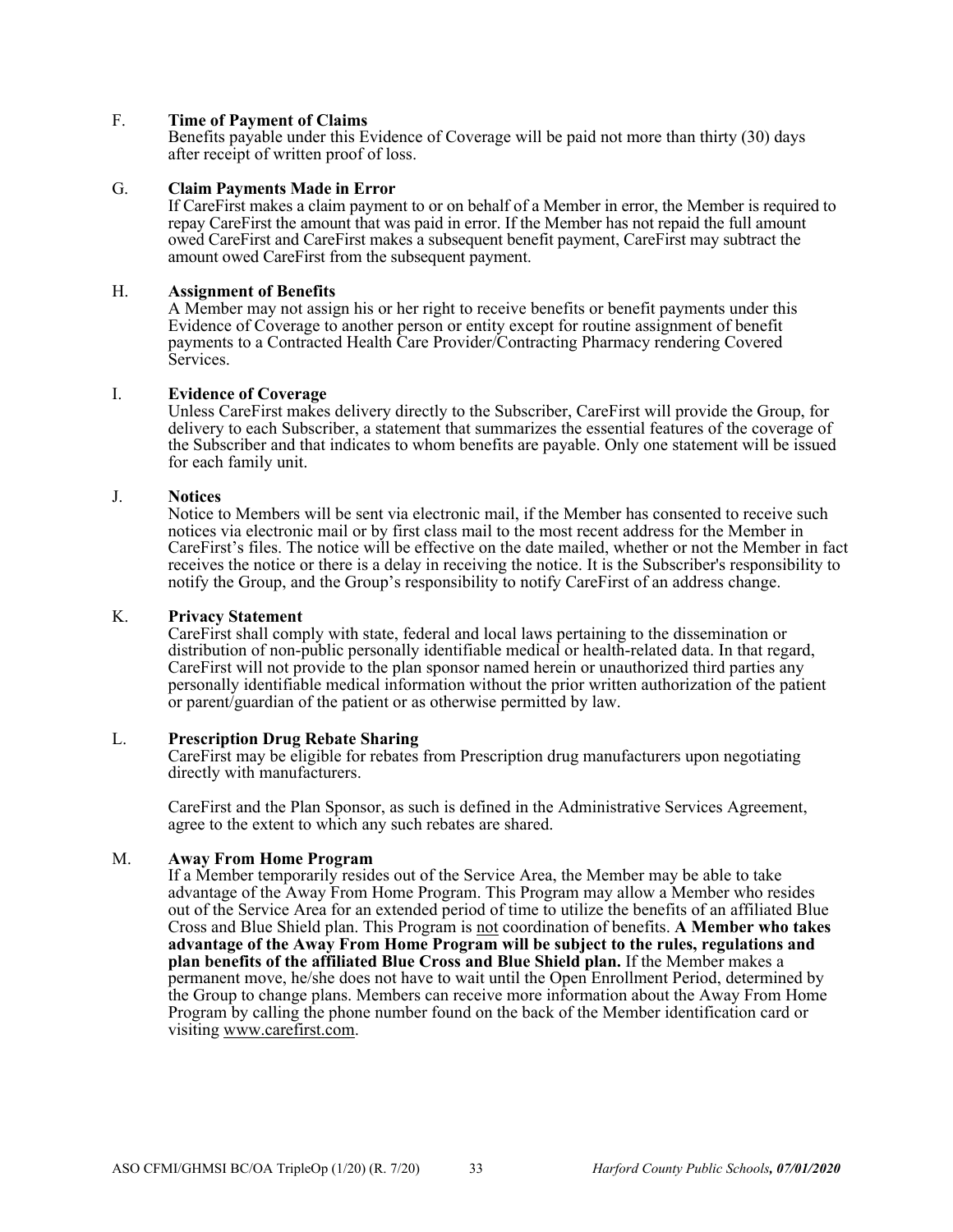### **REFERRALS**

#### **Referral Requirements**

- A. Written referrals are not required, except as stated in the Gender Reassignment Services subsection of the Description of Covered Services.
- B. Written referrals are not required for out-of-network services, except as stated in the Gender Reassignment Services subsection of the Description of Covered Services.
- C. Referral to a Specialist or Non-Physician Specialist
	- 1. Non-Physician Specialist means a Heath Care Provider who is not a physician who is licensed or certified under the Health Occupations Article of the Annotated Code of Maryland or the applicable licensing laws of any state or the District of Columbia; and is certified or trained to treat or provide health care services for a specified condition or disease in a manner that is within the scope of the license or certification of the Health Care Provider.
	- 2. A Member may request a referral to a Specialist or Non-Physician Specialist who is a Level 3 Provider if the Member is diagnosed with a condition or disease that requires specialized health care services or medical care; and
		- a. CareFirst does not contract with a specialist or Non-Physician Specialist with the professional training and expertise to treat or provide health care services for the condition or disease; or
		- b. CareFirst cannot provide reasonable access to a contracted specialist or Non-Physician Specialist with the professional training and expertise to treat or provide health care services for the condition or disease without unreasonable delay or travel.
	- 3. For purposes of calculating any Member payment, CareFirst will treat the services provided by the specialist or Non-Physician Specialist as if the services were provided by a Level 1 Health Care Provider.
- D. Referrals Quick Reference

While written referrals are not required, Covered Services with a referral will be available as follows: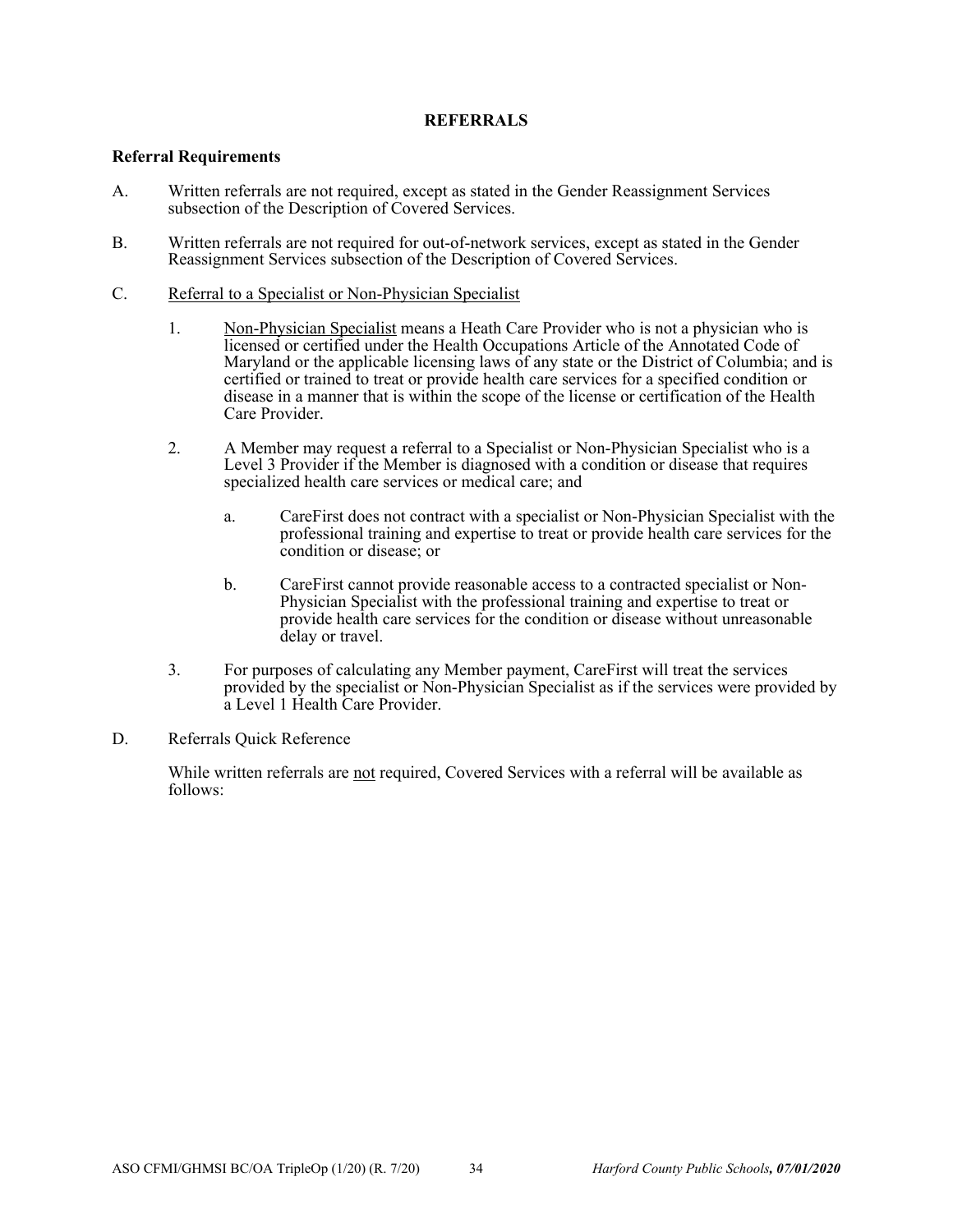| <b>For Covered Services:</b>    |                                                          |                                                                                                                                                                                                                                                                                                                                  |                                                          |                                                                                                                                                                                                                                                                                                                                  |  |  |
|---------------------------------|----------------------------------------------------------|----------------------------------------------------------------------------------------------------------------------------------------------------------------------------------------------------------------------------------------------------------------------------------------------------------------------------------|----------------------------------------------------------|----------------------------------------------------------------------------------------------------------------------------------------------------------------------------------------------------------------------------------------------------------------------------------------------------------------------------------|--|--|
|                                 | <b>With PCP referral:</b>                                |                                                                                                                                                                                                                                                                                                                                  | <b>Without PCP referral:</b>                             |                                                                                                                                                                                                                                                                                                                                  |  |  |
| If a Member<br>sees a:          | <b>Services will be</b><br>covered at:                   | <b>Member liability:</b>                                                                                                                                                                                                                                                                                                         | <b>Services will be</b><br>covered at:                   | <b>Member liability:</b>                                                                                                                                                                                                                                                                                                         |  |  |
| Level 1 Health<br>Care Provider |                                                          | No balance billing<br>permitted:                                                                                                                                                                                                                                                                                                 | Covered Services will<br>be paid as<br>Level 1 benefits. | No balance billing<br>permitted:                                                                                                                                                                                                                                                                                                 |  |  |
|                                 | Covered Services will<br>be paid as<br>Level 1 benefits. | The Member is<br>responsible for any<br>applicable Deductible,<br>Copayment, and<br>Coinsurance amounts<br>stated in the Schedule of<br>Benefits.                                                                                                                                                                                |                                                          | The Member is<br>responsible for any<br>applicable Deductible,<br>Copayment, and<br>Coinsurance amounts<br>stated in the Schedule of<br>Benefits.                                                                                                                                                                                |  |  |
| Level 2 Health<br>Care Provider | Covered Services will<br>be paid as<br>Level 2 benefits. | No balance billing<br>permitted:<br>The Member is<br>responsible for any<br>applicable Deductible,<br>Copayment, and<br>Coinsurance amounts<br>stated in the Schedule of<br>Benefits.                                                                                                                                            | Covered Services will<br>be paid as<br>Level 2 benefits. | No balance billing<br>permitted:<br>The Member is<br>responsible for any<br>applicable Deductible,<br>Copayment, and<br>Coinsurance amounts<br>stated in the Schedule of<br>Benefits.                                                                                                                                            |  |  |
| Level 3 Health<br>Care Provider | Covered Services will<br>be paid as<br>Level 3 benefits  | <b>Balance billing</b><br>permitted:<br>The Member is<br>responsible for any<br>applicable Deductible,<br>Copayment, and<br>Coinsurance amounts<br>stated in the Schedule of<br><b>Benefits</b><br>and<br>for the difference<br>between the Allowed<br>Benefit and the Non-<br>contracted Health<br>Provider's actual<br>charge. | Covered Services will<br>be paid as<br>Level 3 benefits  | <b>Balance billing</b><br>permitted:<br>The Member is<br>responsible for any<br>applicable Deductible,<br>Copayment, and<br>Coinsurance amounts<br>stated in the Schedule of<br><b>Benefits</b><br>and<br>for the difference<br>between the Allowed<br>Benefit and the Non-<br>contracted Health<br>Provider's actual<br>charge. |  |  |

This Referrals Quick Reference guide is subject to the terms stated in the Referral to a Specialist or Non-Physician Specialist section, above.

- E. Continuing Care with Terminated Providers
	- 1. When a Level 1 or Level 2 Health Care Provider terminates their agreement with CareFirst, for any reason except for cause, benefits will be provided for continuing care rendered by the terminated provider as described in this Section. CareFirst will send a notice to the Member that the Level 1 or Level 2 Health Care Provider is no longer available.
	- 2 The Member may, upon request, continue to receive Covered Services from his/her Primary Care Physician for up to ninety (90) days after the date of the notice of the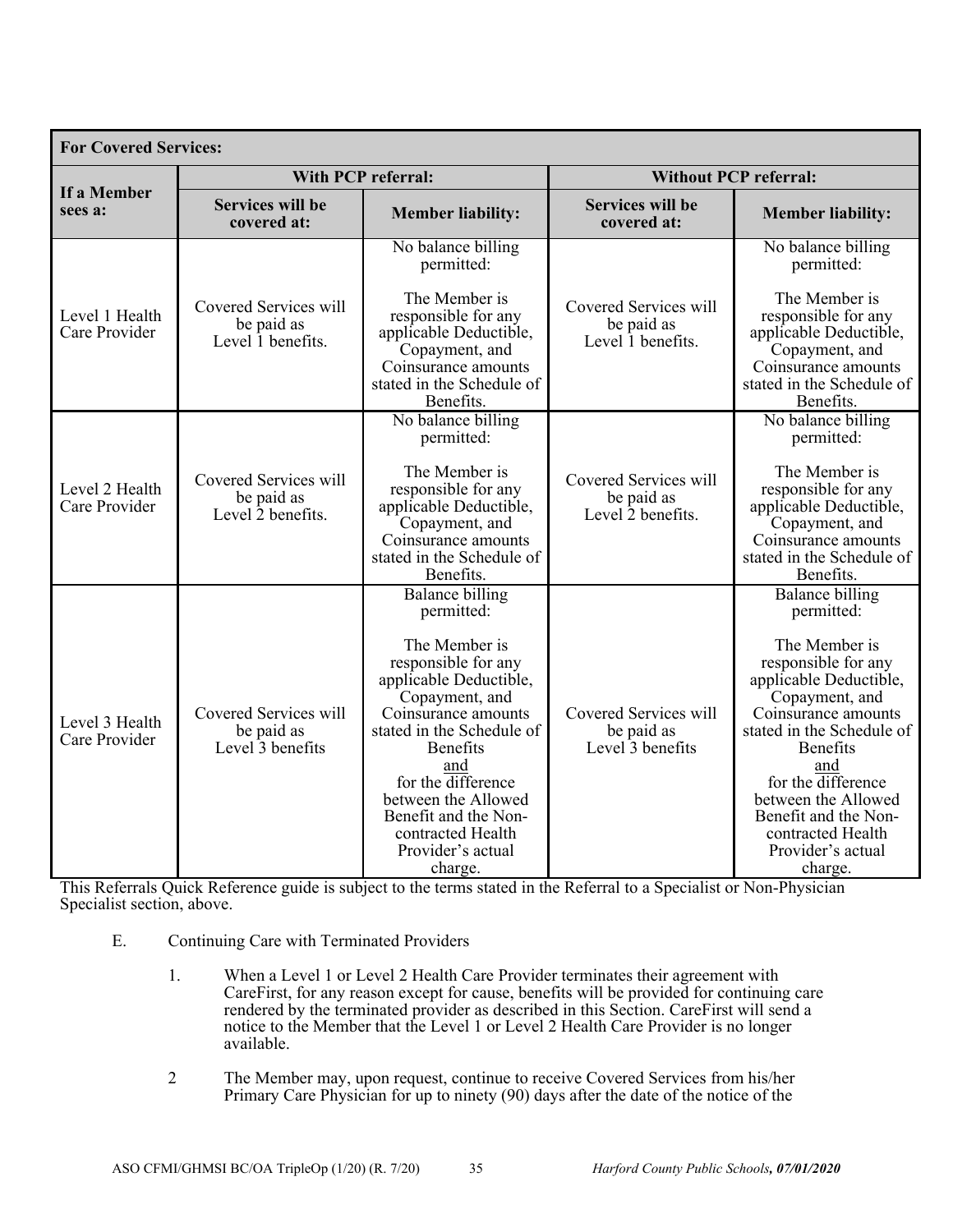Primary Care Physician's termination from CareFirst's provider panel, if termination was for reasons unrelated to fraud, patient abuse, incompetence, or loss of licensure status. In addition, a Member may continue treatment with a terminated provider if:

- a. A Member was in an active course of treatment with the terminated Level 1 or Level 2 Health Care Provider prior to the date the Member was notified. The Member needs to request, from CareFirst, to continue receiving care from the terminated Level 1 or Level 2 Health Care Provider. Benefits will be provided for a period of ninety (90) days from the date the Member is notified by CareFirst that the terminated Level 1 or Level 2 Health Care Provider is no longer available.
- b. A Member who has entered her second trimester of pregnancy may continue to receive Covered Services from the terminated Level 1 or Level 2 Health Care Provider through postpartum care directly related to the delivery.
- c. A Member that was terminally ill (as defined by  $\S$  1861(dd)(3)(A) of the Social Security Act) at the time the Level 1 or Level 2 Health Care Provider's agreement terminated may continue to receive Covered Services directly related to the treatment of the terminal illness until the Member dies.
- 3. The Member payment to the provider will be at the same level as the Member's payment prior to the provider's termination.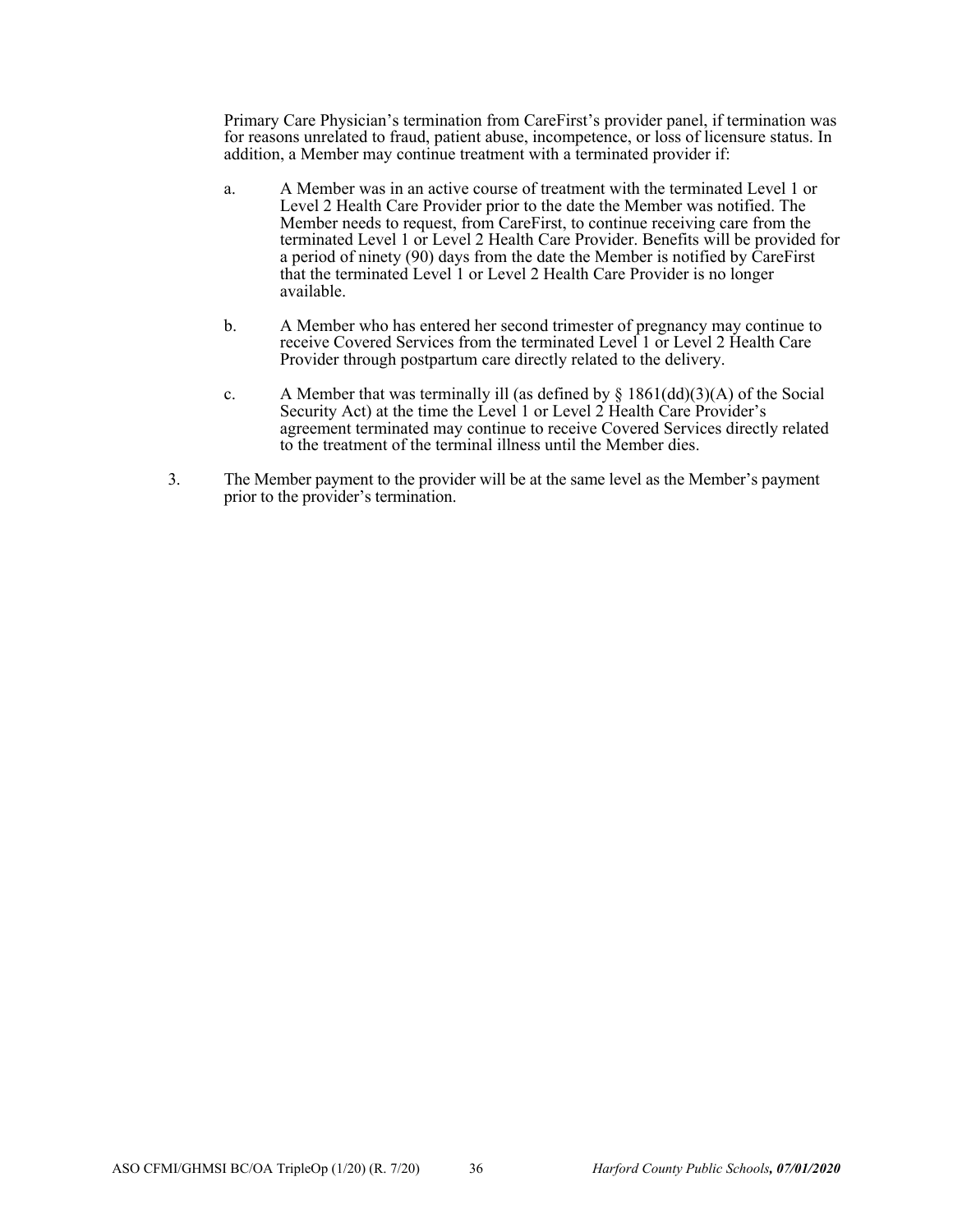## **UTILIZATION MANAGEMENT REQUIREMENTS**

Failure to meet the requirements of the utilization management or to obtain prior authorization for services may result in a reduction or denial of the Member's benefits even if the services are Medically Necessary.

Most Prescription Drugs classified as Specialty Drugs require prior authorization; prior authorization applies to Specialty Drugs covered under the medical portion of this Evidence of Coverage (i.e., Specialty Drugs administered in outpatient facilities, home, or office settings and for Specialty Drugs covered under the Prescription Drug Benefits Rider (i.e., pharmacy-dispensed). Specialty Drugs are defined in the Definitions section of this Evidence of Coverage. Level 1 or Level 2 Health Care Providers will obtain prior authorization from CareFirst on behalf of the Member. Covered Ancillary Services that use Specialty Drugs which require prior authorization do not require an additional prior authorization/a Plan of Treatment. Failure to obtain prior authorization may result in denial of the claim.

- A. Outpatient Prior Authorization Requirements
	- 1. Prior authorization from CareFirst will be obtained by Level 1 and Level 2 Health Care Providers located in the Service Area, except for Medical Devices and Supplies, services rendered outside of the Service Area, and services rendered by Level 3 Health Care Providers.
	- 2. Medical Devices and Supplies
		- a. It is the Member's responsibility to obtain prior authorization for Medical Devices and Supplies benefits.
		- b. Purchase or rental of any Medical Device is at the discretion of CareFirst. To qualify for coverage for Medical Devices, the Member or the provider must contact CareFirst prior to the purchase or rental of any Medical Device to obtain prior authorization of such purchase or rental.
		- c. CareFirst will determine the Medical Necessity for the covered Medical Device and the appropriateness of the type of appliance, device, equipment or supply requested. CareFirst will then recommend the Level 1 Health Care Provider from whom the Member is authorized to obtain the Medical Device in order to receive benefits.
		- d. Failure to contact CareFirst in advance of the purchase or rental and/or failure and refusal to comply with the authorization given by CareFirst will result in exclusion of the Medical Device from coverage under the Level 1 benefit level.
		- e. Prior authorization is not required for Covered Services provided by Level 3 Health Care Providers for Medical Devices and Supplies.
	- 3. Services rendered outside of the Service Area or rendered by Level 3 Health Care Providers:
		- a. Except for Emergency Services, Urgent Care, and follow-up care after emergency surgery, it is the Member's responsibility to obtain prior authorization for all services rendered by Level 3 Health Care Providers as well as for all services rendered outside of the Service Area.
- B. Plan of Treatment

Certain outpatient services indicated throughout this Evidence of Coverage require CareFirst's approval of a Plan of Treatment before benefits for Covered Services are provided; a penalty may apply if such approval is not obtained.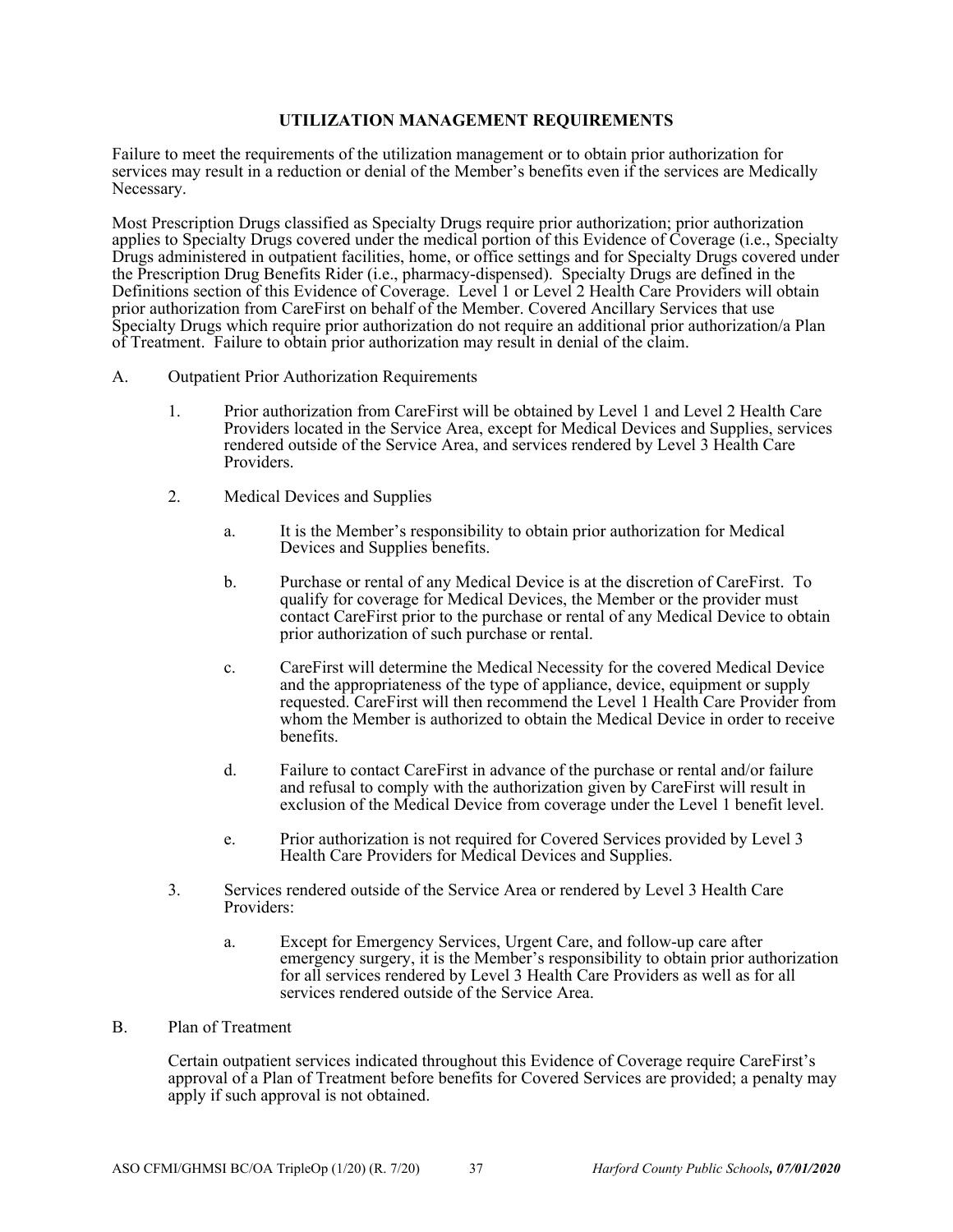- 1. A health care practitioner must complete and submit a Plan of Treatment.
- 2. CareFirst must approve the Plan of Treatment before benefits for treatment can begin or continue.
- 3. Approval for coverage of any service is based on Medical Necessity as determined by CareFirst.
- 4. Within the Service Area, a Level 1 or Level 2 Health Care Provider will complete and submit a Plan of Treatment. Outside the Service Area, the Member is responsible for ensuring that the Plan of Treatment is submitted to CareFirst by a Health Care Provider, regardless of whether the provider is a Level 1, Level 2 or a Level 3 Health Care Provider.
- 5. Services for which CareFirst must approve a Plan of Treatment:
	- a. Controlled Clinical Trial Patient Cost coverage

If the Plan of Treatment is not submitted, benefits will be denied.

If the Plan of Treatment is submitted late, the same level of benefits will be provided for Covered Services upon CareFirst's approval of the Plan of Treatment, as if the Plan of Treatment had been submitted on time.

b. Habilitative Services

CareFirst must approve the Plan of Treatment after the first  $(1<sup>st</sup>)$  visit (hereafter, referred to as the "Initial Visit(s)").

If a Member requires additional treatment after the initial Plan of Treatment is completed, a subsequent Plan of Treatment is required **prior** to the first visit. That is, the Initial  $\overline{V}$ isit(s) exemption from the Plan of Treatment requirement stated above, is only available once per lifetime, per Member, while covered by CareFirst.

If the Plan of Treatment is not submitted, benefits will be denied.

If the Plan of Treatment is submitted late, the same level of benefits will be provided for Covered Services upon CareFirst's approval of the Plan of Treatment, as if the Plan of Treatment had been submitted on time.

c. Home Health Care

If the Plan of Treatment is not submitted, benefits will be denied.

If the Plan of Treatment is submitted late (forty-eight (48) hours after commencing Home Health Care), the same level of benefits will be provided for Covered Services upon CareFirst's approval of the Plan of Treatment, as if the Plan of Treatment had been submitted on time.

d. Hospice Care

If the Plan of Treatment is not submitted, benefits will be denied.

If the Plan of Treatment is submitted after commencing hospice care, the same level of benefits will be provided for Covered Services upon CareFirst's approval of the Plan of Treatment, as if the Plan of Treatment had been submitted on time.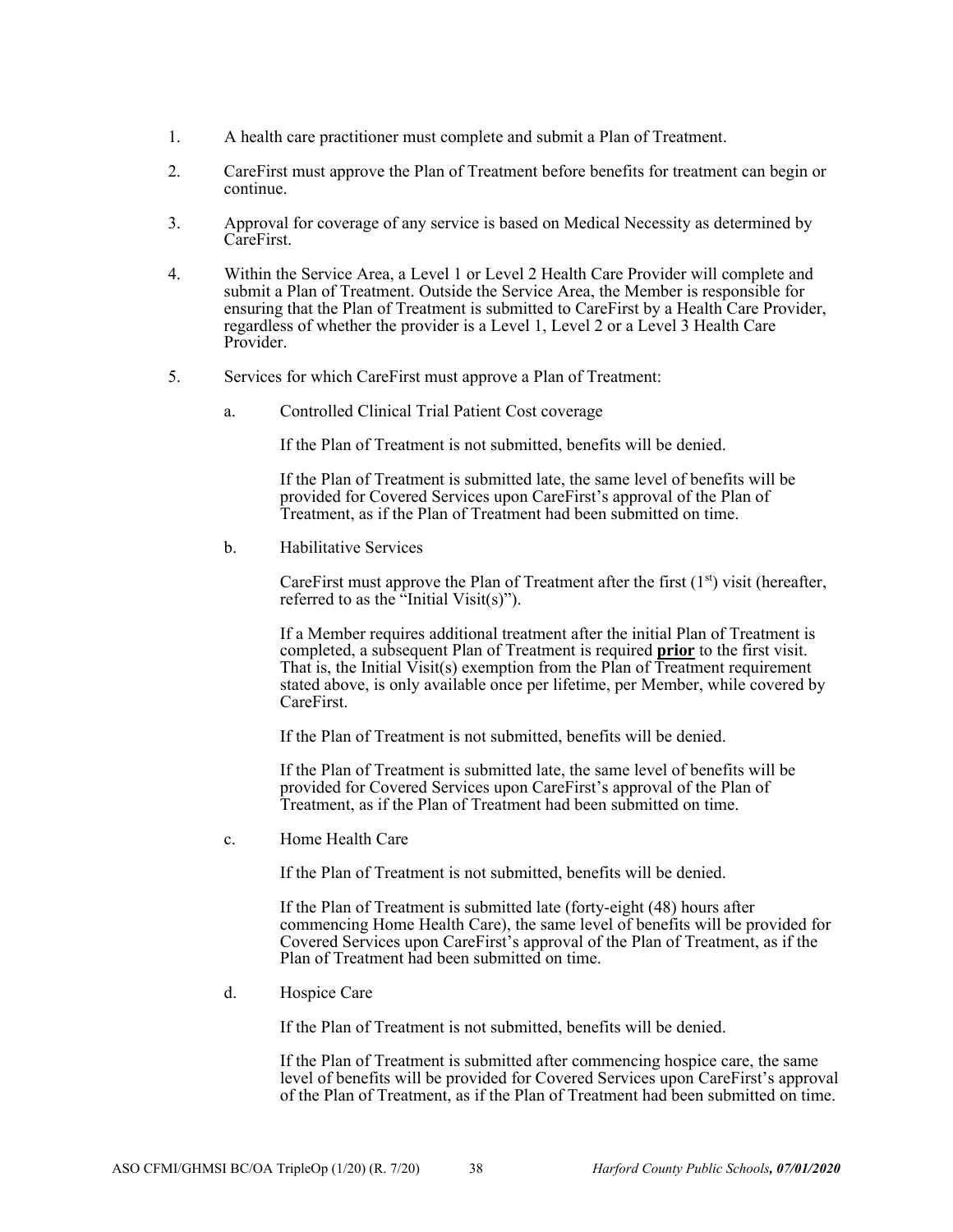e. Infertility Services: Artificial Insemination

If the Plan of Treatment is not submitted, benefits will be denied.

If the Plan of Treatment is submitted after commencing Infertility services, the same level of benefits will be provided for Covered Services upon CareFirst's approval of the Plan of Treatment, as if the Plan of Treatment had been submitted on time.

f. Private Duty Nursing

If the Plan of Treatment is not submitted, benefits will be denied.

If the Plan of Treatment is submitted after commencing private duty nursing, upon CareFirst's approval of the Plan of Treatment, benefits will be reduced by 20%.

C. Hospital Pre-Certification and Review

A Level 1 and Level 2 Health Care Provider, in and out of the Service Area, will obtain Hospital Pre-Certification and Review. The Member is responsible for ensuring a Level 3 Health Care Provider obtains Hospital Pre-Certification and Review, both in and out of the Service Area.

- 1. Hospital Pre-Certification and Review Process
	- a. CareFirst may perform the review or may appoint a review agent. The telephone number for obtaining review is printed on the back of the membership card.
	- b. The reviewer will screen the available medical documentation for the purpose of determining the Medical Necessity of the admission, length of stay, appropriateness of setting and cost effectiveness and will evaluate the need for discharge planning.
	- c. Procedures which are normally performed on an outpatient basis will not be approved to be performed on an inpatient basis, unless unusual medical conditions are found through Hospital Pre-Certification and Review.
	- d. Pre-operative days will not be approved for procedures unless Medically Necessary.
	- e. The reviewer will assign the number of days certified based on the clinical condition of the Member and notify the Health Care Provider of the number of days approved.
	- f. CareFirst's payment will be based on the inpatient days approved by the reviewer.
	- g. CareFirst will provide outpatient benefits for Medically Necessary Covered Services when the reviewer does not approve services on an inpatient basis.
	- h. Hospital Pre-Certification and Review is not applicable to maternity admissions, and admissions for cornea and kidney transplants.
- 2. Non-Emergency (Elective) Admissions
	- a. The Member must provide any written information requested by the reviewer for Hospital Pre-Certification and Review of the admission at least twenty-four (24) hours prior to the admission.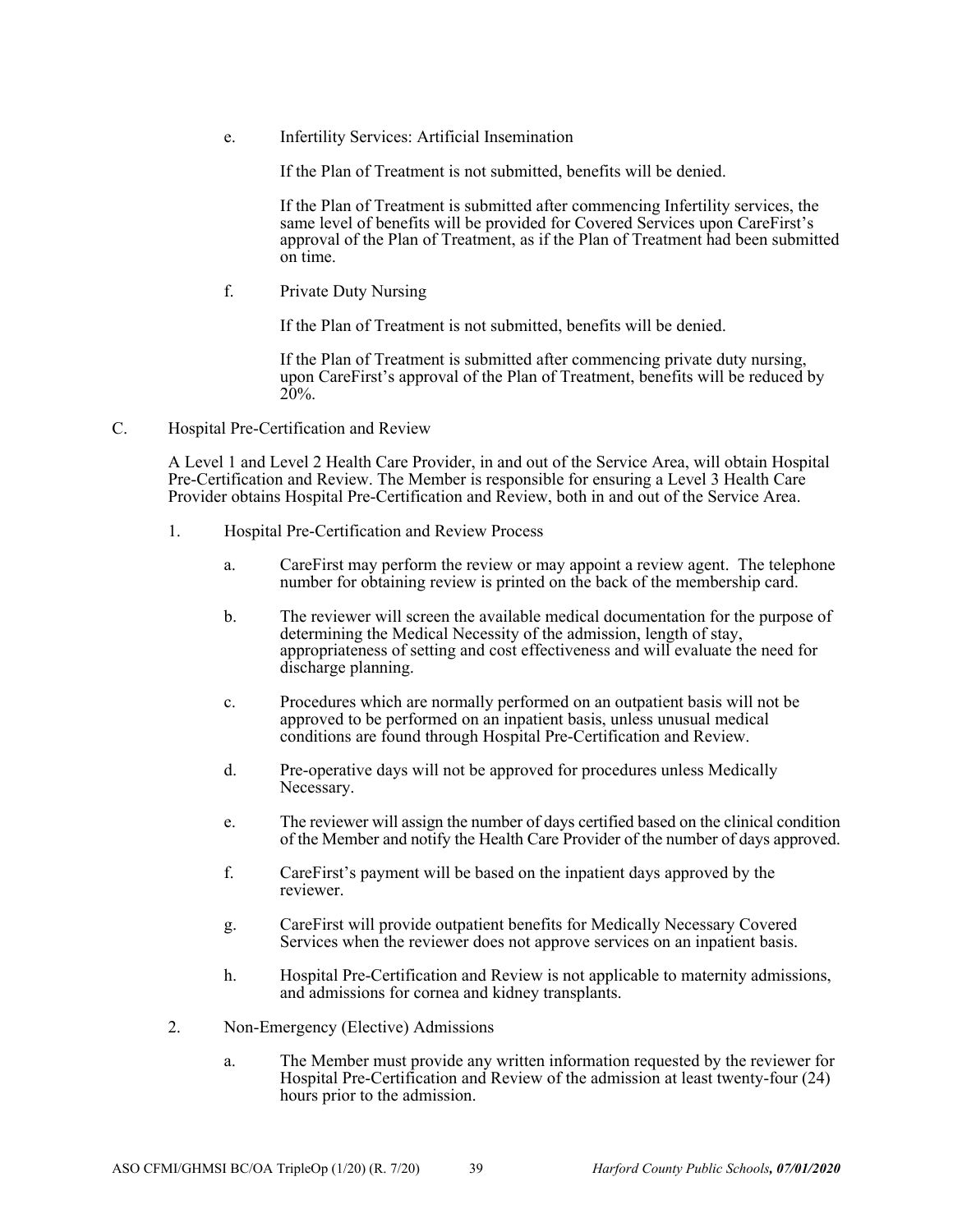- b. The reviewer will make all initial determinations on whether to approve an elective admission within two working days of receipt of the information necessary to make the determination and shall promptly notify the attending Health Care Provider and Member of the determination.
- c. CareFirst will not provide benefits for an elective admission which is not Medically Necessary. The Member is responsible for the entire admission.
- 3. Emergency (Non-Elective) Admissions
	- a. The Member, the Health Care Provider or another person acting on behalf of the Member must notify the reviewer within twenty-four (24) hours following the Member's admission, or as soon thereafter as reasonably possible.

The reviewer may not render an Adverse Decision or deny coverage for Medically Necessary Covered Services solely because the hospital did not notify the reviewer of the emergency admission within twenty-four  $(24)$  hours if the Member's medical condition prevented the hospital from determining:

- 1) The Member's insurance status; and
- 2) The reviewer's emergency admission notification requirements.
- b. For an involuntary or voluntary inpatient admission of a Member determined by the Member's physician or psychologist, in conjunction with a member of the medical staff of the hospital who has privileges to admit patients to be in imminent danger to self or others, the reviewer may not render an Adverse Decision as to the Member's admission:
	- 1) During the first twenty-four (24) hours the Member is in an inpatient facility; or
	- 2) Until the reviewer's next business day, whichever is later.

The hospital shall immediately notify the reviewer that a Member has been admitted and shall state the reasons for the admission.

c. The reviewer will make all initial determinations on whether to approve a nonelective admission within one working day of receipt of the information necessary to make the determination and shall promptly notify the attending Health Care Provider of the determination.

For non-elective admissions for which the reviewer receives notice but does not approve inpatient benefits, CareFirst will notify the hospital attending Health Care Provider that inpatient benefits will not be paid as of the date of notification.

- 1) A Member will have to pay:
	- a) All charges for any care received as of the date the Member receives notice by the hospital attending Health Care Provider, or CareFirst that further care is not Medically Necessary if the Member continues the inpatient stay.
	- b) Level 3 Health Care Providers if a non-elective admission results in payment denial.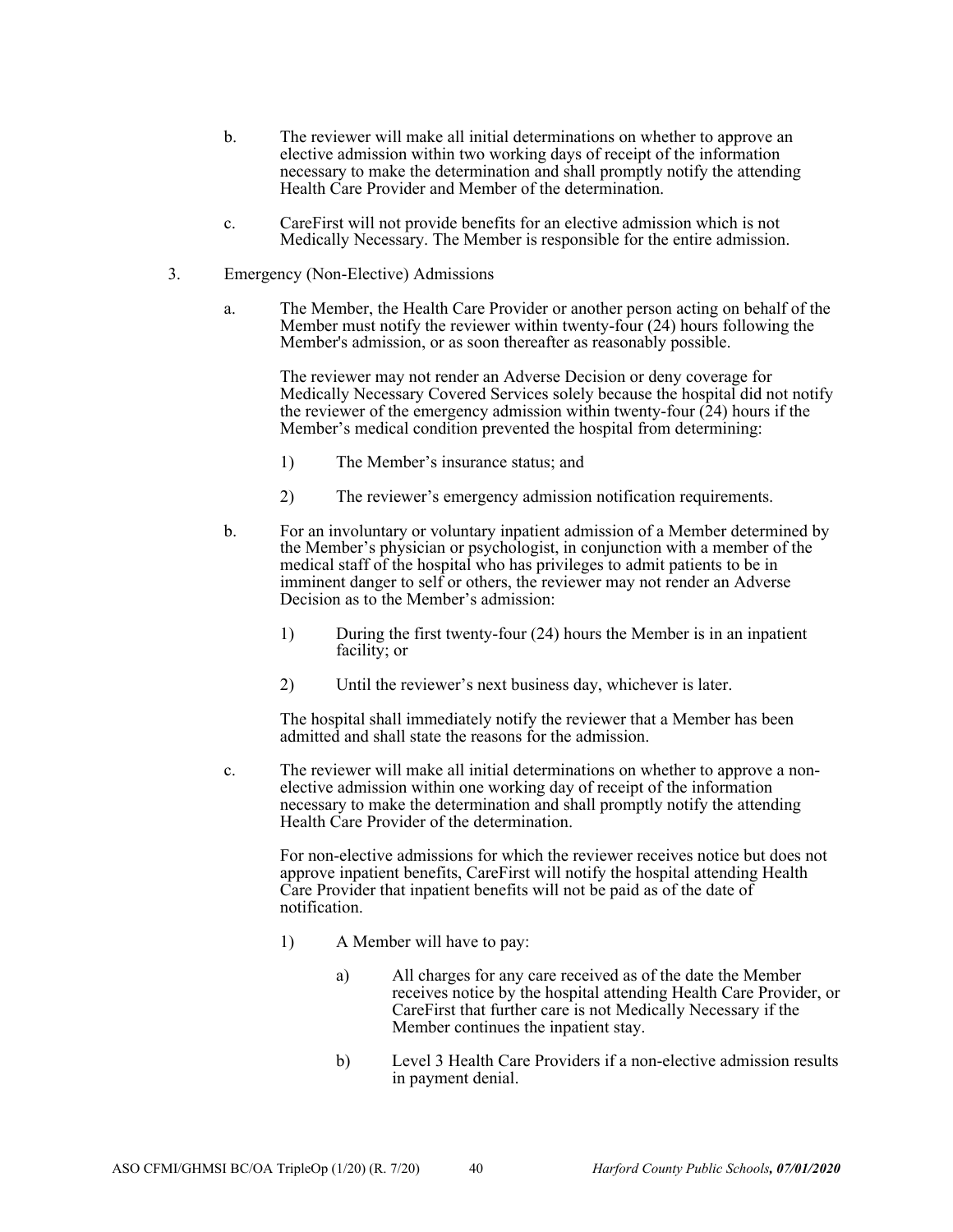- 2) A Member will not have to pay Level 1 or Level 2 Providers:
	- a) If the Member is admitted and the admission is not Medically Necessary;
	- a) If a non-elective admission results in payment denial.
- 4. Continued Stay Review The reviewer will make all determinations on whether to approve continuation of an admission within one working day of receipt of the information necessary to make the determination and shall promptly notify the attending Health Care Provider of the determination.
- 5. Discharge Planning The reviewer will coordinate referrals for discharge planning activities if, in the discretion of the reviewer, a need for such coordination is indicated.
- 6. Program Monitoring
	- a. The Member's medical record will be reviewed by the reviewer.
	- b. The hospital may be requested to evaluate the medical records and respond to the reviewer if there is a delay in which care is not provided when ordered or otherwise requested by a Health Care Provider in a timely fashion or other delay.
	- c. During and after discharge, the reviewer may review the medical records to:
		- 1) Verify that the services are covered under the Evidence of Coverage;
		- 2) Ensure that the Health Care Provider is substantially following the Plan of Treatment.
- 7. Notice and Appeals
	- a. Written notice of any Adverse Decision is sent to the Health Care Providers and Member.
	- b. The Member or the Health Care Providers have the right to appeal Adverse Decisions in writing to CareFirst.
		- 1) If the attending Health Care Provider believes the Adverse Decision warrants immediate reconsideration, the reviewer will afford the Health Care Provider the opportunity to seek a reconsideration of the Adverse Decision by telephone within 24 hours of the Health Care Provider's request.
		- 2) For instructions on how to appeal an Adverse Decision, refer to the Claims Procedures of this Evidence of Coverage.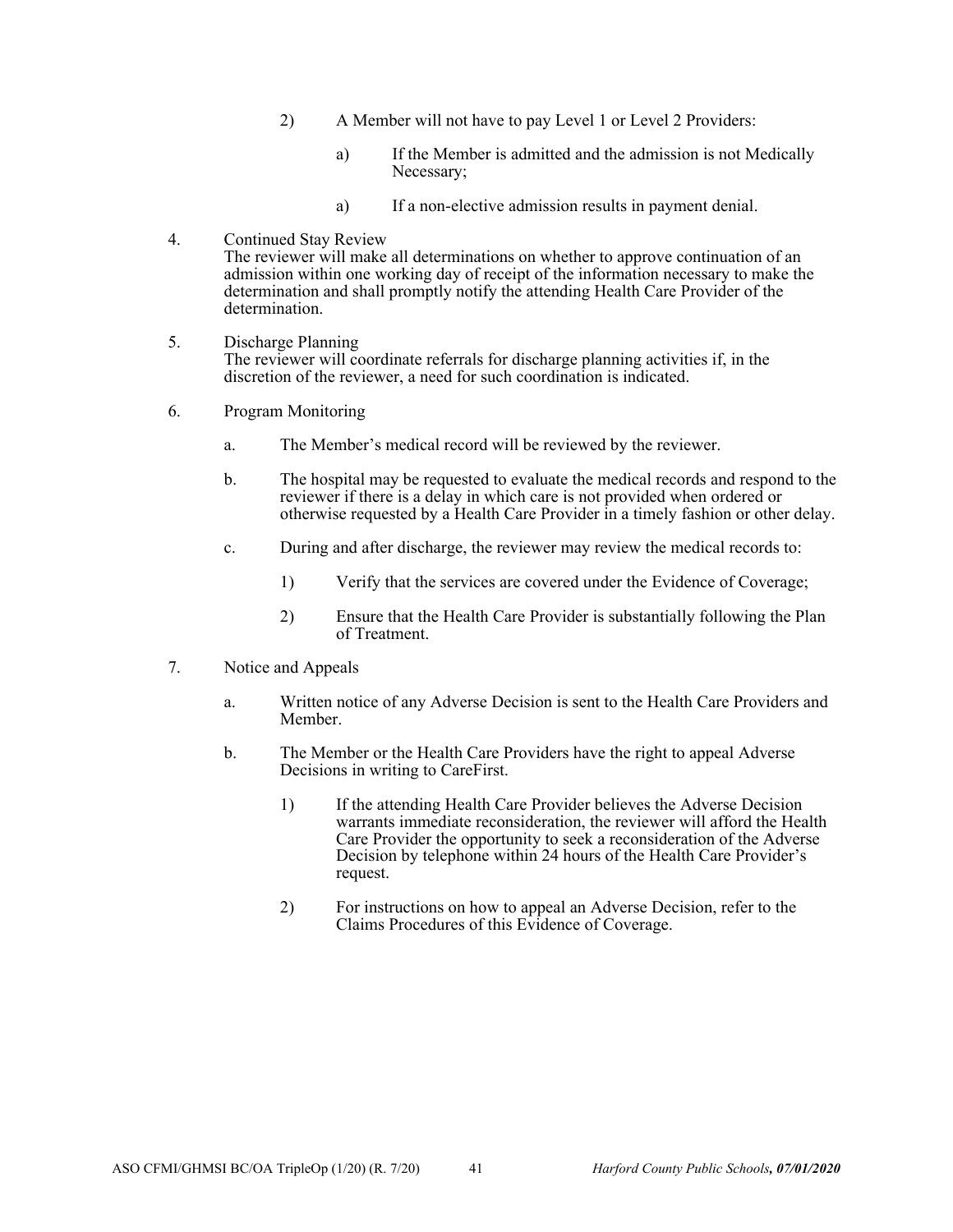## **INTER-PLAN ARRANGEMENTS DISCLOSURE**

### **Out-of-Area Services**

## **Overview**

CareFirst BlueCross BlueShield has a variety of relationships with other Blue Cross and/or Blue Shield Licensees referred to generally as "Inter-Plan Programs." These Inter-Plan Arrangements work based on rules and procedures issued by the Blue Cross Blue Shield Association ("Association"). Whenever Members access healthcare services outside the geographic area CareFirst serves, the claim for those services may be processed through one of these Inter-Plan. The Inter-Plan Programs are described generally below.

When a Member receives care outside of CareFirst's service area, it will be received from one of two kinds of providers. Most providers ("participating providers") contract with the local Blue Cross and/or Blue Shield Licensee in that geographic area ("Host Blue"). Some providers ("nonparticipating providers") don't contract with the Host Blue. CareFirst explains below how CareFirst pays both kinds of providers.

Some CareFirst products limit in-network benefits to certain services and/or cover only limited healthcare services received outside of CareFirst's service area, e.g., Emergency Services. If applicable, any difference between benefits for care received in CareFirst's service area and care received outside the geographic area CareFirst serves is stated in the Definitions.

## **Inter-Plan Arrangements Eligibility – Claim Types**

All claim types are eligible to be processed through Inter-Plan Arrangements, as described above, except for all Dental Care Benefits, and those Prescription Drug Benefits or Vision Care Benefits that may be administered by a third party contracted by CareFirst to provide the specific service or services.

# A. **BlueCard® Program**

Under the BlueCard<sup>®</sup> Program, when a Member receives Covered Services within the geographic area served by a Host Blue, CareFirst will remain responsible for doing what we agreed to in the contract. However, the Host Blue is responsible for contracting with and generally handling all interactions with its participating providers.

When a Member receives Covered Services outside CareFirst's service area and the claim is processed through the BlueCard Program, the amount a Member pays for Covered Services is calculated based on the lower of:

- The billed charges for Covered Services; or
- The negotiated price that the Host Blue makes available to CareFirst.

Often, this "negotiated price" will be a simple discount that reflects an actual price that the Host Blue pays to the healthcare provider. Sometimes, it is an estimated price that takes into account special arrangements with the healthcare provider or provider group that may include types of settlements, incentive payments and/or other credits or charges. Occasionally, it may be an average price, based on a discount that results in expected average savings for similar types of healthcare providers after taking into account the same types of transactions as with an estimated price.

Estimated pricing and average pricing also take into account adjustments to correct for over- or underestimation of past pricing of claims, as noted above. However, such adjustments will not affect the price CareFirst has used for a claim because they will not be applied after a claim has already been paid.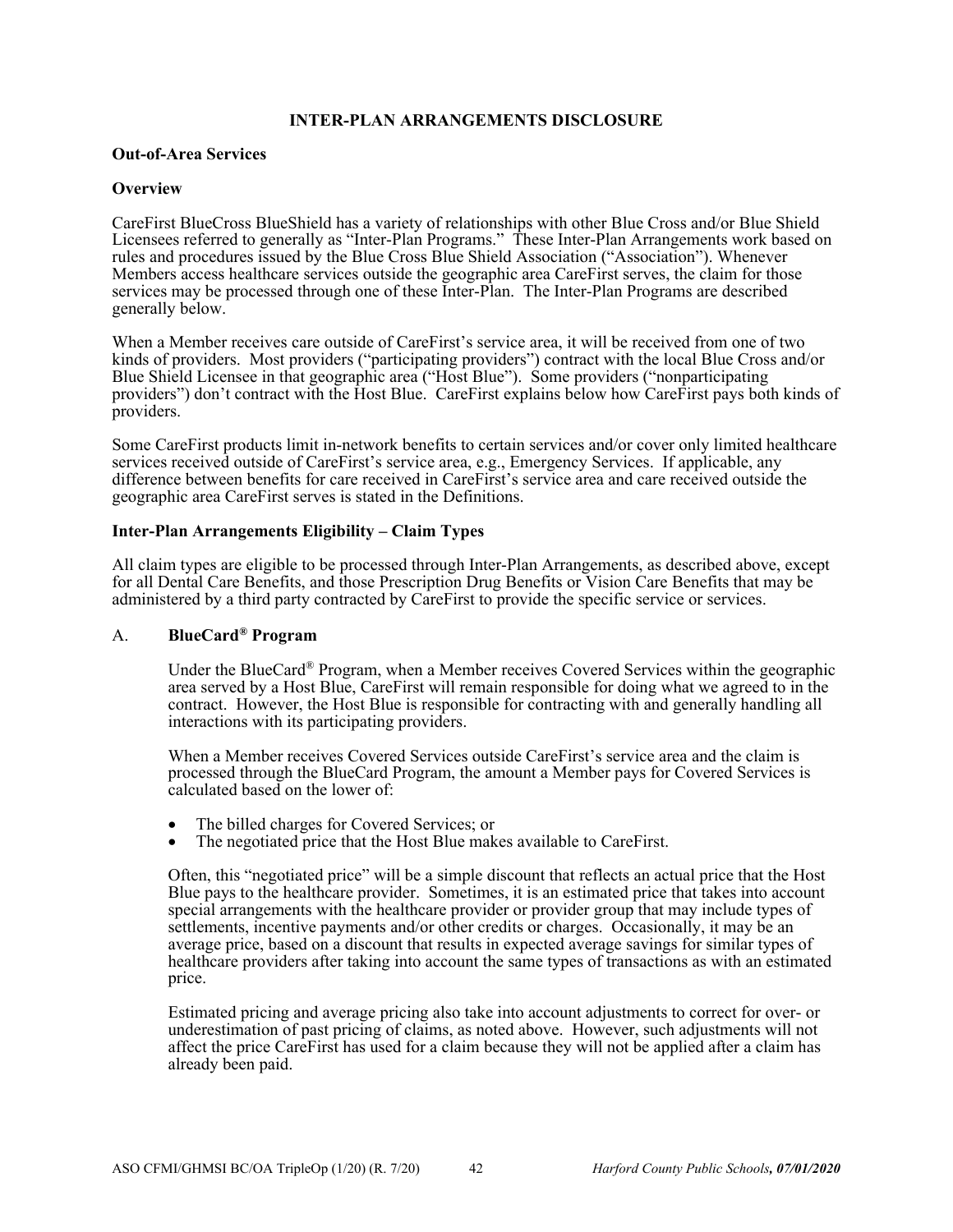### B. **Negotiated (non-BlueCard Program) Arrangements**

With respect to one or more Host Blues, instead of using the BlueCard Program, CareFirst may process claims for Covered Services through Negotiated Arrangements for National Accounts.

The amount a Member pays for Covered Services under this arrangement will be calculated based on the lower of either billed charges for Covered Services or negotiated price (refer to the description of negotiated price under Section A, BlueCard Program) made available to CareFirst by the Host Blue.

If reference-based benefits, which are service-specific benefit dollar limits for specific procedures, based on a Host Blue's local market rates, are made available to a Member, the Member will be responsible for the amount that the healthcare provider bills above the specific reference benefit limit for the given procedure. For a participating provider, that amount will be the difference between the negotiated price and the reference benefit limit. For a nonparticipating provider, that amount will be the difference between the provider's billed charge and the reference benefit limit. Where a reference benefit limit is greater than either a negotiated price or a provider's billed charge, a Member will incur no liability, other than any related Member cost sharing.

## C. **Inter-Plan Programs: Federal/State Taxes/Surcharges/Fees**

Federal or state laws or regulations may require a surcharge, tax or other fee that applies to selffunded accounts. If applicable, CareFirst will include any such surcharge, tax or other fee as part of the claim charge passed on to you.

## D. **Nonparticipating Providers Outside CareFirst's Service Area**

## 1. **Member Liability Calculation**

When Covered Services are provided outside of CareFirst's service area by nonparticipating providers, the amount a Member pays for such services will normally be based on either the Host Blue's nonparticipating provider local payment or the pricing arrangements required by applicable state law. In these situations, a Member may be responsible for the difference between the amount that the nonparticipating provider bills and the payment CareFirst will make for the Covered Services as set forth in this paragraph. Federal or state law, as applicable, will govern payments for out-of-network emergency services.

## 2. **Exceptions**

In certain situations, CareFirst may use other payment methods, such as billed charges for Covered Services, the payment CareFirst would make if the healthcare services had been obtained within CareFirst's service area, or a special negotiated payment to determine the amount CareFirst will pay for services provided by nonparticipating providers. In these situations, the Member may be liable for the difference between the amount that the nonparticipating provider bills and the payment CareFirst will make for the Covered Services as set forth in this paragraph.

### E. **Blue Cross Blue Shield Global Core**® **Program**

If a Member is outside the United States, the Commonwealth of Puerto Rico, and the U.S. Virgin Islands (hereinafter "BlueCard service area"), the Member may be able to take advantage of the Global Core Program when accessing Covered Services. Blue Cross Blue Shield Global Core is unlike the BlueCard Program available in the BlueCard service area in certain ways. For instance, although Blue Cross Blue Shield Global Core assists Members with accessing a network of inpatient, outpatient and professional providers, the network is not served by a Host Blue. As such, when Members receive care from providers outside the BlueCard service area, Members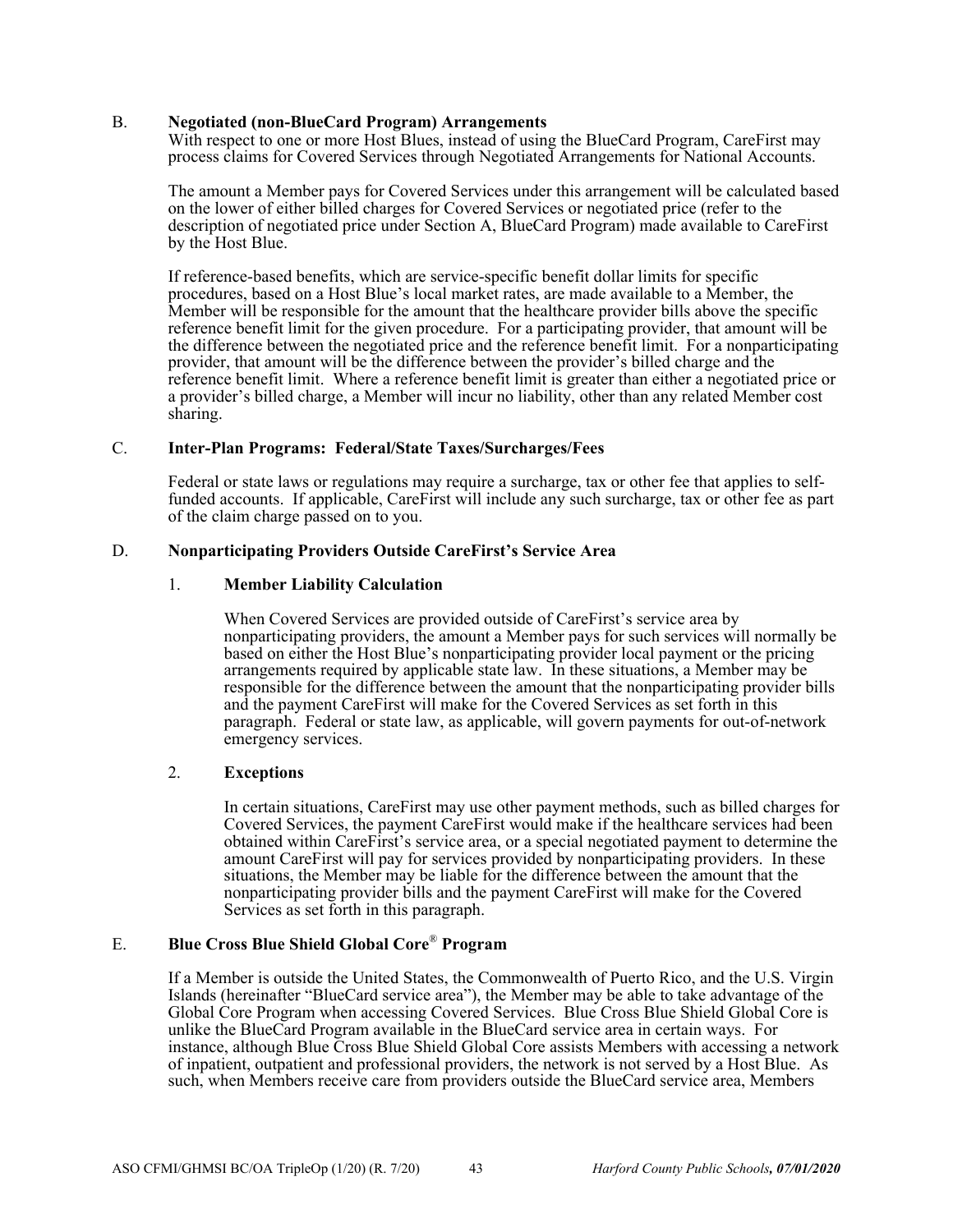will typically have to pay the providers and submit the claims themselves to obtain reimbursement for these services.

If a Member needs medical assistance services (including locating a doctor or hospital) outside the BlueCard service area, the Member should call the service center at 1.800.810.BLUE (2583) or call collect at 1.804.673.1177, 24 hours a day, seven days a week. An assistance coordinator, working with a medical professional, can arrange a physician appointment or hospitalization, if necessary.

## **Inpatient Services**

In most cases, if a Member contacts the Blue Cross Blue Shield Global Core Service Center for assistance, hospitals will not require the Member to pay for covered inpatient services, except for cost-share amounts. In such cases, the hospital will submit Member claims to the service center to begin claims processing. However, if the Member paid in full at the time of service, the Member must submit a claim to receive reimbursement for Covered Services. **Members must contact CareFirst to obtain precertification for non-emergency inpatient services.** 

## **Outpatient Services**

Physicians, urgent care centers and other outpatient providers located outside the BlueCard service area will typically require Members to pay in full at the time of service. Members must submit a claim to obtain reimbursement for Covered Services.

## **Submitting a Blue Cross Blue Shield Global Core Claim**

When Members pay for Covered Services outside the BlueCard service area, the Member must submit a claim to obtain reimbursement. For institutional and professional claims, Members should complete a Blue Cross Blue Shield Global Core claim form and send the claim form with the provider's itemized bill(s) to the service center (the address is on the form) to initiate claims processing. Following the instructions on the claim form will help ensure timely processing of the claim. The claim form is available from CareFirst, the service center or online at www.bcbsglobalcore.com. If Members need assistance with their claim submission, they should call the service center at 1.800.810.BLUE (2583) or call collect at 1.804.673.1177, 24 hours a day, seven days a week.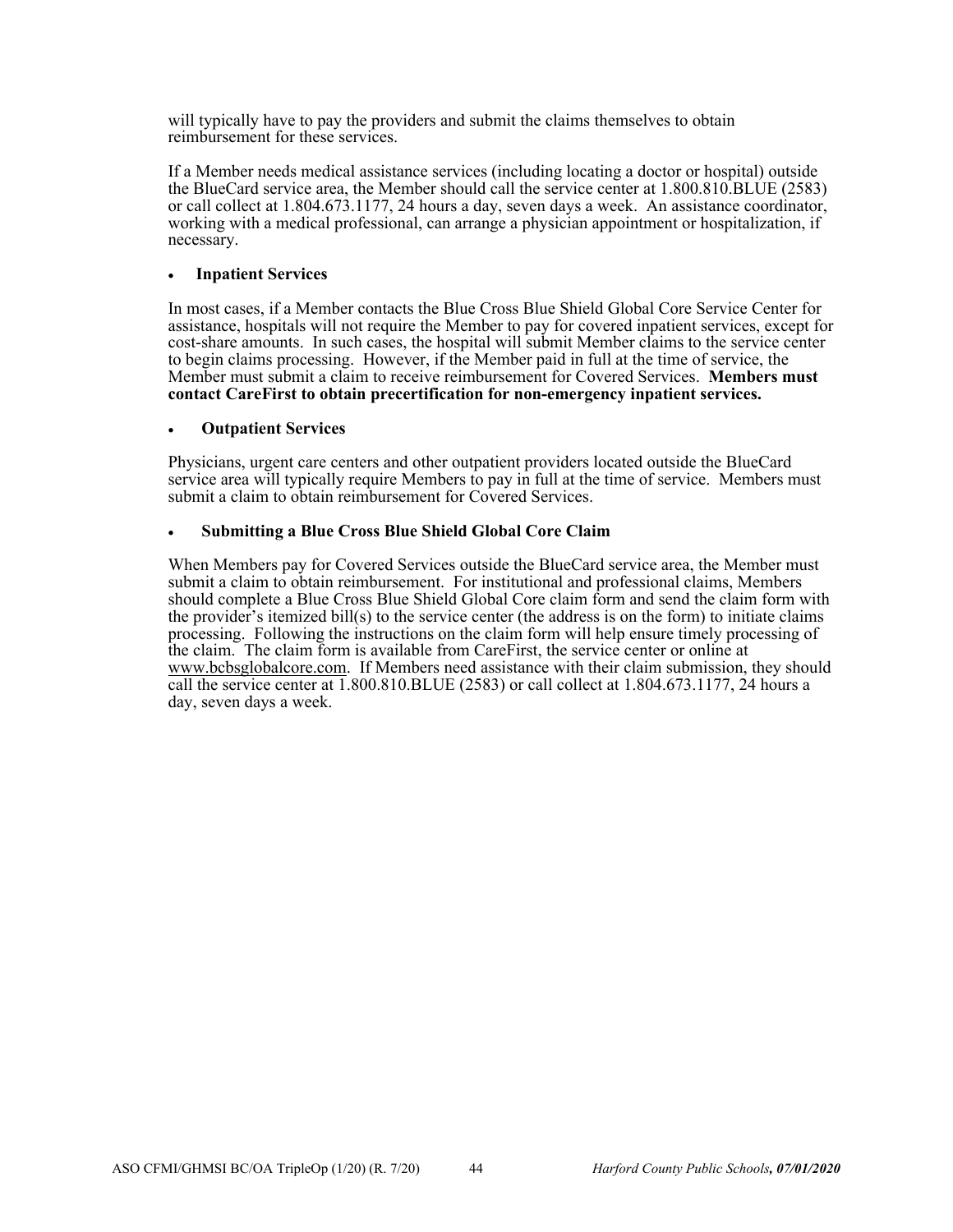# **INTER-PLAN PROGRAMS ANCILLARY SERVICES**

## A. **Definitions**

Ancillary Services means, with respect to Inter-Plan Programs, the following Covered Services:

- 1. Independent clinical laboratory tests (performed at non-hospital based laboratories);
- 2. Medical Devices and Supplies; and
- 3. Specialty Prescription Drugs (including non-routine, biological therapeutics such as injectables, infusion therapies, high-cost therapies, and therapies that require complex care).

Remote Provider means, with respect to Ancillary Services an Ancillary Services provider located outside the geographic area a Blue Cross and/or Blue Shield plan serves, with which a Blue Cross and/or Blue Shield plan may contract under its Blue Cross and Blue Shield Association license agreement for Ancillary Services rendered in its service area and which are considered local providers.

## B. **Member Payment**

Member payment for Ancillary Services is determined by the relationship between the provider and the Local Plan (which may be CareFirst).

If an Ancillary Services Remote Provider contract is in place with the Local Plan, the Remote Provider is a Contracted Health Care Provider or a Health Care Provider who contracts with the local Blue Cross and/or Blue Shield Licensee in that geographic area as stated in the Inter-Plan Arrangements Disclosure.

If an Ancillary Services Remote Provider contract is not in place with the Local Plan, the Remote Provider is a Non-Contracted Health Care Provider/Non-Participating Provider.

The Member is responsible for the Member payment as stated in the How the Plan Works section or Inter-Plan Arrangements Disclosure section of this Evidence of Coverage.

## C. **Determining the Local Plan**

For Ancillary Services, the Local Plan is determined as follows:

| <b>Out-of-Network Covered</b><br><b>Ancillary Service</b> | The Local Plan is the Blue Cross/Blue Shield plan in whose<br>service area/state where the: |                                                                                                                               |  |
|-----------------------------------------------------------|---------------------------------------------------------------------------------------------|-------------------------------------------------------------------------------------------------------------------------------|--|
| Independent clinical laboratory<br>tests                  | Specimen was drawn, if the<br>referring provider is located in<br>the same service area.    | Referring provider is located, if<br>the provider is not located in the<br>same service area where the<br>specimen was drawn. |  |
| Medical Devices and Supplies                              | Medical Devices and/or Supplies were:<br>Shipped to; or<br>• Purchased at a retail store.   |                                                                                                                               |  |
| <b>Specialty Prescription Drugs</b>                       | Ordering/prescribing physician is located.                                                  |                                                                                                                               |  |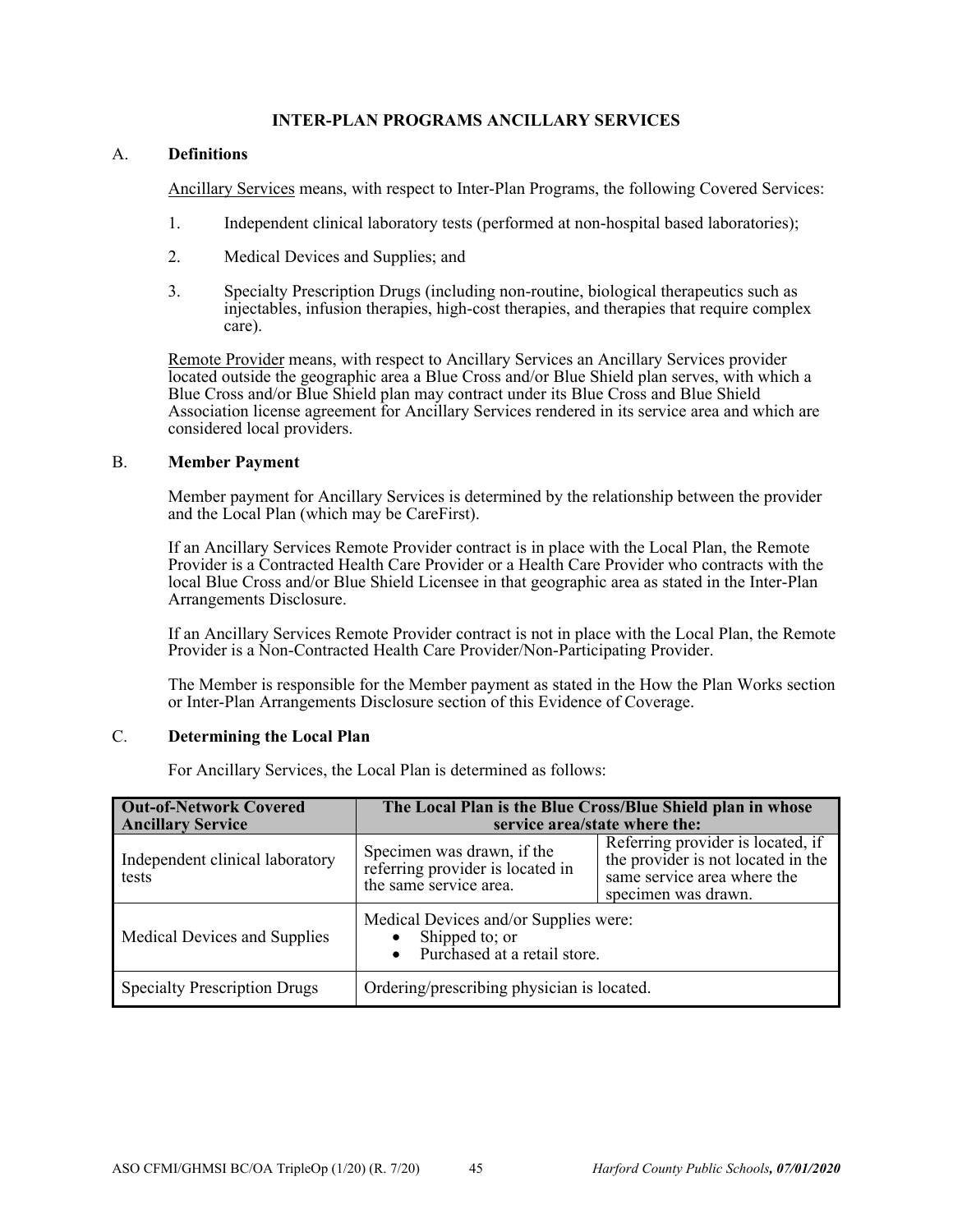#### **BENEFITS FOR MEMBERS ENTITLED TO MEDICARE (Medicare Complementary)**

The provisions in this section apply to Members who are entitled to Part A and/or Part B of Medicare. A Member will not be terminated as a result of reaching the age of sixty-five (65) or becoming eligible for Medicare. Benefits not covered by Medicare will be provided as described in this Evidence of Coverage. Benefits that are covered by Medicare are subject to the provisions in this section.

CareFirst pays only for Covered Services. The Member pays for services, supplies or care which are not covered. The Member pays any applicable Deductible, and Coinsurance or Copayment. The Medicare Part A and Part B deductible and coinsurance is not the same as the Deductible or Coinsurance, defined in Definitions, which may be applied by CareFirst to Covered Services. Services that are not listed in the Description of Covered Services, or are listed in Exclusions, are not Covered Services.

When determining the benefits a Member may receive, CareFirst considers all provisions of this Evidence of Coverage, its medical policies, and its operating procedures; however, the Utilization Management Requirements of this Evidence of Coverage do not apply to persons for whom Medicare is the primary carrier.

Members shall agree to complete and submit to Medicare, CareFirst and/or Health Care Providers contracted with CareFirst, all claims, consents, releases, assignments and other documents required to obtain or assure such payment.

This coverage is not Medicare supplemental coverage. This coverage provides benefits for some charges and services not covered by Medicare. It is not designed to fill the "gaps" of Medicare.

Covered Services under Medicare Complementary are the same as under the Description of Covered Services. Only the manner of payment is different:

- A. Coverage Secondary to Medicare Except where prohibited by law, CareFirst benefits are secondary to Medicare.
- B. Medicare as Primary
	- 1. When benefits for Covered Services are paid by Medicare as primary, CareFirst will not duplicate those payments. When CareFirst coordinates the benefits with Medicare:
		- a. For any Health Care Provider who accepts Medicare assignment, the combined Medicare payment and CareFirst payment will not exceed the Medicare approved charge.
		- b. For any Health Care Provider who does not accept Medicare assignment, the combined Medicare payment and CareFirst payment will not exceed the limitation set by Medicare.
	- 2. **For a Member who Elects Medicare Part B**: CareFirst will coordinate as described above and pay benefits based on Medicare's payment. For example, after meeting the Part B deductible, Medicare pays 80% of the Medicare approved amount for most doctor services; the basis for CareFirst's payment is the remaining 20% of the Medicare approved amount (the combined Medicare payment and CareFirst payment will not exceed the Medicare approved charge/limitation set by Medicare).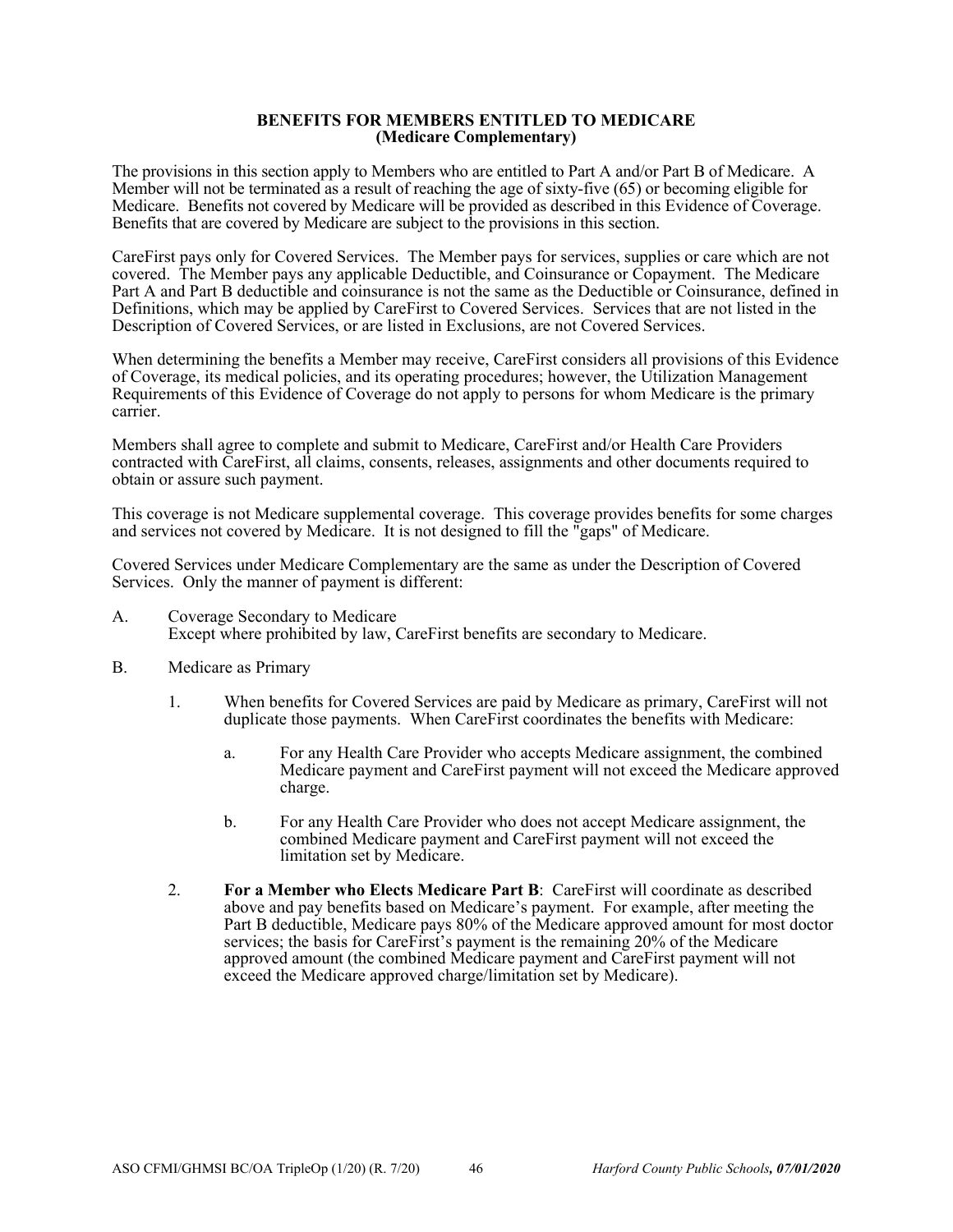a. Numerical Example for a Member who Elects Medicare Part B:

| Numerical example, assuming:                                                       |               |          |
|------------------------------------------------------------------------------------|---------------|----------|
| Part B deductible has been met;                                                    |               |          |
| CareFirst Deductible, if applicable, has been met;                                 |               |          |
| CareFirst Coinsurance of either 100% or 80%; and                                   |               |          |
| Medicare approved charge does not exceed limitation set by Medicare, if applicable |               |          |
| Medicare approved amount                                                           | <b>S</b>      | 1,000.00 |
| Multiplied by 80% equals Medicare payment                                          | \$.           | 800.00   |
| Basis for CareFirst's payment<br>(remaining 20% of the Medicare approved amount)   | $\mathcal{S}$ | 200.00   |
| Multiplied by 100% CareFirst Coinsurance equals CareFirst payment of               | -S            | 200.00   |
| OR multiplied by 80% CareFirst Coinsurance equals CareFirst payment of             | S             | 160.00   |

- 3. **For a Member who Does not Elect Part B**: CareFirst will reduce its payment to "carveout" or reject the 80% coinsurance Medicare would have paid if the Member had elected Part B.
	- a. If the amount Medicare would have paid is available, CareFirst will coordinate as described above, "carving-out" or rejecting the amount Medicare would have paid. CareFirst will base its reduced Coinsurance payment on the amount Medicare would have paid if the Member had elected Part B.
	- b. If the amount Medicare would have paid is not available, CareFirst will base its Coinsurance payment on 20% of the Allowed Benefit. The 80% reduction to the Allowed Benefit represents the amount that Medicare theoretically would have paid if the Member had elected Part B.
	- c. Numerical Examples for a Member who Does not Elect Part B:
		- 1) In the first numeric example below, CareFirst's Allowed Benefit is assumed to be the same as the Medicare approved amount in the above example for a Member who elects Medicare Part B. In this example, CareFirst's payment does not differ; however, the Member is liable for the difference between CareFirst's payment and the Allowed Benefit for a Participating Provider, and for the difference between CareFirst's payment and the Health Care Provider's charge for a Non-Participating Provider.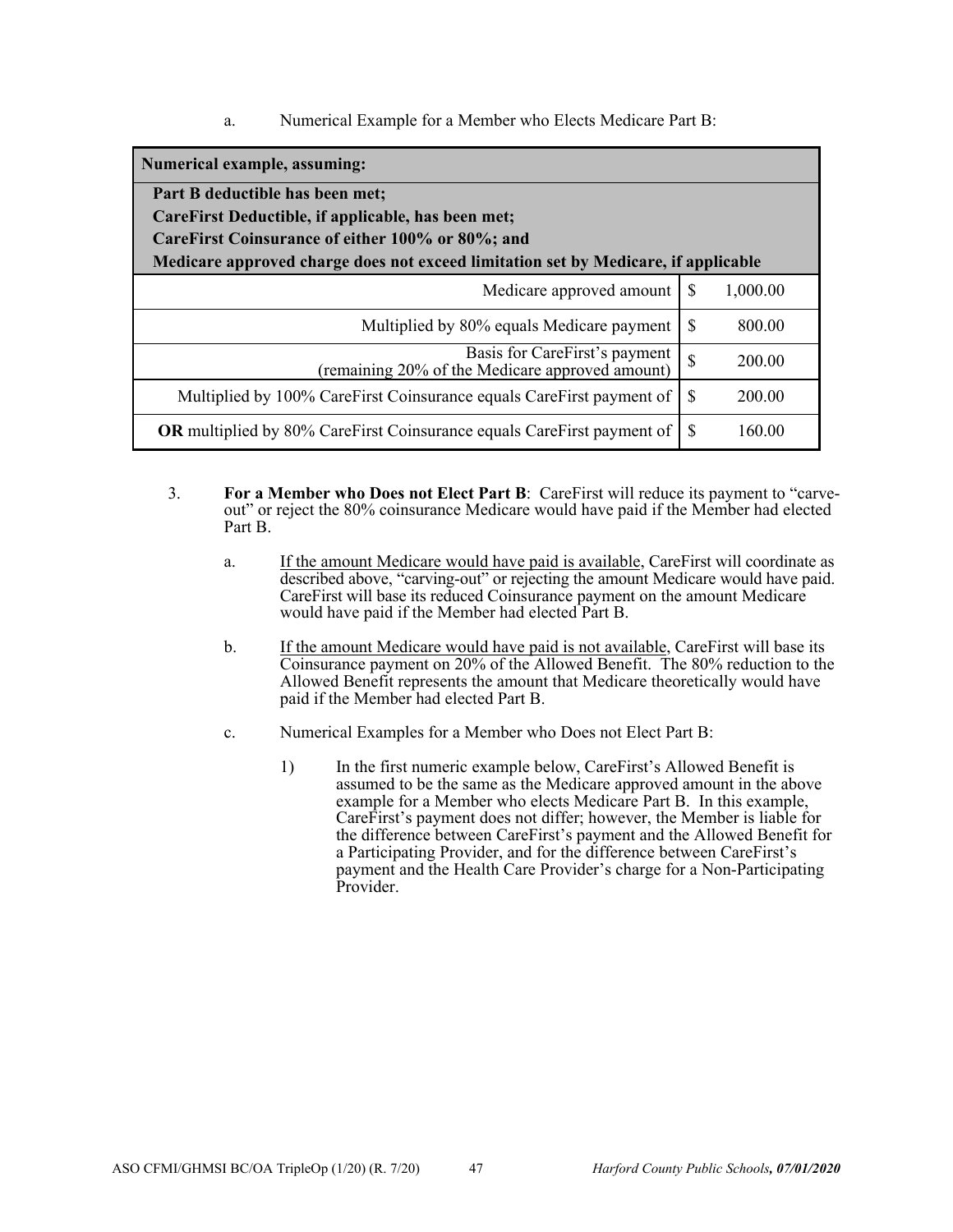| Numerical example, assuming:                                                                                                                               |          |          |
|------------------------------------------------------------------------------------------------------------------------------------------------------------|----------|----------|
| the amount Medicare would have paid is not available;<br>CareFirst Deductible, if applicable, has been met;<br>CareFirst Coinsurance of either 100% or 80% |          |          |
| CareFirst Allowed Benefit L                                                                                                                                | <b>S</b> | 1,000.00 |
| Medicare payment                                                                                                                                           | S        | 0.00     |
| Basis for CareFirst's payment is 20% of Allowed Benefit                                                                                                    | -S       | 200.00   |
| Multiplied by 100% CareFirst Coinsurance equals CareFirst payment of                                                                                       | -S       | 200.00   |
| <b>OR</b> multiplied by 80% CareFirst Coinsurance equals CareFirst payment of                                                                              | -S       | 160.00   |

2) In the second numeric example below, CareFirst's Allowed Benefit is assumed to differ from the Medicare approved amount in the above example for a Member who elects Medicare Part B. Again, the Member is liable for the difference between CareFirst's payment and the Allowed Benefit for a Participating Provider, and for the difference between CareFirst's payment and the Health Care Provider's charge for a Non-Participating Provider.

| Numerical example, assuming:                                                                      |     |        |  |
|---------------------------------------------------------------------------------------------------|-----|--------|--|
| the amount Medicare would have paid is not available;                                             |     |        |  |
| CareFirst Deductible, if applicable, has been met;<br>CareFirst Coinsurance of either 100% or 80% |     |        |  |
|                                                                                                   |     |        |  |
| CareFirst Allowed Benefit                                                                         | -S  | 500.00 |  |
| Medicare payment                                                                                  | -S  | 0.00   |  |
| Basis for CareFirst's payment is 20% of Allowed Benefit                                           | -S  | 100.00 |  |
| Multiplied by 100% CareFirst Coinsurance equals CareFirst payment of                              | - S | 100.00 |  |
| <b>OR</b> multiplied by 80% CareFirst Coinsurance equals CareFirst payment of                     | - S | 80.00  |  |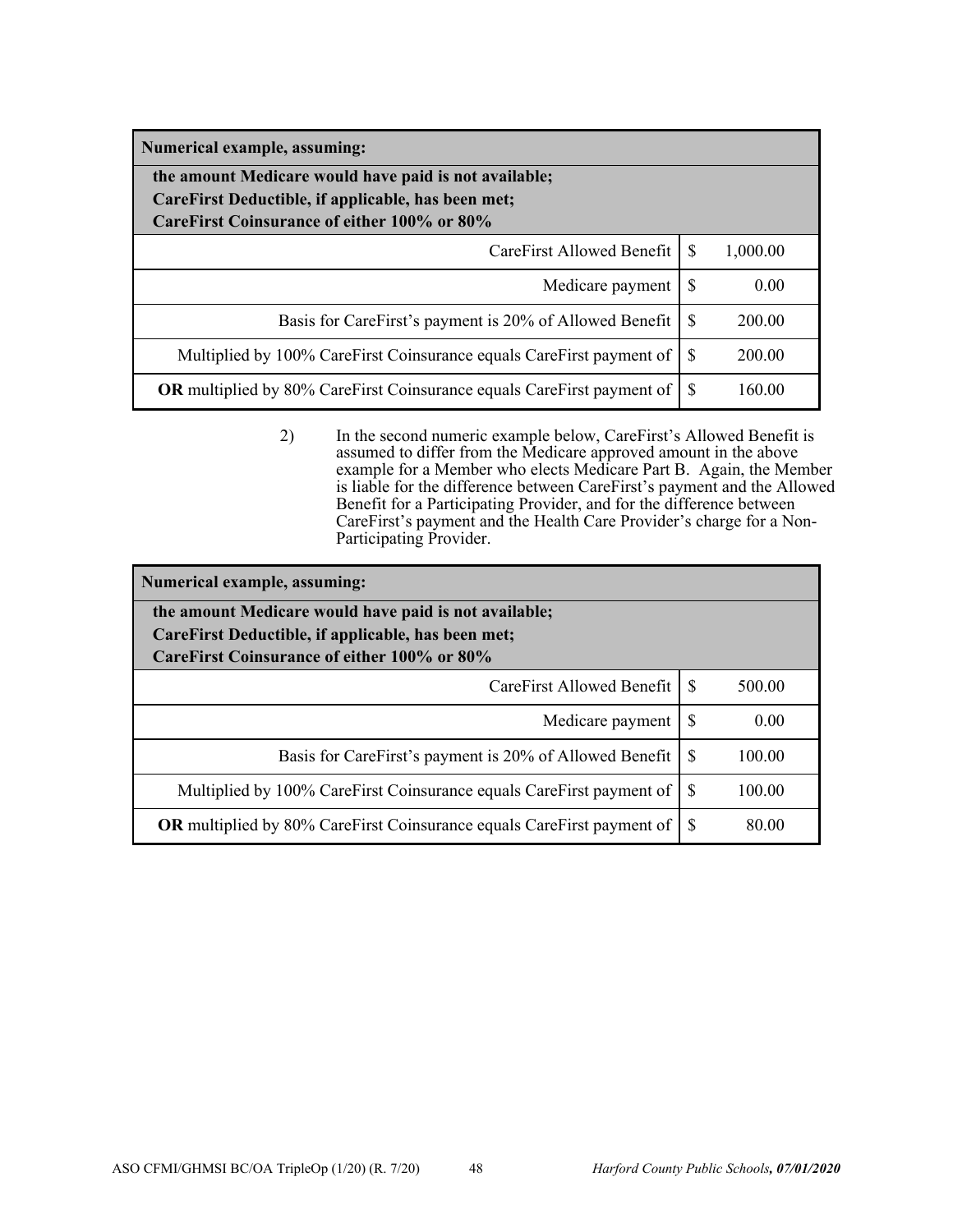### **DESCRIPTION OF COVERED SERVICES**

The services described herein are eligible for coverage under this Evidence of Coverage. CareFirst will provide the benefits described in the Schedule of Benefits for Medically Necessary Covered Services Incurred by a Member, including any extension of benefits for which the Member is eligible. It is important to refer to the Schedule of Benefits to determine the percentage of the Allowed Benefit that CareFirst will pay and any specific limits on the number of services that will be covered. The Schedule of Benefits also lists other features that affect Member coverage, including, if applicable, the Deductible, Out-of-Pocket Maximum, and specific benefit limitations.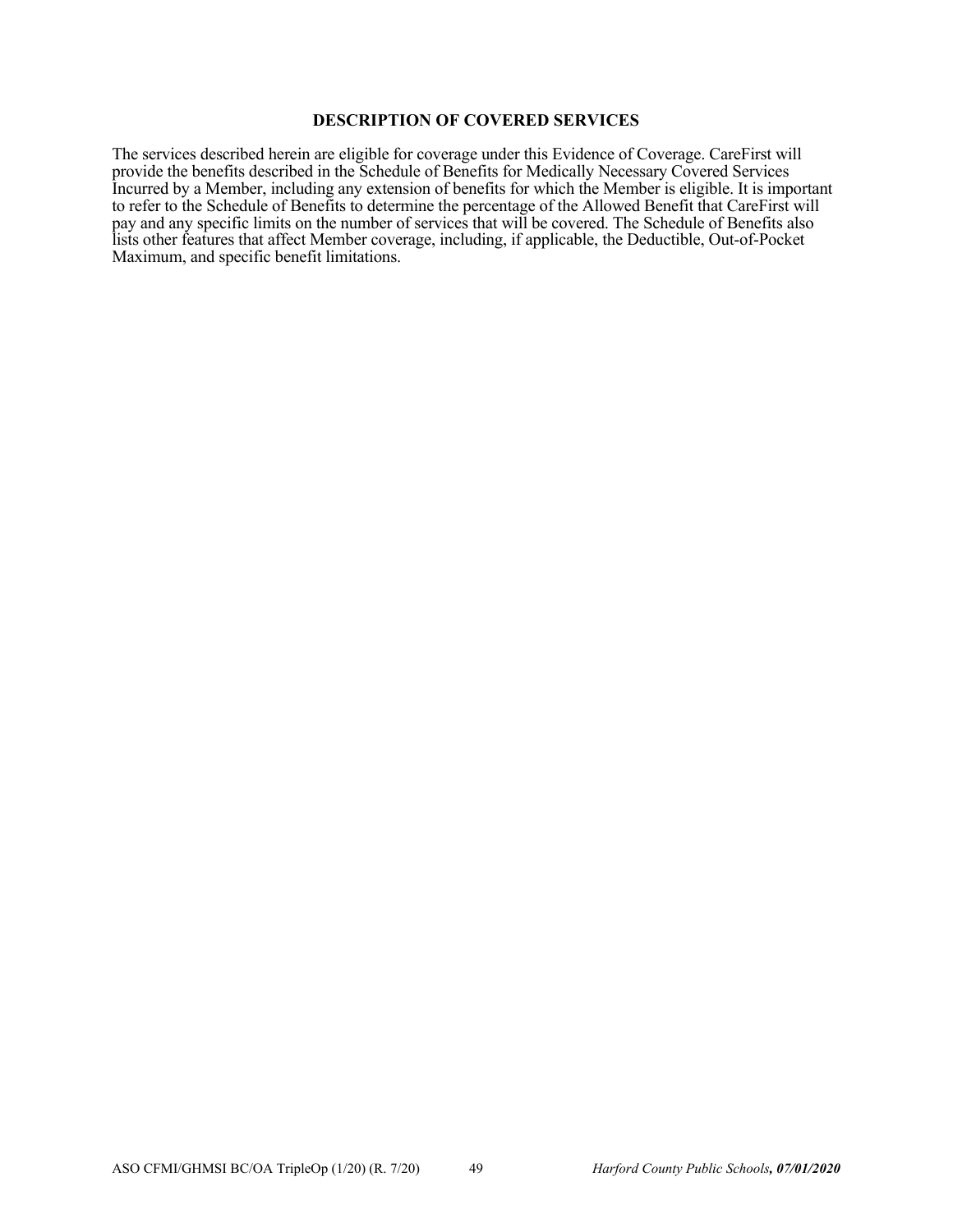## **PREVENTIVE AND WELLNESS SERVICES**

## A. Covered Services:

- 1. Evidence-based items or services that have in effect a rating of "A" or "B" in the current recommendations of the United States Preventive Services Task Force (USPSTF).
	- a. With respect to women, such additional preventive care and screenings as provided for in comprehensive guidelines supported by the Health Resources and Services Administration. The current recommendations of the United States Preventive Service Task Force regarding breast cancer screening, mammography, and prevention shall be considered the most current other than those issued in or around November 2009.
	- b. Immunizations that have in effect a recommendation from the Advisory Committee on Immunization Practices (ACIP) of the Centers for Disease Control and Prevention with respect to the individual involved.
	- c. With respect to infants, children, and adolescents, evidence-informed preventive care and screenings provided for in the comprehensive guidelines supported by the Health Resources and Services Administration.
- 2. If a recommendation or guideline for a recommended preventive service does not specify the frequency, method, treatment, or setting for the provision of that service, CareFirst will use reasonable medical management techniques to determine any coverage limitations for which a recommended preventive service will be available without costsharing requirements to the extent not specified in a recommendation or guideline.
- 3. CareFirst shall update new recommendations to the preventive benefits listed above at the schedule established by the Secretary of Health and Human Services.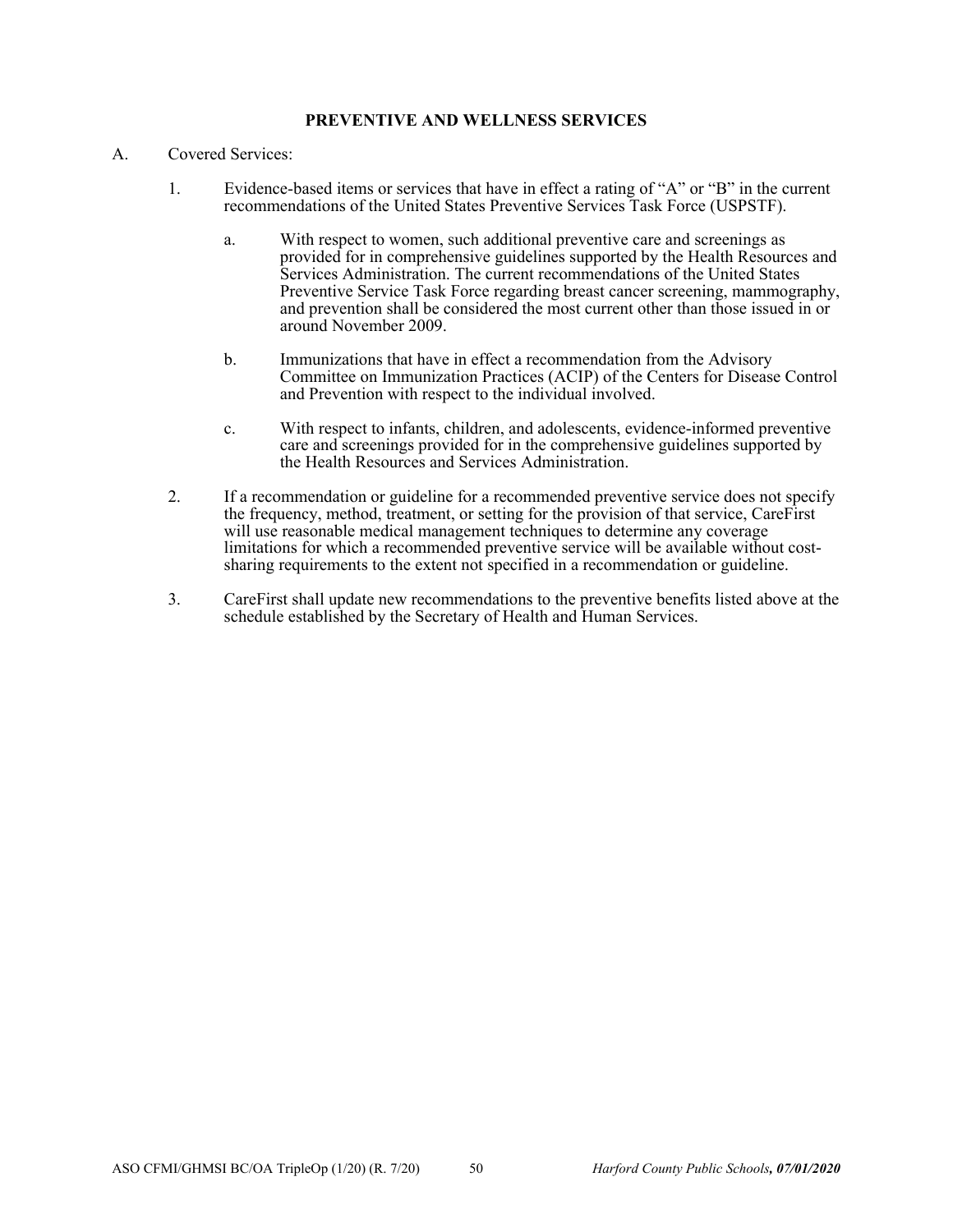## **AMBULANCE SERVICES (EMERGENCY AND NON-EMERGENCY)**

# A. Covered Services

Medically Necessary, emergency and non-emergency air transportation, surface, and ground ambulance services, as determined by CareFirst.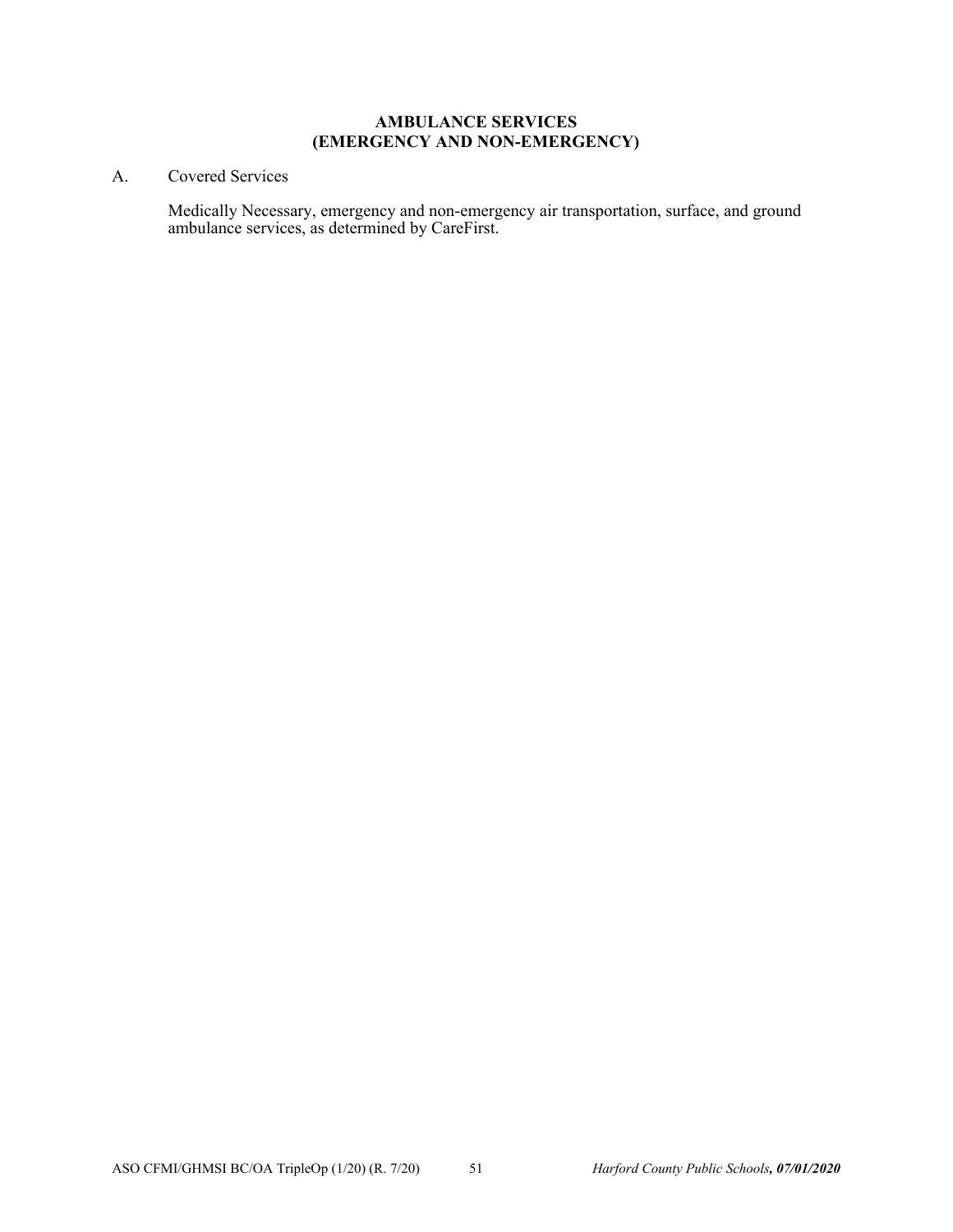## **CONTROLLED CLINICAL TRIAL PATIENT COST COVERAGE**

Controlled Clinical Trial Patient Cost benefits are available as follows:

#### A. Definitions

Controlled Clinical Trial means a treatment that is:

- 1. Approved by an institutional review board;
- 2. Conducted for the primary purpose of determining whether or not a particular treatment is safe and efficacious; and
- 3. Is approved by:
	- a. The National Institutes of Health (NIH) or a Cooperative Group.
	- b. The Centers for Disease Control and Prevention.
	- c. The Agency for Health Care Research and Quality.
	- d. The Centers for Medicare & Medicaid Services.
	- e. Cooperative group or center of any of the entities described in clauses 3.a) through 3.d) above or the Department of Defense or the Department of Veterans Affairs.
	- f. A qualified non-governmental research entity identified in the guidelines issued by the NIH for center support grants.
	- g. The Department of Veterans Affairs, the Department of Defense or the Department of Energy, if the study or investigation has been reviewed and approved through a system of peer review that has been determined:
		- 1) To be comparable to the system of peer review of studies and investigations used by the NIH, and
		- 2) Assures unbiased review of the highest scientific standards by qualified individuals who have no interest in the outcome of the review.
	- h. The FDA in the form of an investigational new drug application.
	- i. An institutional review board of an institution in a state that has a Multiple Project Assurance Contract approved by the Office of Protection from Research Risks of the NIH.

Cooperative Group means a formal network of facilities that collaborate on research projects and have an established NIH-approved peer review program operating within the group. Cooperative Group includes the National Cancer Institute Clinical Cooperative Group; the National Cancer Institute Community Clinical Oncology Program; the Aids Clinical Trials Group; and the Community Programs For Clinical Research in Aids.

Multiple Project Assurance Contract means a contract between an institution and the federal Department of Health and Human Services that defines the relationship of the institution to the United States Department of Health and Human Services and sets out the responsibilities of the institution and the procedures that will be used by the institution to protect human subjects.

NIH means the National Institutes of Health.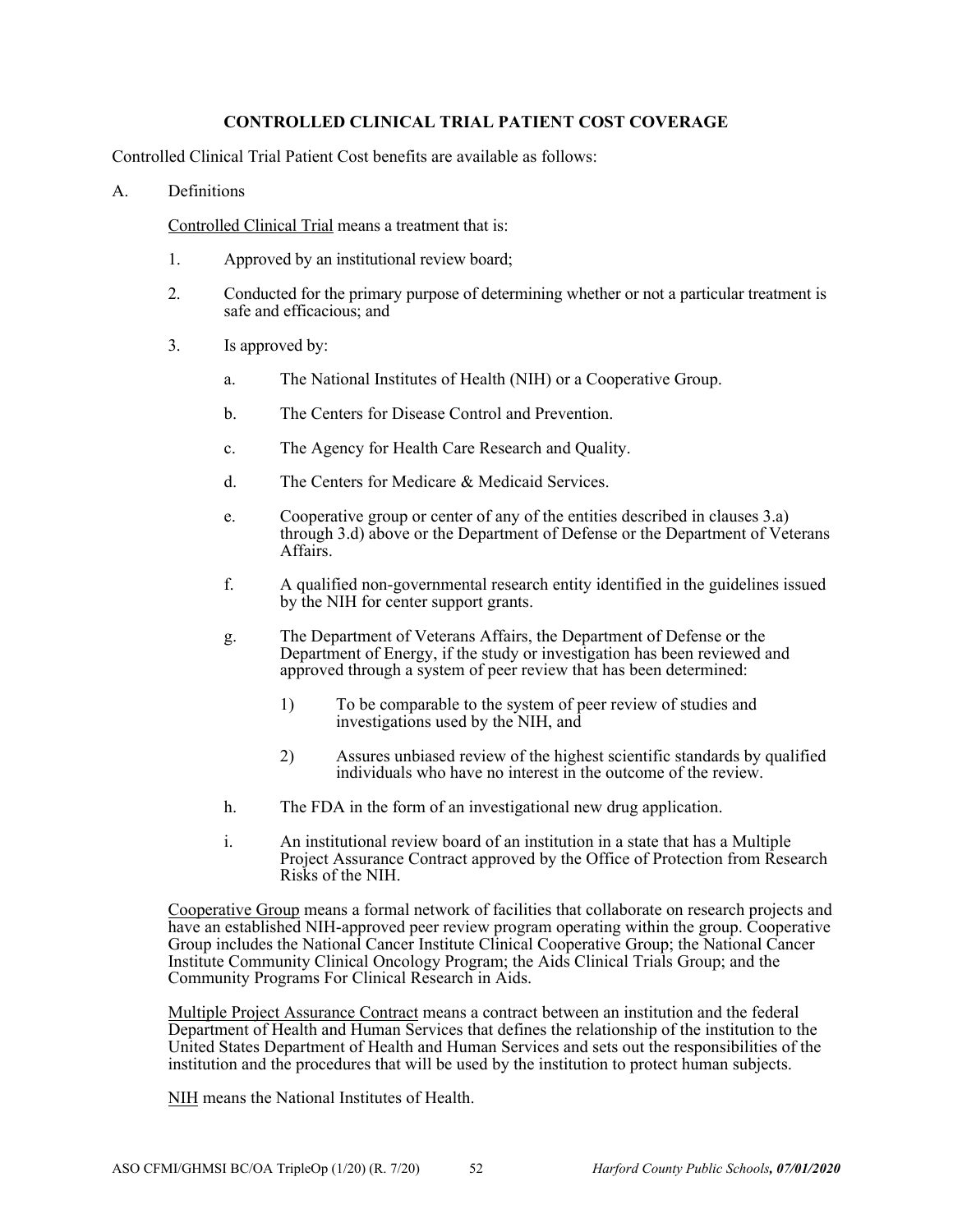Patient Cost means the cost of a Medically Necessary health care service that is incurred as a result of the treatment being provided to the Member for purposes of the clinical trial. Patient Cost does not include the cost of an Investigational drug or device, the cost of non-health care services that a Member may be required to receive as a result of the treatment being provided for purposes of the clinical trial, costs associated with managing the research associated with the clinical trial, or costs that would not be covered under this Evidence of Coverage for non-Investigational treatments.

- B. Covered Services
	- 1. Benefits will be provided to a Member in a Controlled Clinical Trial if the Member's participation in the Controlled Clinical Trial is the result of:
		- a. Treatment provided for a life-threatening condition; or,
		- b. Prevention, early detection, and treatment studies on cancer.
	- 2. Coverage will be provided only if:
		- a. The treatment is being provided or the studies are being conducted in a Phase I, Phase II, Phase III, or Phase IV Controlled Clinical Trial for cancer; or,
		- b. The treatment is being provided in a Phase I, Phase II, Phase III, or Phase IV Controlled Clinical Trial for any other life-threatening condition;
		- c. The facility and personnel providing the treatment are capable of doing so by virtue of their experience, training, and volume of patients treated to maintain expertise;
		- d. There is no clearly superior, non-Experimental/Investigational treatment alternative; and,
		- e. The available clinical or pre-clinical data provide a reasonable expectation that the treatment will be at least as effective as the non-Experimental/Investigational alternative.
	- 3. Coverage is provided for the Patient Cost incurred for drugs and devices that have been approved for sale by the FDA whether or not the FDA has approved the drug or device for use in treating the Member's particular condition, to the extent that the drugs or devices are not paid for by the manufacturer, distributor, or provider of that drug or device.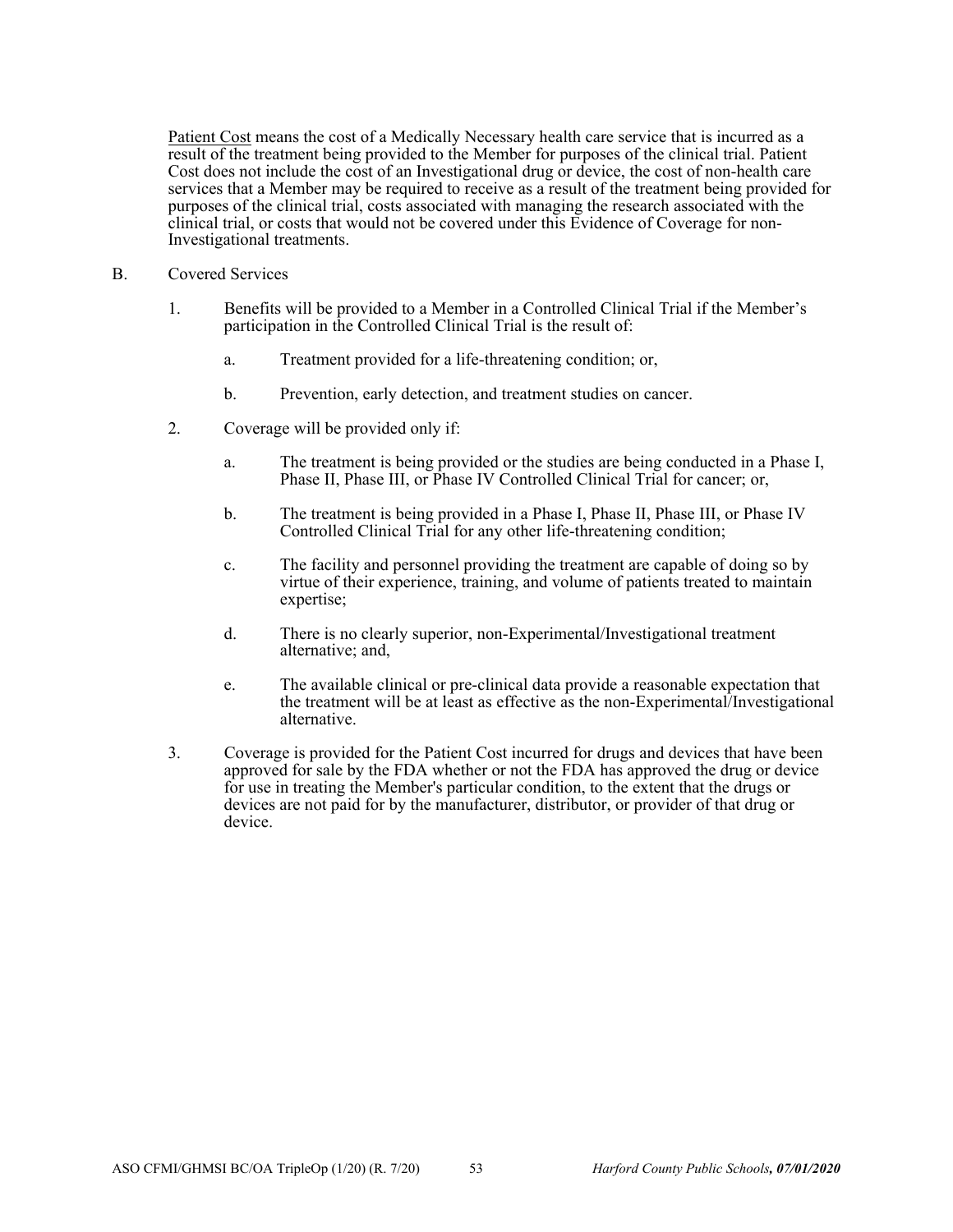# **DIABETES-RELATED SERVICES**

- A. Covered Services:
	- 1. Coverage will be provided for all Medically Necessary and medically appropriate equipment when deemed by the treating physician or other appropriately licensed Health Care Provider to be necessary for the treatment of diabetes (Types I and II), elevated or impaired blood glucose levels induced by pregnancy or consistent with the American Diabetes Association's standard, elevated or impaired blood glucose levels induced by prediabetes.
	- 2. Coverage will be provided for all Medically Necessary and medically appropriate Diabetes Supplies when deemed by the treating physician or other appropriately licensed Health Care Provider to be necessary for the treatment of diabetes (Types I and II), elevated or impaired blood glucose levels induced by pregnancy or consistent with the American Diabetes Association's standard, elevated or impaired blood glucose levels induced by prediabetes.
		- a. Diabetes Supplies include coverage for insulin syringes and needles and testing strips for glucose monitoring equipment.
	- 3. Coverage will be provided for all Medically Necessary and medically appropriate diabetes outpatient self-management training and educational services, including medical nutrition therapy, as follows:
		- a. When deemed by the treating physician or other appropriately licensed Health Care Provider to be necessary for the treatment of diabetes (Types I and II), or elevated blood glucose levels induced by pregnancy.
		- b. If deemed necessary, diabetes outpatient self-management training and educational services, including medical nutrition therapy, shall be provided through an in-person program supervised by an appropriately licensed, registered, or certified Health Care Provider whose scope of practice includes diabetes education or management.
	- 4. Benefits for Pharmacy-dispensed insulin syringes and other Diabetes Supplies intended for outpatient use are stated in the Prescription Drug Benefits Rider.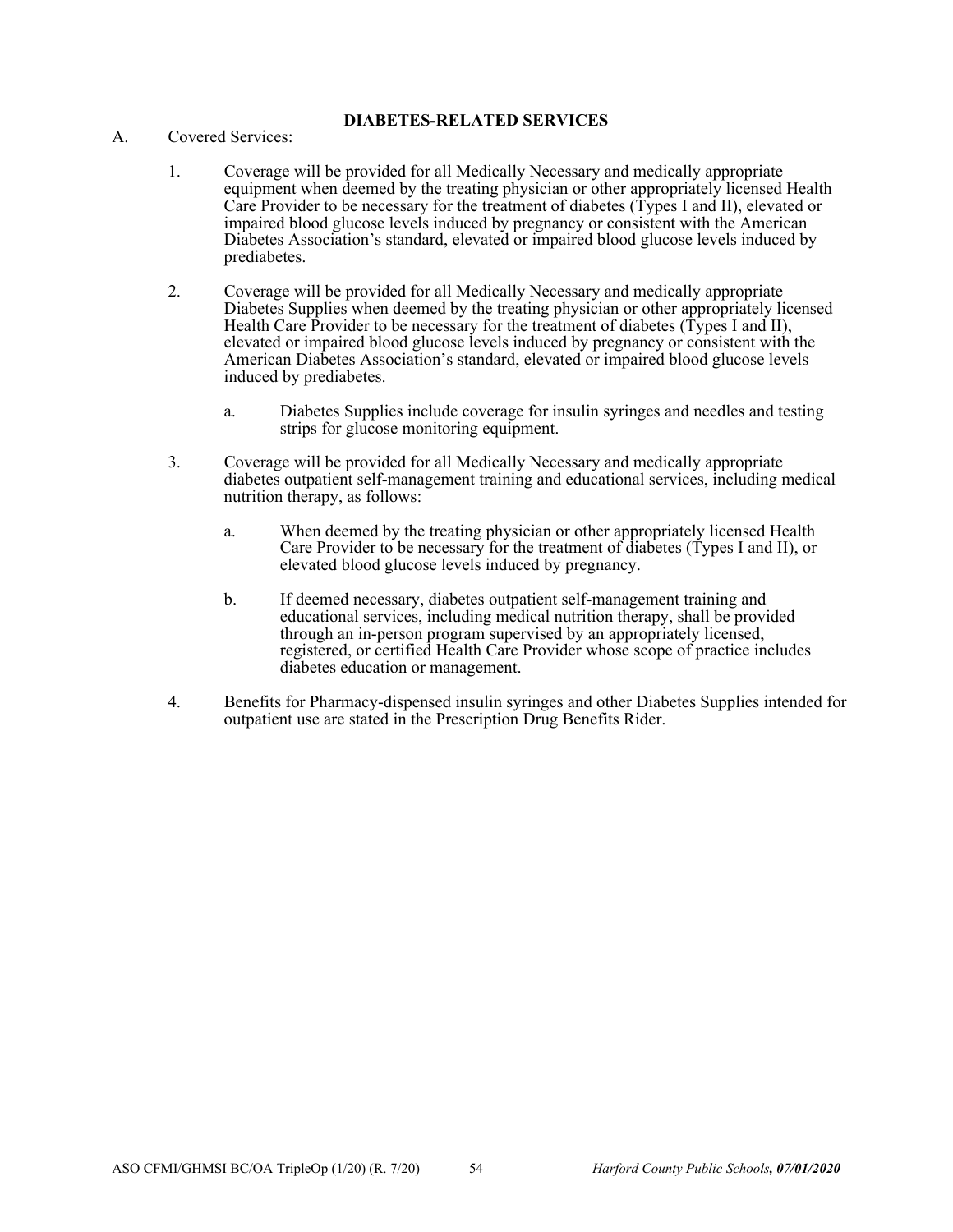# **EMERGENCY SERVICES AND URGENT CARE**

- A. Covered Services
	- 1. With respect to an Emergency Medical Condition, Emergency Services evaluation, examination, and treatment to stabilize the Member.
	- 2. Urgent Care services.
	- 3. Follow-up care after emergency surgery.
	- 4. Ambulance Services, as stated in this Description of Covered Services.

#### B. Limitations

1. Follow-up care after emergency surgery is limited to Covered Services provided by the Health Care Provider who performed the surgical procedure. The Member will be responsible for the same copayment for each follow-up visit as would be required for a visit to an In-Network Health Care Provider for specialty care.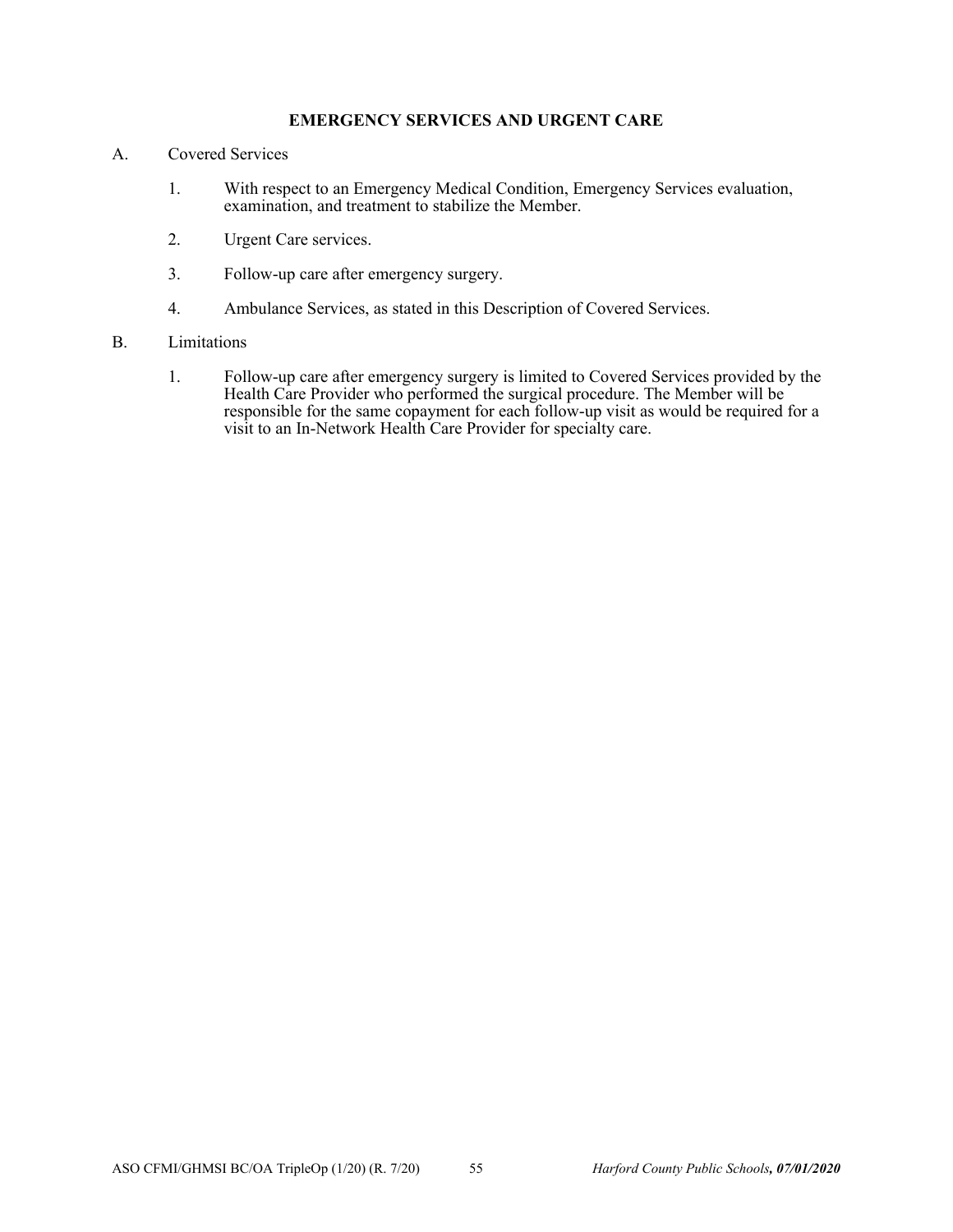## **GENERAL ANESTHESIA FOR DENTAL CARE**

- A. Covered Services
	- 1. Benefits for general anesthesia and associated hospital or ambulatory facility charges in conjunction with dental care will be provided to a Member under the following circumstances:
		- a. If the Member is:
			- 1) Seven (7) years of age or younger, or developmentally disabled;
			- 2) An individual for whom a successful result cannot be expected from dental care provided under local anesthesia because of a physical, intellectual, or other medically compromising condition of the Member; and
			- 3) An individual for whom a superior result can be expected from dental care provided under general anesthesia.
		- b. Or, if the Member is:
			- 1) Seventeen years of age or younger;
			- 2) An extremely uncooperative, fearful, or uncommunicative individual;
			- 3) An individual with dental needs of such magnitude that treatment should not be delayed or deferred; and
			- 4) An individual for whom lack of treatment can be expected to result in severe oral pain, significant infection, loss of multiple teeth, or other serious oral or dental morbidity.
		- c. Or, if the Member has a medical condition that requires admission to a hospital or ambulatory surgical facility and general anesthesia for dental care.
		- d. Benefits for general anesthesia and associated hospital or ambulatory facility charges are restricted to dental care that is provided by:
			- 1) A fully accredited specialist in pediatric dentistry;
			- 2) A fully accredited specialist in oral and maxillofacial surgery; and
			- 3) A dentist who has been granted hospital privileges.
		- e. This provision does not provide benefits for general anesthesia and associated hospital or ambulatory facility charges for dental care rendered for temporomandibular joint disorders.
		- f. This provision does not provide benefits for the dental care for which the general anesthesia is provided.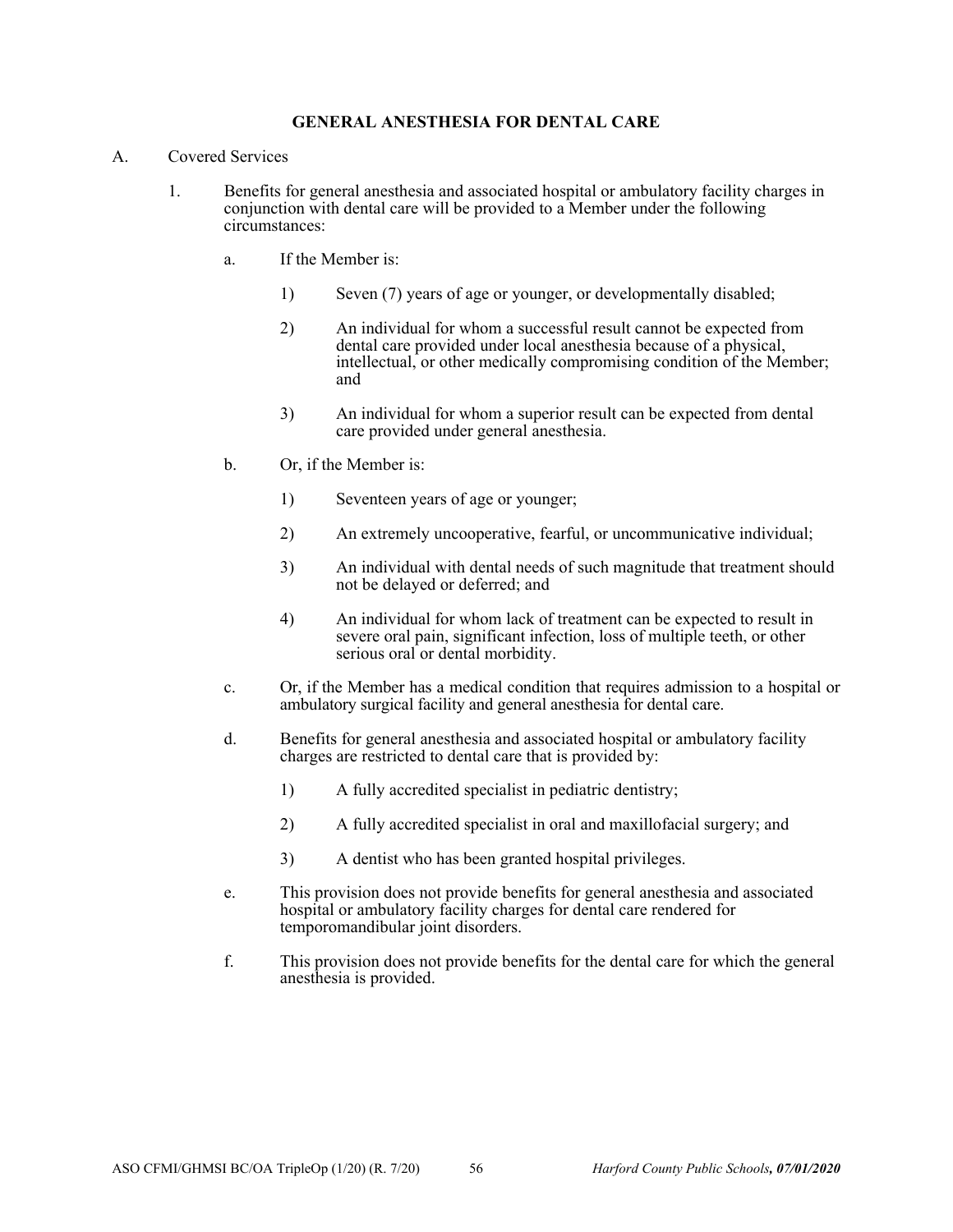## **HOME HEALTH CARE**

### A. Covered Services

- 1. Home Health Care, as defined in this Evidence of Coverage.
- 2. Home Visits Following Childbirth, including any services required by the attending Health Care Provider:
	- a. For a Member and Dependent child(ren) who remain in the hospital for at least 48 hours after an uncomplicated vaginal delivery, or ninety-six (96) hours after an uncomplicated cesarean section, one home visit following childbirth, if prescribed by the attending Health Care Provider;
	- b. For a Member who, in consultation with her attending Health Care Provider, requests a shorter hospital stay (less than forty-eight (48) hours following an uncomplicated vaginal delivery or ninety-six (96) hours following an uncomplicated cesarean section):
		- 1) One home visit following childbirth scheduled to occur within twentyfour (24) hours after discharge;
		- 2) An additional home visit following childbirth if prescribed by the attending Health Care Provider.
	- c. An attending Health Care Provider may be an obstetrician, pediatrician, other physician, certified nurse-midwife, or pediatric nurse Health Care Provider, attending the Member or newborn Dependent child(ren).
	- d. Home visits following childbirth must be rendered, as follows:
		- 1) In accordance with generally accepted standards of nursing practice for home-care of a mother and newborn children;
		- 2) By a registered nurse with at least one year of experience in maternal and child health nursing or in community health nursing with an emphasis on maternal and child health.
- 3. Home Visits Following a Mastectomy
	- a. For a Member who receives less than forty-eight (48) hours of inpatient hospitalization following a mastectomy or who undergoes a mastectomy on an outpatient basis, benefits will be provided for:
		- 1) One home visit scheduled to occur within twenty-four (24) hours after discharge from the hospital or outpatient health care facility; and
		- 2) An additional home visit if prescribed by the Member's attending physician.
	- b. For a Member who remains in the hospital for at least forty-eight (48) hours following a mastectomy, coverage will be provided for a home visit if prescribed by the Member's attending physician.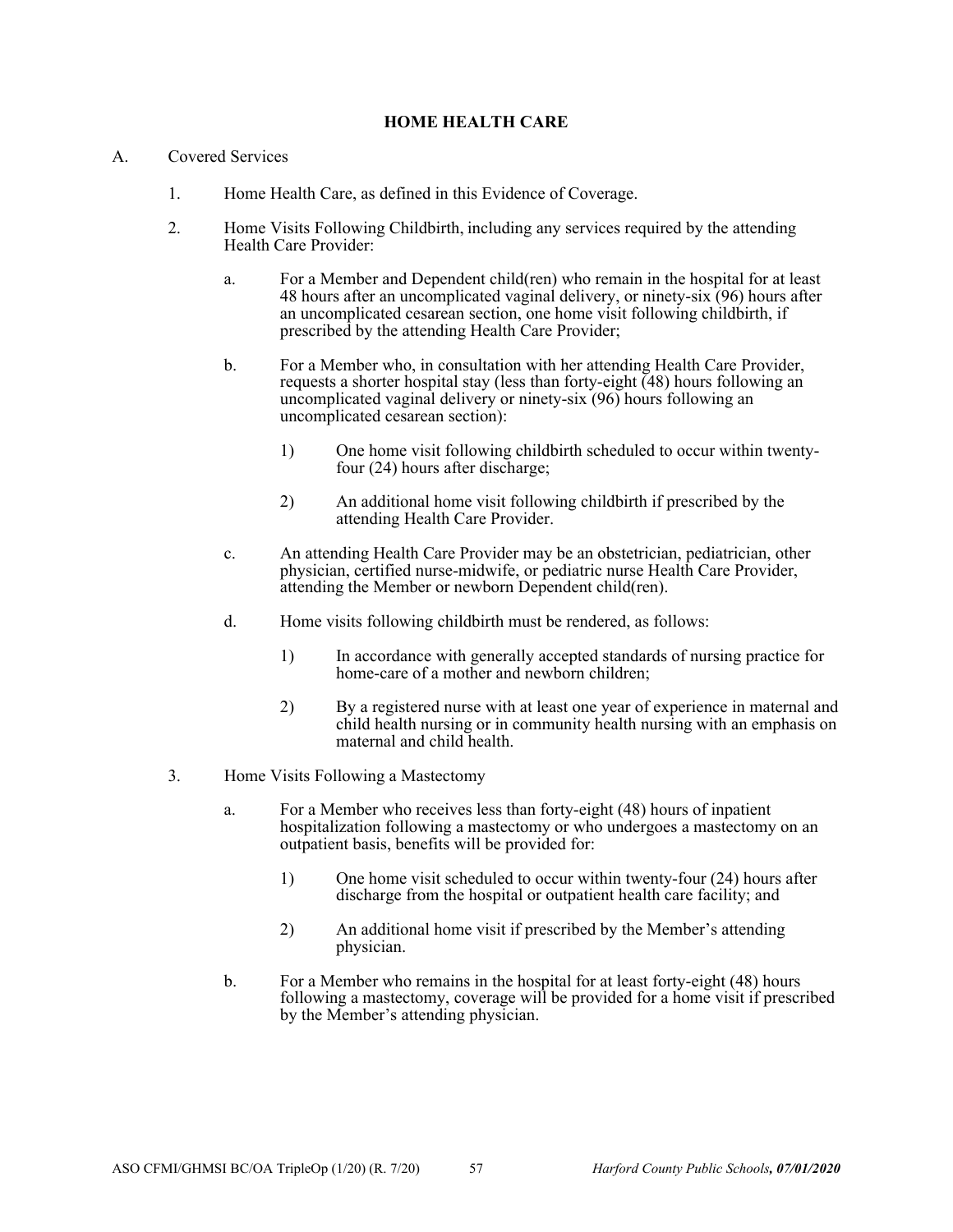- 4. Home Visits Following the Surgical Removal of a Testicle
	- a. For a Member who receives less than forty-eight (48) hours of inpatient hospitalization following the surgical removal of a testicle, or who undergoes the surgical removal of a testicle on an outpatient basis:
		- 1) One home visit following the surgical removal of a testicle scheduled to occur within twenty-four (24) hours after discharge; and
		- 2) An additional home visit following the surgical removal of a testicle if prescribed by the attending physician.

## B. Limitations

- 1. The Home Health Care Visits must be a substitute for hospital care or for care in a Skilled Nursing Facility (i.e., if Home Health Care visits were not provided, the Member would have to be admitted to a hospital or Skilled Nursing Facility).
- 2. The Member must be confined to "home" due to a medical condition. "Home" cannot be an institution, convalescent home or any facility which is primarily engaged in rendering medical or Rehabilitative Services to the sick, disabled or injured persons.
- 3. Services of a home health aide, medical social worker or registered dietician must be performed under the supervision of a licensed professional nurse (RN or LPN).
- 4. The Member must require and continue to require Skilled Nursing Care or Rehabilitative Services in order to qualify for home health aide services or other types of Home Health Care.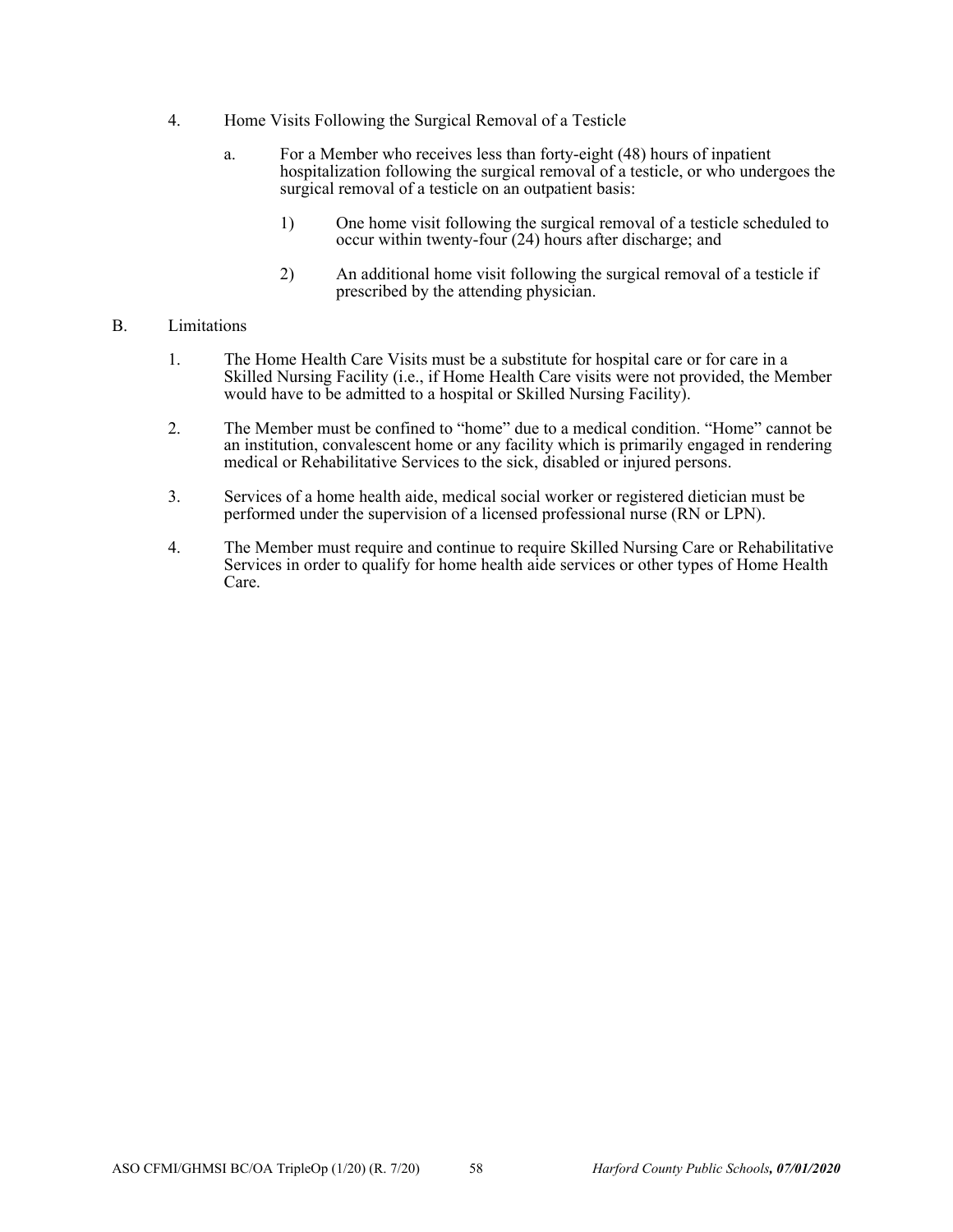### **HOSPICE CARE**

#### A. Definitions

Caregiver means a person who is not a Health Care Provider who lives with or is the primary caregiver of the Member in the home. The Caregiver can be a relative by blood, marriage or adoption or a friend of the Member, but cannot be a person who normally charges for giving services. However, at CareFirst's discretion, a Caregiver may be an employee of a hospice care hospital/agency.

Hospice Care Program means a coordinated, interdisciplinary program of hospice care services for meeting the special physical, psychological, spiritual, and social needs of terminally ill individuals and their families, by providing palliative and supportive medical, nursing, and other health services through home or inpatient care during the illness and bereavement.

Respite Care means short-term care for a Member that provides relief to the Caregiver.

B. Covered Services

Hospice care benefits are available for a terminally ill Member (medical prognosis by a physician that the Member's life expectancy is six (6) months or less) when the Member is under the care of a Health Care Provider, as follows:

- 1. Inpatient and outpatient hospice facility services.
- 2. Part-time nursing care by or supervised by a registered graduate nurse.
- 3. Counseling.
- 4. Medical Supplies.
- 5. Durable Medical Equipment.
- 6. Medical care by the attending physician.
- 7. Respite Care.
- 8. Other Medically Necessary health care services at CareFirst's discretion.

Additionally, hospice care benefits are available for a Member's family and/or Caregiver, as follows:

- 1. Periodic family counseling before the Member's death.
- 2. Bereavement counseling.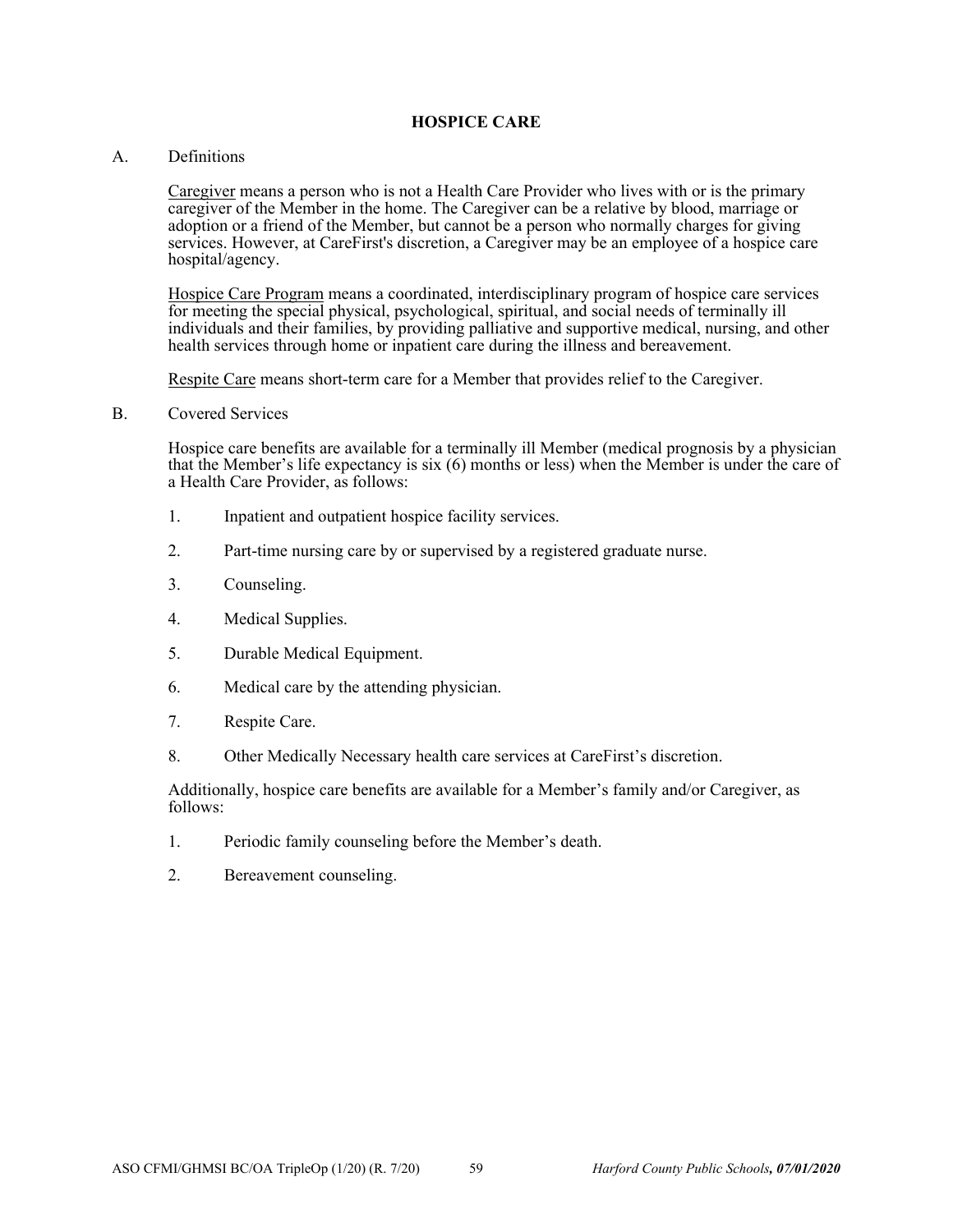## **INFERTILITY SERVICES**

# A. Definitions

Infertility means the inability to conceive under the conditions determined below.

- B. Covered Services
	- 1. Artificial Insemination/Intrauterine Insemination (AI/IUI)
		- a. Benefits are available for the diagnosis and treatment of Infertility including Medically Necessary, non-Experimental/Investigational AI/IUI as follows:
			- 1) For a Member whose partner is of the opposite sex:
				- a) Benefits are available when the Member and the Member's partner have a history of inability to conceive after one (1) year of unprotected vaginal intercourse; and
				- b) The Member has had a fertility examination that resulted in a physician's recommendation advising AI/IUI.
				- c) For AI/IUI benefits, the oocytes (eggs) must be naturally produced by the Subscriber or partner and fertilized with sperm naturally produced by the Subscriber or partner.
			- 2) For a Member whose partner is of the same sex:
				- a) The Member has had a fertility examination that resulted in a physician's recommendation advising AI/IUI.
				- b) For AI/IUI benefits, the oocytes (eggs) must be naturally produced by the Subscriber or partner.
		- b. References in this subsection to a "partner" means (a) legally married spouses (if the spouse is also a Member), (b) Domestic Partners (if Domestic Partners are eligible for coverage; see Eligibility Schedule), (c) the Member's unmarried partner (if the unmarried partner is also a Member, and (d) other individuals as determined by the Group.
	- 2. In-Vitro Fertilization (IVF)
		- a. Benefits are available for the diagnosis and treatment of Infertility including Medically Necessary, non-Experimental/Investigational IVF, as follows:
			- 1) For a Member whose partner is of the opposite sex:
				- a) Benefits are available when the oocytes (eggs) are physically produced by the Member and fertilized with sperm physically produced by the Member's partner, unless:
					- (1) The Member's Partner in unable to produce and deliver functional sperm; and,
					- (2) The inability to produce and deliver functional sperm does not result from:
						- (a) a vasectomy; or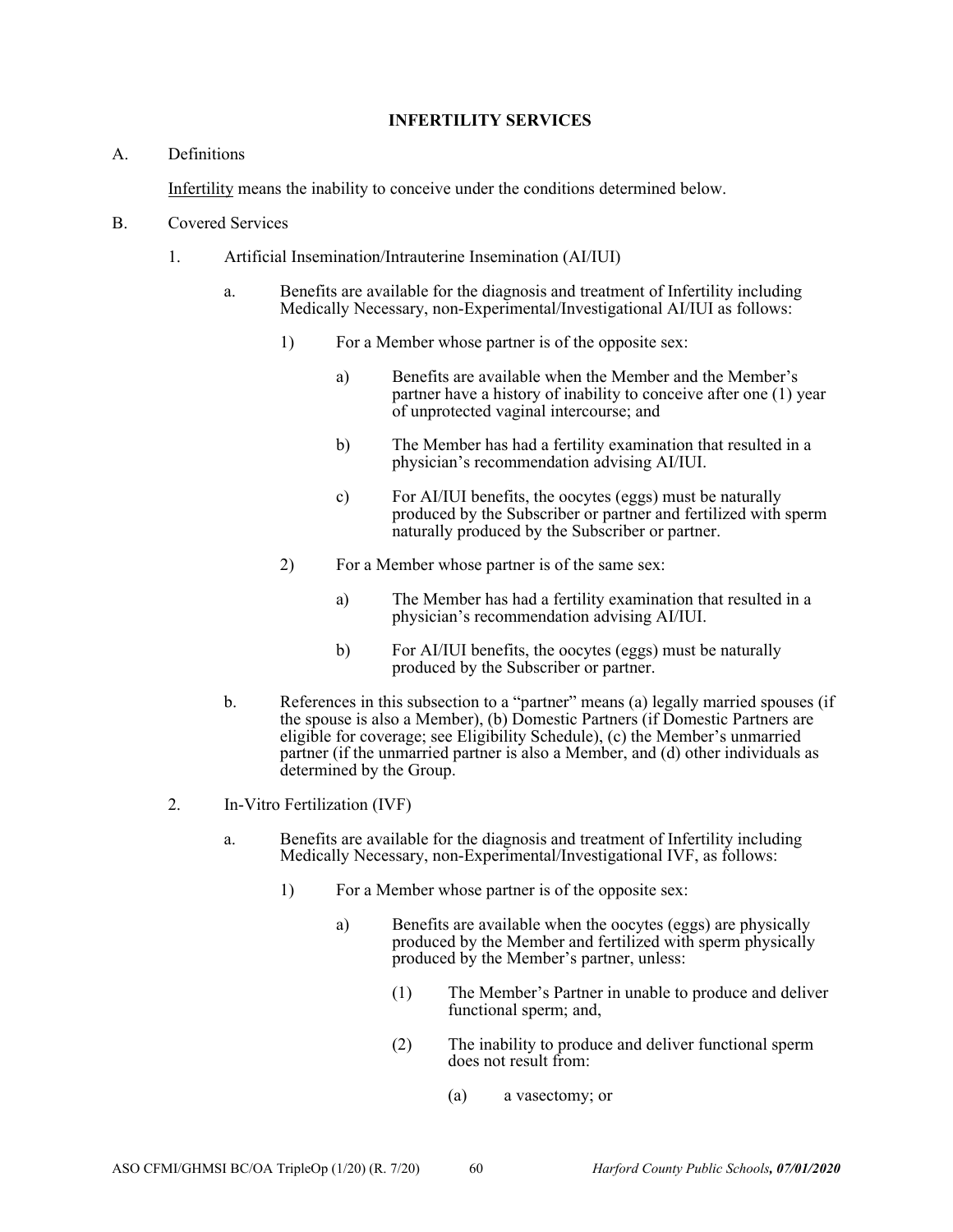- (b) another method of voluntary sterilization; and
- b) Benefits are available when the Member and the Member's partner have a history of involuntary Infertility which may be demonstrated by a history of:
	- (1) If the Member and the Member's partner are of the opposite sex, an inability to conceive after at least two  $(2)$  years of unprotected vaginal intercourse failing to result in pregnancy; or
	- (2) The Infertility is associated with any of the following medical conditions:
		- (a) Endometriosis;
		- (b) Exposure in utero to diethylstilbestrol, commonly known as DES;
		- (c) Blockage of, or surgical removal of, one or both fallopian tubes (lateral or bilateral salpingectomy); or
		- (d) Abnormal male factors, including oligospermia, contributing to the infertility.
- 2) For a Member whose partner is of the same sex:
	- a) Benefits are available when the Member has had a fertility examination that resulted in a physician's recommendation advising IVF; and.
	- b) Benefits are available if the Member and the Member's partner have undergone six (6) attempts of artificial insemination over the course of two (2) years failing to result in pregnancy; or
	- c) The Infertility is associated with any of the following medical conditions:
		- (1) Endometriosis;
		- (2) Exposure in utero to diethylstilbestrol, commonly known as DES; or
		- (3) Blockage of, or surgical removal of, one or both fallopian tubes (lateral or bilateral salpingectomy).
- 3) The Member has been unable to attain a successful pregnancy through less costly infertility treatment for which coverage is available under this Evidence of Coverage; and
- 4) The IVF procedures are performed at medical facilities that conform to applicable guidelines or minimum standards issued by the American College of Obstetricians and Gynecologists or the American Society for Reproductive Medicine.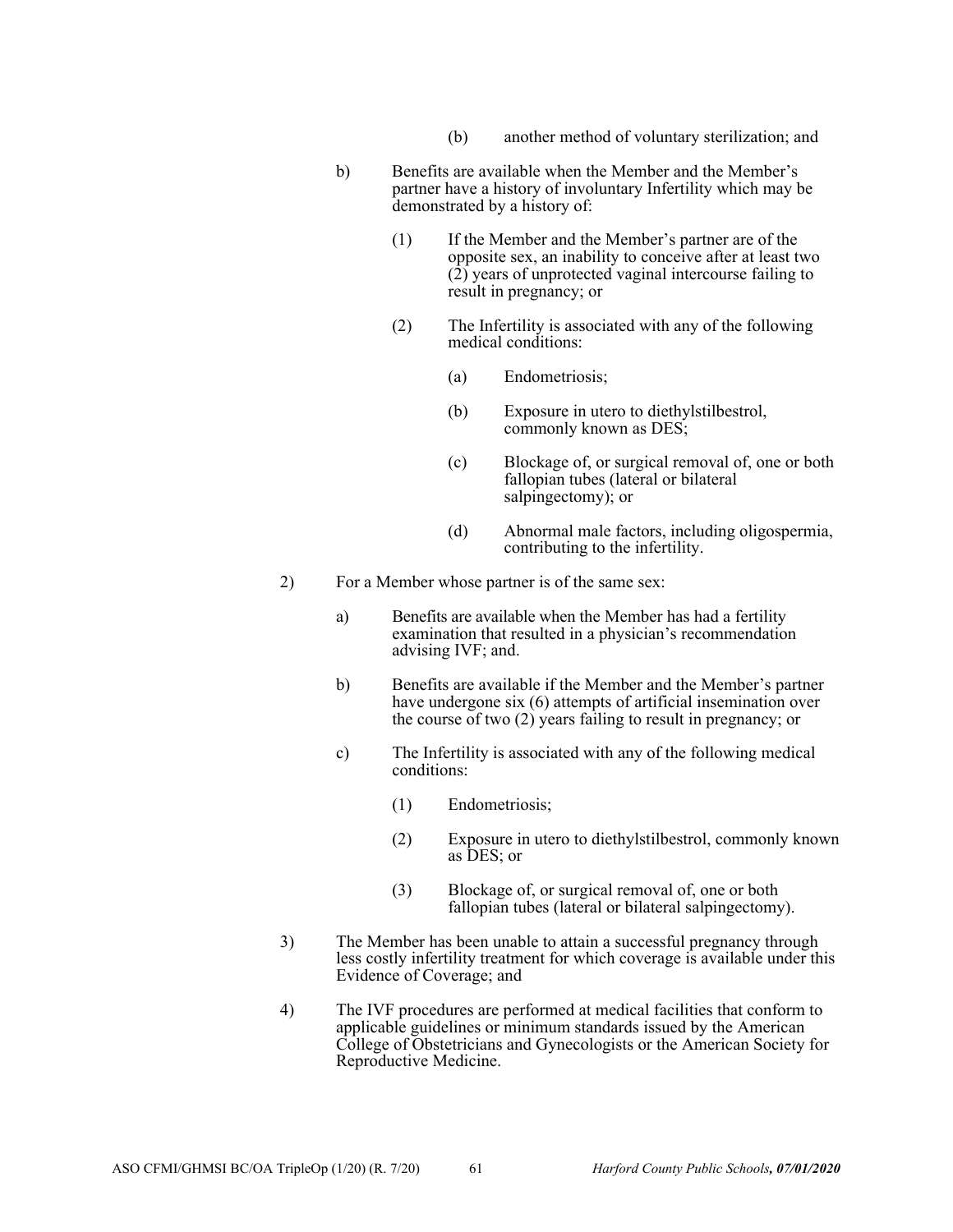b. References in this subsection to a "partner" means (a) legally married spouses (if the spouse is also a Member), (b) Domestic Partners (if Domestic Partners are eligible for coverage; see Eligibility Schedule), (c) the Member's unmarried partner (if the unmarried partner is also a Member, and (d) other individuals as determined by the Group.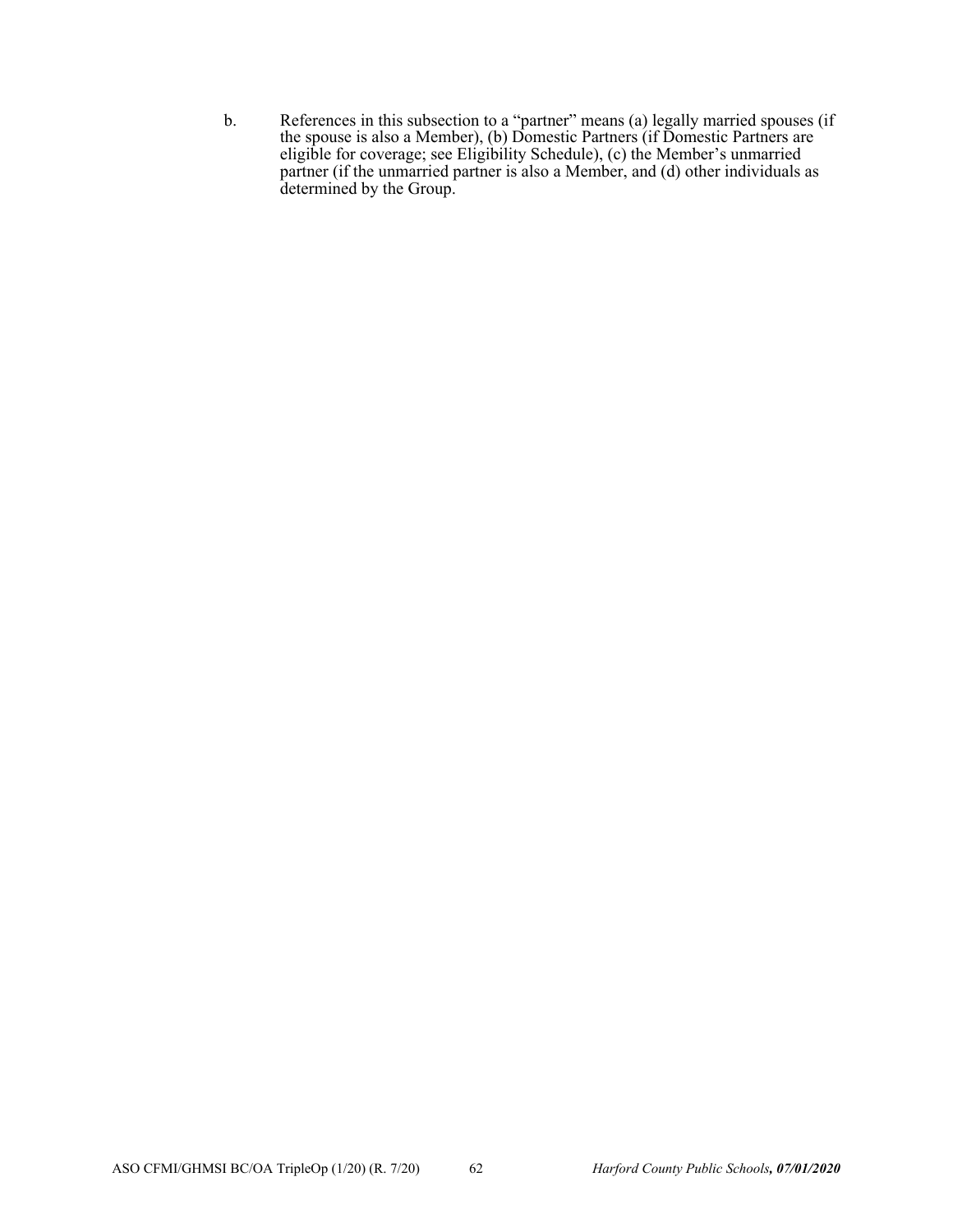#### **INPATIENT/OUTPATIENT HEALTH CARE PROVIDER SERVICES (ambulatory services; hospitalization; laboratory services)**

- A. Covered Services
	- 1. Inpatient medical care and consultations.
	- 2. Outpatient medical care and consultations, including:
		- a. Telemedicine Services:
			- 1) Benefits are available for the use of interactive audio, video, or other electronic media for the purpose of diagnosis, consultation, or treatment of the Member at a site other than the site where the Member is located ("Telemedicine Services").
			- 2) Benefits are available for services appropriately provided through Telemedicine Services, to the same extent as benefits provided for faceto-face consultation or contact between a Health Care Provider and a Member.
			- 3) Telemedicine Services do not include an audio-only telephone, electronic mail message, or facsimile transmission between a Health Care Provider and a Member.
	- 3. Support services including room and board in a semi-private room (or in a private room when Medically Necessary), and medical and nursing services provided to hospital patients in the course of care including services such as laboratory, radiology, pharmacy, Occupational Therapy, Physical Therapy, Speech Therapy, blood products (both derivatives and components) and whole blood, if not donated or replaced. See the Schedule of Benefits to determine if benefits are available for a private room and board for non-isolation purposes.
		- a. Inpatient hospital services for a minimum of forty-eight (48) hours following a mastectomy as a result of breast cancer.

A Member may request a shorter length of stay if the Member decides, in consultation with the attending physician, that less time is needed for recovery.

- 4. Inpatient and outpatient surgery, as follows:
	- a. Medically Necessary surgical procedures, as determined by CareFirst.
	- b. Reconstructive Surgery. Benefits for reconstructive surgery are limited to surgical procedures that are Medically Necessary, as determined by CareFirst and operative procedures performed on structures of the body to improve or restore bodily function or to correct a deformity resulting from disease, trauma or previous therapeutic intervention.
	- c. Oral surgery, limited to:
		- 1) Surgery involving a bone, joint or soft tissue of the face, neck or head to treat a condition caused by disease, or congenital deformity not solely involving teeth.
		- 2) Surgery involving a bone, joint or soft tissue of the face, neck or head to treat a condition caused by accidental injury and trauma, as follows: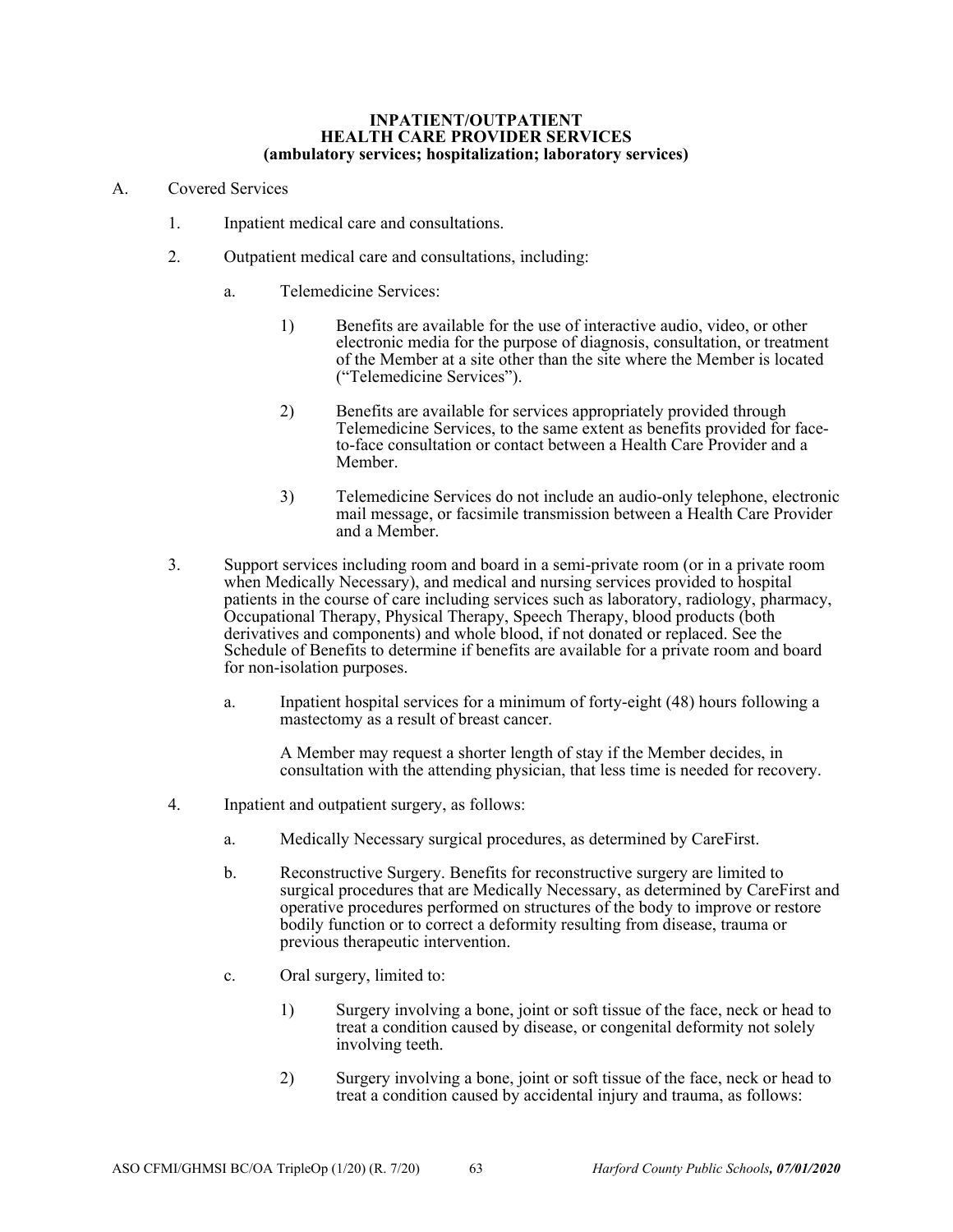- a) In the event there are alternative procedures that meet generally accepted standards of professional care for a Member's condition, benefits will be based upon the lowest cost alternative.
- b) Coverage will be provided to repair or replace Sound Natural Teeth that have been damaged or lost due to injury if:
	- (1) The injury did not arise while or as a result of biting or chewing; and
	- (2) Treatment is commenced within sixty (60) days of the accident.
- c) Benefits are limited to restoration of the tooth or teeth or the initial placement of a bridge or denture to replace the tooth or teeth injured or lost as a direct and sole result of the accidental bodily injury.
- 5. Inpatient surgical assistant if the surgery requires surgical assistance as determined by CareFirst.
- 6. Outpatient surgical assistant if the surgery requires surgical assistance as determined by CareFirst.
- 7. Inpatient anesthesia services by a Health Care Provider other than the operating surgeon.
- 8. Outpatient anesthesia services by a Health Care Provider other than the operating surgeon.
- 9. Inpatient chemotherapy.
- 10. Outpatient chemotherapy, including Prescription Drugs benefits for orally administered chemotherapy.
- 11. Outpatient Infusion Therapy, including Infusion Therapy in the home.
- 12. Inpatient inhalation therapy.
- 13. Outpatient inhalation therapy.
- 14. Inpatient radiation therapy.
- 15. Outpatient radiation therapy.
- 16. Inpatient renal dialysis.
- 17. Outpatient renal dialysis.
- 18. Inpatient diagnostic services, including:
	- a. Laboratory tests.
	- b. X-ray and radiology services.
	- c. Diagnostic specialty imaging and other diagnostic services.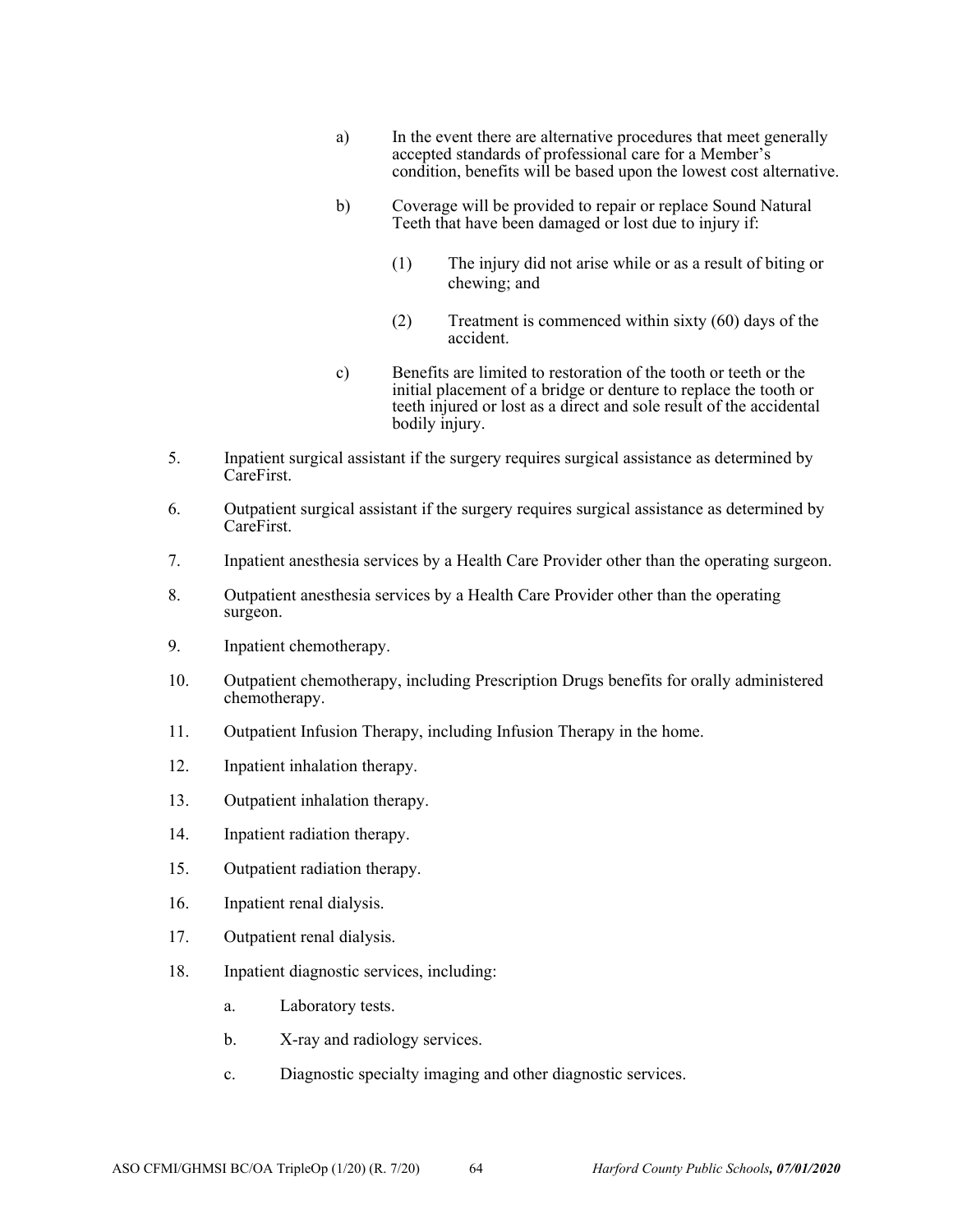- 19. Outpatient diagnostic services, including:
	- a. Laboratory tests.
	- b. X-ray and radiology services.
	- c. Diagnostic specialty imaging and other diagnostic services.
- 20. Administration of injectable Prescription Drugs by a Health Care Provider.
- 21. Acupuncture.
- 22. Allergen immunotherapy (allergy injections).
- 23. Allergy testing.
- 24. Contraceptive exam, insertion and removal: benefits are available for the insertion or removal, and any Medically Necessary examination associated with the use of a contraceptive device/Prescription Drug, approved by the FDA for use as a contraceptive, and prescribed by a Health Care Provider.
- 25. Inpatient or outpatient benefits for cleft lip or cleft palate or both, as follows:
	- a. Oral surgery.
	- b. Orthodontics
	- c. Otologic, audiological and speech/language treatment.
- 26. Female elective sterilization.
- 27. Skilled Nursing Facility services.
- 28. Spinal manipulation, limited to Medically Necessary spinal manipulation, evaluation and treatment for the musculoskeletal conditions of the spine when provided by a qualified chiropractor or doctor of osteopathy (D.O.). Benefits will not be provided for spinal manipulation services other than for musculoskeletal conditions of the spine.
- 29. Surgical removal of impacted teeth.
- 30. Treatment of temporomandibular joint (TMJ) dysfunction: Medically Necessary conservative treatment and surgery, as determined by CareFirst.
- 31. Family planning services, including contraceptive counseling.
	- a. Contraceptive counseling benefits include instruction on Fertility Awareness– Based Methods rendered by a licensed health care provider.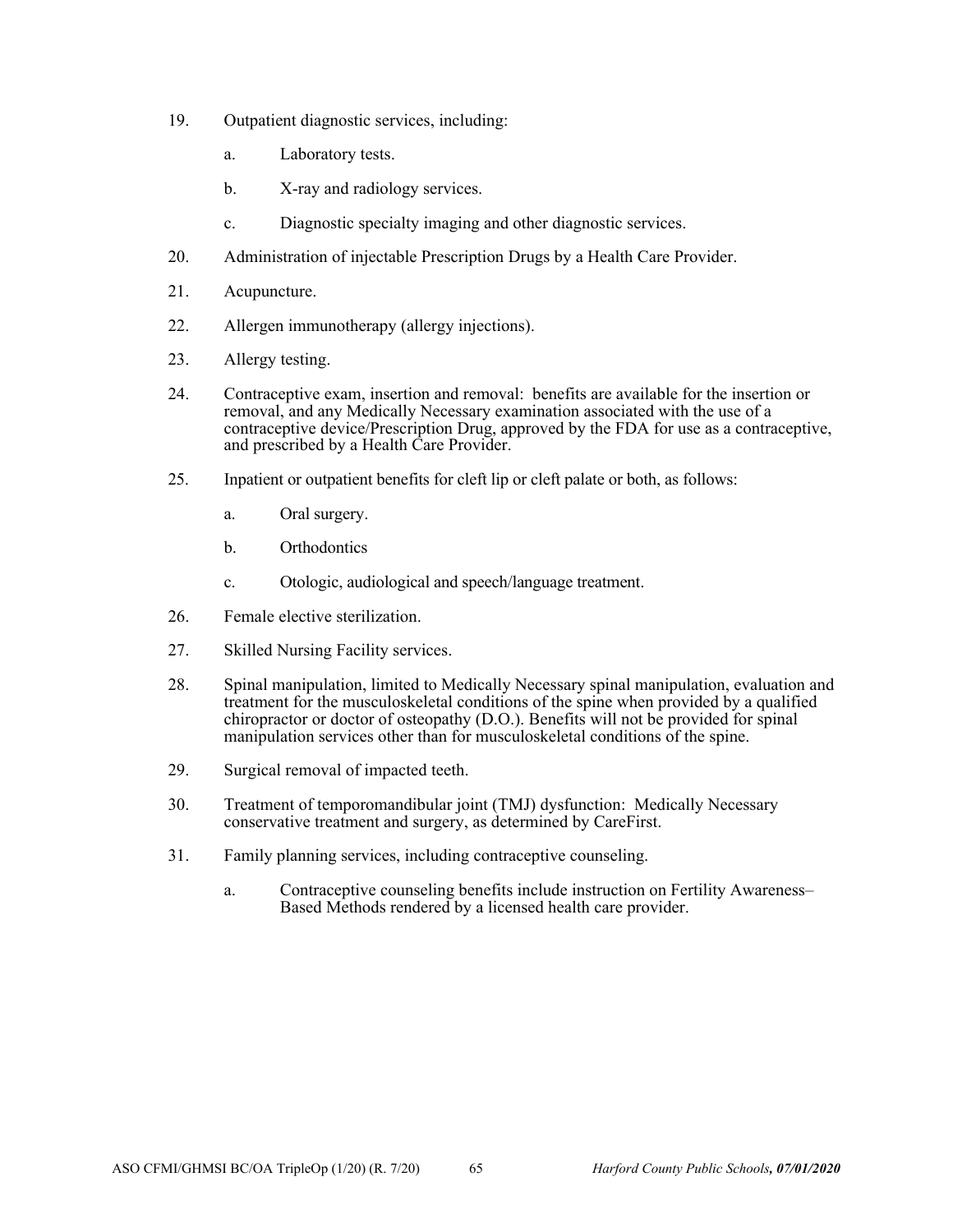# **MASTECTOMY-RELATED SERVICES**

# A. Covered Benefits

- 1. Coverage for reconstructive breast surgery, including coverage for all stages of reconstructive breast surgery performed on a non-diseased breast to establish symmetry with the diseased breast when reconstructive breast surgery is performed on the diseased breast including augmentation mammoplasty, reduction mammoplasty, and mastopexy;
- 2. Breast prostheses prescribed by a physician for a Member who has undergone a mastectomy and has not had breast reconstruction;
- 3. Physical complications from all stages of mastectomy, including lymphedemas, in a manner determined in consultation with the attending physician and the Member;
- 4. Home Health Care services, as stated in the "Home Health Care" services subsection of this Description of Covered Services.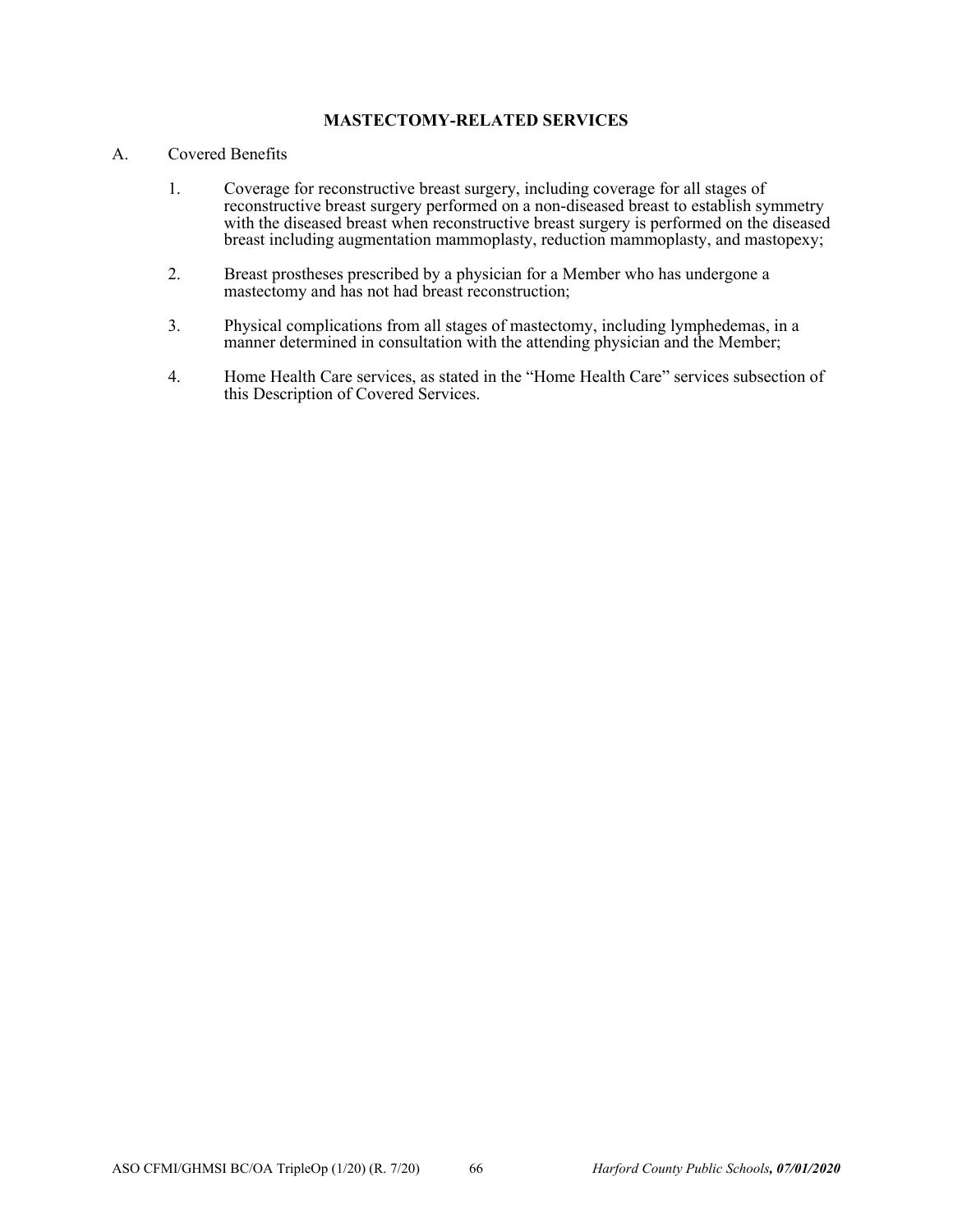# **MATERNITY SERVICES AND NEWBORN CARE**

- A. Covered Services
	- 1. Maternity services:
		- a. Prenatal visits.
		- b. Delivery of the child(ren).
		- c. Postnatal visits.
	- 2. Newborn care services, as follows:
		- a. Medically Necessary services for the normal newborn (an infant born at approximately forty (40) weeks gestation who has no congenital or comorbid conditions including but not limited to neonatal jaundice) including the admission history and physical, and discharge examination;
		- b. Medically Necessary inpatient/outpatient Health Care Provider services for a newborn with congenital or comorbid conditions;
		- c. Circumcision.
	- 3. Inpatient hospital services in connection with childbirth, for the mother or newborn child(ren), including routine nursery care of the newborn child(ren), are available for:
		- a. A minimum of:
			- 1) Forty-eight (48) hours following an uncomplicated vaginal delivery; or
			- 2) Ninety-six (96) hours following an uncomplicated cesarean section.
		- b. Up to four (4) additional days of routine nursery care of the newborn child(ren) when the Member is required to remain in the hospital for Medically Necessary reasons.
	- 4. Elective abortions.
	- 5. Coverage is available for victims of rape or incest.
	- 6. Birthing centers.
	- 7. Birthing classes: One (1) course per pregnancy at a CareFirst approved facility.
	- 8. Benefits are available for universal hearing screening of newborns provided by a hospital before discharge or in an office or other outpatient setting.
- B. Maternity services are available to all female Members.
- C. Newborn care services and inpatient hospital services for newborn child(ren), including routine nursery care of the newborn child, are not available for the newborn child of a Dependent child (i.e., a grandchild of the Subscriber), unless grandchildren are eligible for Dependent coverage, as determined by the Group.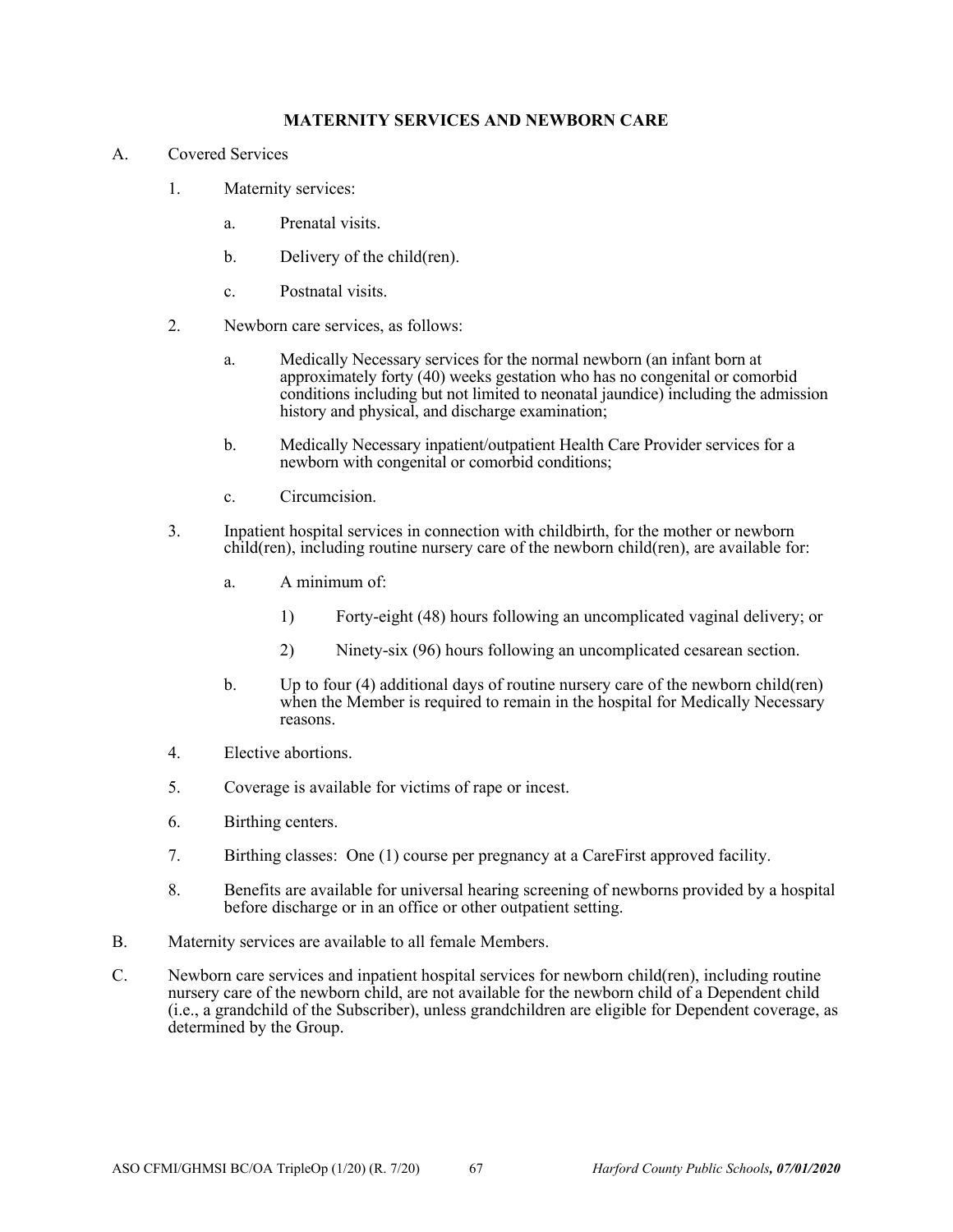# **MEDICAL DEVICES AND SUPPLIES**

# A. Definitions

Durable Medical Equipment means equipment which:

- 1. Is primarily and customarily used to serve a medical purpose;
- 2. Is not useful to a person in the absence of illness or injury;
- 3. Is ordered or prescribed by a physician or other qualified practitioner;
- 4. Is consistent with the diagnosis;
- 5. Is appropriate for use in the home;
- 6. Is reusable; and
- 7. Can withstand repeated use.

Hearing Aid means a device that is of a design and circuitry to optimize audibility and listening skills in the environment commonly experienced by Members and is non-disposable.

## Medical Device means:

- 1. Durable Medical Equipment.
- 2. Hearing Aids.
- 3. Medical Supplies.
- 4. Orthotic Devices and Prosthetic Devices.

Medical Supplies means items that:

- 1. Are primarily and customarily used to serve a medical purpose;
- 2. Are not useful to a person in the absence of illness or injury;
- 3. Are ordered or prescribed by a physician or other qualified practitioner;
- 4. Are consistent with the diagnosis;
- 5. Are appropriate for use in the home;
- 6. Cannot withstand repeated use; and
- 7. Are usually disposable in nature.

Orthotic Device means orthoses and braces which:

- 1. Are primarily and customarily used to serve a therapeutic medical purpose;
- 2. Are prescribed by a Health Care Provider;
- 3. Are corrective appliances that are applied externally to the body, to limit or encourage its activity, to aid in correcting or preventing deformity, or to provide mechanical support;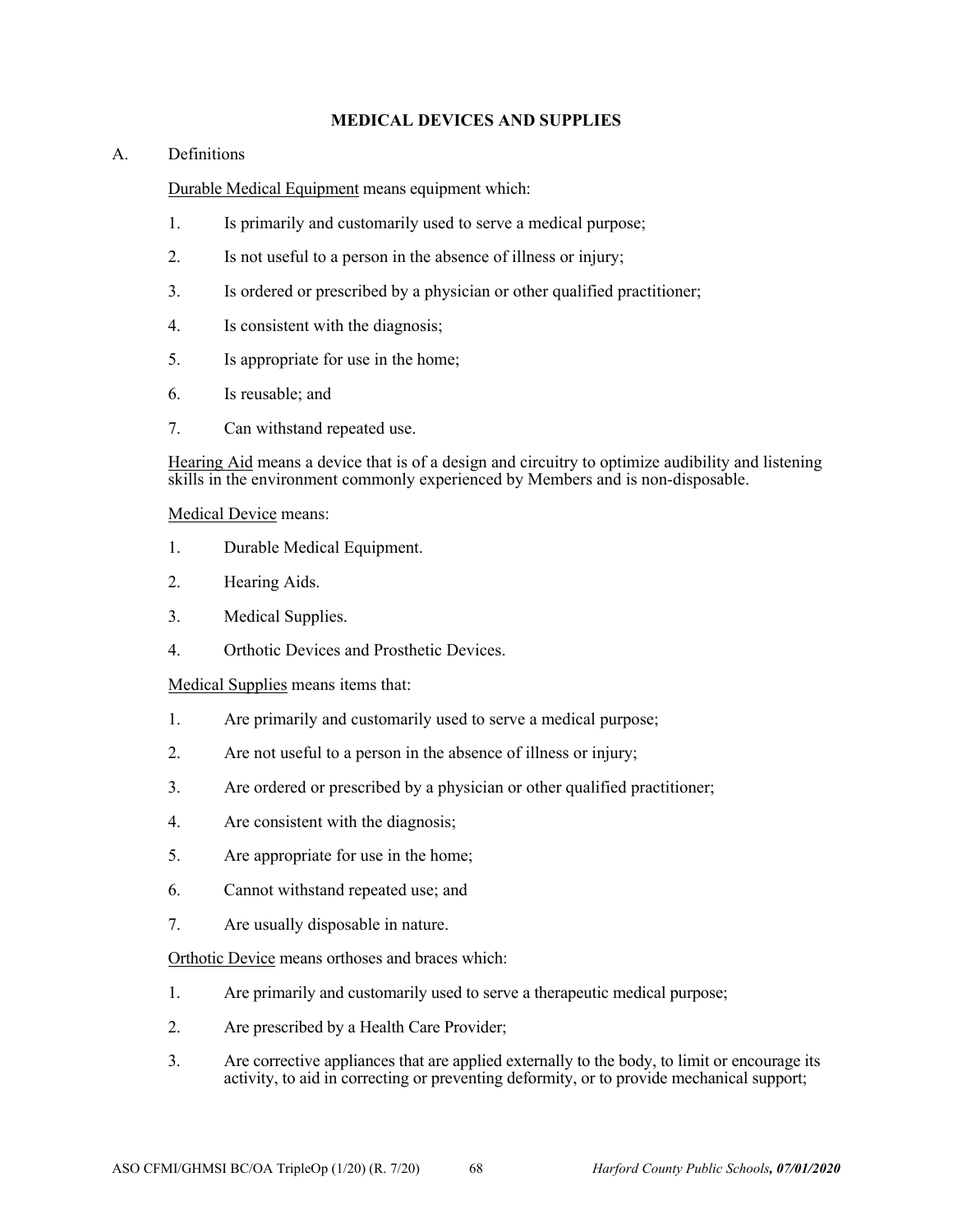- 4. May be purely passive support or may make use of spring devices;
- 5. Include devices necessary for post-operative healing.

Prosthetic Device means a device which:

- 1. Is primarily intended to replace all or part of an organ or body part that has been lost due to disease or injury; or
- 2. Is primarily intended to replace all or part of an organ or body part that was absent from birth; or
- 3. Is intended to anatomically replace all or part of a bodily function which is permanently inoperative or malfunctioning; and
- 4. Is prescribed by a Health Care Provider; and
- 5. Is removable and attached externally to the body.

## B. Covered Services

## 1. **Durable Medical Equipment**

Rental, or, (at CareFirst<sup>5</sup>s option), purchase and replacements or repairs of Medically Necessary Durable Medical Equipment prescribed by a Health Care Provider for therapeutic use for a Member's medical condition.

Durable Medical Equipment or supplies associated or used in conjunction with Medically Necessary medical foods and nutritional substances.

CareFirst's payment for rental will not exceed the total cost of purchase. CareFirst's payment is limited to the least expensive Medically Necessary Durable Medical Equipment, adequate to meet the Member's medical needs. CareFirst's payment for Durable Medical Equipment includes related charges for handling, delivery, mailing and shipping, and taxes.

## 2. **Hair Prosthesis**

Benefits are available for a hair prosthesis when prescribed by a treating oncologist and the hair loss is a result of chemotherapy or radiation treatment for cancer.

## 3. **Hearing Aids**

Covered Services for a minor Dependent child, as follows:

- a. One Hearing Aid, prescribed, fitted and dispensed by a licensed audiologist for each hearing-impaired ear;
- b. Non-routine services related to the dispensing of a covered Hearing Aid, such as assessment, fitting, orientation, conformity and evaluation.

## 4. **Medical foods and nutritional substances**

Medically Necessary medical foods and nutritional therapy for the treatment of disorders when ordered and supervised by a Health Care Provider qualified to provide the diagnosis and treatment in the field of the disorder/disease, as determined by CareFirst.

## 5. **Medical Supplies**

Benefits are available for Medical Supplies as such supplies are defined above.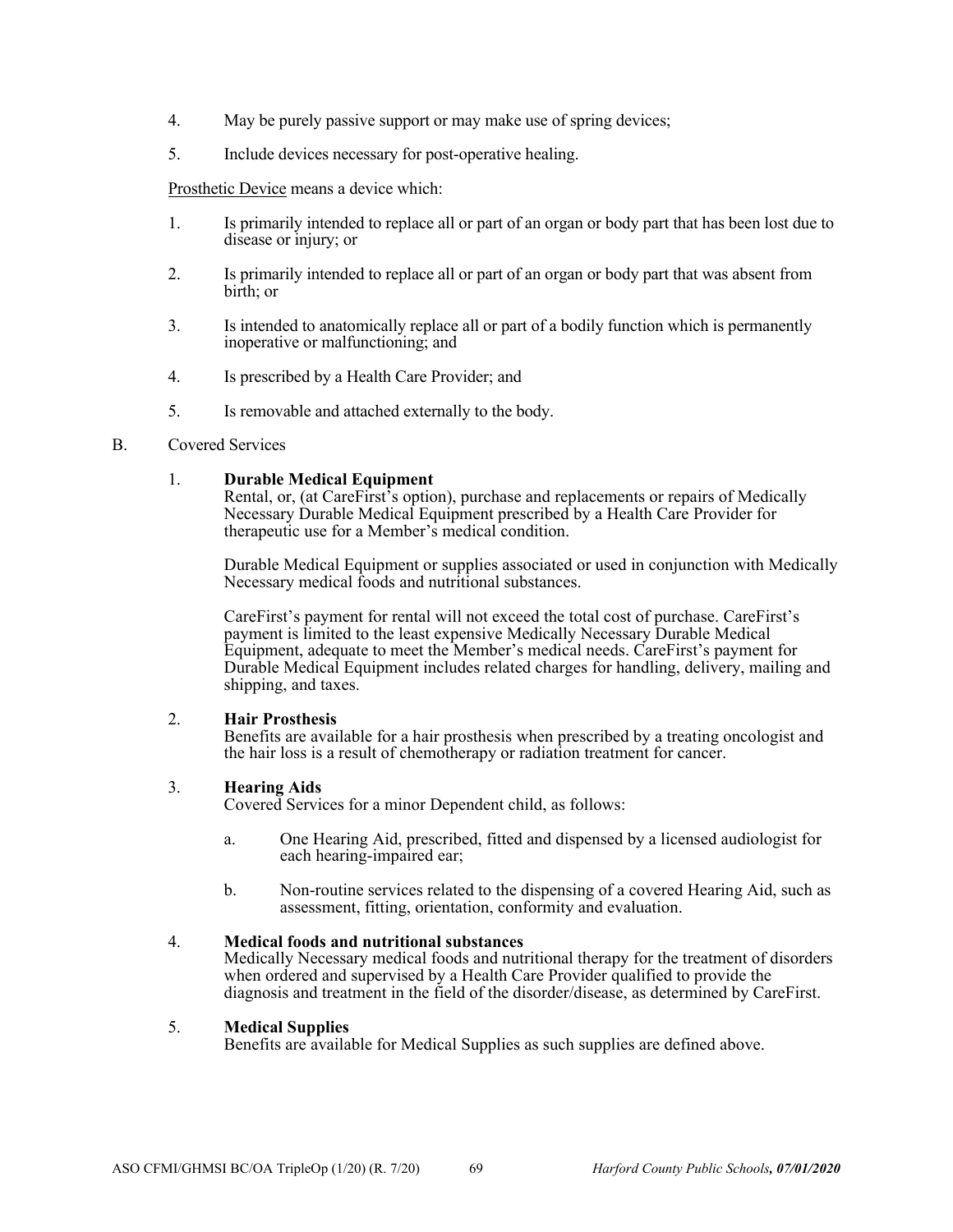# 6. **Orthotic and Prosthetic Devices**

Benefits include:

- a. Supplies and accessories necessary for effective functioning of a Covered Service;
- b. Repairs or adjustments to Medically Necessary devices that are required due to bone growth or change in medical condition, reasonable weight loss or reasonable weight gain, and normal wear and tear during normal usage of the device; and
- c. Replacement of Medically Necessary devices when repairs or adjustments fail and/or are not possible.
- d. **Repairs**. Benefits for the repair, maintenance or replacement of a Medical Device require authorization or approval by CareFirst. Benefits are limited to:
	- 1) Coverage of maintenance costs is limited to routine servicing such as testing, cleaning, regulating and checking of equipment.
	- 2) Coverage of repair costs is limited to adjustment required by normal wear or by a change in the Member's condition and repairs necessary to make the equipment/appliance serviceable. Repair will not be authorized if the repair costs exceed the market value of the Medical Device.
	- 3) Replacement coverage is limited to once every two benefit years due to irreparable damage and/or normal wear or a significant change in medical condition. Replacement costs necessitated as a result of malicious damage, culpable neglect, or wrongful disposition of the equipment or device on the part of the Member or of a family member are not covered.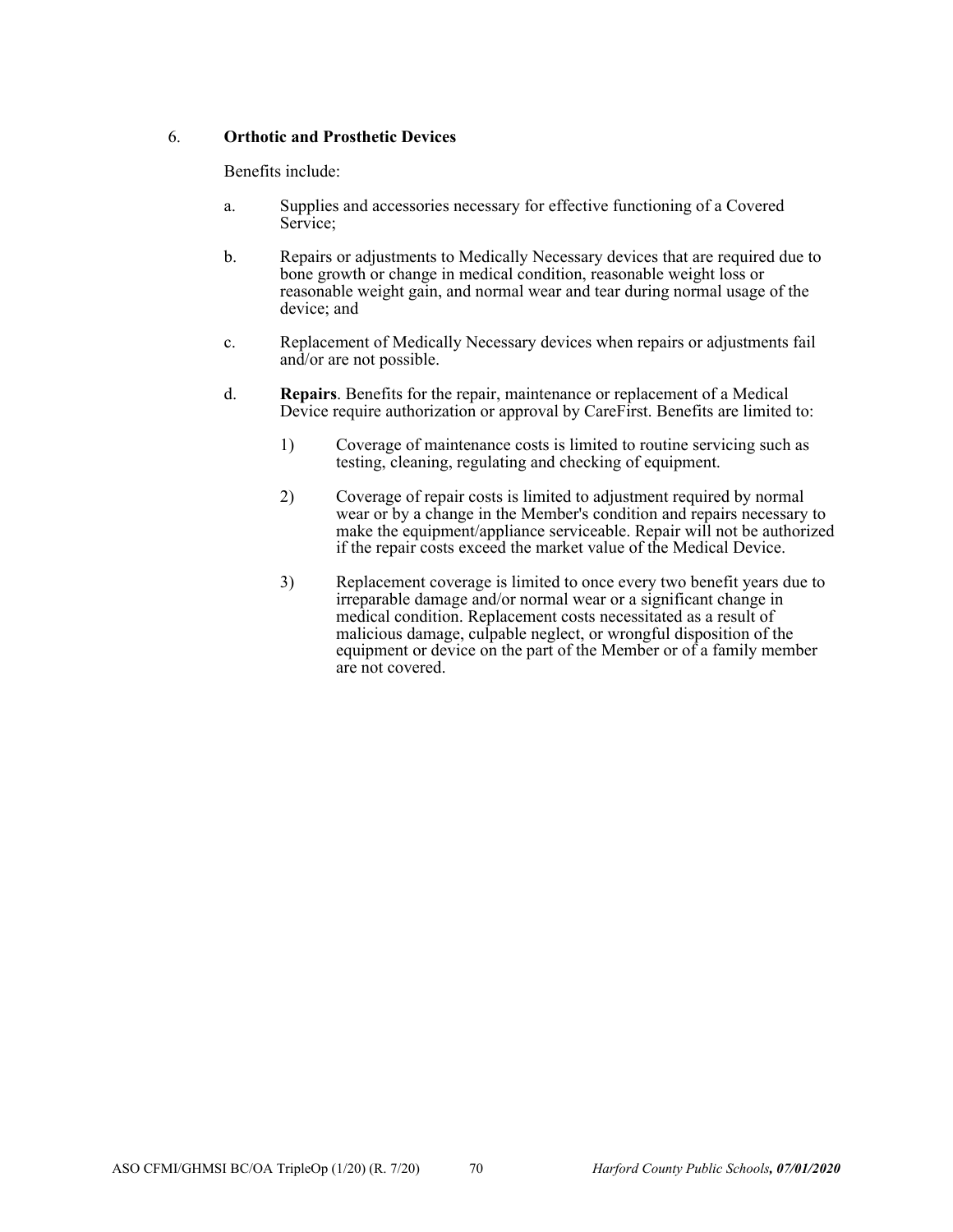### **MENTAL HEALTH AND SUBSTANCE USE DISORDER SERVICES, INCLUDING BEHAVIORAL HEALTH TREATMENT**

### A. Covered Services

## 1. **Inpatient services**

Benefits are provided when the Member is admitted as an inpatient to a hospital or other health care facility for the treatment of mental illness, emotional or behavioral disorders, or substance use disorders, as follows:

a. Hospital or inpatient facility benefits, as described in the "Inpatient/Outpatient Health Care Provider Services" section of this Description of Covered Services.

## 2. **Residential Crisis Services**

Benefits are provided Medically Necessary Residential Crisis Services.

## 3. **Outpatient services**

Benefits are available for outpatient treatment of mental illness, emotional or behavioral disorders, or substance use disorder, including:

- a. Outpatient services for the diagnosis, care, and treatment of mental health and substance use disorders, including behavioral health treatment.
- b. Partial Hospitalization services.
- c. Psychological and neuropsychological testing for diagnostic purposes.
- d. Methadone maintenance treatment.
- e. Visits with a Health Care Provider for prescription, use, and review of medication that include no more than minimal psychotherapy.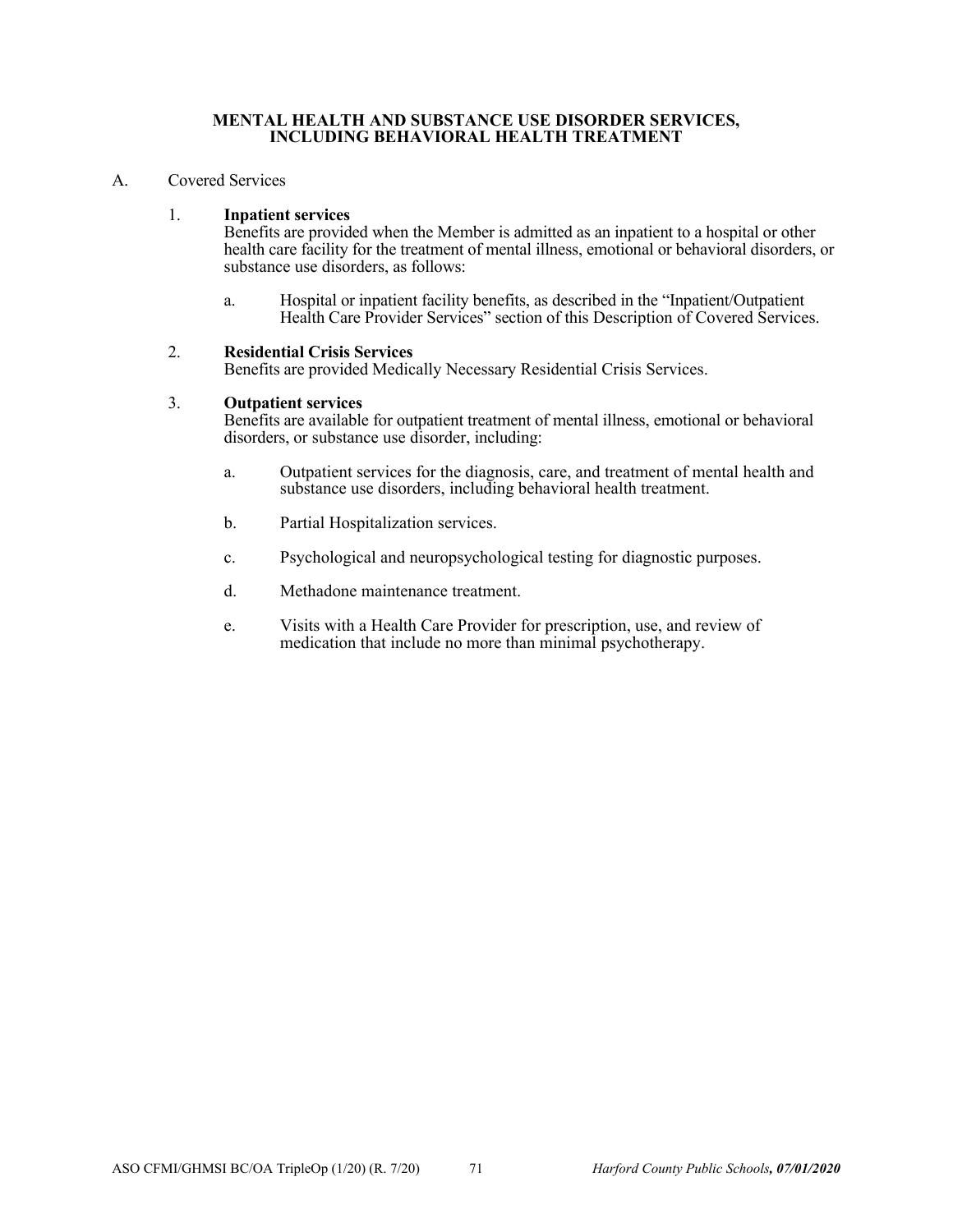## **ORGAN AND TISSUE TRANSPLANTS**

A. Definitions

Donor Services consist of services covered under the Evidence of Coverage which are related to the transplant surgery, including evaluating and preparing the actual donor, regardless of whether the transplant is attempted or completed, and recovery services after the donor procedure, which are directly related to donating the organ or tissue.

Related Services means services or supplies for, or related to organ/tissue transplant procedures, including, but not limited to: diagnostic services, inpatient/outpatient Health Care Provider services, Prescription Drugs, surgical services, Occupational Therapy, Physical Therapy, and Speech Therapy.

B. Recipient/Donor Services

| If a Member under<br>this Evidence of<br>Coverage is: | Services are available as follows:                                                                                                                                                                                     |
|-------------------------------------------------------|------------------------------------------------------------------------------------------------------------------------------------------------------------------------------------------------------------------------|
|                                                       | Benefits are available for both the Member recipient and the non-<br>Member donor.                                                                                                                                     |
| The organ transplant<br>recipient                     | Donor Services benefits are available under this Evidence of Coverage<br>only to the extent that benefits are not available from another source,<br>such as other group health plan coverage or health insurance plan. |
|                                                       | No transplant benefits are available for non-Member recipients.                                                                                                                                                        |
| The organ transplant<br>donor                         | No Donor Services benefits are available under this Evidence of<br>Coverage for the Member-donor, unless the organ transplant recipient is<br>also a Member.                                                           |

#### C. Covered Services

1. Medically Necessary, non-Experimental/Investigational solid organ transplant procedures and bone marrow or other non-solid organ transplant procedures, and Related Services.

Benefits will be provided for high dose chemotherapy/bone marrow or stem cell transplant treatment that is not Experimental/ Investigational as determined by CareFirst.

- 2. Donor Services, limited to the extent stated above.
- 3. Clinical evaluation at the organ transplant hospital just prior to the scheduled organ transplant.
- 4. Immunosuppressant maintenance drugs when prescribed for a covered transplant.
- 5. Organ transplant procurement benefits for the recipient, as follows:
	- a. Health services and supplies used by the surgical team to remove the donor organ.
	- b. Travel of a hospital surgical team to and from a hospital (other than the organ transplant hospital) where the organ is to be removed from the donor.
	- c. Transport and storage of the organ, at the organ transplant hospital, in accordance with approved practices.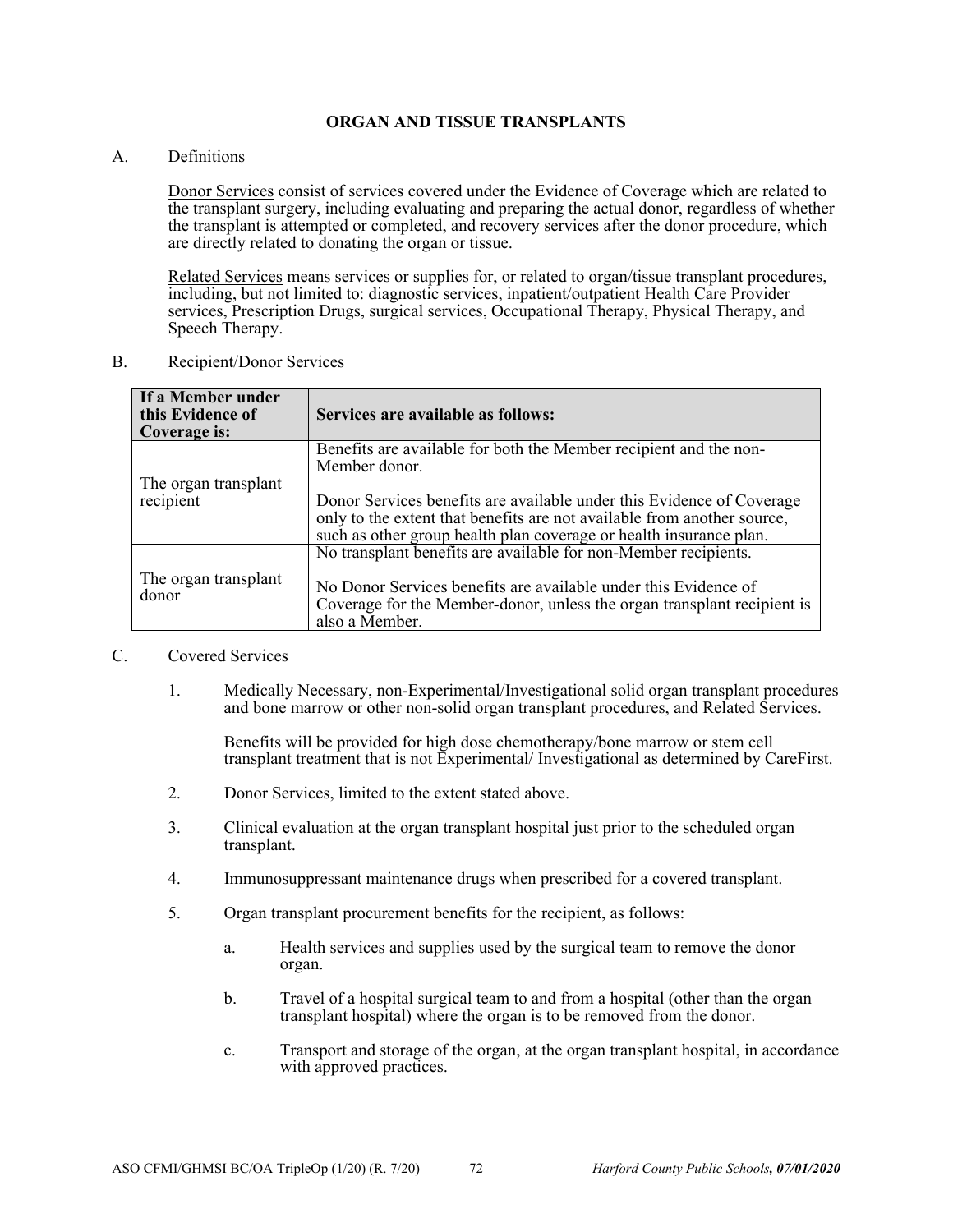- 6. Travel for the recipient and companion(s), including lodging expense (and meals), when the organ transplant hospital is over fifty  $(50)$  miles from the recipient's home. Travel is limited to transport by a common carrier, including airplane, ambulance services, or personal automobile directly to and from the organ transplant hospital where the organ transplant is performed. In order to receive travel benefits, a companion must be at least eighteen (18) years of age and be the recipient's spouse, parent, legal guardian, brother, sister, or child of the first degree. When the recipient is under eighteen (18) years of age, there may be two companions.
- D. Additional requirements

The organ transplant hospital must:

- 1. Have fair and practical rules for choosing recipients and a written contract with someone that has the legal right to procure donor organs;
- 2. Conform to all laws that apply to organ transplants; and
- 3. Be approved by CareFirst.

At least thirty (30) days before the start of a planned organ transplant the recipient's physician must give CareFirst written notice including:

- 1. Proof of Medical Necessity;
- 2. Diagnosis;
- 3. Type of surgery; and
- 4. Prescribed treatment.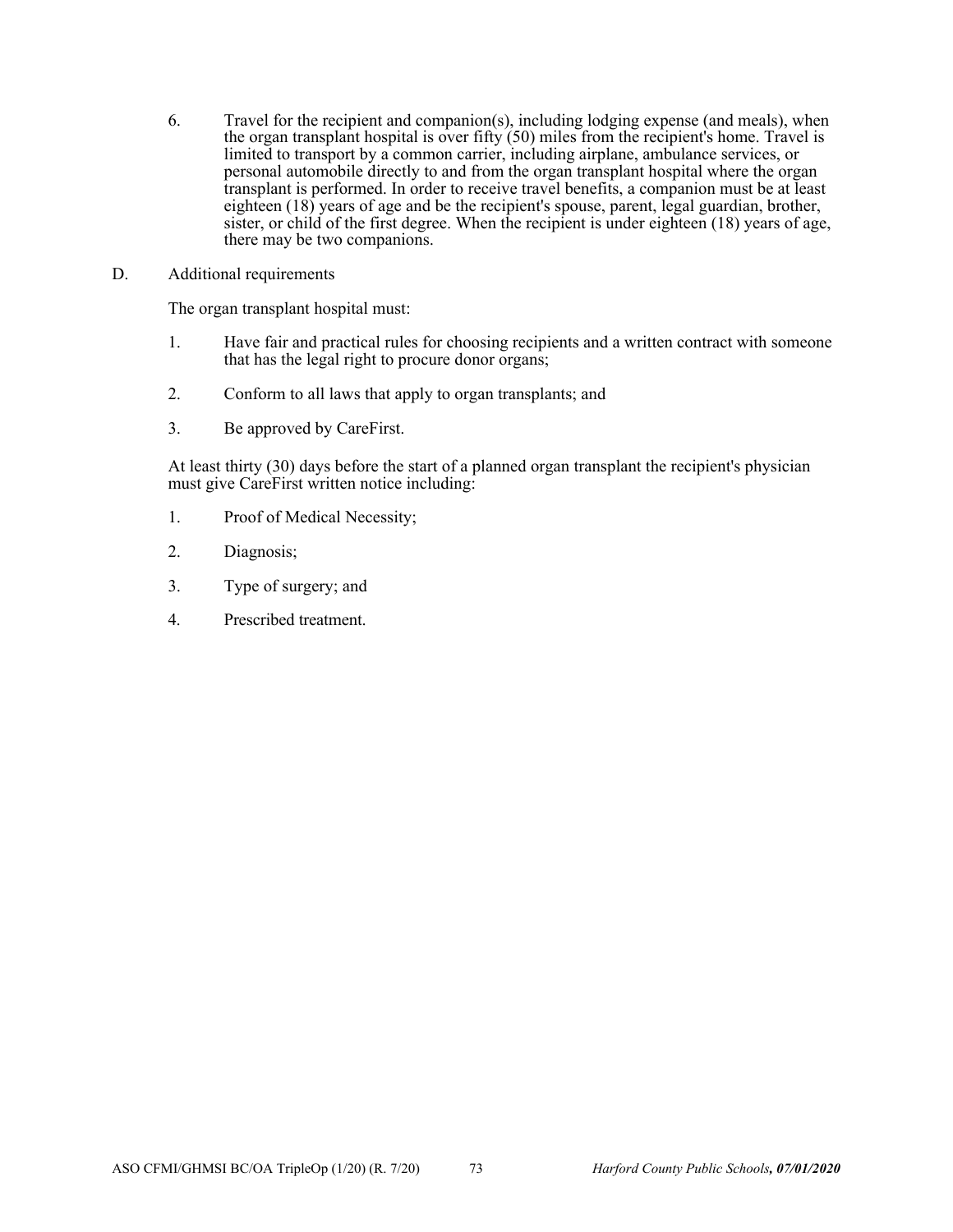# **OUTPATIENT PRIVATE DUTY NURSING**

Benefits are available for Medically Necessary outpatient Private Duty Nursing, as determined by CareFirst.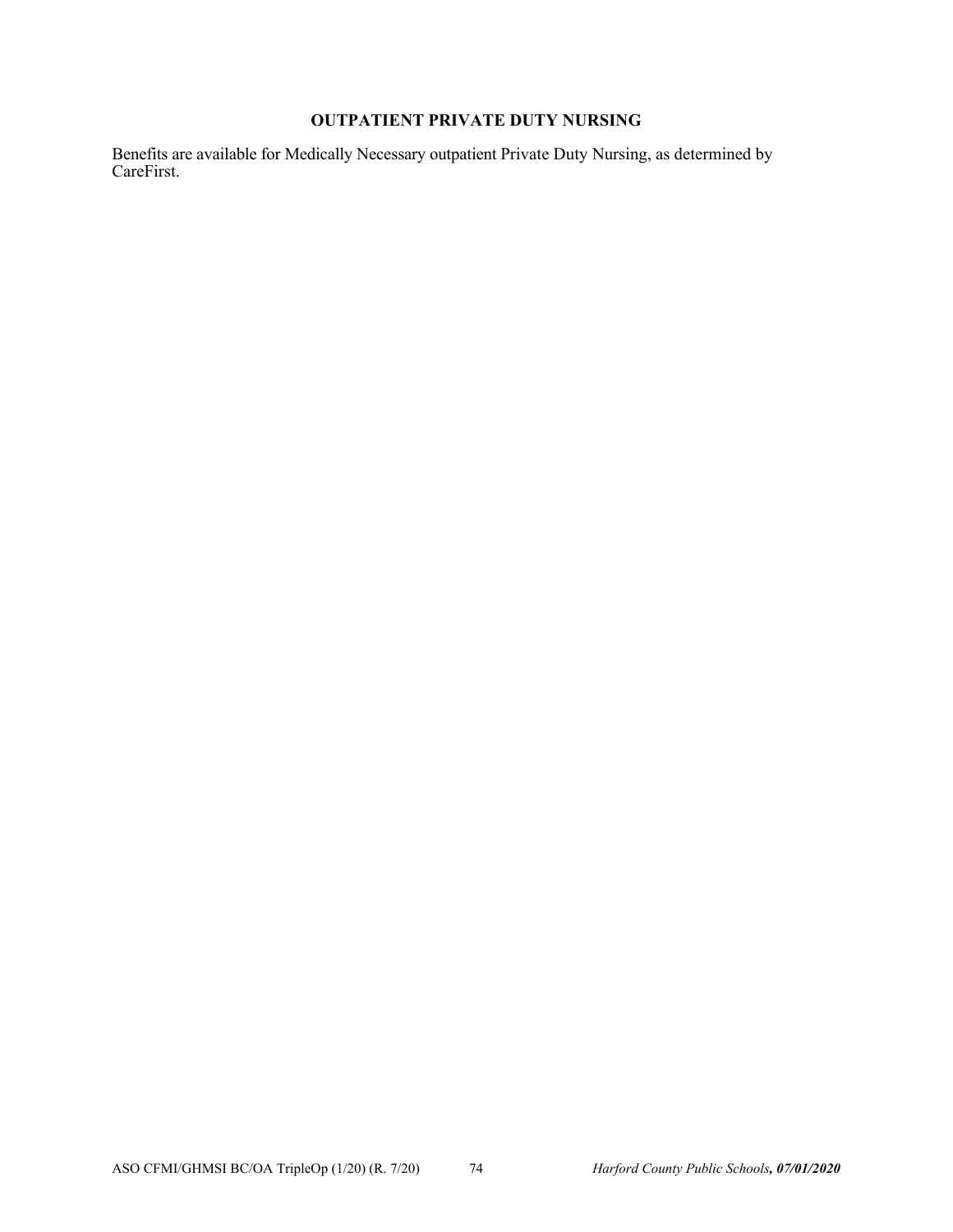### **PRESCRIPTION DRUGS**

- A. Covered Services
	- 1. Prescription Drugs dispensed in the office/place of service of a Health Care Provider.
		- a. Benefits are available for injectable Prescription Drug contraceptives and contraceptive devices approved by the FDA for use as a contraceptive, prescribed by a Health Care Provider, and dispensed in the office/place of service of a Health Care Provider.
		- b. Injectable Prescription Drugs that require administration by a Health Care Provider.
		- c. Allergenic extracts (allergy sera).
	- 2. Pharmacy-dispensed Prescription Drugs:
		- a. Benefits for Pharmacy-dispensed Prescription Drugs, intended for outpatient use, are stated in the Prescription Drug Benefits Rider.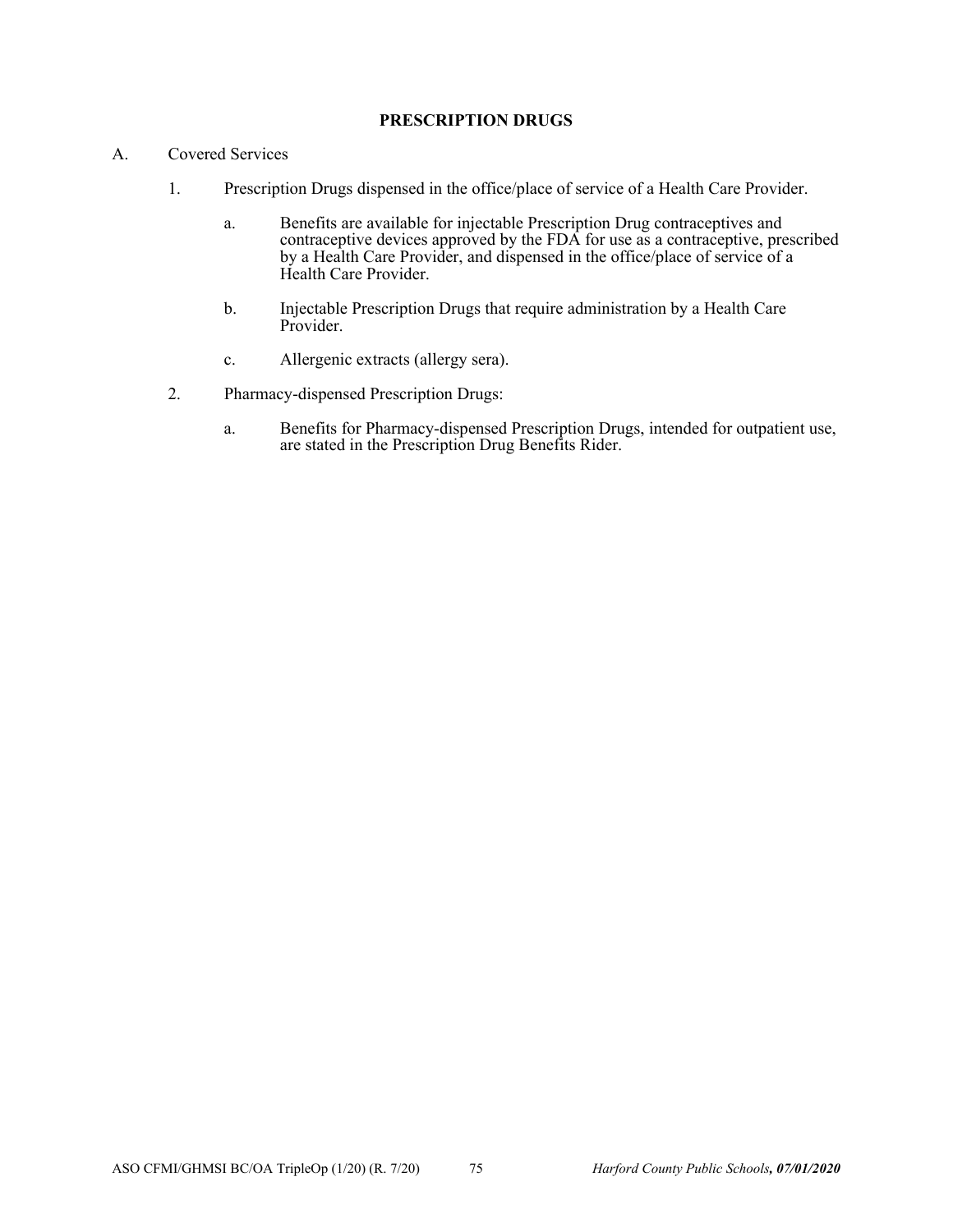## **REHABILITATIVE AND HABILITATIVE SERVICES**

### A. Covered Services

1. **Inpatient Rehabilitative Services** 

Benefits are available for inpatient Rehabilitative Services.

### 2. **Outpatient Rehabilitative Services**

Benefits are available for the following outpatient Rehabilitative Services:

- a. Occupational Therapy.
- b. Physical Therapy.
- c. Speech Therapy.

### 3. **Cardiac Rehabilitation**

Benefits for Cardiac Rehabilitation are provided to a Member who has been diagnosed with significant cardiac disease, as defined by CareFirst, or, who, immediately preceding referral for Cardiac Rehabilitation, suffered a myocardial infarction or has undergone invasive cardiac treatment, as defined by CareFirst. All services must be Medically Necessary as determined by CareFirst in order to be covered. Services must be provided at a place of service equipped and approved to provide Cardiac Rehabilitation.

Benefits will not be provided for maintenance programs.

### 4. **Habilitative Services (Dependent child through the end of the month in which the Member turns 19 years old)**

- a. Benefits for Habilitative services will be provided for Members until at least the end of the month in which the Member turns nineteen (19) years old.
- b. Benefits for Habilitative Services will be provided for Members, including:
	- 1) Occupational Therapy, Physical Therapy, and Speech Therapy.
	- 2) Applied Behavior Analysis services for autism or an autism spectrum disorder.

### 5. **Pulmonary Rehabilitation**

Benefits are provided to Members who have been diagnosed with significant pulmonary disease, as defined by CareFirst, or, who have undergone certain surgical procedures of the lung, as defined by CareFirst. Coverage is provided for all Medically Necessary services, as determined by CareFirst. Services must be provided at a place of service equipped and approved to provide pulmonary rehabilitation.

Benefits will not be provided for maintenance programs.

### 6. **Visual Therapy**

Benefits are available for outpatient visual therapy.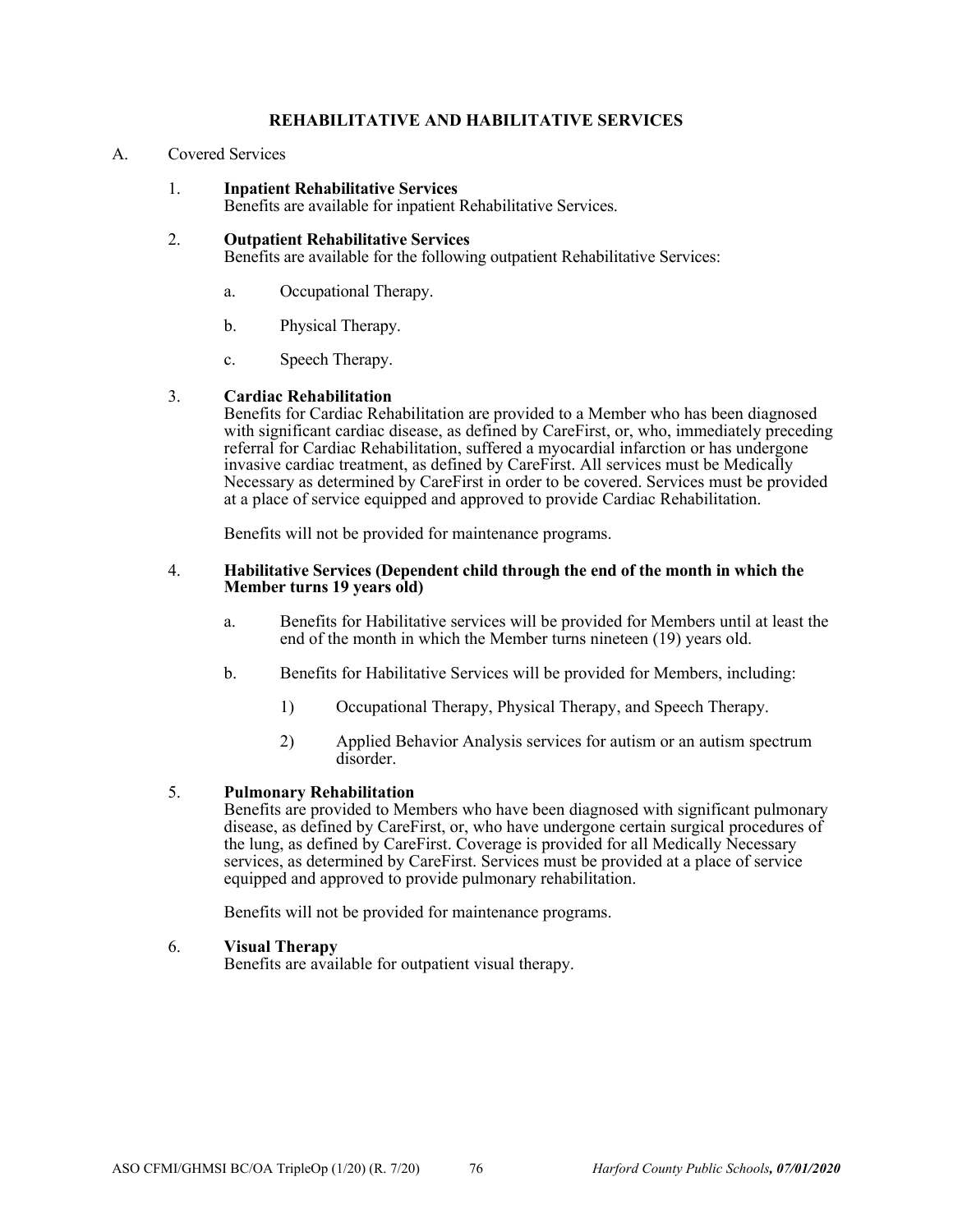### **SURGICAL TREATMENT OF MORBID OBESITY**

### A. Covered Services

Benefits are available for the Medically Necessary, non-Experimental/non-Investigational medical and surgical treatment of morbid obesity, as determined by CareFirst. Limited to Lap Band (gastric band) procedures.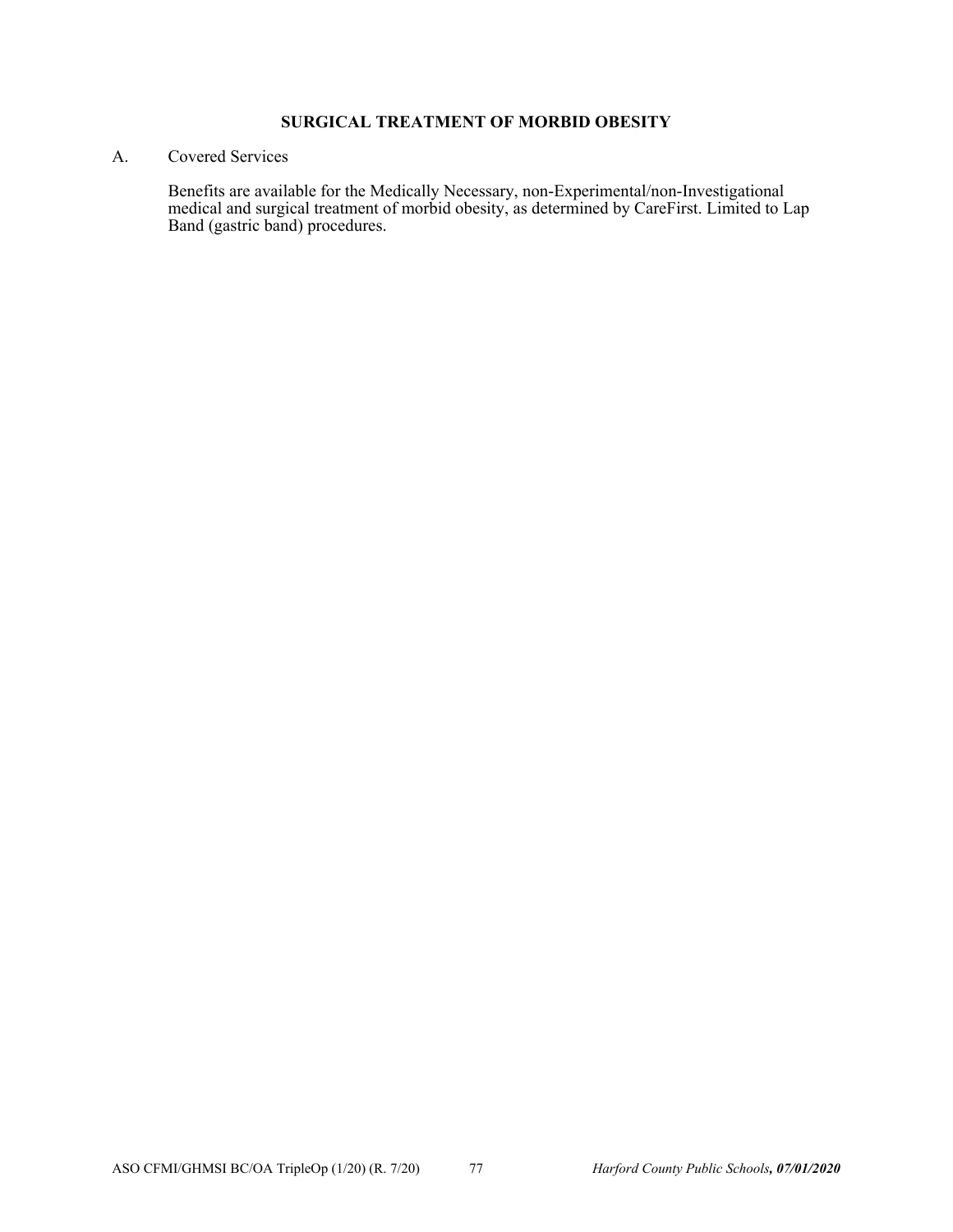### **GENDER REASSIGNMENT SERVICES**

- A. Covered Services
	- 1. Benefits are available in accordance with recognized professional standard of medical care for transgender individuals requiring treatment for gender dysphoria, as enumerated in the most recent edition of the World Professional Association for Transgender Health Standards of Care ("WPATH Standards"), including but not limited to:
		- a. Medically Necessary gender reassignment surgical services:
			- 1) Gender reassignment surgical services are available when all the following criteria are met:
				- a) The Member is eighteen (18) years of age or older.
				- b) The Member has a confirmed diagnosis of gender dysphoria including all of the following:
					- (1) Clinically significant distress or impairment in social and occupational areas of functioning.
					- (2) The gender dysphoria is not a symptom of another mental disorder.
					- (3) The Member desires to live and be accepted as a member of the opposite sex, accompanied by the wish to make his or her body as congruent as possible with the Member's preferred gender through surgery or hormone treatment.
					- (4) A transsexual identity has been persistently present for at least two (2) years.
				- c) The Member has undergone a minimum of twelve (12) continuous months of hormone therapy recommended by a mental/behavioral Health Care Provider and under the supervision of a medical Health Care Provider over the entire twelve (12) month period (unless hormone therapy is medically contraindicated for the Member).

To satisfy this requirement, the hormone therapy may not be a prerequisite for mastectomy and the creation of a male to female chest in female-to-male Members.

- d) Documentation that the Member has completed a minimum of twelve (12) months of successful continuous full-time, real-life experience in the desired gender, across a wide span of life experiences and events that may occur throughout the period.
- e) The Member has received the following referrals for surgery:
	- (1) One (1) letter of referral from licensed mental/behavioral Health Care Provider, if the Member is seeking breast/chest surgery.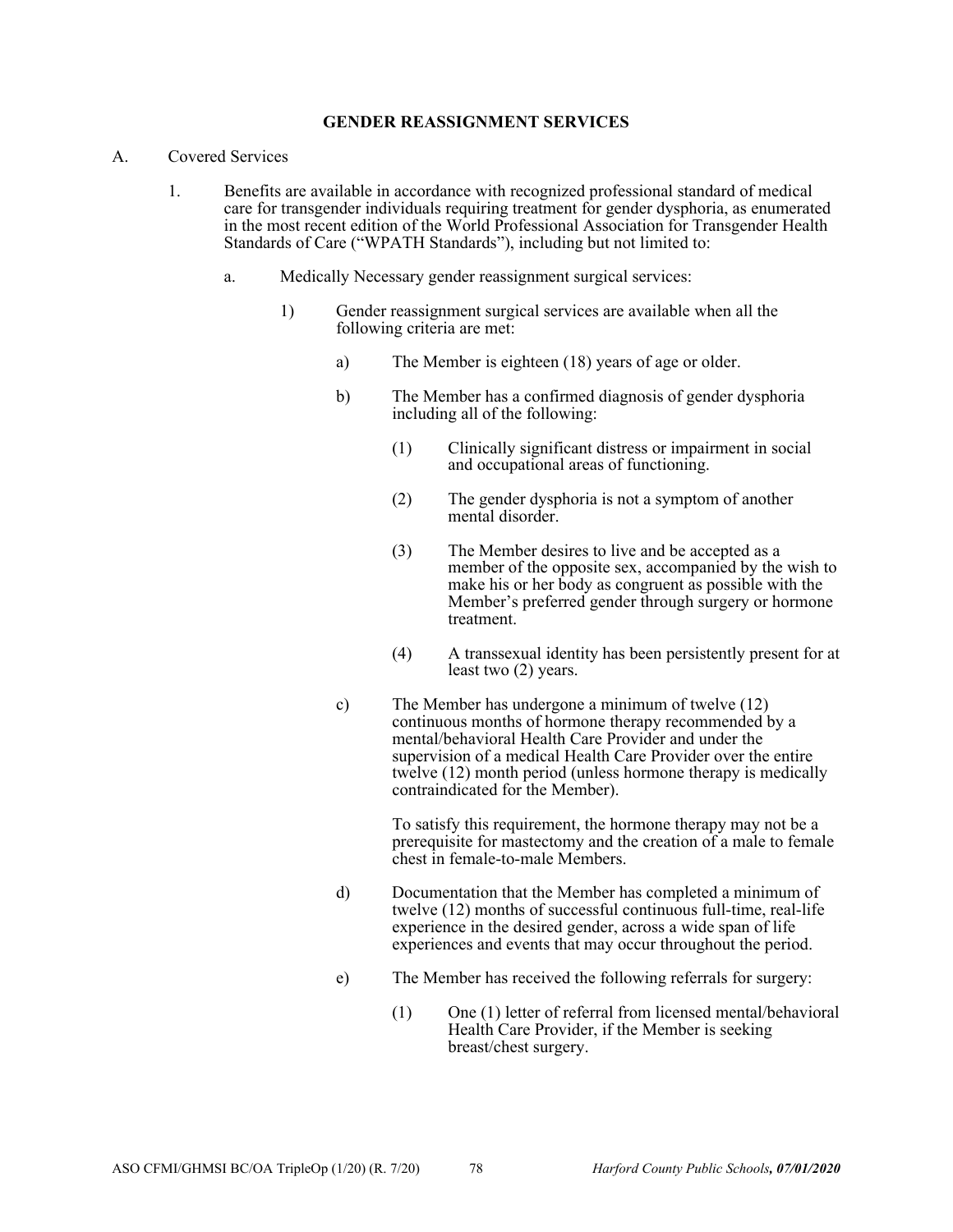- (2) Two (2) letters from qualified mental/behavioral Health Care Providers who have independently assessed the individual if the individual is seeking genital surgery.
- b. Hormone therapy.
- 2. Benefits otherwise available under this Evidence of Coverage, as appropriate to the Member's anatomy, including but not limited to, gender-specific cancer screenings, preventive services, diagnostic services, and medical care and consultations.
- B. Limitations
	- 1. Benefits are not available for Cosmetic surgery.
	- 2. Benefits are not available for reversal of gender reassignment surgery.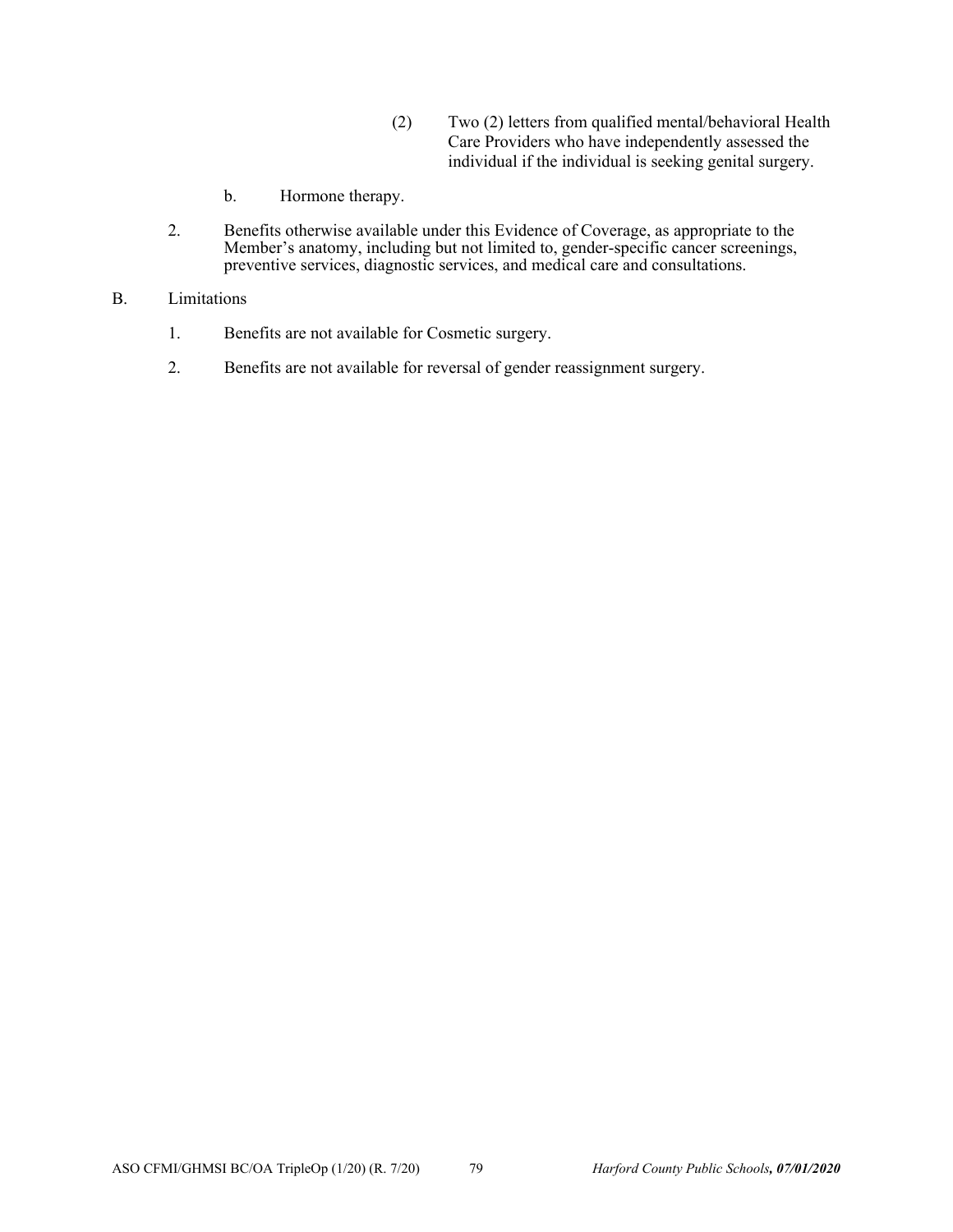### **VISION CARE SERVICES: ROUTINE VISION EXAM**

CareFirst has contracted with Davis Vision, Inc., a national provider of Vision Care services, to administer Vision Care benefits. Davis Vision, Inc. is an independent company and administers Vision Care services on behalf of CareFirst.

Davis Vision, Inc. has special agreements with optometrists and ophthalmologists to provide Vision Care benefits to Members. These optometrists and ophthalmologists are Contracting Providers for which innetwork benefits are provided. If a Member chooses to obtain Vision Care from a Contracting Provider, the cost to the Member is lower than if the Member chooses a Non-Contracting Provider for which outof-network benefits are provided.

Hereafter, for purposes of Vision Care, references to CareFirst shall also include Davis Vision, Inc.

### A. Definitions

Allowed Benefit, for purposes of Vision Care, means:

- 1. For a Contracting Provider, the Allowed Benefit for a covered service is the lesser of:
	- a. The actual charge; or
	- b. The amount allowed for the service in effect on the date that the service is rendered.

The benefit is payable to the Contracting Provider and is accepted as payment in full, except for any applicable Member payment amounts, as stated in the Schedule of Benefits.

2. For a Non-Contracting Provider, the Allowed Benefit for a covered service will be determined in the same manner as the Allowed Benefit to a Contracting Provider.

The benefit is payable to the Subscriber or to the Non-Contracting Provider, at the discretion of CareFirst. If CareFirst pays the Subscriber, it is the Member's responsibility to pay the Non-Contracting Provider. Additionally, the Member is responsible for any applicable Member payment amounts, as stated in the Schedule of Benefits, and for the difference between the Allowed Benefit and the Non-Contracting Provider's actual charge.

Benefit Period means the period of time during which covered Vision Care benefits are eligible for payment. The Benefit Period is on a contract year basis.

Contracting Provider means any optometrist or ophthalmologist licensed as such by the duly constituted authority in the jurisdiction in which Vision Care is rendered when acting within the scope of such license; and that has contracted with Davis Vision, Inc. to provide Vision Care services on behalf of CareFirst. The Member should contact Davis Vision, Inc. for the current list of Contracting Providers.

Non-Contracting Provider means any optometrist or ophthalmologist licensed as such by the duly constituted authority in the jurisdiction in which Vision Care is rendered when acting within the scope of such license; and who does not have an agreement with Davis Vision, Inc. for the rendering of Vision Care services on behalf of CareFirst. A Non-Contracting Provider under this section may or may not have contracted with CareFirst.

Vision Care means those services for which benefits are provided under this section.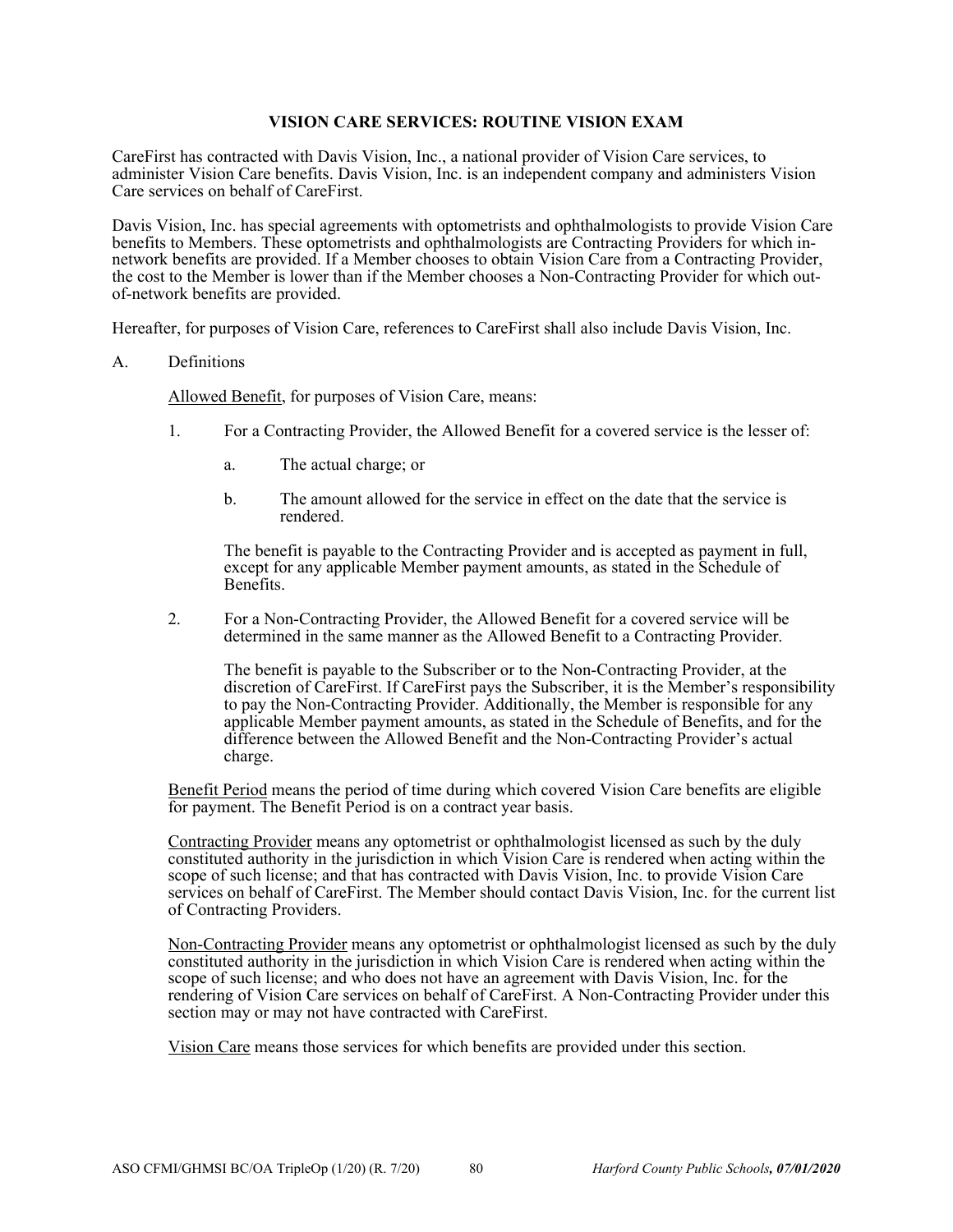# B. Covered Services

One vision examination per Benefit Period which may include, but is not limited to:

- 1. Case history;
- 2. External examination of the eye and adnexa;
- 3. Ophthalmoscopic examination;
- 4. Determination of refractive status;
- 5. Binocular balancing test;
- 6. Tonometry test for glaucoma;
- 7. Gross visual field testing;
- 8. Color vision testing;
- 9. Summary finding; and
- 10. Recommendation, including prescription of corrective lenses.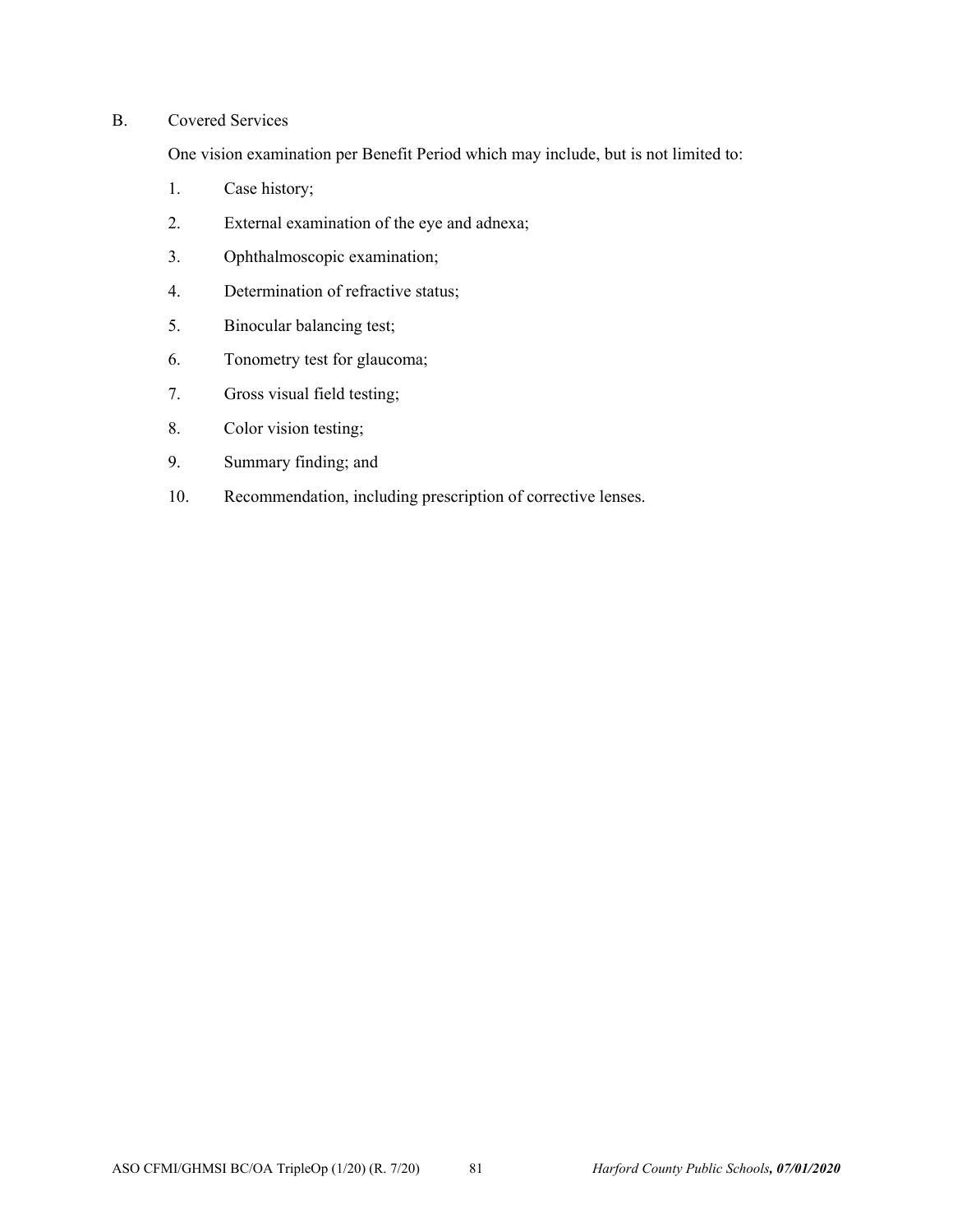### **EXCLUSIONS**

This section lists services or conditions for which benefits are not available under this Evidence of Coverage.

CareFirst will not provide a benefit for:

- Any service, supply or item that is not Medically Necessary. Although a service may be listed as covered, benefits will be provided only if the service is Medically Necessary as determined by CareFirst.
- Any mental health and substance use disorder services not rendered by the mental health and Substance Use administrator.
- Services that are not described as Covered Services or that do not meet all other conditions and criteria for coverage, as determined by CareFirst. Provision of services, even if Medically Necessary, by a Level 1 or Level 2 Health Care Provider does not, by itself, entitle a Member to benefits if the services are excluded or do not otherwise meet the conditions and criteria for coverage.
- Services that are Experimental/Investigational or not in accordance with accepted medical or psychiatric practices and standards in effect at the time the service in question is rendered, as determined by CareFirst.
- Services or supplies received at no charge to a Member in any federal hospital, or through any federal, state or local governmental agency or department, or not the legal obligation of the Member, or where the charge is made only to insured persons.

This exclusion does not apply to:

- 1. Medicaid;
- 2. Benefits provided in any state, county, or municipal hospital in or out of the state of Maryland;
- 3. Care received in a Veteran's hospital unless the care is rendered for a condition that is a result of a Member's military service.
- Routine, palliative, or cosmetic foot care (except for conditions determined by CareFirst to be Medically Necessary), including: flat foot conditions, supportive devices for the foot, treatment of subluxations of the foot, care of corns, bunions (except capsular or bone surgery), calluses, toe nails, fallen arches, weak feet, chronic foot strain, and symptomatic complaints of the feet.
- Routine dental care such as services, supplies, or charges directly related to the care, restoration, removal or replacement of teeth, the treatment of disease of the teeth, gums or structures directly supporting or attached to the teeth. These services may be covered under a separate rider purchased by the Group and attached to the Evidence of Coverage.
- Cosmetic services (except for Mastectomy—Related Services and services for cleft lip or cleft palate or both).
- Treatment rendered by a Health Care Provider who is the Member's parent, child, grandparent, grandchild, sister, brother, great grandparent, great grandchild, aunt, uncle, niece, or nephew or resides in the Member's home.
- All non-prescription drugs, medications, and biologicals routinely obtained and self-administered by the Member, unless stated in the Description of Covered Services.
- All Over-the-Counter items and supplies, routinely obtained and self-administered by the Member including, but not limited to: non-prescription eye wear; cosmetics or health and beauty aids; food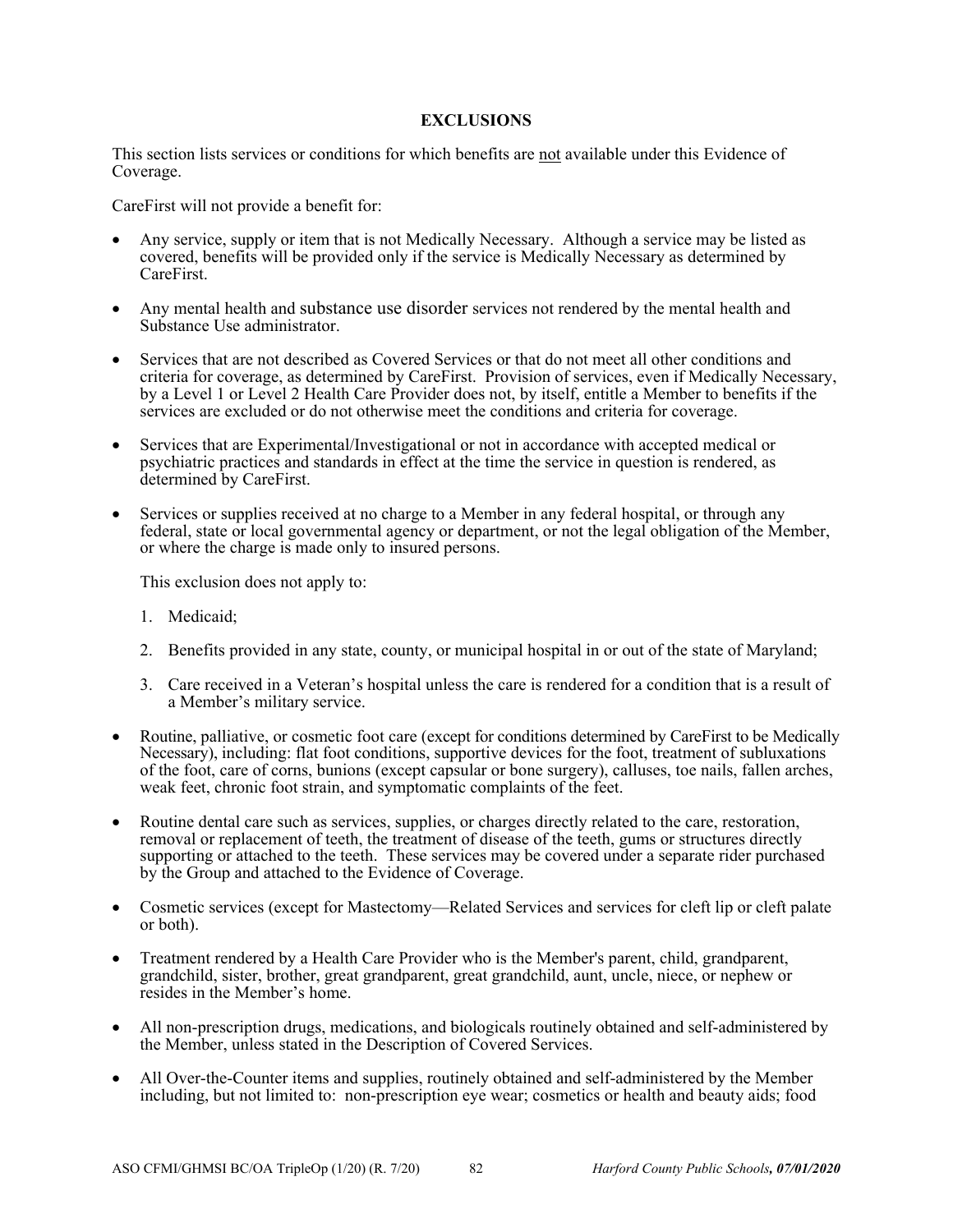and nutritional items; support devices; non-medical items; first aid and miscellaneous medical supplies (whether disposable or durable); personal hygiene supplies; incontinence supplies; and Overthe-Counter solutions, except for Over-the-Counter medication or supply dispensed under a written prescription by a health care provider that is identified in the current recommendations of the United States Preventive Services Task Force that have in effect a rating of "A" or "B".

- Lifestyle improvements, including, but not limited to health education classes and self-help programs, except as stated in the Description of Covered Services.
- Fees or charges relating to fitness programs, weight loss or weight control programs, physical conditioning, exercise programs, use of passive or patient-activated exercise equipment other than Medically Necessary and approved pulmonary and/or cardiac rehabilitation programs.
- Medical or surgical treatment for obesity, unless otherwise specified in the Description of Covered Services. Surgical treatment of Morbid Obesity benefits are limited to Lap Band (gastric band) procedures.
- Medical or surgical treatment or regimen for reducing or controlling weight for morbid obesity.

These exclusions do not apply to the treatment of childhood obesity, as required by the Patient Protection and Affordable Care Act.

- Routine eyeglasses or contact lenses. These services may be covered under a separate rider purchased by the Group and attached to the Evidence of Coverage.
- Medical or surgical treatment of myopia or hyperopia. Coverage is not provided for radial keratotomy and any other forms of refractive keratoplasty, or any complications.
- Services furnished as a result of a referral prohibited by law.
- Any recreational activity intended as a rehabilitative service. This includes, but is not limited to: sports, games, horseback riding, and athletic training, even though such services may have therapeutic value or be provided by a Health Care Provider.
- Non-medical Health Care Provider services, including, but not limited to:
	- 1. Telephone consultations, charges for failure to keep a scheduled visit, completion of forms, copying charges or other administrative services provided by the Health Care Provider or his/her staff.
	- 2. Administrative fees charges by a Health Care Provider to a Member to retain the Health Care Provider's medical practices services, e.g., "concierge fees" or boutique medical practice membership fees. Benefits under this Evidence of Coverage are limited to Covered Services rendered to a Member by a Health Care Provider.
- Educational therapies intended to improve academic performance.
- Vocational rehabilitation and employment counseling.
- Services related to an excluded service (even if those services or supplies would otherwise be Covered Services) except General Anesthesia for Dental Care.
- Separate billings for health care services or supplies furnished by an employee of a Health Care Provider which are normally included in the Health Care Provider's charges and billed for by them.
- Services that are non-medical in nature, including, but not limited to personal hygiene, Cosmetic and convenience items, including, but not limited to, air conditioners, humidifiers, exercise equipment, elevators or ramps.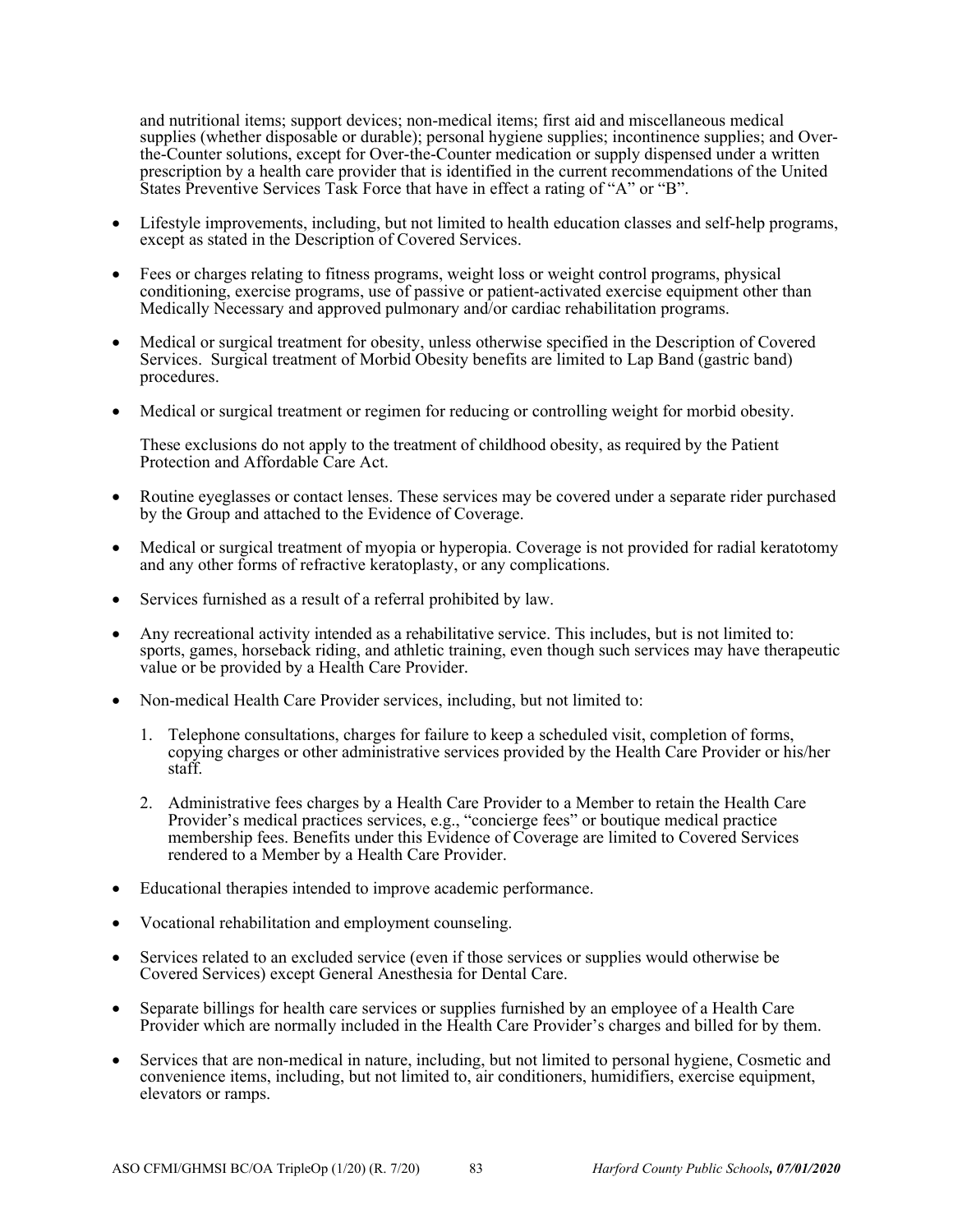- Personal comfort items, even when used by a member in an inpatient hospital setting, such as telephones, televisions, guest trays, or laundry charges.
- Custodial, personal, or domiciliary care that is provided to meet the activities of daily living; e.g., bathing, toileting, and eating (care which may be provided by persons without professional medical skills or training).
- Self-care or self-help training designed to enable a member to cope with a health problem or to modify behavior for improvement of general health unless otherwise stated.
- Services intended to increase the intelligence quotient (IQ) of Members with an intellectual disability or to provide cure for primary developmental disabilities, if such services do not fall within generally accepted standards of medical care.
- Services for the purpose of controlling or overcoming delinquent, criminal, or socially unacceptable behavior unless deemed Medically Necessary by CareFirst.
- Milieu care or in-vivo therapy: care given to change or control the environment, supervision to overcome or control socially unacceptable behavior, or supervised exposure of a phobic individual to the situation or environment to which an abnormal aversion is related.
- Services related to human reproduction other than specifically described in this Evidence of Coverage including, but not limited to maternity services for surrogate motherhood or surrogate uterine insemination, unless the surrogate mother is a Member.
- Blood products and whole blood when donated or replaced.
- Oral surgery, dentistry or dental processes unless otherwise stated, including removal or replacement of teeth, crowns, bridges, implants, orthodontics (except for orthodontic Covered Services for cleft lip or cleft palate), the operation or treatment for the fitting or wearing of dentures, periodontal therapy, direct or indirect restorations (fillings) root canal therapy, treatment of dental cysts and abscesses.
- Premarital exams.
- Services performed or prescribed by or under the direction of a person who is not a Health Care Provider.
- Services performed or prescribed by or under the direction of a person who is acting beyond his/her scope of practice.
- Services provided through a dental or medical department of an employer; a mutual benefit association, a labor union, a trust, or a similar entity.
- Services rendered or available under any Workers' Compensation or occupational disease, or employer's liability law, or any other similar law, even if a Member fails to claim benefits. Exclusions to these laws exist for partnerships, sole proprietorships and officers of closed corporations. If a Member is exempt from the above laws, the benefits of this Evidence of Coverage will be provided for Covered Services.
- Services provided or available through an agent of a school system in response to the requirements of the Individuals With Disabilities Education Act and Amendments, or any similar state or federal legislation mandating direct services to disabled students within the educational system, even when such services are of the nature that they are Covered Services when provided outside the educational domain.
- Any illness or injury caused by war (a conflict between nation states), declared or undeclared, including armed aggression.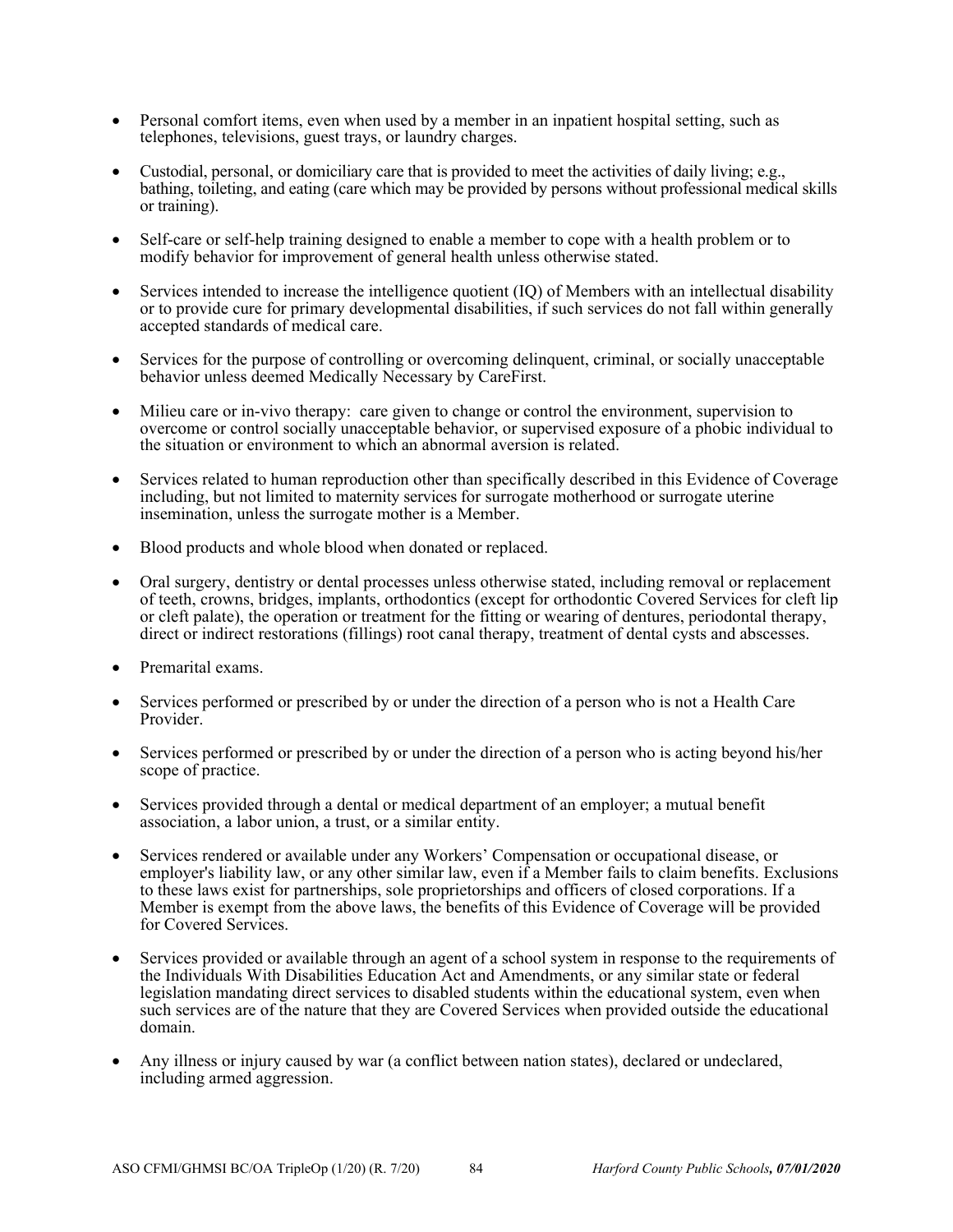- Exams and related services, and completion of forms, required solely for: employment, preemployment screening, insurance, foreign travel, travel requirements, school, camp admissions/scouting programs, participation in sports activities (sports physicals), pre-adoption, adoption, pre-foster parenting, foster parenting, admission to old age home, driving license including commercial driving license, handicapped tag documentation, immigration and naturalization, marriage, prison, disability examination, FMLA verification, Workers' Compensation, attorney forms, or attendance for issue of medical certificates.
- Immunizations solely for foreign travel.
- Charges used to satisfy a Member's dental care, Prescription Drug, or vision care benefits deductible, if applicable, or balances from any such programs.
- Financial and/or legal services.
- Dietary or nutritional counseling, except as stated in the Description of Covered Services.
- Tinnitus maskers, purchase, examination, or fitting of Hearing Aids, except as stated in the Description of Covered Services.
- Services solely required or sought on the basis of a court order or as a condition of parole or probation unless authorized or approved by CareFirst.
- Work Hardening Programs. Work Hardening Programs are highly specialized rehabilitation programs designed to simulate workplace activities and surroundings in a monitored environment with the goal of conditioning the participant for a return to work.

### **The following exclusions are specific to the corresponding services listed in the Description of Covered Services.**

CareFirst will not provide a benefit for:

### **Ambulance (Emergency and Non-Emergency) Services**

 Except Medically Necessary, ambulance services, travel whether or not recommended by a Health Care Provider. Additional limited travel benefits related to an organ transplant may be covered, if stated in the Description of Covered Services.

### **Emergency Services and Urgent Care**

 Except for covered ambulance services, travel, including travel required to return to the Service Area, whether or not recommended by a Health Care Provider. Additional limited travel benefits related to an organ transplant may be covered, if stated in the Description of Covered Services.

### **General Anesthesia for Dental Care**

Dental care for which general anesthesia is provided.

### **Home Health Care**

- Rental or purchase of renal dialysis equipment and supplies.
- "Meals-on-Wheels" type food plans.
- Domestic or house keeping services.
- Care that, after training by skilled personnel, can be rendered by a non-Health Care Provider, such as one of the Member's family or a friend (changing dressings for a wound is an example of such care).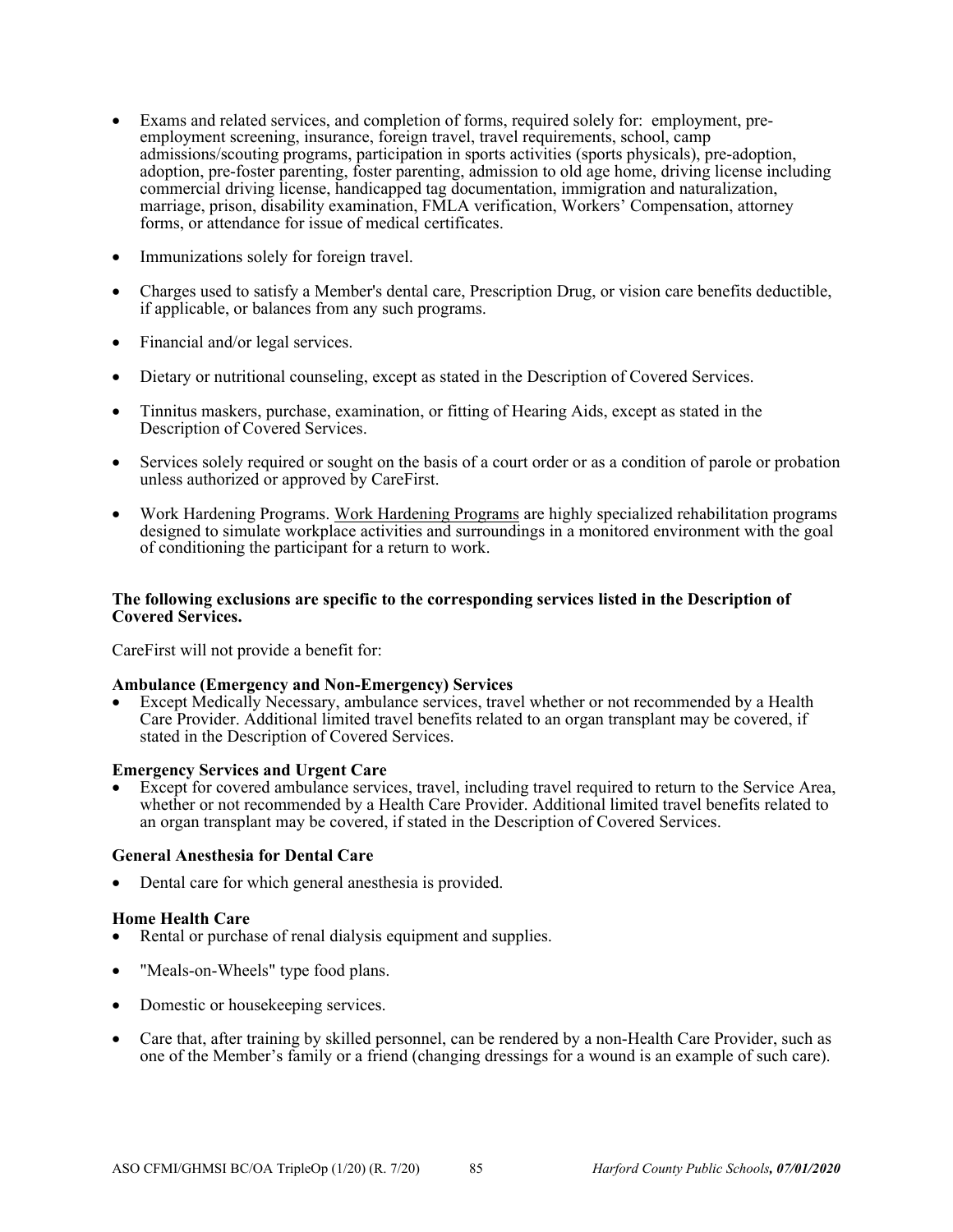- **Hospice care** <br>• Any services other than palliative treatment.
- Rental or purchase of renal dialysis equipment and supplies.
- Domestic or housekeeping services.
- "Meals on Wheels" or similar food arrangements.

- **Infertility Services: Artificial Insemination and Intrauterine Insemination (AI/IUI)**<br>• No AI/IUI benefits are available when the Member or the Member's partner has undergone elective sterilization with or without reversal.
- No AI/IUI benefits are available when a surrogate or gestational carrier is used.
- No AI/IUI benefits are available when the service involves the use of donor embryo(s).
- No benefits are available for the cryopreservation, storage, and/or thawing of sperm, oocytes, or embryo(s) related to AI/IUI.
- For a Member whose partner is of the opposite sex, no AI/IUI benefits are available when the service involves the use of donor oocytes or donor sperm.
- For AI/IUI, benefits will not be provided for any self-administered fertility drug (including Over-the-Counter medications) that are neither covered under the Prescription Drug Benefits Rider (if one is attached to this Evidence of Coverage) nor listed as a Covered Service in the Description of Covered Services.

### **Infertility Services: In-Vitro Fertilization (IVF)**

- No IVF benefits are available when the Member or the Member's partner has undergone elective sterilization with or without reversal.
- No IVF benefits are available when a surrogate or gestational carrier is used.
- No IVF benefits are available when the service involves the use of donor embryo(s).
- No benefits are available for the cryopreservation, storage, and/or thawing of sperm, oocytes, or embryo(s) related to IVF.
- For IVF, benefits will not be provided for any self-administered fertility drug (including Over-the-Counter medications) that are neither covered under the Prescription Drug Benefits Rider (if one is attached to this Evidence of Coverage) nor listed as a Covered Service in the Description of Covered Services.

### **Inpatient/outpatient Health Care Provider services**

- Medical care for inpatient stays that are primarily for observation.
- Medical care for inpatient stays that are primarily for Rehabilitative Services, except as stated in the Description of Covered Services.
- A private room, when the hospital has semi-private rooms (CareFirst will base payment on the average semi-private room rate).
- Inpatient Private Duty Nursing.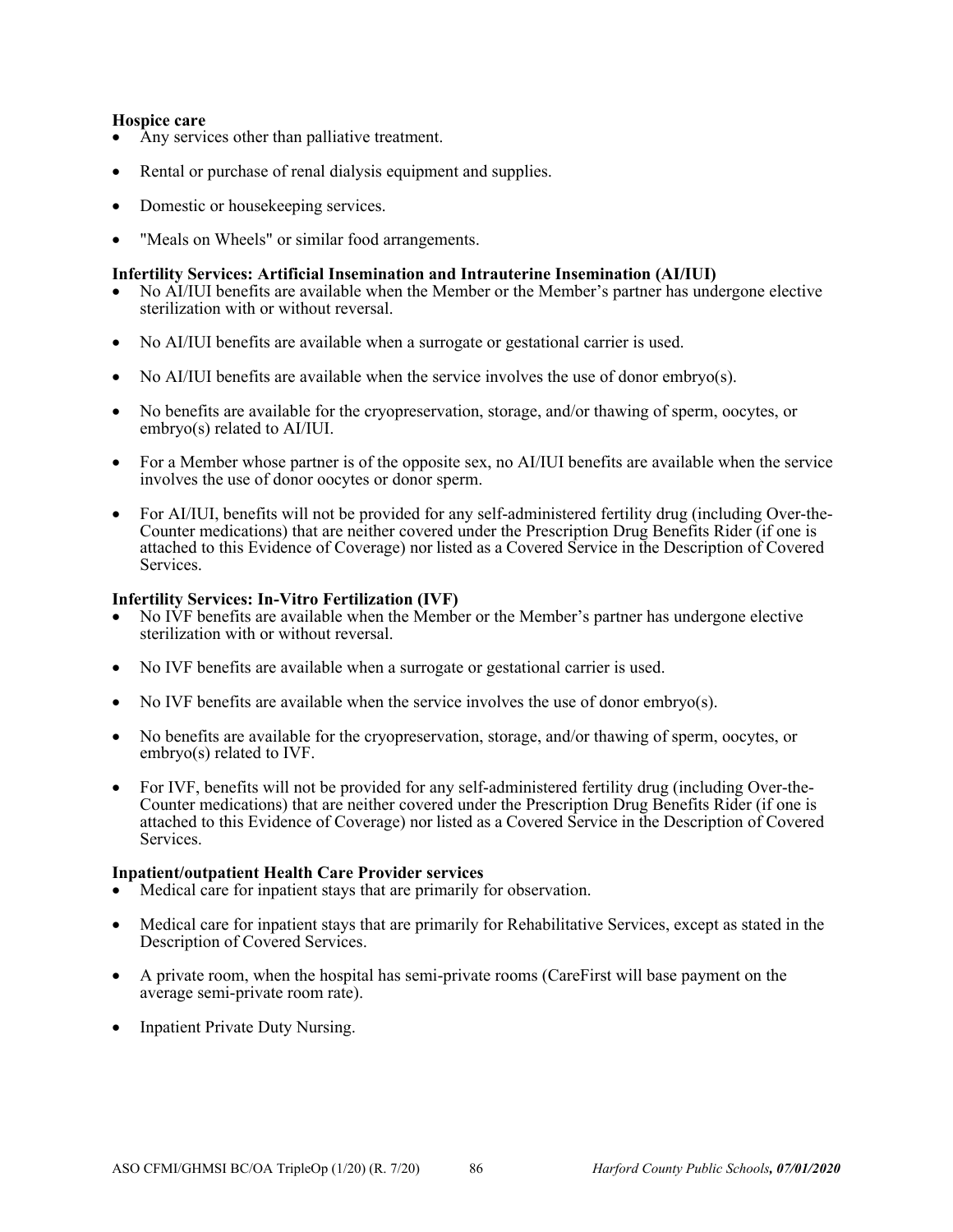### **Maternity Services and Newborn Care**

- Maternity services for Dependent children, except for preventive prenatal services, identified in the current recommendations of the United States Preventive Services Task Force that have in effect a rating of "A" or "B" or provided in the comprehensive guidelines for women's preventive health supported by the Health Resources and Services Administration.
- Newborn care services and inpatient hospital services for newborn child(ren), including routine nursery care of the newborn child, are not available for the newborn child of a Dependent child (i.e., a grandchild), unless grandchildren are eligible for Dependent coverage, as determined by the Group.

### **Medical Devices and Supplies**

- Cranial molding orthoses for positional/deformational/non-synostotic plagiocephaly or brachycephaly.
- Durable Medical Equipment or supplies associated or used in conjunction with non-covered items or services.
- Food and formula consumed as sole source or supplemental nutrition except as stated in the Description of Covered Services.

# **Mental health and substance use disorder services, including behavioral health treatment •** Marital counseling.

- 
- Wilderness programs.
- Boarding schools.

### **Organ and tissue transplants**

- Any and all services for or related to any organ transplants except those deemed Medically Necessary and non-Experimental/Investigational by CareFirst.
- Any organ transplant or procurement done outside the continental United States.
- An organ transplant relating to a condition arising from and in the course of employment.
- Organ and tissue transplant Covered Services if there are research funds to pay for the Covered Services.
- Expenses Incurred for the location of a suitable donor; e.g., search of a population or mass screening.

### **Prescription Drugs**

- Outpatient Prescription Drugs. Prescription Drug benefits for a Member may be covered under a separate rider purchased by the Group and attached to the Evidence of Coverage.
- Routine immunizations and boosters (except as stated in the Description of Covered Services, Preventive and Wellness Services).
- Administration of injectable Prescription Drugs by a Health Care Provider (see Description of Covered Services, Inpatient/Outpatient Health Care Provider Services).

### **Rehabilitative and Habilitative Services**

- Services delivered through early intervention and school services.
- Habilitative Services for a Member after the last day the month in which the Member turns 19 years old.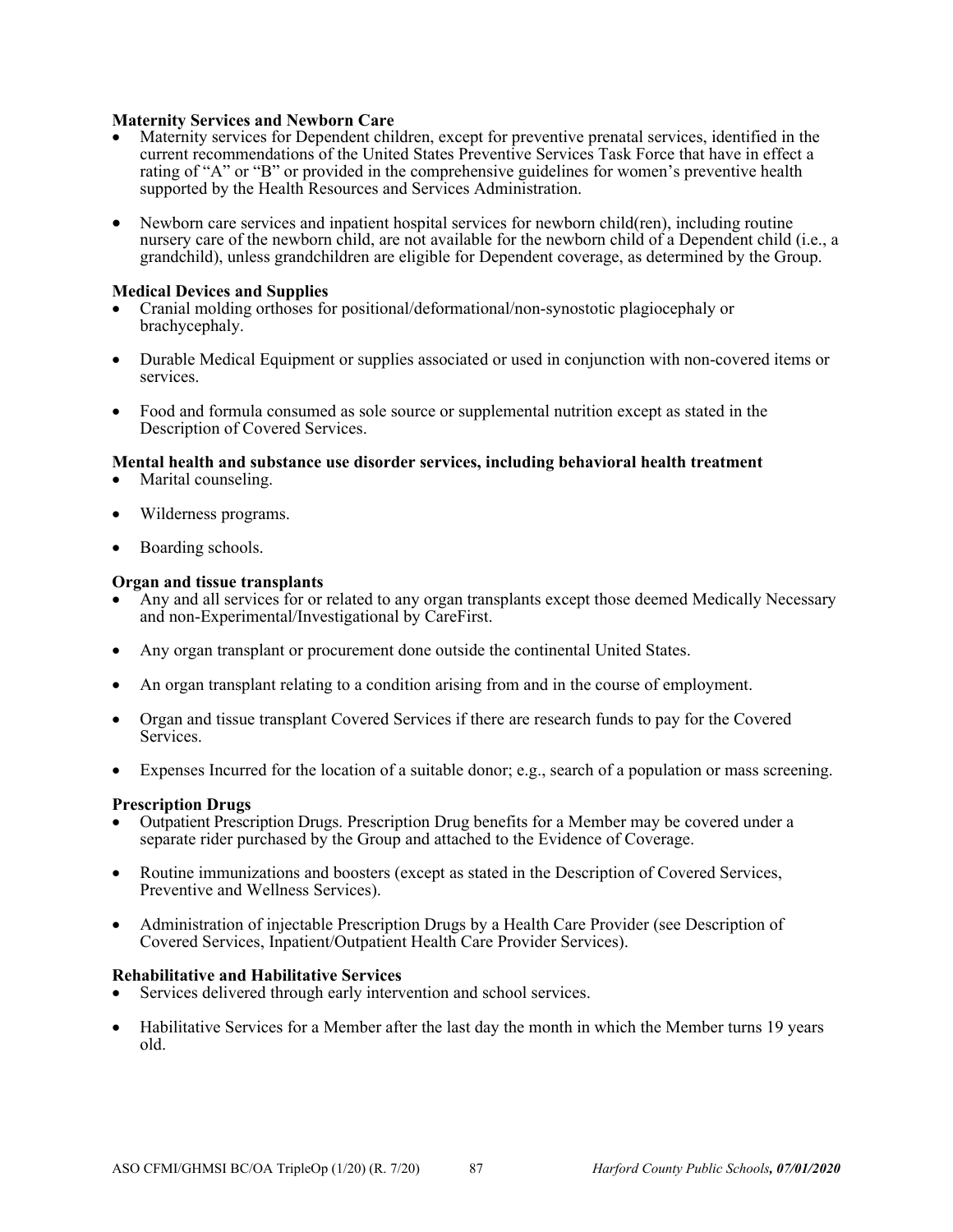### **Transgender Services**

- Cosmetic surgery.
- Reversal of gender reassignment surgery.

### **Vision Care services: routine vision exam**

- Diagnostic services, except as stated in the Description of Covered Services.
- Prescription Drugs except as may be necessary for a vision exam.
- Orthoptics, vision training and low vision aids.
- Vision Care services for cosmetic use.
- Frames, lenses, sunglasses, or contact lenses.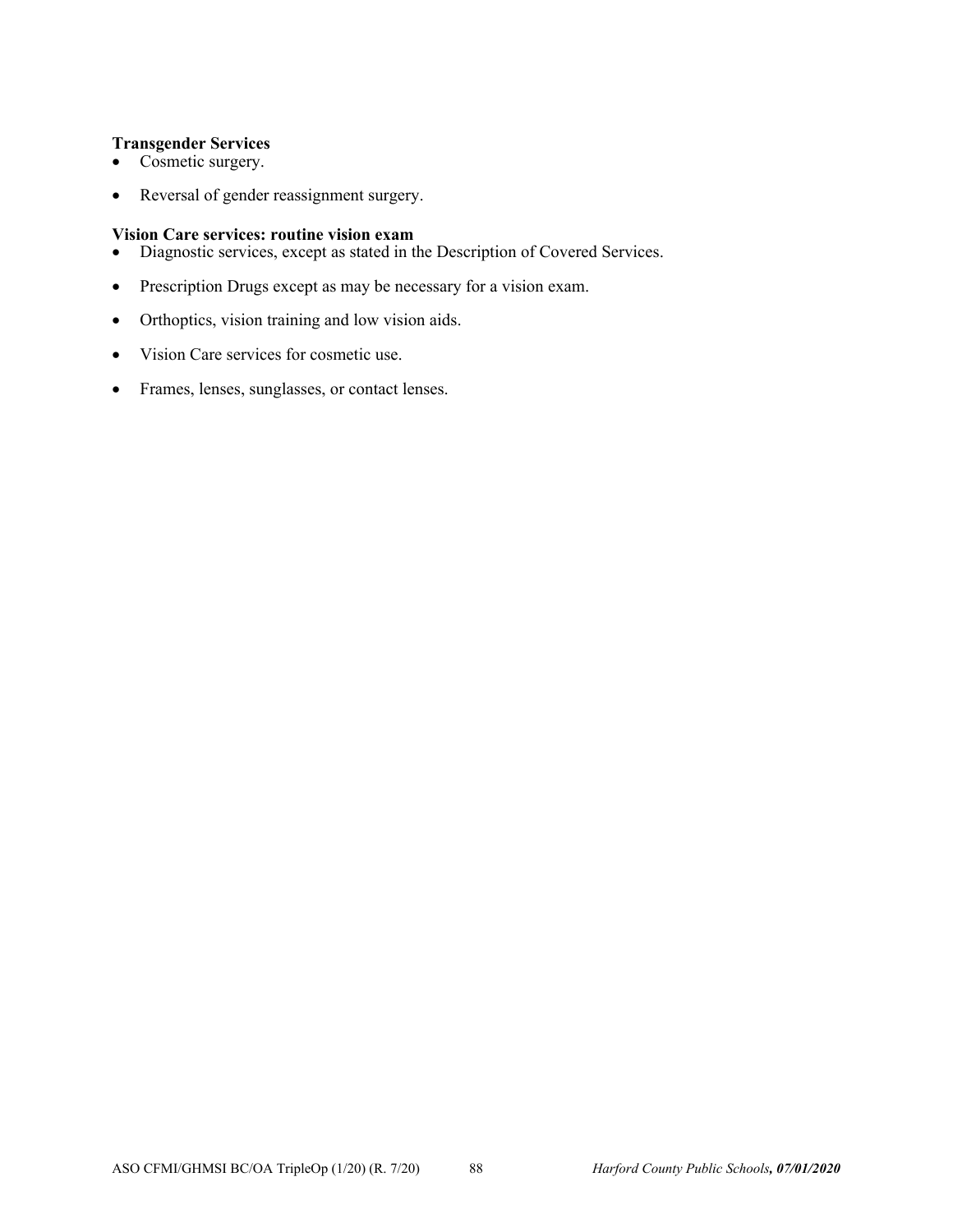| <b>ELIGIBILITY</b>                                                                                                                                |                                                                                                                                                                                                                                                                                                                                                                                                                                                                                                                                                                                                                                                                                                                                                                                                                                             |                                       |  |  |
|---------------------------------------------------------------------------------------------------------------------------------------------------|---------------------------------------------------------------------------------------------------------------------------------------------------------------------------------------------------------------------------------------------------------------------------------------------------------------------------------------------------------------------------------------------------------------------------------------------------------------------------------------------------------------------------------------------------------------------------------------------------------------------------------------------------------------------------------------------------------------------------------------------------------------------------------------------------------------------------------------------|---------------------------------------|--|--|
| The following persons meeting the eligibility requirements established by the Group are eligible for benefits under<br>this Evidence of Coverage: |                                                                                                                                                                                                                                                                                                                                                                                                                                                                                                                                                                                                                                                                                                                                                                                                                                             |                                       |  |  |
| Subscriber                                                                                                                                        | A person eligible under guidelines defined by the Group including Medicare-eligible retiree<br>under the terms of the Group's retirement program, as amended from time to time who was<br>covered as a wage-earning employee before retirement.                                                                                                                                                                                                                                                                                                                                                                                                                                                                                                                                                                                             |                                       |  |  |
| Spouse                                                                                                                                            | Coverage for a Dependent spouse is available.                                                                                                                                                                                                                                                                                                                                                                                                                                                                                                                                                                                                                                                                                                                                                                                               |                                       |  |  |
| Domestic<br>Partner                                                                                                                               | Coverage for Domestic Partners is not available.                                                                                                                                                                                                                                                                                                                                                                                                                                                                                                                                                                                                                                                                                                                                                                                            |                                       |  |  |
| Dependent<br>children                                                                                                                             | Coverage for Dependent children, excluding children of a Domestic<br><b>Limiting Age</b><br>Up to age $26$<br>Partner, is available.                                                                                                                                                                                                                                                                                                                                                                                                                                                                                                                                                                                                                                                                                                        |                                       |  |  |
| Unmarried,<br>incapacitated<br>Dependent<br>children                                                                                              | A Dependent child covered under this Evidence of Coverage will be<br>eligible for coverage past the Limiting Age if:<br>The Dependent child is chiefly dependent for support upon the<br>1.<br>Subscriber or the Subscriber's Dependent spouse; and<br>2.<br>At the time of reaching the Limiting Age, is incapable of self-support<br>because of mental or physical incapacity that started before the<br>Dependent child attained the Limiting Age.<br>The Subscriber provides the Group (or CareFirst if the Group so<br>3.<br>elects) with proof of the Dependent child's mental or physical<br>incapacity within thirty (30) days after the Dependent child's<br>coverage would otherwise terminate. The Group has the right to<br>determine whether the child is and continues to qualify as mentally or<br>physically incapacitated. | <b>Limiting Age</b><br>Not applicable |  |  |
| Individuals<br>covered under                                                                                                                      | Coverage for a person whose coverage was being continued under a continuation provision of the<br>Group's prior health insurance plan is available.                                                                                                                                                                                                                                                                                                                                                                                                                                                                                                                                                                                                                                                                                         |                                       |  |  |
| prior<br>continuation<br>provision                                                                                                                | Coverage for a person whose coverage was being continued under a continuation provision of the<br>Subscriber's prior health insurance plan is available.                                                                                                                                                                                                                                                                                                                                                                                                                                                                                                                                                                                                                                                                                    |                                       |  |  |

# **ELIGIBILITY SCHEDULE**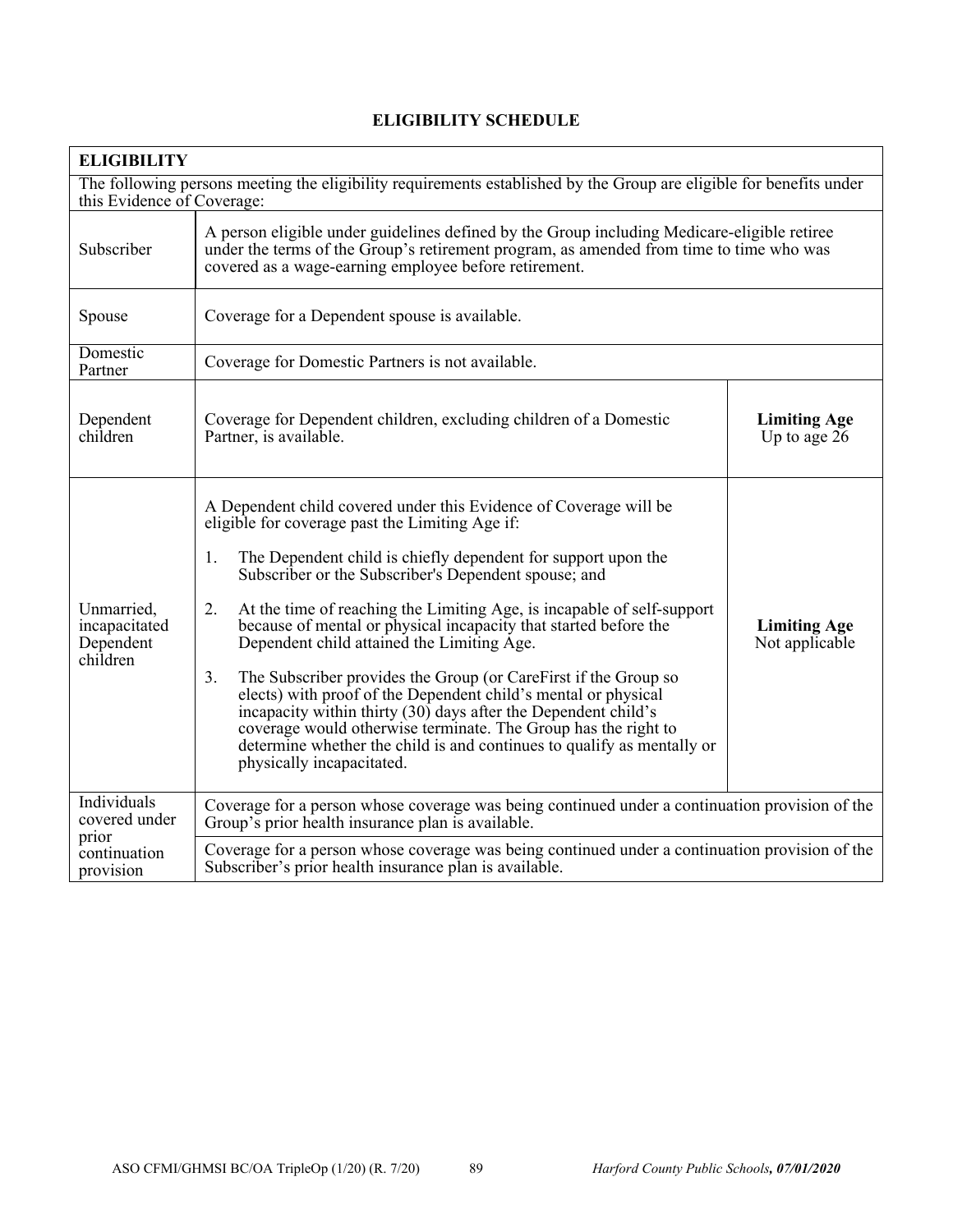|                                                 | <b>EFFECTIVE DATES OF COVERAGE</b>                                                                                                                                                                                                                                                                                                                                                                                                                                                                                                                                                                                                                                                                                                                                                                                                                                    |  |  |  |  |
|-------------------------------------------------|-----------------------------------------------------------------------------------------------------------------------------------------------------------------------------------------------------------------------------------------------------------------------------------------------------------------------------------------------------------------------------------------------------------------------------------------------------------------------------------------------------------------------------------------------------------------------------------------------------------------------------------------------------------------------------------------------------------------------------------------------------------------------------------------------------------------------------------------------------------------------|--|--|--|--|
| Open Enrollment                                 | The Group's Contract Date is the effective date of Coverage.                                                                                                                                                                                                                                                                                                                                                                                                                                                                                                                                                                                                                                                                                                                                                                                                          |  |  |  |  |
| Newly eligible                                  | A newly eligible Subscriber must apply for coverage under this Evidence of Coverage during<br>the enrollment period defined by the Group and is effective on the date defined by the Group.                                                                                                                                                                                                                                                                                                                                                                                                                                                                                                                                                                                                                                                                           |  |  |  |  |
| Subscriber                                      | A Subscriber who is not enrolled when the Group receives a QMSO is eligible for coverage<br>effective on the date specified in the MCSO.                                                                                                                                                                                                                                                                                                                                                                                                                                                                                                                                                                                                                                                                                                                              |  |  |  |  |
| Dependents of a<br>newly eligible<br>Subscriber | Dependents of a newly eligible Subscriber must apply for coverage under this Evidence of<br>Coverage during the enrollment period defined by the Group and is effective on the date                                                                                                                                                                                                                                                                                                                                                                                                                                                                                                                                                                                                                                                                                   |  |  |  |  |
|                                                 | defined by the Group.<br>For a newborn Dependent, newly adopted Dependent child, newly eligible Dependent<br>1.<br>child, a minor Dependent child for whom Guardianship is granted by Court or<br>Testamentary Appointment, coverage is effective as follows:                                                                                                                                                                                                                                                                                                                                                                                                                                                                                                                                                                                                         |  |  |  |  |
|                                                 | If the Subscriber's Type of Coverage is "Family" Type of Coverage on the<br>a.<br>Dependent child's First Eligibility Date, the Dependent child will be covered<br>automatically effective as of the child's First Eligibility Date, stated below.                                                                                                                                                                                                                                                                                                                                                                                                                                                                                                                                                                                                                    |  |  |  |  |
|                                                 | If the Subscriber's Type of Coverage is "Individual" Type of Coverage as of<br>b.<br>the Dependent child's First Eligibility Date stated below, the Dependent child<br>will be covered automatically only for the first thirty- (30) days following the<br>Dependent child's First Eligibility Date. However, if the Subscriber wishes to<br>continue the child's coverage beyond the automatic thirty (30) day period, the<br>Subscriber must enroll the Dependent child within thirty (30) days of the child's<br>First Eligibility Date.                                                                                                                                                                                                                                                                                                                           |  |  |  |  |
| Newly eligible<br>Dependents of a<br>Subscriber | If the Subscriber's Type of Coverage is "Individual and Adult" or "Individual<br>c.<br>and child" Type of Coverage as of the Dependent child's First Eligibility Date<br>stated below, the Dependent child will be covered automatically as of the<br>Dependent child's First Eligibility Date. However, if the addition of the<br>Dependent child results in a change in the Subscriber's Type of Coverage (e.g.,<br>from "Individual and Adult" or "Individual and Child" coverage to "Family"<br>coverage), the Dependent child's automatic coverage will end on the thirty-first<br>$(31st)$ day following the child's First Eligibility Date. If the Subscriber wishes<br>to continue coverage beyond the automatic thirty (30) day period, the<br>Subscriber must enroll the Dependent child within thirty $(30)$ days following<br>the First Eligibility Date. |  |  |  |  |
|                                                 | d.<br>"First Eligibility Date" means:                                                                                                                                                                                                                                                                                                                                                                                                                                                                                                                                                                                                                                                                                                                                                                                                                                 |  |  |  |  |
|                                                 | 1)<br>For a newborn Dependent child, the child's date of birth.                                                                                                                                                                                                                                                                                                                                                                                                                                                                                                                                                                                                                                                                                                                                                                                                       |  |  |  |  |
|                                                 | 2)<br>For a newly adopted Dependent child, the earlier of:                                                                                                                                                                                                                                                                                                                                                                                                                                                                                                                                                                                                                                                                                                                                                                                                            |  |  |  |  |
|                                                 | A judicial decree of adoption; or<br>a)                                                                                                                                                                                                                                                                                                                                                                                                                                                                                                                                                                                                                                                                                                                                                                                                                               |  |  |  |  |
|                                                 | b)<br>Placement of the Dependent child in the Subscriber's home as<br>the legally recognized proposed adoptive parent.                                                                                                                                                                                                                                                                                                                                                                                                                                                                                                                                                                                                                                                                                                                                                |  |  |  |  |
|                                                 | 3)<br>For newly eligible Dependent child, the date the Dependent child<br>became a dependent of Subscriber or the Subscriber's Dependent<br>spouse.                                                                                                                                                                                                                                                                                                                                                                                                                                                                                                                                                                                                                                                                                                                   |  |  |  |  |
|                                                 | 4)<br>For a minor Dependent child for whom guardianship has been granted<br>by court or testamentary appointment the date of the appointment.                                                                                                                                                                                                                                                                                                                                                                                                                                                                                                                                                                                                                                                                                                                         |  |  |  |  |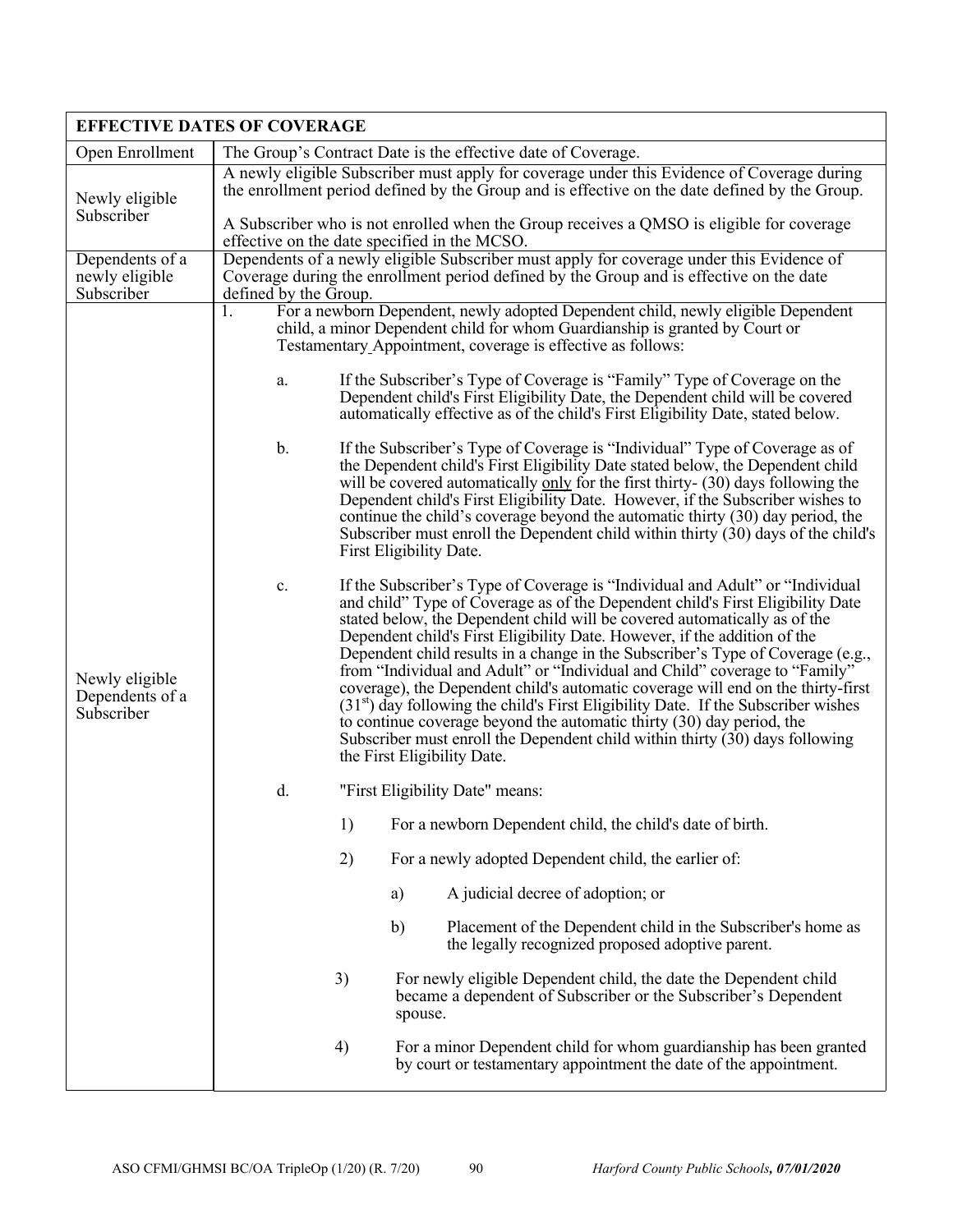|                                                                                                                | <b>EFFECTIVE DATES OF COVERAGE</b>                                                                                                                                                                                                                                                                                                               |
|----------------------------------------------------------------------------------------------------------------|--------------------------------------------------------------------------------------------------------------------------------------------------------------------------------------------------------------------------------------------------------------------------------------------------------------------------------------------------|
|                                                                                                                | All other newly eligible Dependents of a Subscriber must apply for coverage under this<br>2.<br>Evidence of Coverage as stated in the Special Enrollment Periods section of this<br>Eligibility Schedule. Coverage for such newly eligible Dependents will be effective as<br>stated in the Special Enrollment Periods section of this schedule. |
| Individuals whose<br>coverage was<br>being continued<br>under the Group's<br>prior health<br>insurance plan    | The Group's Contract Date                                                                                                                                                                                                                                                                                                                        |
| Dependents of the<br>individual being<br>continued under<br>the individual's<br>prior health<br>insurance plan | An individual will be effective as stated in "Dependents of a newly eligible Subscriber."                                                                                                                                                                                                                                                        |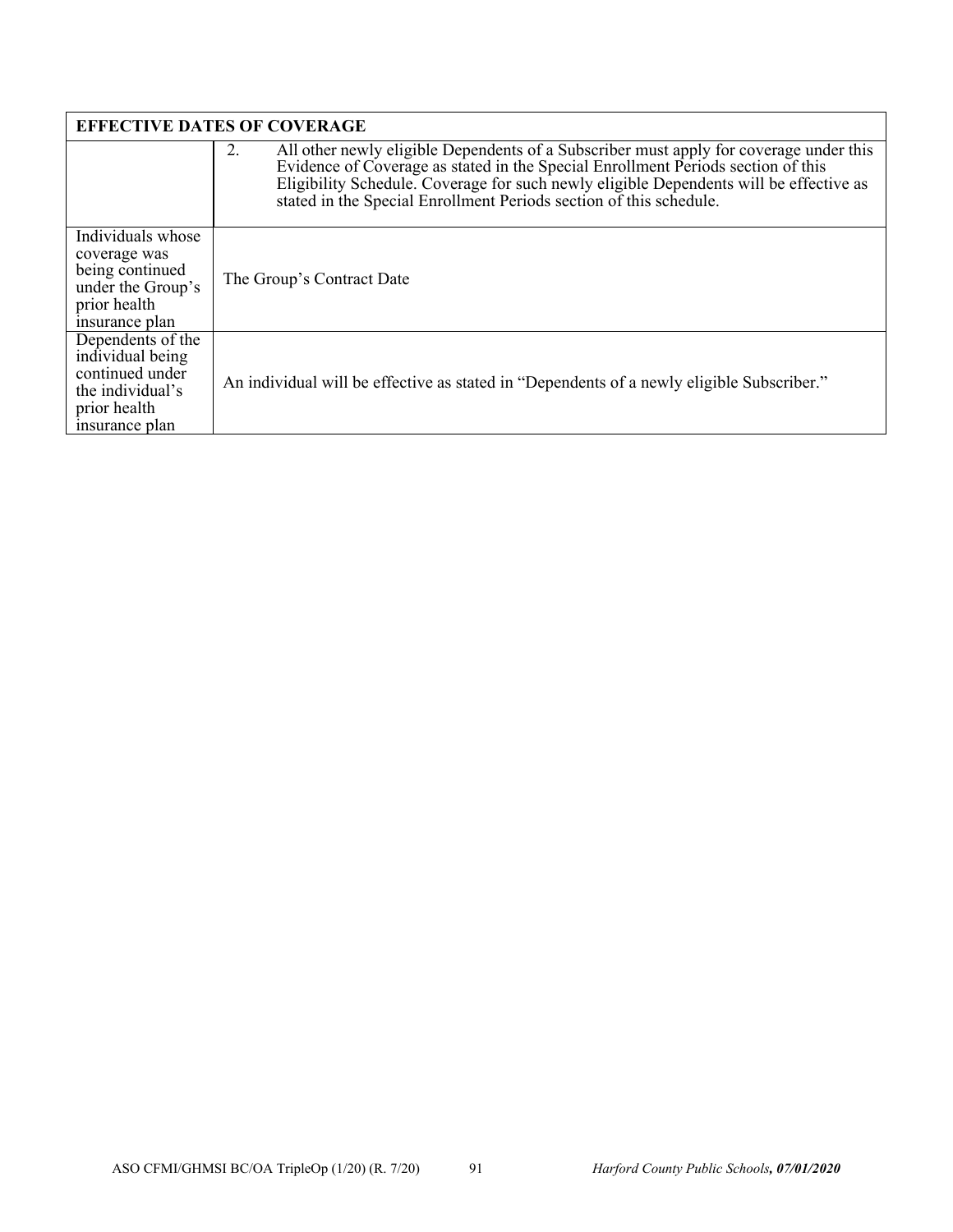|                                                                                                              | <b>SPECIAL ENROLLMENT PERIODS</b>                                                                                                                                                                                                                                                                                                                                                                                                                                                                                                                                                                                                                                                                                                                                                                                          |
|--------------------------------------------------------------------------------------------------------------|----------------------------------------------------------------------------------------------------------------------------------------------------------------------------------------------------------------------------------------------------------------------------------------------------------------------------------------------------------------------------------------------------------------------------------------------------------------------------------------------------------------------------------------------------------------------------------------------------------------------------------------------------------------------------------------------------------------------------------------------------------------------------------------------------------------------------|
| Special<br>enrollment for<br>certain<br>individuals who<br>lose coverage<br>(not applicable)<br>to retirees) | The employee must notify the Group, and the Group must notify CareFirst no later than thirty<br>(30) days after the exhaustion of the other coverage described or termination of the other<br>coverage as a result of the loss of eligibility for the other coverage described or following the<br>termination of employer contributions toward that other coverage. However, in the case of loss<br>of eligibility for coverage due to the operation of a lifetime limit on all benefits, the Group and<br>Care First will allow the employee a period of at least thirty $(30)$ days after a claim is denied<br>due to the operation of a lifetime limit on all benefits.<br>A new Subscriber and/or his/her Dependent(s) is effective on the first of the month following<br>acceptance of the enrollment by CareFirst. |
|                                                                                                              | The employee must notify the Group, and the Group must notify CareFirst during the thirty-<br>(30) day special enrollment period beginning, as follows:                                                                                                                                                                                                                                                                                                                                                                                                                                                                                                                                                                                                                                                                    |
| Special<br>enrollment for<br>certain<br>dependent<br>beneficiaries                                           | In the case of marriage: the date of marriage (or, if Dependent coverage is not generally<br>available at the time of the marriage, a period of thirty $(30)$ days after Dependent coverage is<br>made generally available by the Group).                                                                                                                                                                                                                                                                                                                                                                                                                                                                                                                                                                                  |
|                                                                                                              | In the case of a newborn Dependent, newly adopted Dependent child, newly eligible Dependent<br>child, a minor Dependent child for whom Guardianship is granted by Court or Testamentary<br>Appointment: the enrollment period will be effective as stated in the Effective Dates of<br>Coverage section of this schedule.                                                                                                                                                                                                                                                                                                                                                                                                                                                                                                  |
|                                                                                                              | The employee must notify the Group, and the Group must notify CareFirst no later than sixty<br>(60) days after the date the employee or dependent is terminated as a result of loss of eligibility<br>for coverage under title XIX of the Social Security Act or under a State child health plan under<br>title XXI of such Act.                                                                                                                                                                                                                                                                                                                                                                                                                                                                                           |
| Special<br>enrollment<br>regarding<br>Medicaid and<br><b>CHIP</b><br>termination or                          | The employee must notify the Group, and the Group must notify CareFirst no later than sixty<br>(60) days after the date the employee or dependent is determined to be eligible for premium<br>assistance, with respect to coverage under this Evidence of Coverage, under Medicaid or a<br>State child health plan (including under any waiver or demonstration project conducted under<br>or in relation to such a plan).                                                                                                                                                                                                                                                                                                                                                                                                 |
| eligibility                                                                                                  | A new Subscriber and/or his/her dependents are effective on the date coverage terminated as a<br>result of loss of eligibility for coverage under title XIX of the Social Security Act or under a<br>State child health plan under title XXI of such Act; or the date eligible for premium assistance<br>with respect to coverage under this Evidence of Coverage, under Medicaid or a State child<br>health plan.                                                                                                                                                                                                                                                                                                                                                                                                         |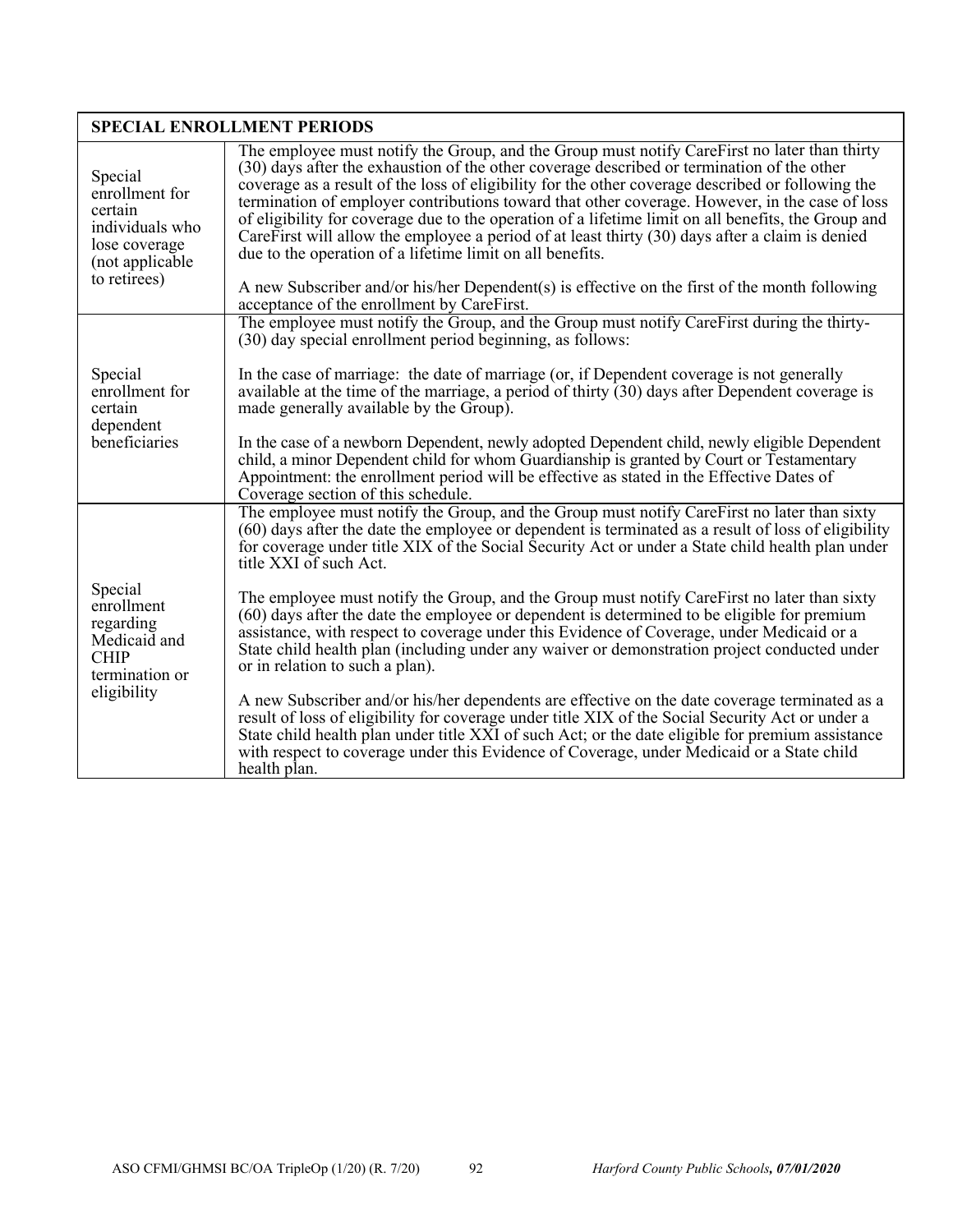| <b>TERMINATION OF COVERAGE</b>                                                                                                                                                                                             |                                                                                                                                                                                                                                                 |
|----------------------------------------------------------------------------------------------------------------------------------------------------------------------------------------------------------------------------|-------------------------------------------------------------------------------------------------------------------------------------------------------------------------------------------------------------------------------------------------|
| Subscriber no<br>longer eligible                                                                                                                                                                                           | A Subscriber and his/her Dependents will remain covered until the end of the month the<br>Subscriber's eligibility ceases as determined by the Group.                                                                                           |
|                                                                                                                                                                                                                            | If the Subscriber enrolled the Dependent child within thirty (30) days of the child's First<br><b>Eligibility Date:</b>                                                                                                                         |
|                                                                                                                                                                                                                            | The Dependent child will remain covered until the end of the month when eligibility ceases as<br>determined by the Group.                                                                                                                       |
| Dependent child                                                                                                                                                                                                            | If the Subscriber did not enroll the Dependent child within thirty (30) days of the child's First<br><b>Eligibility Date:</b>                                                                                                                   |
|                                                                                                                                                                                                                            | The Dependent child will remain covered until the end of the thirty-first (30th <sup>t</sup> ) day following<br>the Dependent child's First Eligibility Date, as such is stated in the Effective Dates of Coverage<br>section of this schedule. |
| Dependent spouse<br>no longer eligible                                                                                                                                                                                     | A Dependent spouse will remain covered until the end of the month eligibility ceases as<br>determined by the Group.                                                                                                                             |
| Nonpayment by the<br>Group                                                                                                                                                                                                 | Coverage will terminate on the date stated in CareFirst's written notice of termination.                                                                                                                                                        |
| Fraud or intentional<br>misrepresentation<br>of material fact                                                                                                                                                              | Coverage will terminate on the date stated in CareFirst's and/or the Group's written notice of<br>termination.                                                                                                                                  |
| Subscriber changes<br>the Type of<br>Coverage to an<br>Individual or other<br>non-family contract<br>(except in the case<br>of a Dependent<br>child enrolled<br>pursuant to a court<br>or administrative<br>order or QMSO) | Coverage will terminate at the end of the month the Subscriber changes the Type of Coverage<br>to an Individual or other non-family contract.                                                                                                   |
| Death of a<br>Subscriber                                                                                                                                                                                                   | Coverage of any Dependents will terminate on the date determined by the Group.                                                                                                                                                                  |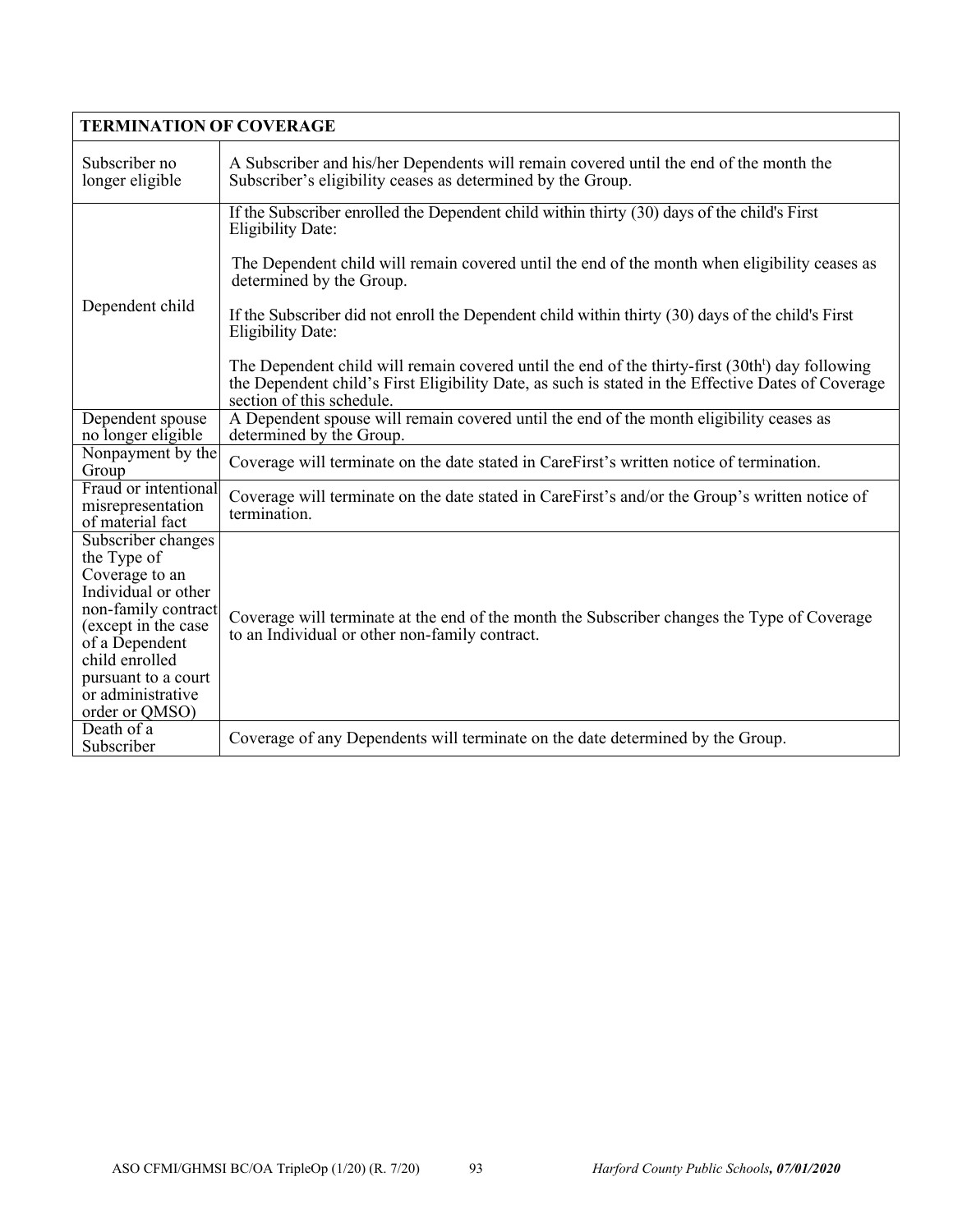### **SCHEDULE OF BENEFITS**

CareFirst pays (on the Plan's behalf) only for Covered Services. Services that are not listed in the Description of Covered Services, or are listed in Exclusions, are not Covered Services.

The Member pays for services, supplies or care which is not covered. The Member pays any applicable Deductible, and Coinsurance or Copayment.

When determining the benefits a Member may receive, CareFirst considers all provisions of this Evidence of Coverage, its medical policies, and its operating procedures. Certain Utilization Management Requirements may apply. When these rules are not met, payments may be denied or reduced. See Utilization Management Requirements for these rules.

CareFirst has designed the below Schedule of Benefits to identify CareFirst's payment for Covered Services. Such payments typically depend on:

- Type of Health Care Provider (e.g., hospital/facility vs. professional practitioner);
- Covered Service(s); and
- Place of service (e.g., inpatient/outpatient, emergency room/department, hospital/facility, office).

Generally, services rendered in a hospital/facility place of service result in claims both from the hospital/facility and from professional practitioners rendering care in the hospital/facility setting.

Additionally, certain Covered Services may result in claims for multiple services. For example, claims for mastectomy-related services could include, at minimum, diagnostic services and surgery. Instead of repeating the CareFirst Payment for diagnostic services and surgery, the CareFirst payment for mastectomy-related services indicates "Benefits are available to the same extent as benefits provided for other illnesses."

### **Unless otherwise stated for a particular Covered Service during a Benefit Period, including, as applicable, Covered Services under any attached riders:**

| <b>COPAYS</b>                                                                     |                                                                                                                                                                                                                                                                                                                                                |                         |  |  |
|-----------------------------------------------------------------------------------|------------------------------------------------------------------------------------------------------------------------------------------------------------------------------------------------------------------------------------------------------------------------------------------------------------------------------------------------|-------------------------|--|--|
|                                                                                   | <b>Primary Care Provider (PCP)</b>                                                                                                                                                                                                                                                                                                             | <b>Specialist</b>       |  |  |
| The following per visit<br>Copay applies to Covered<br>Services by a provider of: | Family practice medicine;<br>Adult health medicine;<br>General practice medicine;<br>Internal practice medicine;<br>Pediatric medicine;<br>Geriatric medicine;<br>or<br>Any other practice area determined by<br>the Group.<br>The PCP Copay will apply to Covered<br>Services provided by nurse practitioners<br>in the practice fields above | All other practitioners |  |  |
| Level 1                                                                           | \$15                                                                                                                                                                                                                                                                                                                                           | \$20                    |  |  |
| <b>Level 2</b>                                                                    | \$20                                                                                                                                                                                                                                                                                                                                           | \$25                    |  |  |
| <b>Level</b> 3                                                                    | \$20                                                                                                                                                                                                                                                                                                                                           | \$25                    |  |  |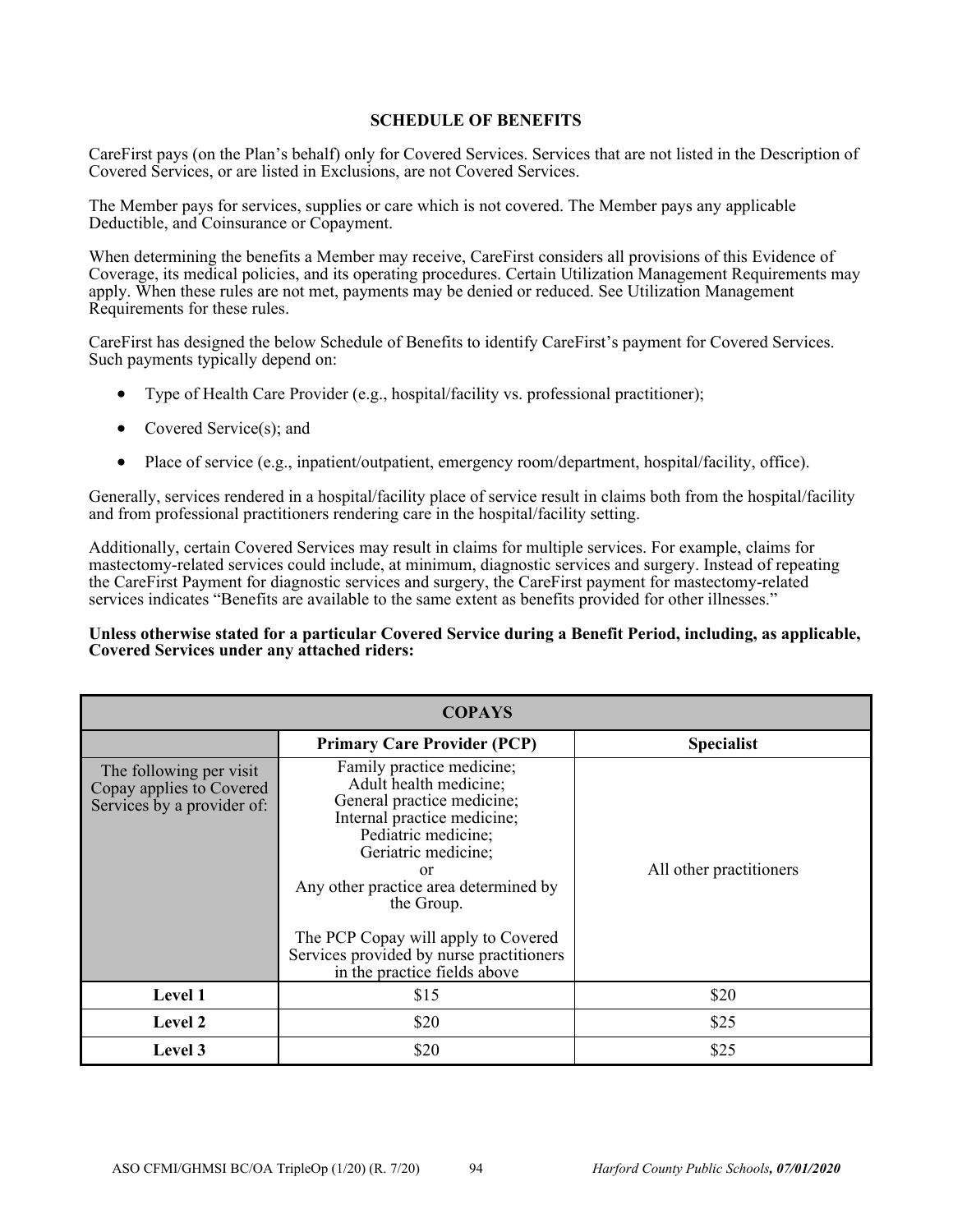| <b>DEDUCTIBLE</b>                                      |                                                                                                                    |                                                      |                                                 |  |
|--------------------------------------------------------|--------------------------------------------------------------------------------------------------------------------|------------------------------------------------------|-------------------------------------------------|--|
|                                                        | Level 1                                                                                                            | Level 2                                              | Level 3                                         |  |
|                                                        | (Applicable to all Level 1                                                                                         | (Applicable to all Level 2)                          | (Applicable to all Level 3                      |  |
| <b>Type of Coverage</b>                                | benefits, except as stated in                                                                                      | benefits, except as stated in                        | benefits, except as stated in                   |  |
|                                                        | the Schedule of Benefits)                                                                                          | the Schedule of Benefits)                            | the Schedule of Benefits)                       |  |
| <b>Individual</b>                                      | \$50                                                                                                               | \$50                                                 | \$250                                           |  |
| Family                                                 | \$100                                                                                                              | \$100                                                | \$500                                           |  |
|                                                        |                                                                                                                    |                                                      |                                                 |  |
|                                                        |                                                                                                                    | Level 1, Level 2, and Level 3 Deductible             |                                                 |  |
|                                                        | The Level 1, Level 2, and Level 3 Deductible will be a combined amount                                             |                                                      |                                                 |  |
| Member reaches the Individual Deductible amount.       | When the Type of Coverage is Individual, CareFirst will pay for all or part of remaining Covered Services when the |                                                      |                                                 |  |
|                                                        | When the Type of Coverage is Family, the Family Deductible amount is calculated by combining the amounts           |                                                      |                                                 |  |
|                                                        | contributed by all the family members covered under the family Type of Coverage.                                   |                                                      |                                                 |  |
|                                                        |                                                                                                                    |                                                      |                                                 |  |
|                                                        | CareFirst pays benefits for a family Member in a Family Type of Coverage who reaches the Individual Deductible     |                                                      |                                                 |  |
| amount before the Family Deductible amount is reached. |                                                                                                                    |                                                      |                                                 |  |
|                                                        | A family Member may not contribute more than the Individual Deductible amount to the Family Deductible amount.     |                                                      |                                                 |  |
|                                                        |                                                                                                                    | The following amounts may not be used to satisfy the |                                                 |  |
| The following amounts apply to the Deductible:         |                                                                                                                    | Deductible:                                          |                                                 |  |
|                                                        |                                                                                                                    |                                                      |                                                 |  |
| 100% of the Allowed Benefit for Covered                |                                                                                                                    | Charges in excess of the Allowed Benefit.            |                                                 |  |
|                                                        | Services that are subject to the Deductible.                                                                       |                                                      |                                                 |  |
|                                                        |                                                                                                                    | Charges for services which are not covered under     |                                                 |  |
|                                                        |                                                                                                                    |                                                      | the Evidence of Coverage or which exceed the    |  |
|                                                        |                                                                                                                    |                                                      | maximum number of covered visits/days listed    |  |
|                                                        |                                                                                                                    | helow.                                               |                                                 |  |
|                                                        |                                                                                                                    |                                                      |                                                 |  |
|                                                        |                                                                                                                    | Deductible.                                          | Charges for Covered Services not subject to the |  |
|                                                        |                                                                                                                    |                                                      | Amounts paid by the Members for the Covered     |  |
|                                                        |                                                                                                                    | Benefits Rider.                                      | Services provided under the Prescription Drug   |  |

# **LEVEL 2 & 3 COMMON ACCIDENT DEDUCTIBLE**

When two or more family Members Incur Covered Services due to the same accident, only one individual Deductible amount will be applied in a Benefit Period.

# **LEVEL 1, 2 &3 CARRY-OVER DEDUCTIBLE**

Covered Services Incurred in the last three (3) months of the Benefit Period which were applied to such Benefit Period's Deductible will be applied to the next Benefit Period's Deductible.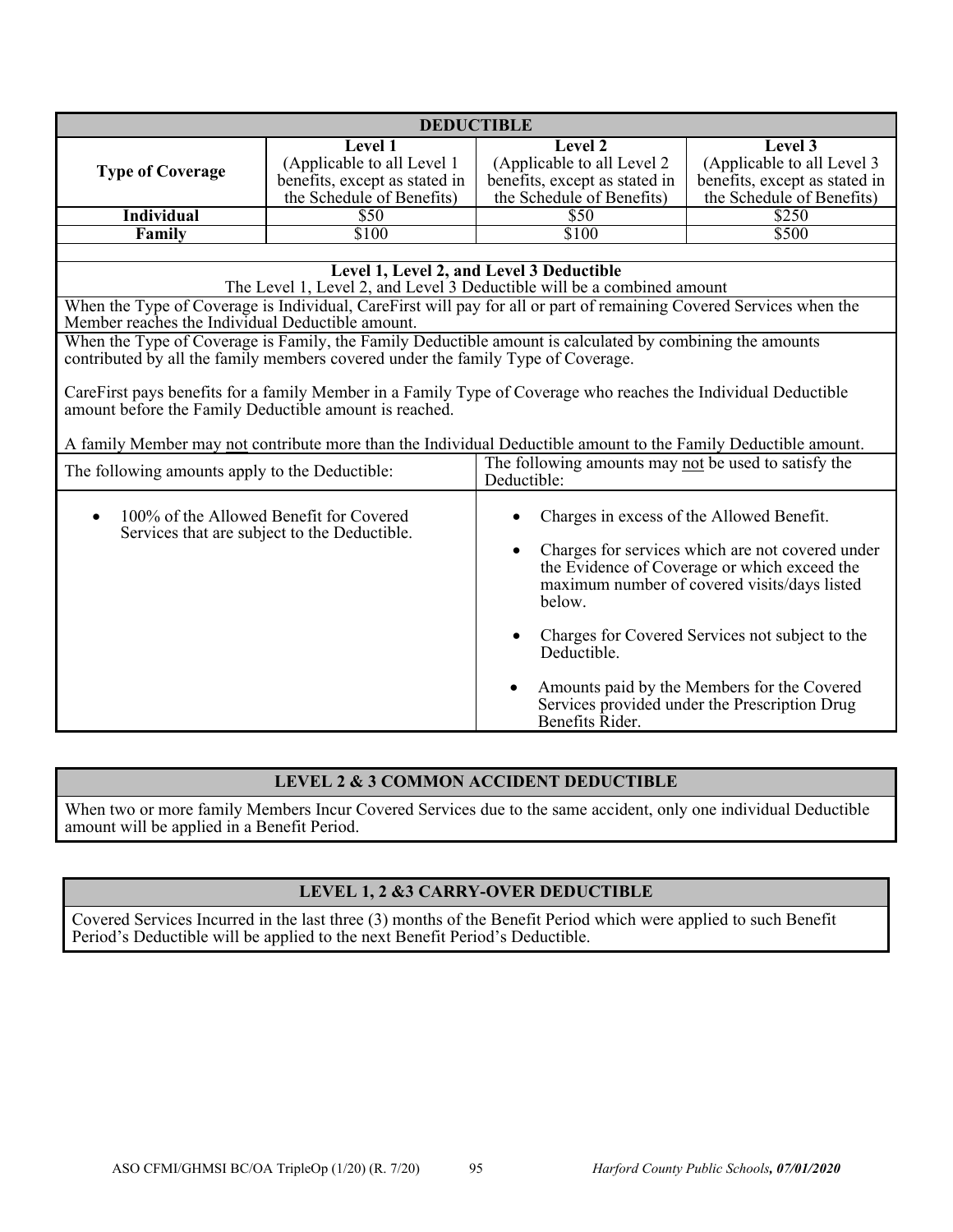| <b>OUT-OF-POCKET MAXIMUM</b>                                                                                                                                                                                                                                                                                                                                                                                                                                                                    |                               |                                                                                                             |         |  |
|-------------------------------------------------------------------------------------------------------------------------------------------------------------------------------------------------------------------------------------------------------------------------------------------------------------------------------------------------------------------------------------------------------------------------------------------------------------------------------------------------|-------------------------------|-------------------------------------------------------------------------------------------------------------|---------|--|
| <b>Type of Coverage</b>                                                                                                                                                                                                                                                                                                                                                                                                                                                                         | Level 1                       | Level 2                                                                                                     | Level 3 |  |
| <b>Individual</b>                                                                                                                                                                                                                                                                                                                                                                                                                                                                               | \$1,200                       | \$1,200                                                                                                     | \$1,200 |  |
| Family                                                                                                                                                                                                                                                                                                                                                                                                                                                                                          | \$2,400                       | \$2,400                                                                                                     | \$2,400 |  |
|                                                                                                                                                                                                                                                                                                                                                                                                                                                                                                 | Level 1, Level 2, and Level 3 |                                                                                                             |         |  |
| The Level 1 Out-of-Pocket Maximum amounts contribute towards the Level 2 and Level 3 Out-of-Pocket. The Level 2<br>Out-of-Pocket Maximum amounts contribute towards the Level 1 and Level 3 Out-of-Pocket. The Level 3 Out-of-<br>Pocket Maximum amounts contribute towards the Level 1 and Level 2 Out-of-Pocket.<br>When the Type of Coverage is Individual, CareFirst will pay for all or part of remaining Covered Services when the<br>Member reaches the Individual Out-of-Pocket amount. |                               |                                                                                                             |         |  |
|                                                                                                                                                                                                                                                                                                                                                                                                                                                                                                 |                               | When the Type of Coverage is Family, the Family Out-of-Pocket Maximum amount is calculated by combining the |         |  |
|                                                                                                                                                                                                                                                                                                                                                                                                                                                                                                 |                               | amounts contributed by all the family members covered under the Family Type of Coverage.                    |         |  |
| A family Member may not contribute more than the Individual Out-of-Pocket Maximum amount to the Family Out-of-<br>Pocket Maximum amount.                                                                                                                                                                                                                                                                                                                                                        |                               |                                                                                                             |         |  |
| CareFirst's payment for Covered Services will increase to 100% of the Allowed Benefit for the remainder of the Benefit<br>Period when the Out-of-Pocket Maximum is met.                                                                                                                                                                                                                                                                                                                         |                               |                                                                                                             |         |  |
| Once the Out-of-Pocket Maximum is met, the Member's cost-share for Covered Services (e.g., Coinsurance, Copays,<br>and Inpatient Copay (if applicable)) will be waived for the remainder of the Benefit Period.                                                                                                                                                                                                                                                                                 |                               |                                                                                                             |         |  |
| The following amounts apply to the Out-of-Pocket<br>The following amounts do not apply to the Out-of-Pocket<br>Maximum:<br>Maximum:                                                                                                                                                                                                                                                                                                                                                             |                               |                                                                                                             |         |  |
| Coinsurance (Member's share).<br>Charges in excess of the Allowed Benefit.<br>$\bullet$<br>$\bullet$<br>Amounts paid by the Member for the benefits<br>Copays.<br>provided under the Prescription Drug Benefits<br>Deductible.<br>Rider.                                                                                                                                                                                                                                                        |                               |                                                                                                             |         |  |

# **LIFETIME MAXIMUM**

The Lifetime Maximum for Essential Health Benefits Covered Services and for Covered Services that are **not** Essential Health Benefits is unlimited per Member.

This Lifetime Maximum creates no rights to benefits after a Member loses entitlement to coverage or is no longer covered under this Evidence of Coverage.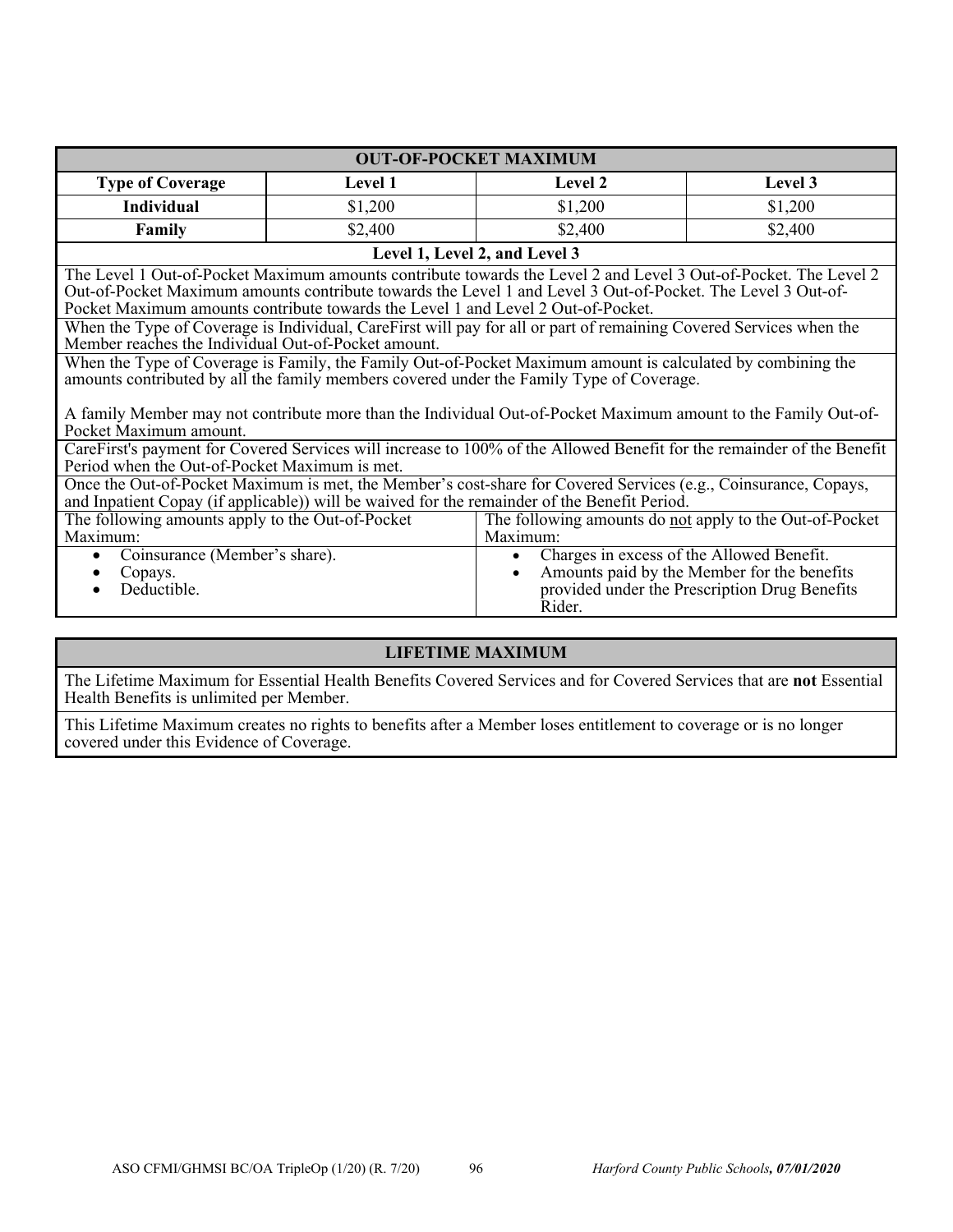| <b>Covered Services</b>                                                                                       | <b>CareFirst Payment</b>                                                       |                                                                                        |                                                                 |
|---------------------------------------------------------------------------------------------------------------|--------------------------------------------------------------------------------|----------------------------------------------------------------------------------------|-----------------------------------------------------------------|
|                                                                                                               | Level 1                                                                        | Level 2                                                                                | Level 3                                                         |
| <b>Preventive and wellness services</b>                                                                       |                                                                                |                                                                                        |                                                                 |
| Primary purpose of the office visit<br>is preventive and wellness services                                    |                                                                                |                                                                                        |                                                                 |
| Infant, child, and adolescent<br>preventive and wellness services                                             |                                                                                |                                                                                        |                                                                 |
| Office visit                                                                                                  | No Deductible required<br>100% of Allowed<br>Benefit                           | No Deductible required<br>100% of Allowed<br>Benefit                                   | No Deductible required<br>100% of Allowed<br>Benefit            |
| Immunizations                                                                                                 | No Deductible required<br>100% of Allowed<br>Benefit                           | No Deductible required<br>100% of Allowed<br>Benefit                                   | No Deductible required<br>100% of Allowed<br>Benefit            |
| Diagnostic services<br>(including preventive<br>screenings)                                                   | No Deductible required<br>100% of Allowed<br>Benefit                           | No Deductible required<br>100% of Allowed<br>Benefit                                   | No Deductible required<br>100% of Allowed<br>Benefit            |
| Adult preventive and wellness<br>services                                                                     |                                                                                |                                                                                        |                                                                 |
| Office visit                                                                                                  | No Deductible required<br>100% of Allowed<br>Benefit                           | No Deductible required<br>100% of Allowed<br>Benefit                                   | No Deductible required<br>100% of Allowed<br>Benefit ed Benefit |
| Immunizations                                                                                                 | No Deductible required<br>100% of Allowed<br>Benefit                           | No Deductible required<br>100% of Allowed<br>Benefit                                   | No Deductible required<br>100% of Allowed<br>Benefit            |
| Diagnostic services<br>(including preventive<br>screenings)                                                   | No Deductible required<br>100% of Allowed<br>Benefit                           | No Deductible required<br>100% of Allowed<br>Benefit                                   | No Deductible required<br>100% of Allowed<br>Benefit            |
| Primary purpose of the office visit<br>is not the delivery of preventive<br>and wellness services             |                                                                                |                                                                                        |                                                                 |
| Office visit and, if not billed<br>separately, preventive and wellness<br>services                            | 100% of Allowed<br>Benefit after \$15 PCP<br>Copay or \$20 Specialist<br>Copay | 100% of Allowed<br>Benefit after \$20 PCP<br>Copay or \$25 Specialist<br>Copay         | 80% of Allowed<br>Benefit                                       |
| Subsequent treatment of a<br>condition diagnosed during a<br>preventive and wellness services<br>office visit |                                                                                | Benefits are available to the same extent as benefits provided for other<br>illnesses. |                                                                 |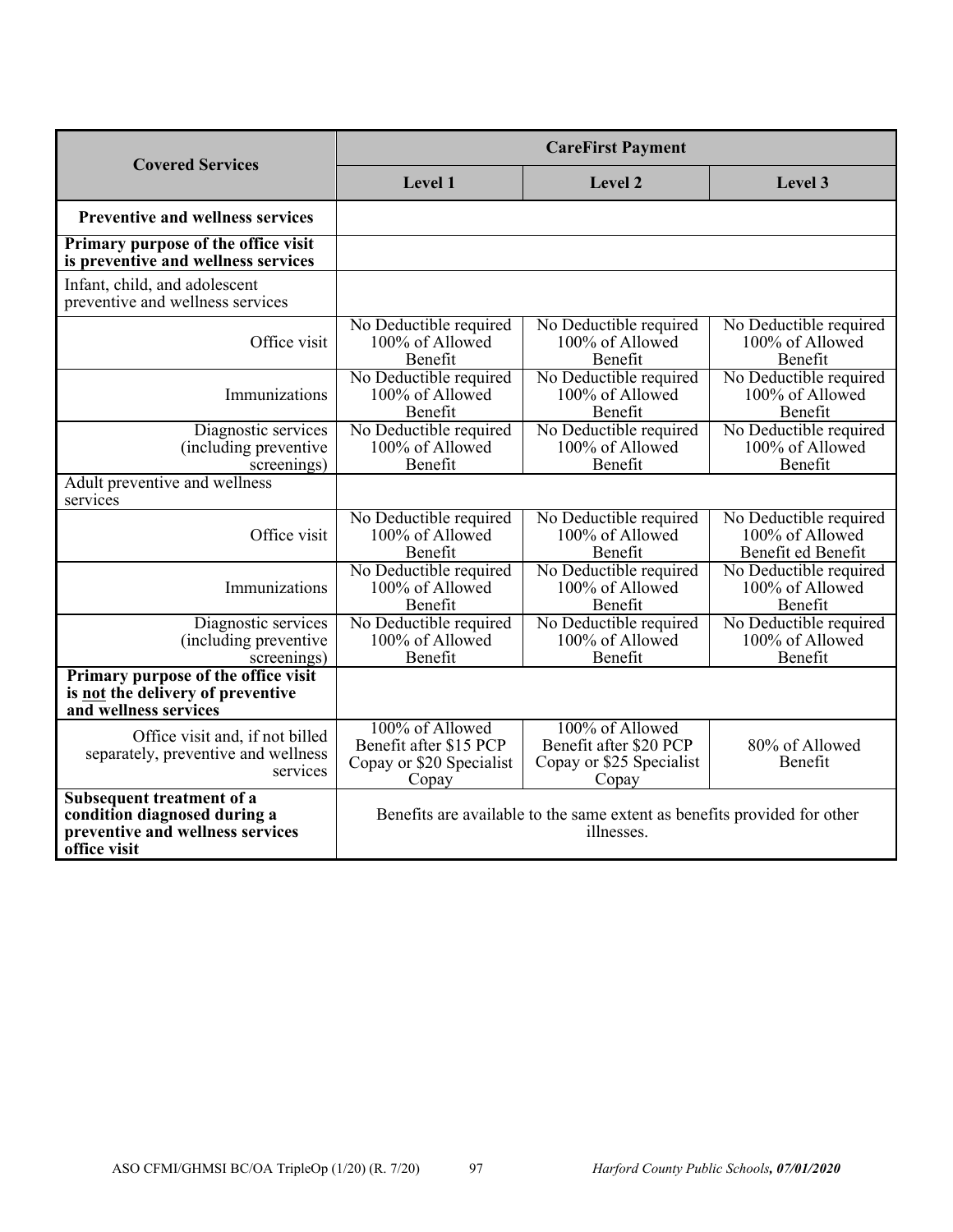| <b>Covered Service</b>                                     | <b>CareFirst Payment</b>                                                                     |                                                                                                                                       |                            |
|------------------------------------------------------------|----------------------------------------------------------------------------------------------|---------------------------------------------------------------------------------------------------------------------------------------|----------------------------|
|                                                            | Level 1                                                                                      | Level 2                                                                                                                               | Level 3                    |
| <b>Ambulance Services</b><br>(Emergency and Non-Emergency) | Limitations<br>Ambulance services are limited, as follows:<br>$\bullet$<br>law or ordinance. | Licensed private ambulance firms or a municipal department or<br>division authorized to provide such services pursuant to an existing |                            |
| <b>Ambulance Services</b>                                  | 100% of Allowed<br>Benefit                                                                   | 100% of Allowed<br>Benefit                                                                                                            | 100% of Allowed<br>Benefit |

| <b>Covered Service</b>                                                                       | <b>CareFirst Payment</b>                                                                                        |         |                |
|----------------------------------------------------------------------------------------------|-----------------------------------------------------------------------------------------------------------------|---------|----------------|
|                                                                                              | Level 1                                                                                                         | Level 2 | <b>Level 3</b> |
| <b>Controlled</b><br><b>Clinical Trials Patient Costs</b>                                    | Limitations<br>Hospital Pre-Certification and Review is required.<br>An approved Plan of Treatment is required. |         |                |
| Benefits are available to the same extent as benefits provided for other<br><i>illnesses</i> |                                                                                                                 |         |                |

| <b>Covered Service</b>                                                                            | <b>CareFirst Payment</b>                                                       |                                                                                                                                                                 |                                                             |
|---------------------------------------------------------------------------------------------------|--------------------------------------------------------------------------------|-----------------------------------------------------------------------------------------------------------------------------------------------------------------|-------------------------------------------------------------|
|                                                                                                   | Level 1                                                                        | Level 2                                                                                                                                                         | Level 3                                                     |
| Diabetes-related<br>services                                                                      |                                                                                |                                                                                                                                                                 |                                                             |
| Diabetes equipment                                                                                | $100\%$ of Allowed<br><b>Benefit</b>                                           | 100% of Allowed<br>Benefit                                                                                                                                      | $80\%$ of Allowed<br><b>Benefit</b>                         |
| Diabetes Supplies<br>(except urine and blood testing strips)<br>for glucose monitoring equipment) | No Deductible required<br>100% of Allowed<br>Benefit                           | No Deductible required<br>100% of Allowed<br><b>Benefit</b>                                                                                                     | No Deductible required<br>100% of Allowed<br><b>Benefit</b> |
| Urine and blood testing strips for<br>glucose monitoring equipment                                | No Deductible required<br>100% of Allowed<br>Benefit                           | No Deductible required<br>100% of Allowed<br>Benefit                                                                                                            | No Deductible required<br>100% of Allowed<br>Benefit        |
| Diabetes self-management training                                                                 | 100% of Allowed<br>Benefit after \$15 PCP<br>Copay or \$20 Specialist<br>Copay | 100% of Allowed<br>Benefit after \$20 PCP<br>Copay or \$25 Specialist<br>Copay                                                                                  | 80% of Allowed<br>Benefit                                   |
| Pharmacy-Dispensed insulin syringes<br>and other Diabetes Supplies                                |                                                                                | Benefits for Pharmacy-dispensed insulin syringes and other Diabetes Supplies<br>intended for outpatient use are stated in the Prescription Drug Benefits Rider. |                                                             |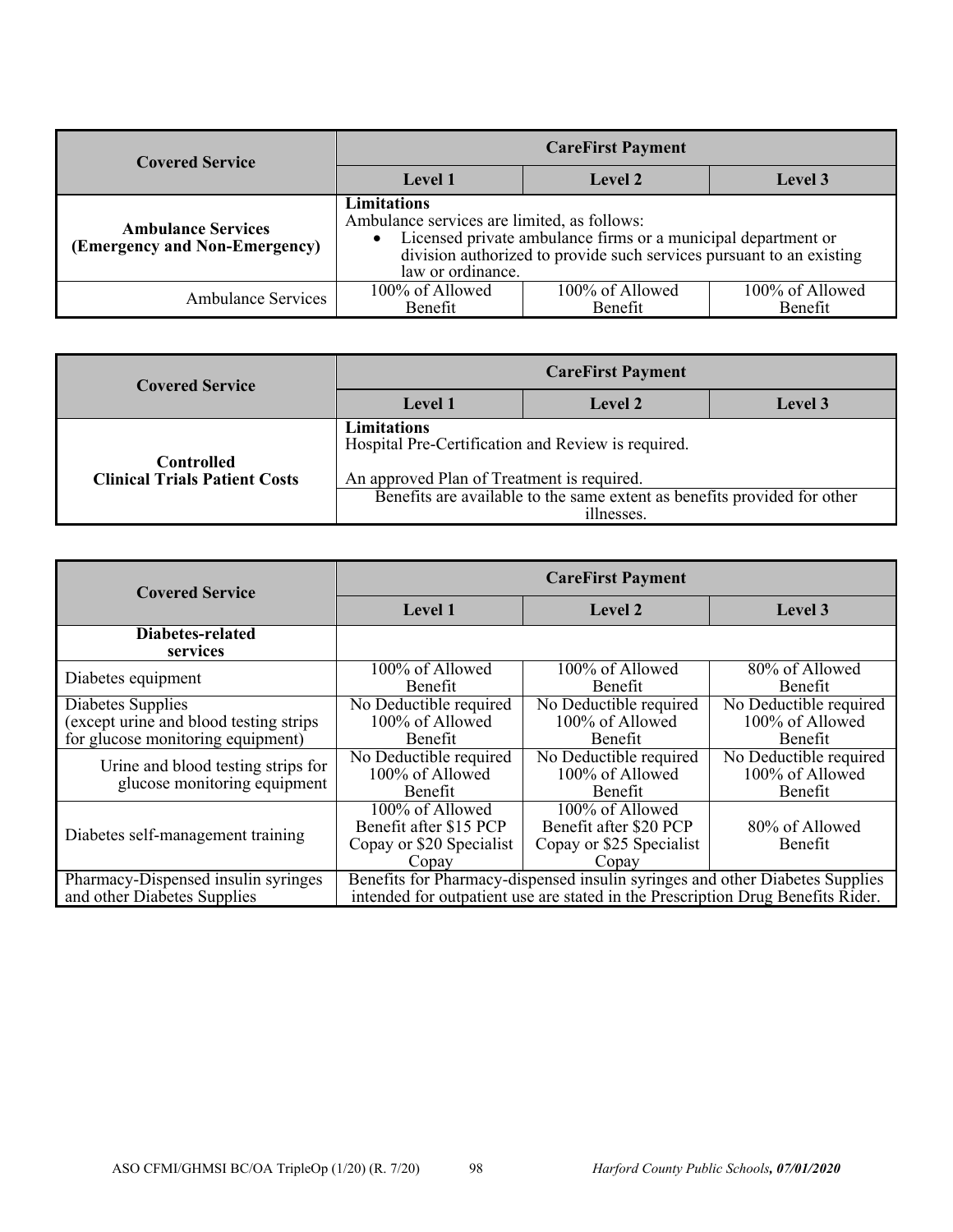| <b>Covered Service</b>                                                                                                                                                        | <b>CareFirst Payment</b>                                                                                                                                                                                                                                                                          |                                                                                                                             |                                  |
|-------------------------------------------------------------------------------------------------------------------------------------------------------------------------------|---------------------------------------------------------------------------------------------------------------------------------------------------------------------------------------------------------------------------------------------------------------------------------------------------|-----------------------------------------------------------------------------------------------------------------------------|----------------------------------|
|                                                                                                                                                                               | Level 1                                                                                                                                                                                                                                                                                           | Level 2                                                                                                                     | Level 3                          |
| <b>Emergency Services</b><br>and Urgent Care                                                                                                                                  |                                                                                                                                                                                                                                                                                                   |                                                                                                                             |                                  |
| <b>Emergency Services in a hospital</b><br>emergency room/department                                                                                                          |                                                                                                                                                                                                                                                                                                   |                                                                                                                             |                                  |
| Hospital emergency room/<br>department and ancillary services<br>routinely available to the emergency<br>room/department to evaluate an<br><b>Emergency Medical Condition</b> | 100% of Allowed Benefit<br>after \$75 Copay<br>Copay is waived if Member is admitted.<br>The Member is responsible for one $(1)$ Copay for all hospital emergency<br>room/department visits made in a consecutive three (3) day period (including<br>observation stays), regardless of condition. |                                                                                                                             |                                  |
| Outpatient professional<br>$practitioner(s)$ in hospital<br>emergency room/department                                                                                         | 100% of Allowed Benefit                                                                                                                                                                                                                                                                           |                                                                                                                             |                                  |
| Member admitted as inpatient                                                                                                                                                  |                                                                                                                                                                                                                                                                                                   | Benefits are available to the same extent as other Inpatient Health Care<br>Provider services.                              |                                  |
| <b>Evaluation, examination, and</b><br>treatment that is not rendered in a<br>hospital emergency<br>room/department                                                           |                                                                                                                                                                                                                                                                                                   |                                                                                                                             |                                  |
| Office                                                                                                                                                                        | 100% of Allowed<br>Benefit<br>after \$15 PCP Copay or<br>\$20 Specialist Copay<br>Copay applies to the<br>office exam only.                                                                                                                                                                       | 100% of Allowed<br>Benefit<br>after \$20 PCP Copay or<br>\$25 Specialist Copay<br>Copay applies to the<br>office exam only. | 80% of Allowed<br><b>Benefit</b> |
| <b>Urgent Care center</b>                                                                                                                                                     | 100% of Allowed<br>Benefit<br>after \$20 Copay                                                                                                                                                                                                                                                    | 100% of Allowed<br>Benefit<br>after \$25 Copay                                                                              | 80% of Allowed<br>Benefit        |
|                                                                                                                                                                               | Limitations                                                                                                                                                                                                                                                                                       | Treatment must begin within 60 days of the accident.                                                                        |                                  |
| <b>Dental services related to</b><br>accidental injury or trauma                                                                                                              | 100% of Allowed<br><b>Benefit</b>                                                                                                                                                                                                                                                                 | 100% of Allowed<br><b>Benefit</b>                                                                                           | 80% of Allowed<br><b>Benefit</b> |
| <b>HIV Testing in a hospital</b><br>emergency room                                                                                                                            | Benefits for HIV testing performed in a hospital emergency room are not<br>subject to the Deductible.                                                                                                                                                                                             |                                                                                                                             |                                  |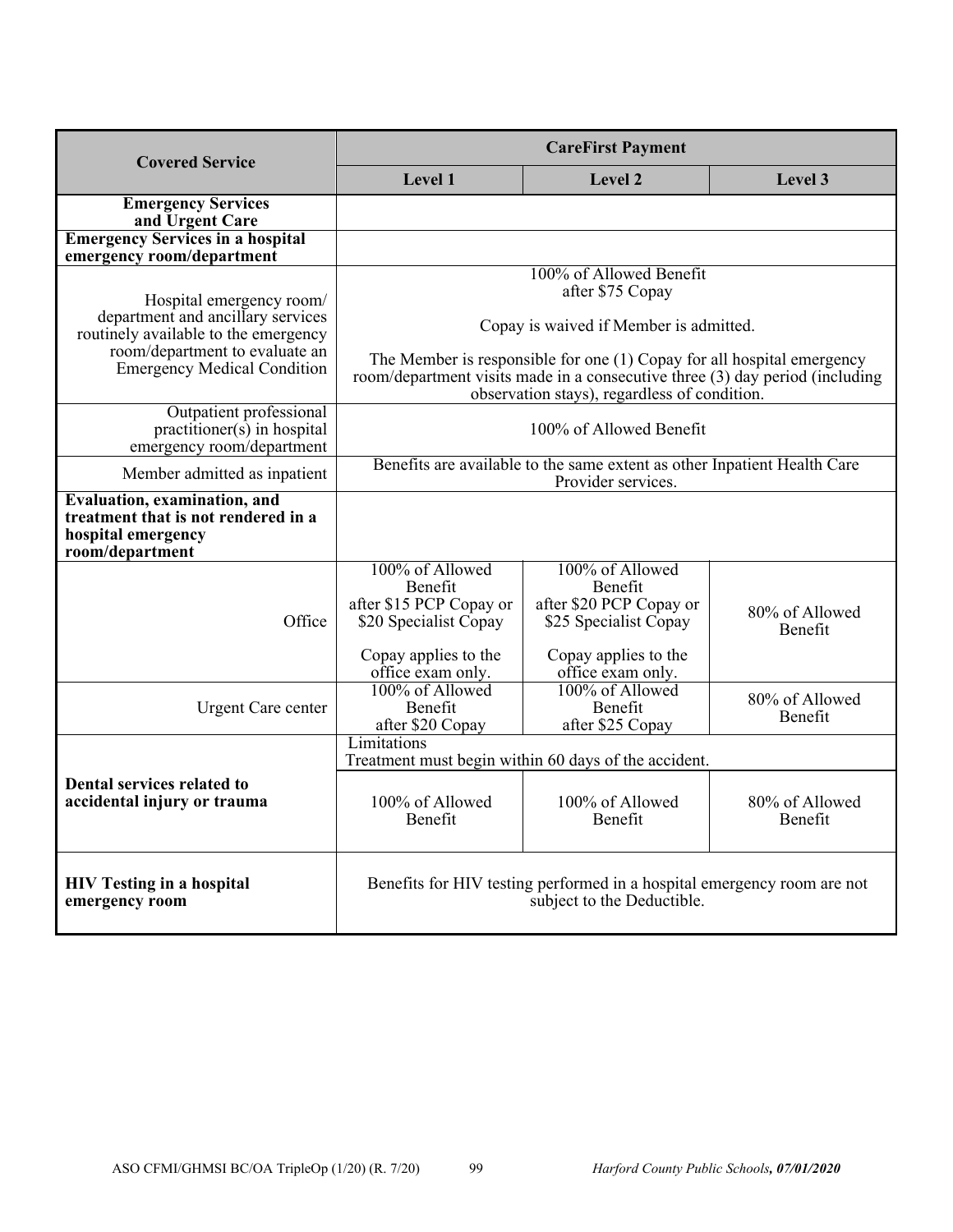| <b>Covered Service</b>             | <b>CareFirst Payment</b>                                                               |                |         |
|------------------------------------|----------------------------------------------------------------------------------------|----------------|---------|
|                                    | <b>Level</b> 1                                                                         | <b>Level 2</b> | Level 3 |
|                                    | Limitations<br>An approved Plan of Treatment may be required.                          |                |         |
| General anesthesia for dental care | Benefits are available to the same extent as benefits provided for other<br>illnesses. |                |         |

| <b>Covered Service</b>                                      | <b>CareFirst Payment</b>                                                                                                                                                                                                           |                                                                               |                           |
|-------------------------------------------------------------|------------------------------------------------------------------------------------------------------------------------------------------------------------------------------------------------------------------------------------|-------------------------------------------------------------------------------|---------------------------|
|                                                             | Level 1                                                                                                                                                                                                                            | Level 2                                                                       | Level 3                   |
|                                                             | <b>Limitations</b>                                                                                                                                                                                                                 | An approved Plan of Treatment is required for Home Health Care.               |                           |
|                                                             | Health Care Visits.                                                                                                                                                                                                                | Level 1 hospital/home health agency: Ninety (90) days of unlimited Home       |                           |
| <b>Home Health Care</b>                                     | period                                                                                                                                                                                                                             | Level 2 and Level 3 hospital/home health agency: Ninety (90) days per benefit |                           |
|                                                             | Home Health Care Visit limits, if any, do not apply to:<br>Home visits following childbirth<br>$\bullet$<br>Home visits following mastectomy<br>$\bullet$<br>Home visits following the surgical removal of a testicle<br>$\bullet$ |                                                                               |                           |
| Hospital/Home Health Care agency                            | 100% of Allowed<br>Benefit                                                                                                                                                                                                         | 100% of Allowed<br>Benefit                                                    | 80% of Allowed<br>Benefit |
| Home visits following childbirth                            |                                                                                                                                                                                                                                    | No Deductible required<br>100% of Allowed Benefit                             |                           |
| Home visits following mastectomy                            | No Deductible required<br>100% of Allowed Benefit                                                                                                                                                                                  |                                                                               |                           |
| Home visits following the surgical<br>removal of a testicle |                                                                                                                                                                                                                                    | No Deductible required<br>100% of Allowed Benefit                             |                           |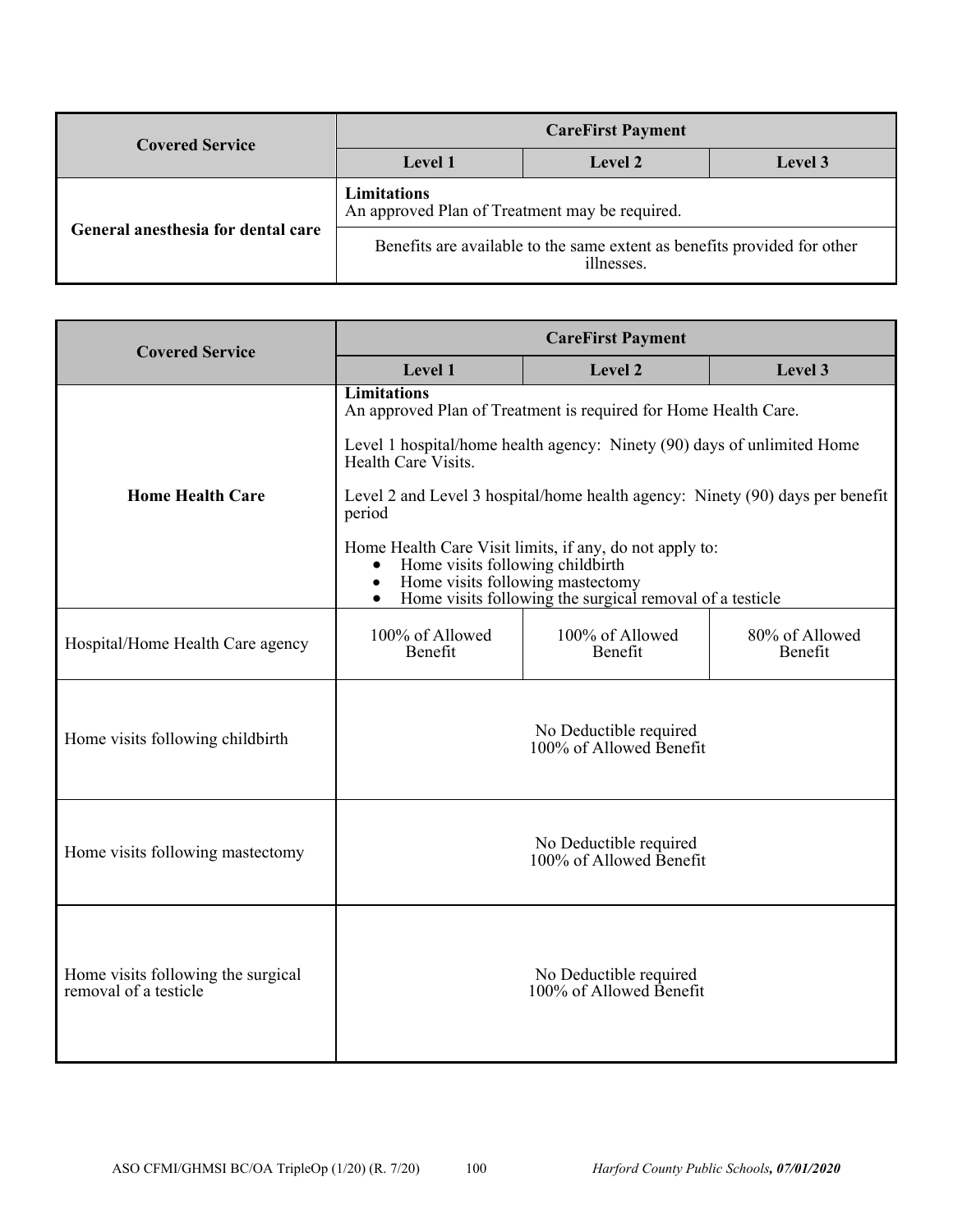| <b>Covered Service</b>               | <b>CareFirst Payment</b>                                                                                                                                            |                                                                                                                                                 |                                  |  |
|--------------------------------------|---------------------------------------------------------------------------------------------------------------------------------------------------------------------|-------------------------------------------------------------------------------------------------------------------------------------------------|----------------------------------|--|
|                                      | Level 1                                                                                                                                                             | Level 2                                                                                                                                         | Level 3                          |  |
|                                      | <b>Limitations</b><br>An approved Plan of Treatment is required for hospice care; the Plan of<br>Treatment must be accepted in writing by the Member and/or family. |                                                                                                                                                 |                                  |  |
|                                      | Level 1 benefits are limited as follows:                                                                                                                            |                                                                                                                                                 |                                  |  |
|                                      | eligibility period.                                                                                                                                                 | Respite Care is limited to a maximum of fourteen (14) days per hospice                                                                          |                                  |  |
| Hospice care                         |                                                                                                                                                                     | Bereavement counseling is limited to the six $(6)$ month period following the<br>Member's death or fifteen (15) visits, whichever occurs first. |                                  |  |
|                                      |                                                                                                                                                                     | <b>Level 2 and Level 3 benefits are limited as follows:</b>                                                                                     |                                  |  |
|                                      | Respite Care is limited to a maximum of fourteen (14) days per Benefit Period.                                                                                      |                                                                                                                                                 |                                  |  |
|                                      | Bereavement counseling is limited to the six $(6)$ month period following the<br>Member's death or fifteen (15) visits, whichever occurs first.                     |                                                                                                                                                 |                                  |  |
| Inpatient hospice facility services  | 100% of Allowed<br>Benefit                                                                                                                                          | 100% of Allowed<br>Benefit                                                                                                                      | 80% of Allowed<br>Benefit        |  |
| Outpatient hospice facility services | 100% of Allowed<br><b>Benefit</b>                                                                                                                                   | 100% of Allowed<br><b>Benefit</b>                                                                                                               | 80% of Allowed Benefit           |  |
| Respite care                         | 100% of Allowed<br>Benefit                                                                                                                                          | 100% of Allowed<br>Benefit                                                                                                                      | 80% of Allowed<br>Benefit        |  |
| Bereavement counseling               | 100% of Allowed<br>Benefit                                                                                                                                          | 100% of Allowed<br>Benefit                                                                                                                      | 80% of Allowed<br>Benefit        |  |
| Family counseling                    | 100% of Allowed<br><b>Benefit</b>                                                                                                                                   | 100% of Allowed<br><b>Benefit</b>                                                                                                               | 80% of Allowed<br><b>Benefit</b> |  |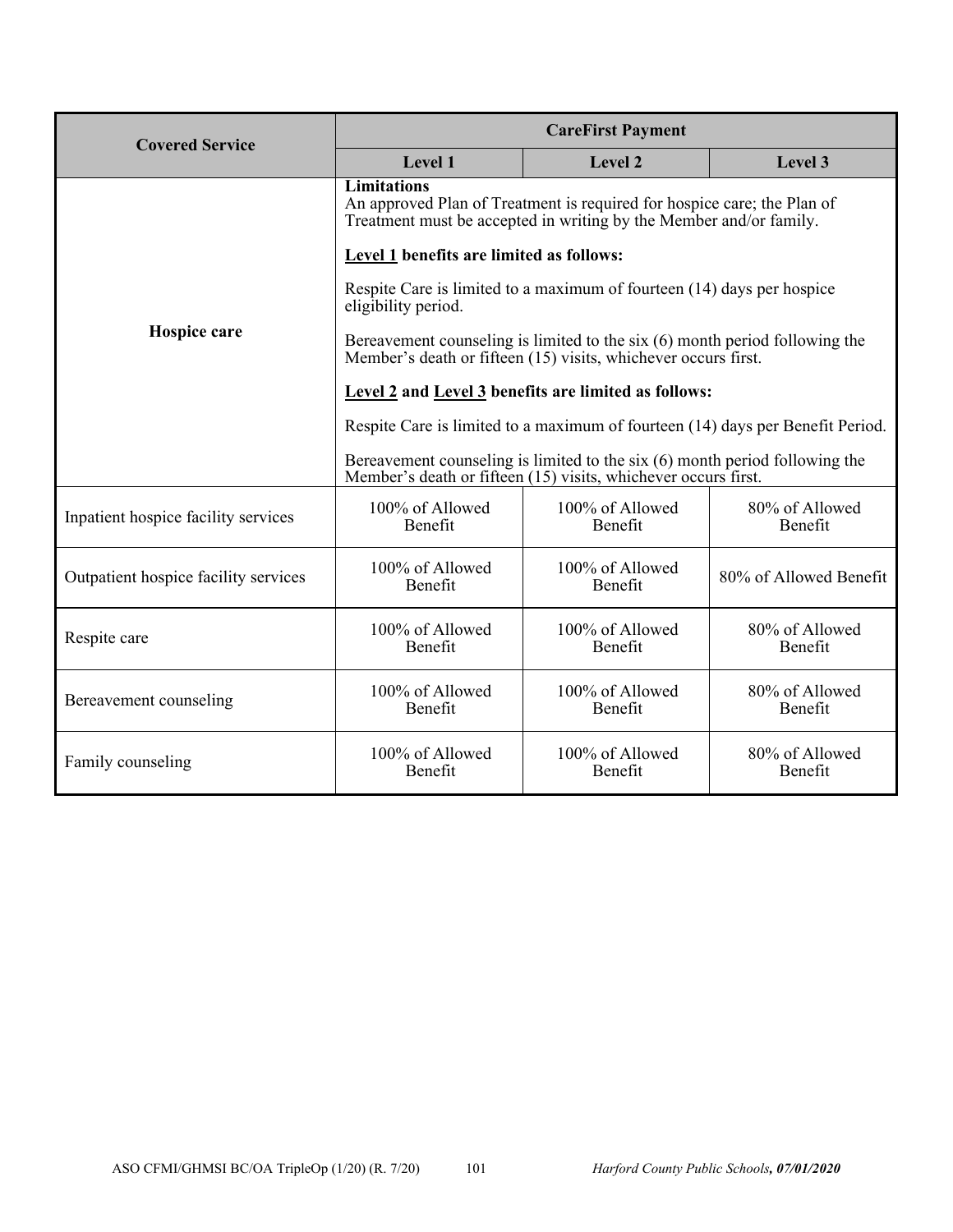| <b>Covered Service</b>                                                 | <b>CareFirst Payment</b>                                                                                                                                                                                                                                                             |                                                                                |                        |
|------------------------------------------------------------------------|--------------------------------------------------------------------------------------------------------------------------------------------------------------------------------------------------------------------------------------------------------------------------------------|--------------------------------------------------------------------------------|------------------------|
|                                                                        | Level 1                                                                                                                                                                                                                                                                              | Level 2                                                                        | Level 3                |
| <b>Infertility services</b>                                            |                                                                                                                                                                                                                                                                                      |                                                                                |                        |
| Artificial insemination $(AI)$ /<br>intrauterine insemination<br>(III) | <b>Limitations</b><br>An approved Plan of Treatment is required.<br>Benefits for artificial insemination (AI) and/or intrauterine insemination (IUI)<br>are limited to $six(6)$ attempts per live birth.                                                                             |                                                                                |                        |
| Hospital                                                               | 100% of Allowed<br>Benefit                                                                                                                                                                                                                                                           | 100% of Allowed<br>Benefit                                                     | 80% of Allowed Benefit |
| Outpatient professional<br>practitioner                                | 100% of Allowed<br>Benefit                                                                                                                                                                                                                                                           | 100% of Allowed<br>Benefit<br>after \$30 PCP Copay or<br>\$30 Specialist Copay | 80% of Allowed Benefit |
| Office                                                                 | 100% of Allowed<br>Benefit                                                                                                                                                                                                                                                           | 100% of Allowed<br>Benefit<br>after \$20 PCP Copay or<br>\$25 Specialist Copay | 80% of Allowed Benefit |
| In-vitro fertilization (IVF)                                           | <b>Limitations</b><br>An approved Plan of Treatment is required.<br>Benefits for in-vitro fertilization (IVF) are limited to three attempts per live<br>birth; and a lifetime maximum benefit of \$100,000. This maximum in no way<br>creates a right to benefits after termination. |                                                                                |                        |
| Hospital                                                               | 100% of Allowed<br>Benefit                                                                                                                                                                                                                                                           | 100% of Allowed<br>Benefit                                                     | 80% of Allowed Benefit |
| Outpatient professional<br>practitioner                                | 100% of Allowed<br>Benefit                                                                                                                                                                                                                                                           | 100% of Allowed<br>Benefit<br>after \$30 PCP Copay or<br>\$30 Specialist Copay | 80% of Allowed Benefit |
| Office                                                                 | 100% of Allowed<br>Benefit                                                                                                                                                                                                                                                           | 100% of Allowed<br>Benefit<br>after \$20 PCP Copay or<br>\$25 Specialist Copay | 80% of Allowed Benefit |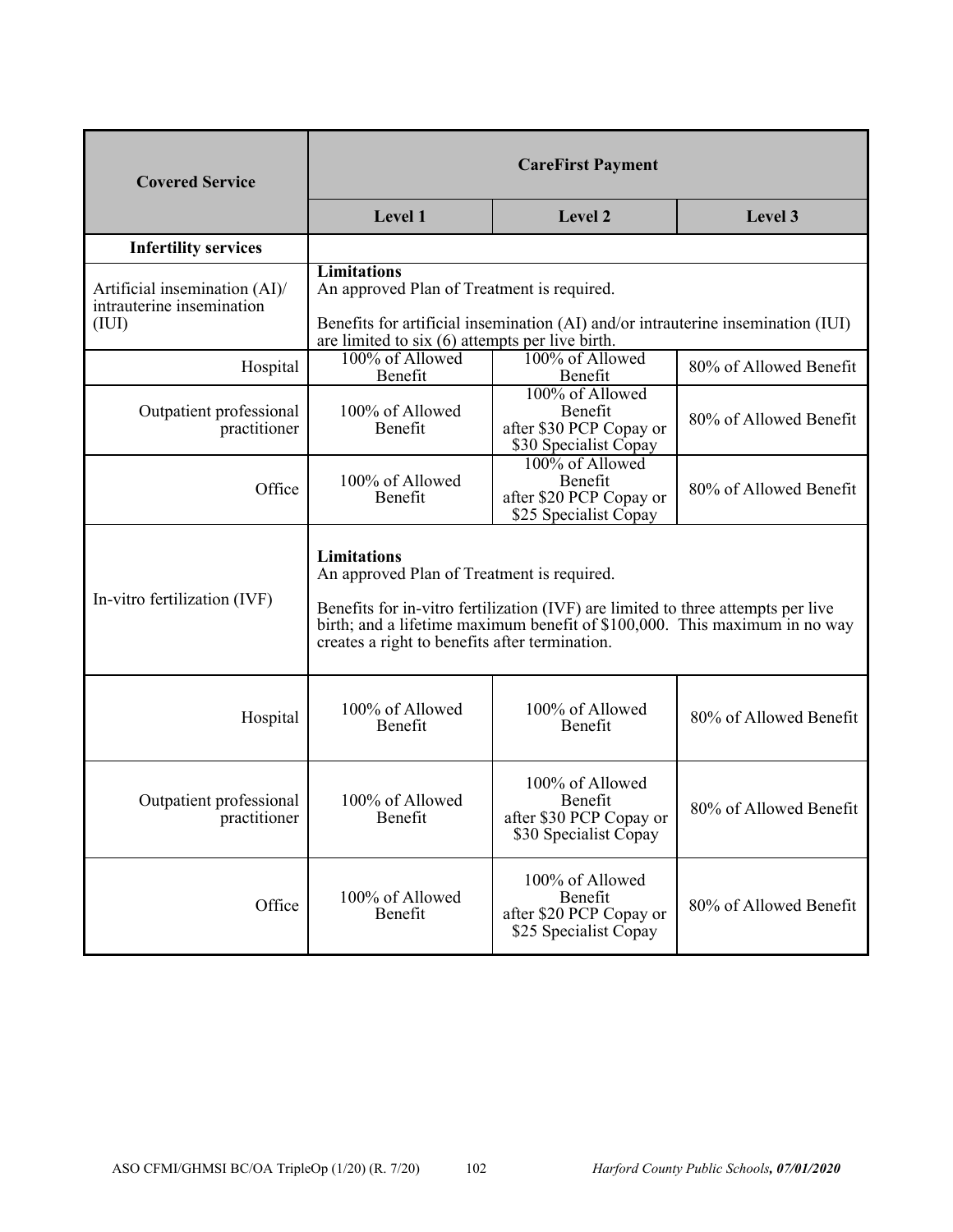| <b>Covered Service</b>                                        | <b>CareFirst Payment</b>                                                                                                                                                                                         |                                                      |                                                      |
|---------------------------------------------------------------|------------------------------------------------------------------------------------------------------------------------------------------------------------------------------------------------------------------|------------------------------------------------------|------------------------------------------------------|
|                                                               | Level 1                                                                                                                                                                                                          | Level 2                                              | Level 3                                              |
| Inpatient<br><b>Health Care Provider Services</b>             | Subject to the requirements of PPACA, the CareFirst payment for Members<br>receiving inpatient benefits when the Group Contract renews will be the<br>benefits in effect at the date of the inpatient admission. |                                                      |                                                      |
| Inpatient hospital or health care<br>facility                 | <b>Limitations</b><br>Hospital Pre-Certification and Review is required.<br>No prior authorization required for maternity admissions.<br>100% of Allowed<br>100% of Allowed<br>100% of Allowed                   |                                                      |                                                      |
|                                                               | Benefit                                                                                                                                                                                                          | Benefit                                              | Benefit                                              |
| <b>Skilled Nursing Facility</b>                               | <b>Limitations</b><br>Hospital Pre-Certification and Review is required.<br>100% of Allowed<br>Benefit                                                                                                           | 100% of Allowed<br>Benefit                           | 80% of Allowed<br>Benefit                            |
| <b>Health care practitioner - Inpatient</b>                   | 100% of Allowed                                                                                                                                                                                                  | 100% of Allowed                                      | 80% of Allowed                                       |
| medical care/surgery                                          | Benefit                                                                                                                                                                                                          | Benefit                                              | Benefit                                              |
| Radiologist, pathologist,                                     | 100% of Allowed                                                                                                                                                                                                  | 100% of Allowed                                      | 80% of Allowed                                       |
| anesthesiologist, surgical assistant                          | Benefit                                                                                                                                                                                                          | Benefit                                              | Benefit                                              |
| Contraceptive exam, insertion and<br>removal                  | No Deductible required<br>100% of Allowed<br>Benefit                                                                                                                                                             | No Deductible required<br>100% of Allowed Benefit    | No Deductible required<br>100% of Allowed<br>Benefit |
| Fertility Awareness-Based Methods<br>contraceptive counseling | No Deductible required<br>100% of Allowed<br>Benefit                                                                                                                                                             | No Deductible required<br>100% of Allowed<br>Benefit | No Deductible required<br>100% of Allowed<br>Benefit |
| Cleft lip or cleft palate, or both                            |                                                                                                                                                                                                                  |                                                      |                                                      |
| Oral surgery                                                  |                                                                                                                                                                                                                  |                                                      |                                                      |
| Outpatient facility                                           | 100% of Allowed<br>Benefit                                                                                                                                                                                       | 100% of Allowed<br>Benefit                           | 80% of Allowed<br>Benefit                            |
| Outpatient<br>professional practitioner                       | 100% of Allowed<br>Benefit                                                                                                                                                                                       | 100% of Allowed<br>Benefit                           | 80% of Allowed<br>Benefit                            |
| Office                                                        | 100% of Allowed<br>Benefit                                                                                                                                                                                       | 100% of Allowed<br>Benefit                           | 80% of Allowed<br>Benefit                            |
| Orthodontics (office)                                         | 100% of Allowed<br>Benefit                                                                                                                                                                                       | 100% of Allowed<br>Benefit                           | 80% of Allowed<br>Benefit                            |
| Otological, audiological and<br>speech/language treatment     | Rehabilitative Services visit limits and Utilization Management Requirements<br>for Speech Therapy, if any,<br>do not apply.                                                                                     |                                                      |                                                      |
| Outpatient facility                                           | 100% of Allowed<br>Benefit<br>after \$20 Copay                                                                                                                                                                   | 100% of Allowed<br>Benefit<br>after \$30 Copay       | 80% of Allowed<br>Benefit                            |
| Outpatient professional<br>practitioner                       | 100% of Allowed<br>Benefit                                                                                                                                                                                       | 100% of Allowed<br>Benefit<br>after \$30 Copay       | 80% of Allowed<br>Benefit                            |
| Office                                                        | 100% of Allowed<br>Benefit<br>after \$20 Copay                                                                                                                                                                   | 100% of Allowed<br>Benefit<br>after \$25 Copay       | 80% of Allowed<br>Benefit                            |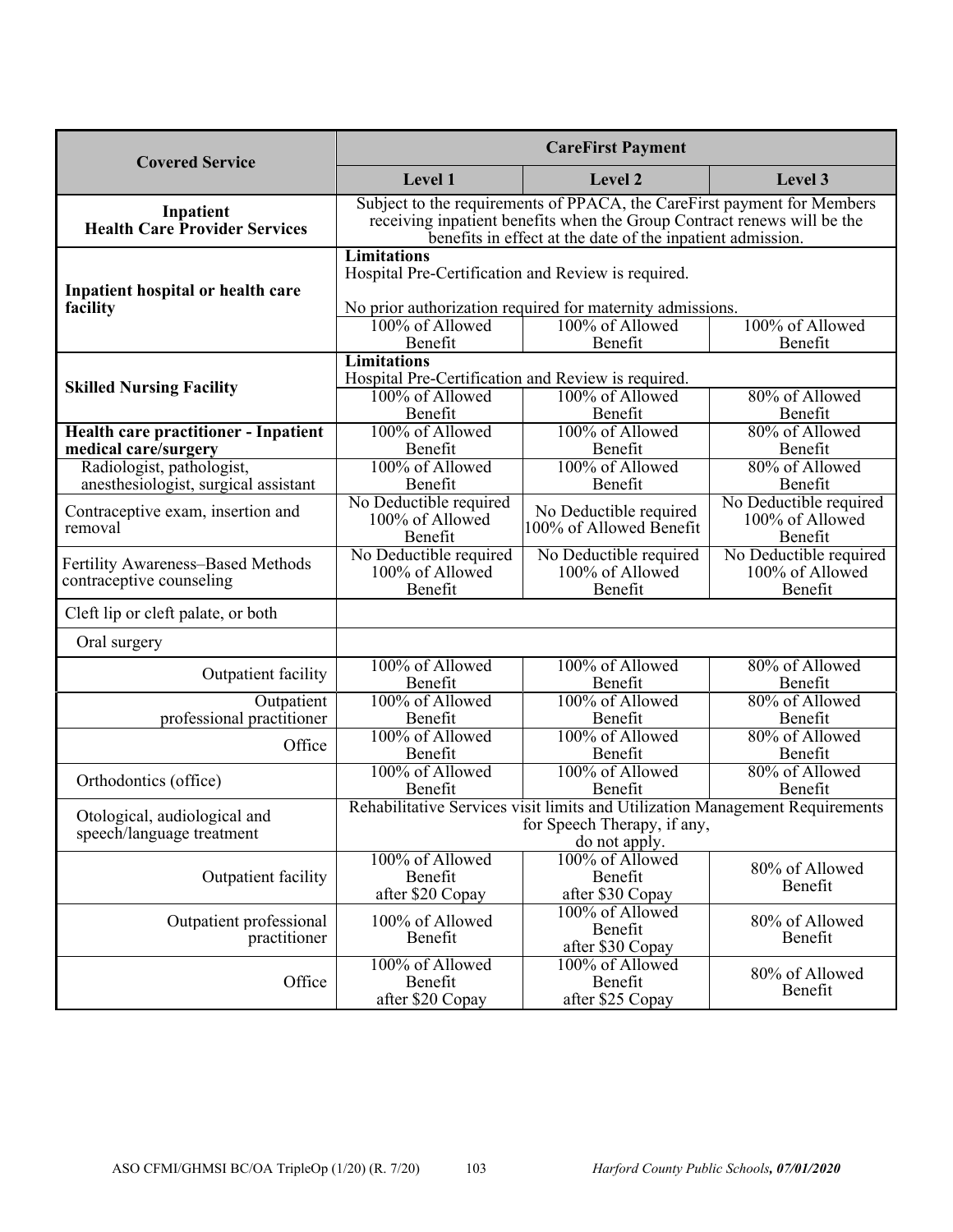| <b>Covered Service</b>             | <b>CareFirst Payment</b>                                                               |         |                |
|------------------------------------|----------------------------------------------------------------------------------------|---------|----------------|
|                                    | <b>Level</b> 1                                                                         | Level 2 | <b>Level 3</b> |
| <b>Mastectomy-Related Services</b> | Benefits are available to the same extent as benefits provided for other<br>illnesses. |         |                |

| <b>Covered Service</b>                                                     | <b>CareFirst Payment</b>                                                                                                                        |                                                                                                         |                                                                                                         |  |
|----------------------------------------------------------------------------|-------------------------------------------------------------------------------------------------------------------------------------------------|---------------------------------------------------------------------------------------------------------|---------------------------------------------------------------------------------------------------------|--|
|                                                                            | Level 1                                                                                                                                         | Level 2                                                                                                 | Level 3                                                                                                 |  |
| <b>Maternity services and newborn</b><br>care                              | <b>Limitations</b><br>No prior authorization required for maternity admissions.                                                                 |                                                                                                         |                                                                                                         |  |
| Maternity services and newborn care<br>except preventive prenatal services | Benefits are available to the same extent as benefits provided for inpatient and<br>outpatient medical care in a hospital, facility, or office. |                                                                                                         |                                                                                                         |  |
| <b>Preventive Prenatal Services</b>                                        | No Deductible required<br>100% of Allowed<br>Benefit                                                                                            | Benefits are available to<br>the same extent as<br>Level 2 benefits<br>provided for other<br>illnesses. | Benefits are available to<br>the same extent as<br>Level 3 benefits<br>provided for other<br>illnesses. |  |
| Lactation support and counseling;<br>Breastfeeding supplies and equipment  | No Deductible required<br>100% of Allowed<br>Benefit                                                                                            | Benefits are available to<br>the same extent as Level<br>2 benefits provided for<br>other illnesses.    | Benefits are available to<br>the same extent as Level<br>3 benefits provided for<br>other illnesses.    |  |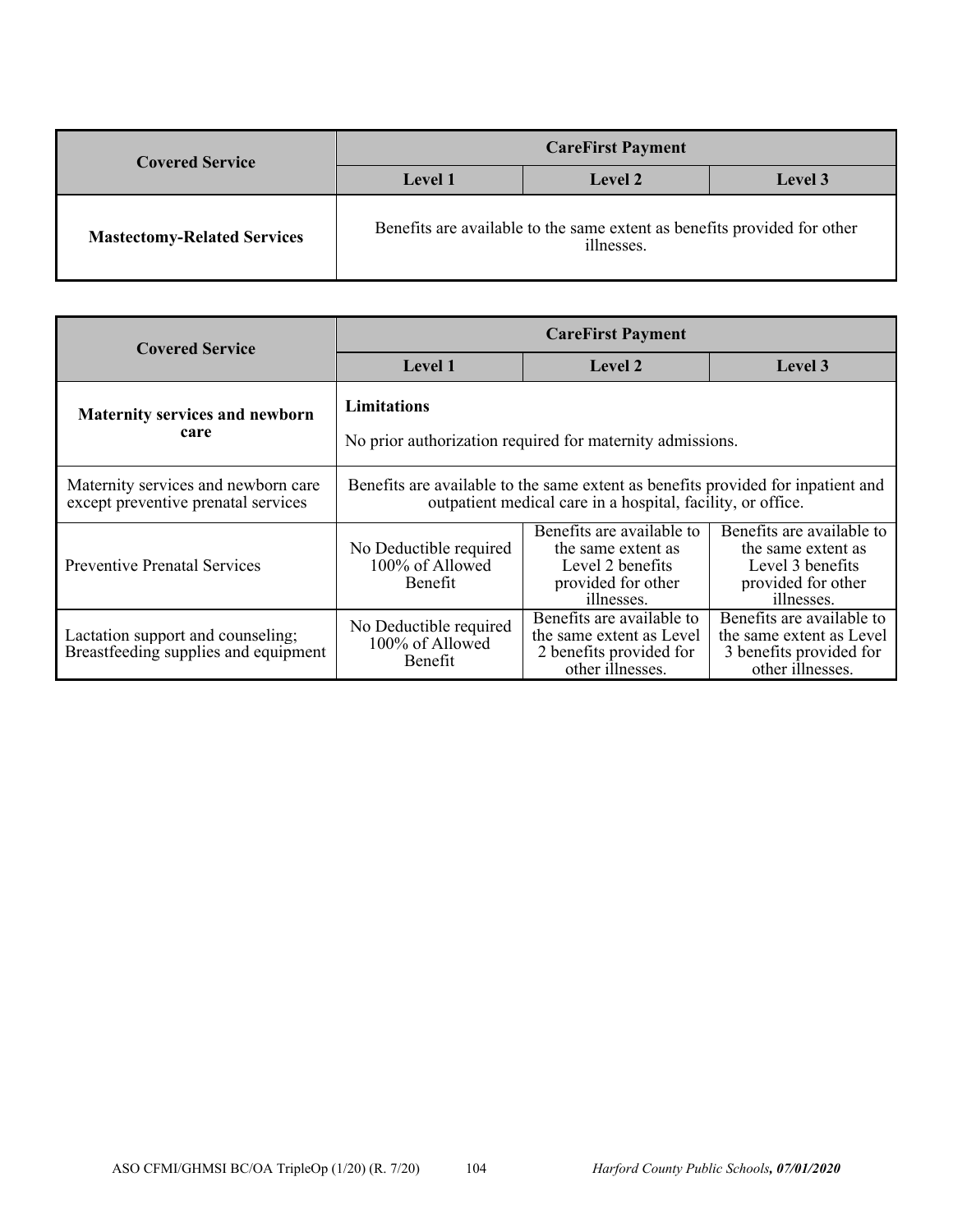| <b>Covered Service</b>                                           | <b>CareFirst Payment</b>                                                                                                                                                                                             |                            |                        |  |  |
|------------------------------------------------------------------|----------------------------------------------------------------------------------------------------------------------------------------------------------------------------------------------------------------------|----------------------------|------------------------|--|--|
|                                                                  | <b>Level 1</b><br>Level 2<br>Level 3                                                                                                                                                                                 |                            |                        |  |  |
| <b>Medical Devices and Supplies</b>                              |                                                                                                                                                                                                                      |                            |                        |  |  |
| Durable Medical Equipment                                        | 100% of Allowed<br>Benefit                                                                                                                                                                                           | 100% of Allowed<br>Benefit | 80% of Allowed Benefit |  |  |
|                                                                  | <b>Limitation</b><br>Benefits are limited to one (1) hair prosthesis per Benefit Period.<br>No Deductible required<br>100% of the Allowed Benefit up to \$350                                                        |                            |                        |  |  |
| Hair prosthesis                                                  |                                                                                                                                                                                                                      |                            |                        |  |  |
|                                                                  | <b>Limitations</b><br>Benefits are limited to minor Dependent children.<br>No Deductible required<br>100% of the Allowed Benefit every thirty-six $(36)$ months for one Hearing Aid for<br>each hearing-impaired ear |                            |                        |  |  |
| Hearing Aids for a minor<br>Dependent child                      |                                                                                                                                                                                                                      |                            |                        |  |  |
| Non-routine services<br>related to the Hearing Aid<br>dispensing | Benefits are available to the same extent as benefits provided for other illnesses.                                                                                                                                  |                            |                        |  |  |
| Medical foods and nutritional<br>substances                      | 100% of Allowed<br>Benefit                                                                                                                                                                                           | 100% of Allowed<br>Benefit | 80% of Allowed Benefit |  |  |
| <b>Medical Supplies</b>                                          | 100% of Allowed<br>Benefit                                                                                                                                                                                           | 100% of Allowed<br>Benefit | 80% of Allowed Benefit |  |  |
| Orthotic Devices, Prosthetic<br>Devices                          | 100% of Allowed<br>Benefit                                                                                                                                                                                           | 100% of Allowed<br>Benefit | 80% of Allowed Benefit |  |  |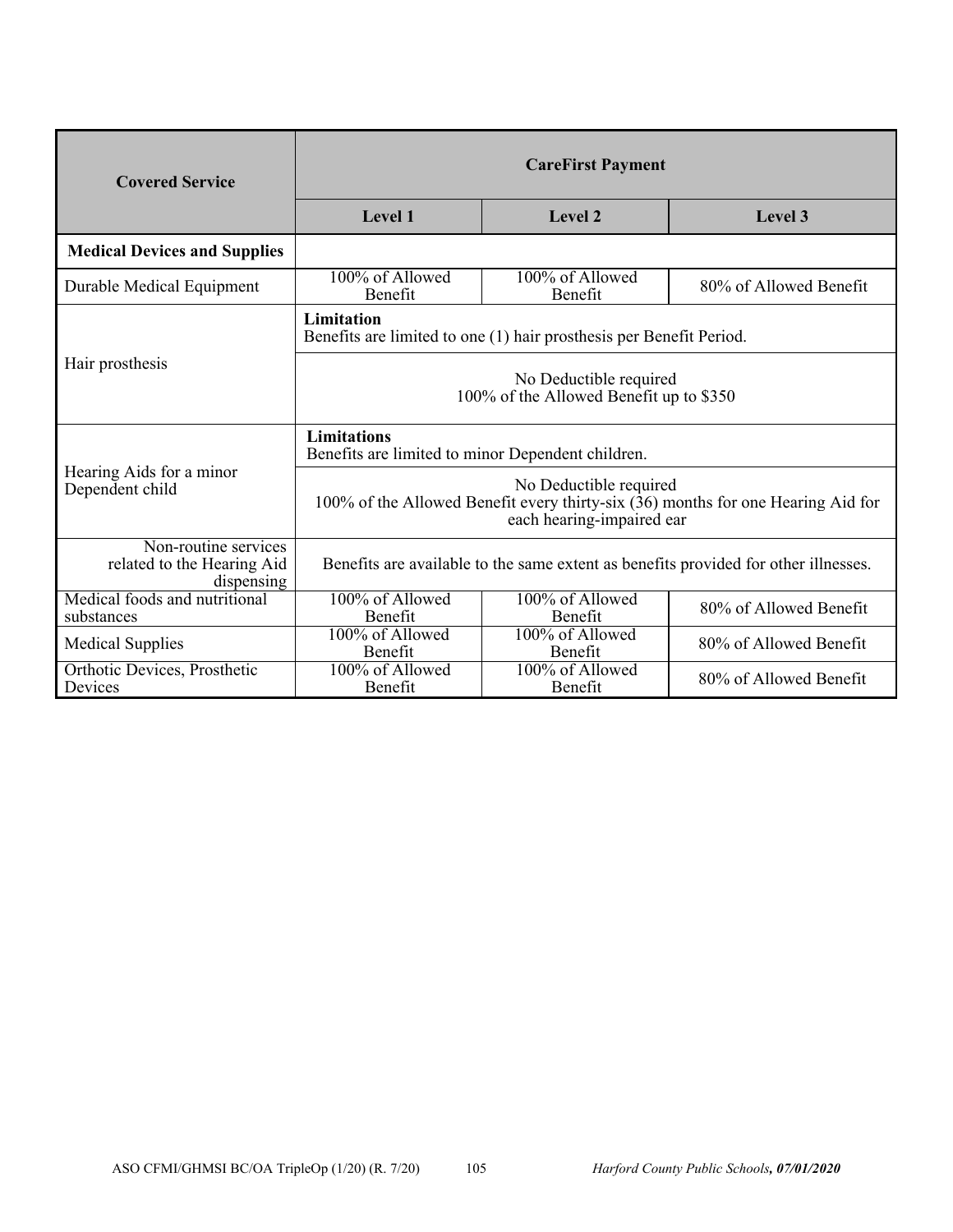| <b>Covered Service</b>                                                                         | <b>CareFirst Payment</b>                                                                                                                                                                                         |                                                                          |                           |
|------------------------------------------------------------------------------------------------|------------------------------------------------------------------------------------------------------------------------------------------------------------------------------------------------------------------|--------------------------------------------------------------------------|---------------------------|
|                                                                                                | Level 1                                                                                                                                                                                                          | Level 2                                                                  | Level 3                   |
| Mental health and substance use<br>disorder services, including<br>behavioral health treatment | Subject to the requirements of PPACA, the CareFirst payment for Members<br>receiving inpatient benefits when the Group Contract renews will be the<br>benefits in effect at the date of the inpatient admission. |                                                                          |                           |
| Inpatient                                                                                      | <b>Limitations</b>                                                                                                                                                                                               |                                                                          |                           |
| <b>Health Care Provider Services</b>                                                           | Hospital Pre-Certification and Review is required.                                                                                                                                                               |                                                                          |                           |
| Hospital/Facility                                                                              | 100% of Allowed<br>Benefit                                                                                                                                                                                       | 100% of Allowed<br>Benefit                                               | 80% of Allowed Benefit    |
| Inpatient facility practitioner                                                                | 100% of Allowed<br>Benefit                                                                                                                                                                                       | 100% of Allowed<br>Benefit                                               | 80% of Allowed<br>Benefit |
| <b>Residential Crisis Services</b>                                                             | 100% of Allowed<br>Benefit                                                                                                                                                                                       | 100% of Allowed<br>Benefit                                               | 80% of Allowed<br>Benefit |
| Outpatient<br><b>Health Care Provider Services</b>                                             |                                                                                                                                                                                                                  |                                                                          |                           |
| Hospital                                                                                       | 100% of Allowed<br>Benefit                                                                                                                                                                                       | 100% of Allowed<br>Benefit                                               | 80% of Allowed<br>Benefit |
| Outpatient professional practitioner                                                           | 100% of Allowed<br>Benefit                                                                                                                                                                                       | 100% of Allowed<br>Benefit                                               | 80% of Allowed<br>Benefit |
| Office                                                                                         | 100% of Allowed<br>Benefit<br>after \$15 Copay                                                                                                                                                                   | 100% of Allowed<br>Benefit<br>after \$20 Copay                           | 80% of Allowed<br>Benefit |
| <b>Methadone Maintenance treatment</b>                                                         | <b>Limitation</b><br>its daily cost.                                                                                                                                                                             | Member payment for methadone maintenance will not be greater than 50% of |                           |
|                                                                                                | 100% of Allowed<br>Benefit<br>after \$15 Copay                                                                                                                                                                   | 100% of Allowed<br>Benefit<br>after \$20 Copay                           | 80% of Allowed<br>Benefit |
| Outpatient psychological and<br>neuropsychological testing for<br>diagnostic purposes          | Benefits are available to the same extent as outpatient Health Care Provider<br>services for mental health and substance use disorder services, stated above.                                                    |                                                                          |                           |
| <b>Emergency Services</b>                                                                      | Benefits are available to the same extent as Emergency Services benefits<br>for other illnesses.                                                                                                                 |                                                                          |                           |
| <b>Prescription Drugs</b>                                                                      | Benefits are available to the same extent as Prescription Drug benefits<br>for other illnesses.                                                                                                                  |                                                                          |                           |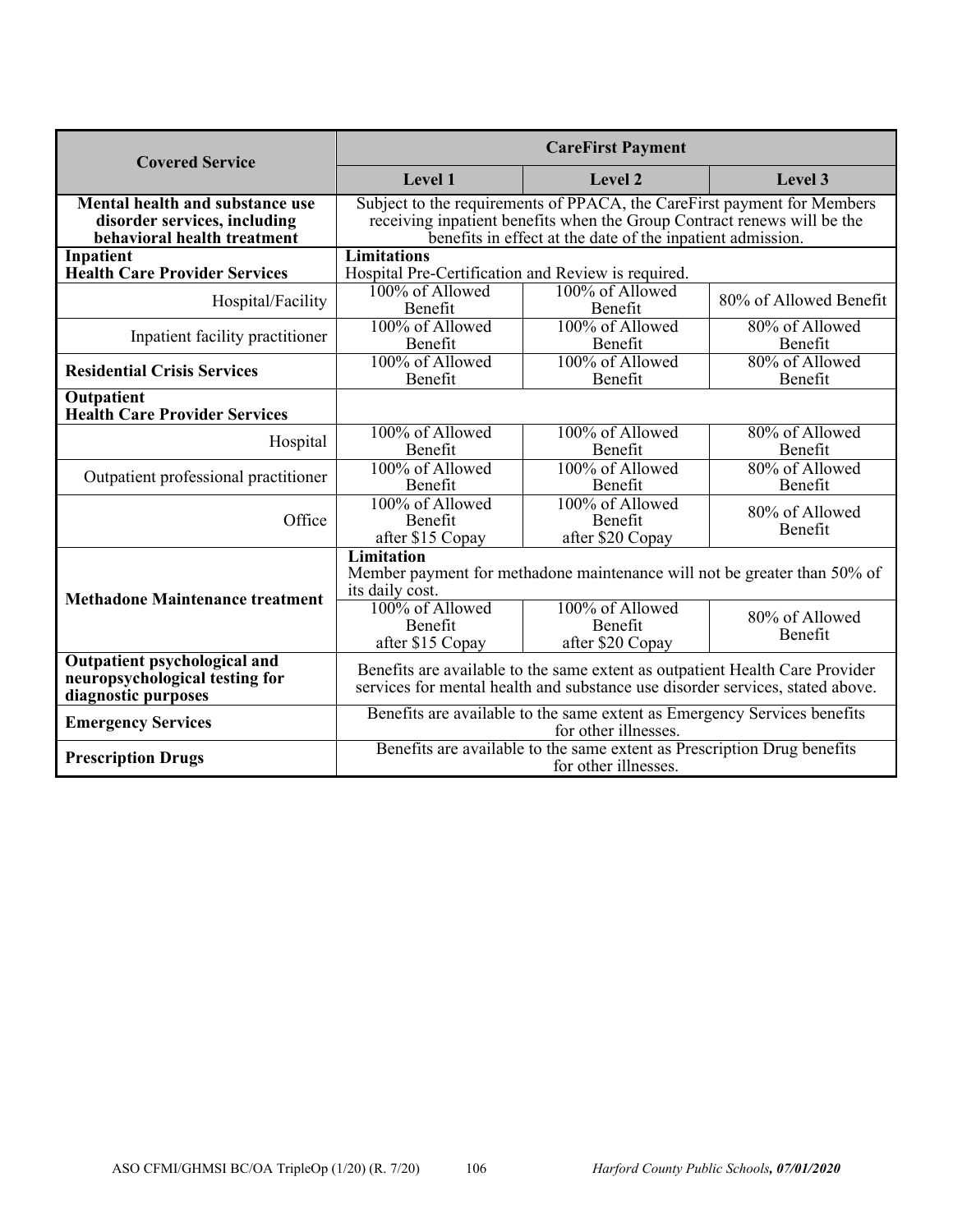| <b>Covered Service</b>                                         | <b>CareFirst Payment</b>   |                                   |                                     |
|----------------------------------------------------------------|----------------------------|-----------------------------------|-------------------------------------|
|                                                                | Level 1                    | Level 2                           | Level 3                             |
| <b>Non-Preventive Outpatient</b><br><b>Diagnostic Services</b> |                            |                                   |                                     |
| Laboratory tests                                               |                            |                                   |                                     |
| Hospital/Outpatient facility                                   | 100% of Allowed<br>Benefit | 100% of Allowed<br>Benefit        | 80% of Allowed<br>Benefit           |
| Outpatient<br>professional practitioner                        | 100% of Allowed<br>Benefit | 100% of Allowed<br><b>Benefit</b> | 100% of Allowed<br>Benefit          |
| Office                                                         | 100% of Allowed<br>Benefit | 100% of Allowed<br>Benefit        | $\sqrt{80\%}$ of Allowed<br>Benefit |

| <b>Covered Service</b>                 |                                                                                                                                                                                                    |  |                                                                                     |  |  |
|----------------------------------------|----------------------------------------------------------------------------------------------------------------------------------------------------------------------------------------------------|--|-------------------------------------------------------------------------------------|--|--|
|                                        | Level 1<br>Level 2<br>Level 3                                                                                                                                                                      |  |                                                                                     |  |  |
| Organ and tissue transplants           | <b>Limitations</b><br>Benefits are limited to the extent stated in the Organ and Tissue Transplant<br>subsection of the Description of Covered Services.                                           |  |                                                                                     |  |  |
| Organ and tissue transplants           | Benefits are available to the same extent as benefits provided for other illnesses.<br>Hospital Pre-Certification and Review is not applicable to admissions for cornea<br>and kidney transplants. |  |                                                                                     |  |  |
| Organ transplant procurement           | Benefits are available to the same extent as benefits provided for other illnesses.                                                                                                                |  |                                                                                     |  |  |
| Organ transplant travel and<br>lodging |                                                                                                                                                                                                    |  | Benefits are available to the same extent as benefits provided for other illnesses. |  |  |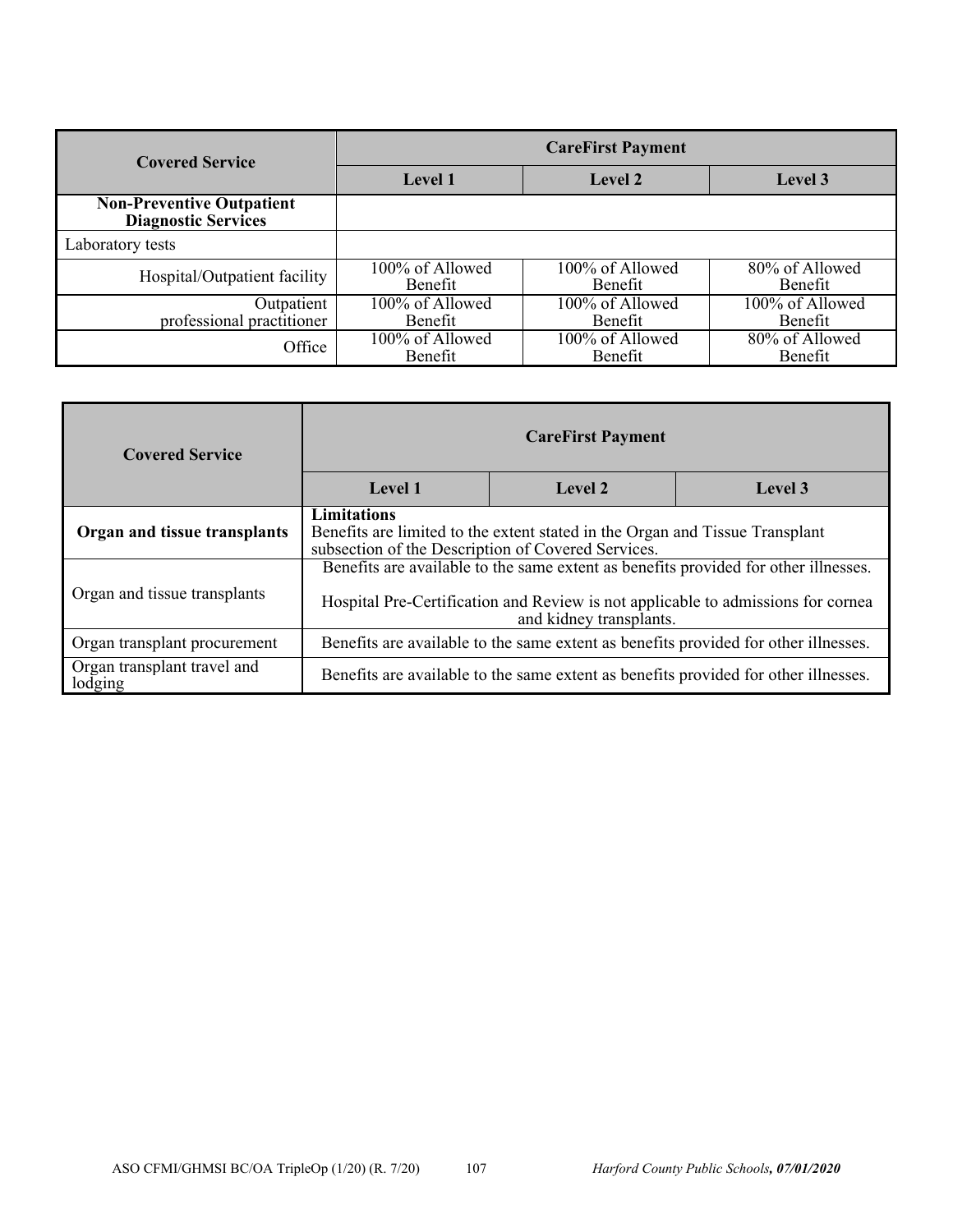| <b>Covered Service</b>                                    | <b>CareFirst Payment</b>                                                                                                                           |                                                                                |                                  |
|-----------------------------------------------------------|----------------------------------------------------------------------------------------------------------------------------------------------------|--------------------------------------------------------------------------------|----------------------------------|
|                                                           | <b>Level 1</b>                                                                                                                                     | Level 2                                                                        | Level 3                          |
| Outpatient<br><b>Health Care Provider Services</b>        |                                                                                                                                                    |                                                                                |                                  |
| <b>Medical care and consultations</b><br>(illness visits) |                                                                                                                                                    |                                                                                |                                  |
| Outpatient hospital/facility                              | 100% of Allowed<br><b>Benefit</b>                                                                                                                  | 100% of Allowed<br>Benefit<br>after \$30 Copay                                 | 80% of Allowed<br><b>Benefit</b> |
| Outpatient professional practitioner                      | 100% of Allowed<br>Benefit<br>after \$15 PCP Copay or<br>\$20 Specialist Copay                                                                     | 100% of Allowed<br>Benefit<br>after \$30 Copay                                 | 80% of Allowed Benefit           |
| Office/home                                               | 100% of Allowed<br>Benefit<br>after \$15 PCP Copay or<br>\$20 Specialist Copay                                                                     | 100% of Allowed<br>Benefit<br>after \$20 PCP Copay or<br>\$25 Specialist Copay | 80% of Allowed Benefit           |
| Urgent Care center                                        | 100% of Allowed<br>Benefit<br>after \$20 Copay                                                                                                     | 100% of Allowed<br><b>Benefit</b><br>after \$25 Copay                          | 80% of Allowed<br><b>Benefit</b> |
| <b>Telemedicine Services</b>                              | Benefits are available to the same extent as benefits provided for outpatient<br>medical care and consultations (illness visits), as stated above. |                                                                                |                                  |

| <b>Covered Service</b>                             | <b>CareFirst Payment</b>                                                                                   |                                                 |                                  |  |
|----------------------------------------------------|------------------------------------------------------------------------------------------------------------|-------------------------------------------------|----------------------------------|--|
|                                                    | Level 1                                                                                                    | <b>Level 2</b>                                  | Level 3                          |  |
| Outpatient<br><b>Health Care Provider Services</b> |                                                                                                            |                                                 |                                  |  |
| <b>Outpatient Surgical Services</b>                |                                                                                                            |                                                 |                                  |  |
| Surgery                                            |                                                                                                            |                                                 |                                  |  |
| Outpatient hospital/facility                       | 100% of Allowed<br><b>Benefit</b>                                                                          | $\overline{100\%}$ of Allowed<br><b>Benefit</b> | 80% of Allowed<br><b>Benefit</b> |  |
| Outpatient professional<br>practitioner            | 100% of Allowed<br>Benefit                                                                                 | 100% of Allowed<br>Benefit                      | 80% of Allowed Benefit           |  |
| Office                                             | 100% of Allowed<br><b>Benefit</b>                                                                          | 100% of Allowed<br><b>Benefit</b>               | 80% of Allowed Benefit           |  |
| Ambulatory surgical facility<br>services           | 100% of Allowed<br>Benefit                                                                                 | 100% of Allowed<br>Benefit                      | 80% of Allowed<br>Benefit        |  |
| Anesthesia                                         | 100% of Allowed<br>Benefit                                                                                 | 100% of Allowed<br><b>Benefit</b>               | 100% of Allowed<br>Benefit       |  |
| Surgical assistant                                 | 100% of Allowed<br>Benefit                                                                                 | 100% of Allowed<br>Benefit                      | 100% of Allowed<br>Benefit       |  |
| Female elective sterilization                      | 100% of Allowed<br>Benefit                                                                                 | 100% of Allowed<br>Benefit                      | 80% of Allowed<br>Benefit        |  |
| Male elective sterilization                        | Benefits are available to the same extent as benefits provided for<br>outpatient medical care and surgery. |                                                 |                                  |  |
| Surgical removal of impacted teeth                 | Benefits are available to the same extent as benefits provided for other surgical<br>services.             |                                                 |                                  |  |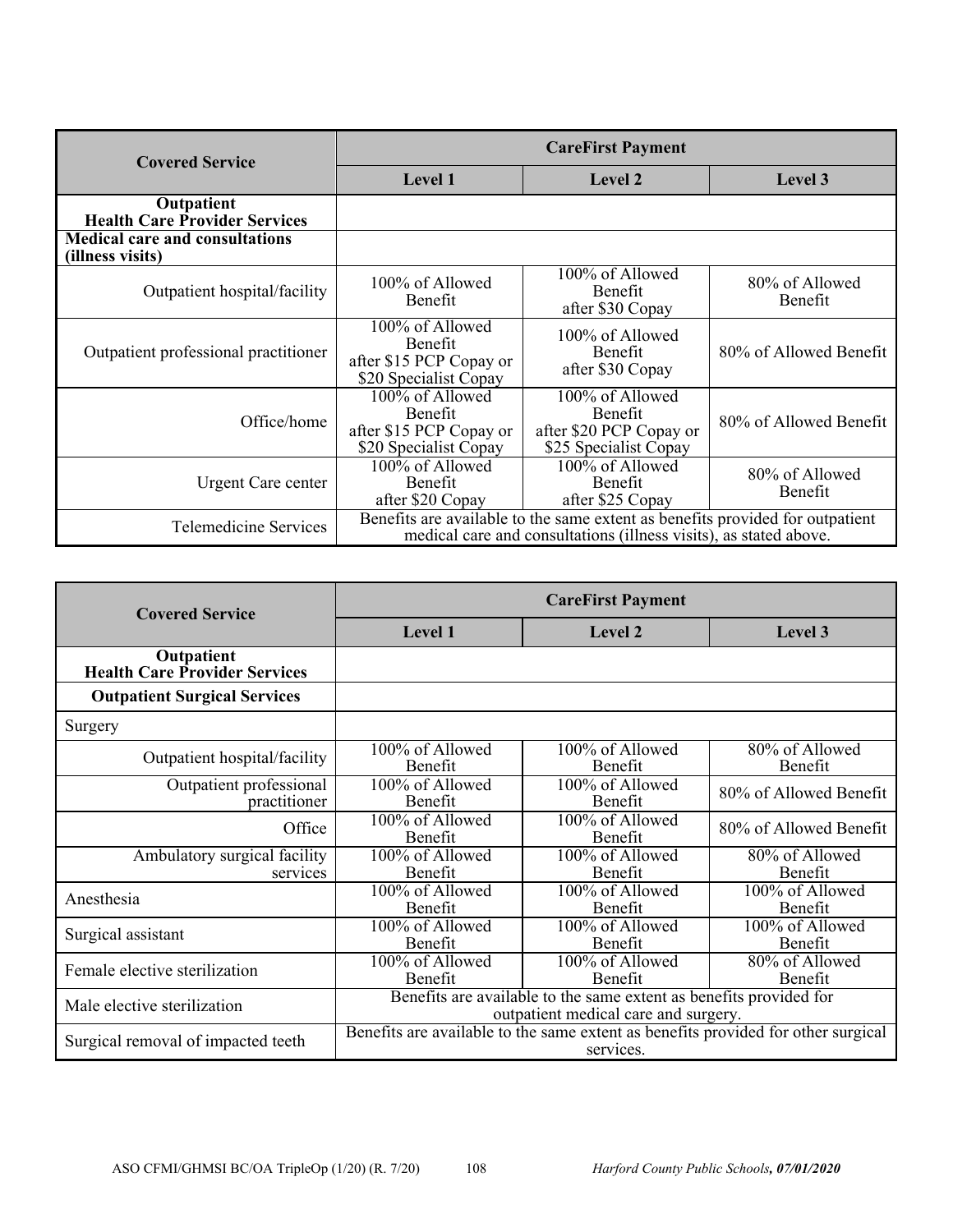|                                                           | <b>CareFirst Payment</b>                       |                                                                         |                                             |
|-----------------------------------------------------------|------------------------------------------------|-------------------------------------------------------------------------|---------------------------------------------|
| <b>Covered Service</b>                                    | Level 1                                        | Level 2                                                                 | Level 3                                     |
| Outpatient<br><b>Health Care Provider Services</b>        |                                                |                                                                         |                                             |
| Acupuncture (office)                                      | 100% of Allowed<br>Benefit<br>after \$20 Copay | 100% of Allowed<br>Benefit<br>after \$25 Copay                          | 80% of Allowed<br>Benefit                   |
| Administration of injectable<br><b>Prescription Drugs</b> | 100% of Allowed<br>Benefit                     | 100% of Allowed<br>Benefit                                              | 80% of Allowed<br>Benefit                   |
| Allergen immunotherapy (allergy<br>injections)            | 100% of Allowed<br>Benefit                     | 100% of Allowed<br>Benefit                                              | 80% of Allowed<br>Benefit                   |
| Allergenic extracts (sera)                                | 100% of Allowed<br>Benefit<br>100% of Allowed  | 100% of Allowed<br>Benefit<br>100% of Allowed                           | 80% of Allowed<br>Benefit<br>80% of Allowed |
| Allergy testing                                           | Benefit                                        | Benefit                                                                 | Benefit                                     |
| Chemotherapy                                              | provided for Prescription Drugs.               | Oral chemotherapy benefits are available to the same extent as benefits |                                             |
| Hospital/outpatient facility                              | 100% of Allowed<br>Benefit                     | 100% of Allowed<br>Benefit                                              | 80% of Allowed<br>Benefit                   |
| Outpatient professional practitioner                      | 100% of Allowed<br>Benefit                     | 100% of Allowed<br>Benefit                                              | 80% of Allowed<br>Benefit                   |
| Office                                                    | 100% of Allowed<br>Benefit                     | 100% of Allowed<br>Benefit                                              | 80% of Allowed Benefit                      |
| Chiropractic spinal manipulation<br>(office)              | 100% of Allowed<br>Benefit<br>after \$20 Copay | 100% of Allowed<br>Benefit<br>after \$25 Copay                          | 80% of Allowed<br>Benefit                   |
| Infusion therapy                                          |                                                |                                                                         |                                             |
| Home                                                      | 100% of Allowed<br>Benefit                     | 100% of Allowed<br>Benefit                                              | 80% of Allowed<br>Benefit                   |
| Inhalation therapy                                        |                                                |                                                                         |                                             |
| Hospital/facility                                         | 100% of Allowed<br>Benefit<br>after \$20 Copay | 100% of Allowed<br>Benefit<br>after \$30 Copay                          | 80% of Allowed<br>Benefit                   |
| Outpatient professional practitioner                      | 100% of Allowed<br>Benefit                     | 100% of Allowed<br>Benefit<br>after \$30 Copay                          | 80% of Allowed<br>Benefit                   |
| Office                                                    | 100% of Allowed<br>Benefit<br>after \$20 Copay | 100% of Allowed<br>Benefit<br>after \$30 Copay                          | 80% of Allowed Benefit                      |
| Radiation therapy                                         |                                                |                                                                         |                                             |
| Hospital/facility                                         | 100% of Allowed<br>Benefit                     | 100% of Allowed<br>Benefit                                              | 80% of Allowed<br>Benefit                   |
| Outpatient professional<br>practitioner                   | 100% of Allowed<br>Benefit                     | 100% of Allowed<br>Benefit                                              | 80% of Allowed<br>Benefit                   |
| Office                                                    | 100% of Allowed<br>Benefit                     | 100% of Allowed<br>Benefit                                              | 80% of Allowed Benefit                      |
| Renal dialysis                                            |                                                |                                                                         |                                             |
| Hospital/facility                                         | 100% of Allowed<br>Benefit<br>after \$20 Copay | 100% of Allowed<br>Benefit<br>after \$30 Copay                          | 80% of Allowed<br>Benefit                   |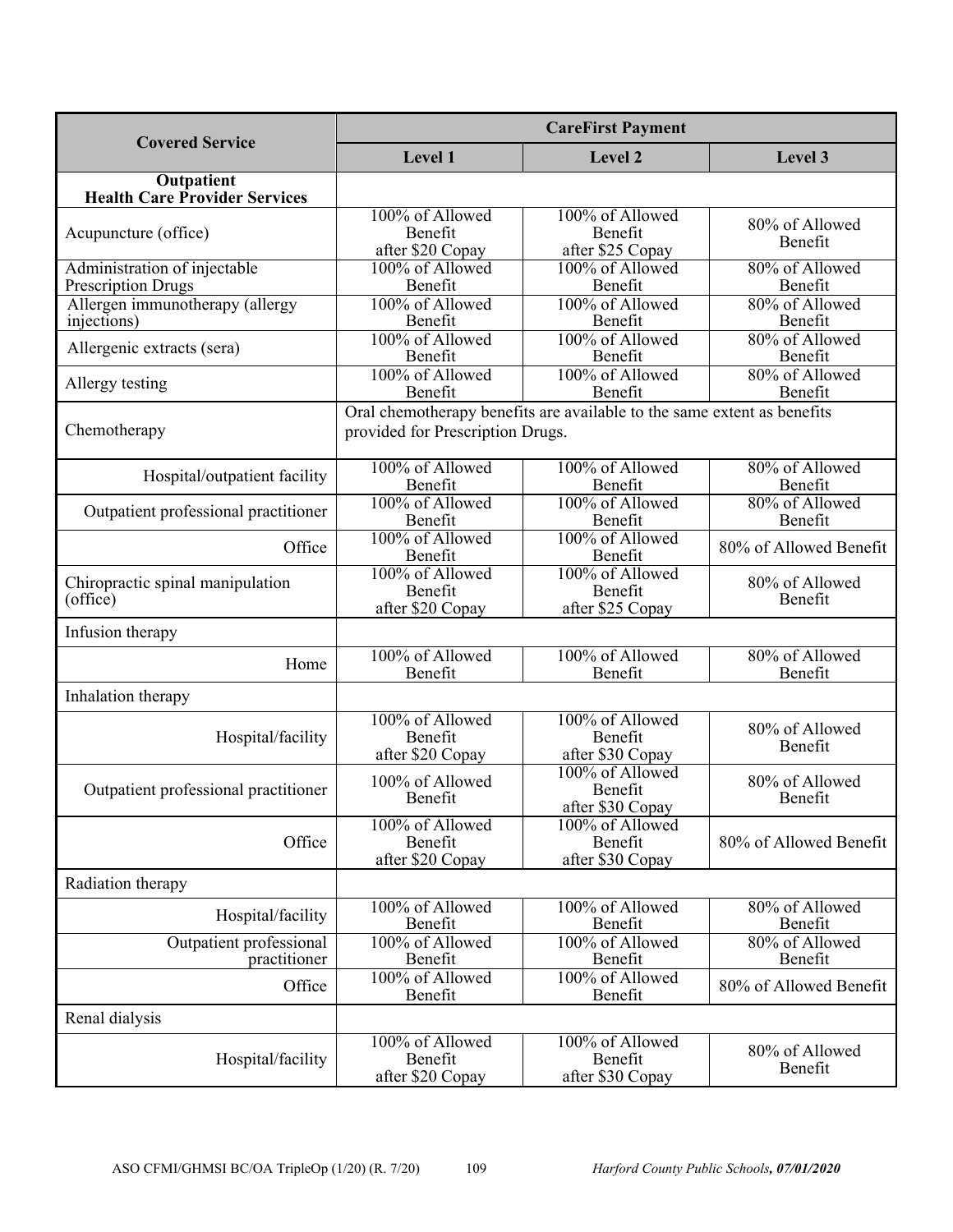| <b>Covered Service</b>                             | <b>CareFirst Payment</b>                       |                                                |                           |
|----------------------------------------------------|------------------------------------------------|------------------------------------------------|---------------------------|
|                                                    | <b>Level 1</b>                                 | Level 2                                        | Level 3                   |
| Outpatient<br><b>Health Care Provider Services</b> |                                                |                                                |                           |
| Outpatient professional practitioner               | 100% of Allowed<br>Benefit                     | 100% of Allowed<br>Benefit<br>after \$30 Copay | 80% of Allowed<br>Benefit |
| Office                                             | 100% of Allowed<br>Benefit<br>after \$20 Copay | 100% of Allowed<br>Benefit<br>after \$25 Copay | 80% of Allowed Benefit    |

| <b>Covered Service</b>      |                                            | <b>CareFirst Payment</b> |                |
|-----------------------------|--------------------------------------------|--------------------------|----------------|
|                             | <b>Level 1</b>                             | Level 2                  | <b>Level 3</b> |
| Outpatient                  | Limitations                                |                          |                |
| <b>Private Duty Nursing</b> | An approved Plan of Treatment is required. |                          |                |
| Facility/agency             | 100% of Allowed                            | 100% of Allowed          | 80% of Allowed |
|                             | <b>Benefit</b>                             | Benefit                  | Benefit        |

| <b>Covered Service</b>                                                                    | <b>CareFirst Payment</b>                                                               |                                                                                                                                                                                                                        |                                                   |
|-------------------------------------------------------------------------------------------|----------------------------------------------------------------------------------------|------------------------------------------------------------------------------------------------------------------------------------------------------------------------------------------------------------------------|---------------------------------------------------|
|                                                                                           | Level 1                                                                                | Level 2                                                                                                                                                                                                                | Level 3                                           |
| <b>Prescription Drugs</b>                                                                 | <b>Limitations</b><br>services of a Health Care Provider.                              | Benefits for Pharmacy-dispensed Prescription Drugs, intended for outpatient<br>use, are stated in the Prescription Drug Benefits Rider.<br>Benefits are limited to Prescription Drugs dispensed in the office/place of |                                                   |
| Injectable Prescription Drugs that<br>require administration by a Health<br>Care Provider | 100% of Allowed<br><b>Benefit</b>                                                      | 100% of Allowed<br>Benefit                                                                                                                                                                                             | 80% of Allowed Benefit                            |
| Prescription Drug contraceptives<br>drugs and contraceptive devices                       | No Deductible required<br>100% of Allowed<br>Benefit                                   |                                                                                                                                                                                                                        | No Deductible required<br>100% of Allowed Benefit |
| <b>Other Prescription Drugs</b>                                                           | Benefits are available to the same extent as benefits provided for other<br>illnesses. |                                                                                                                                                                                                                        |                                                   |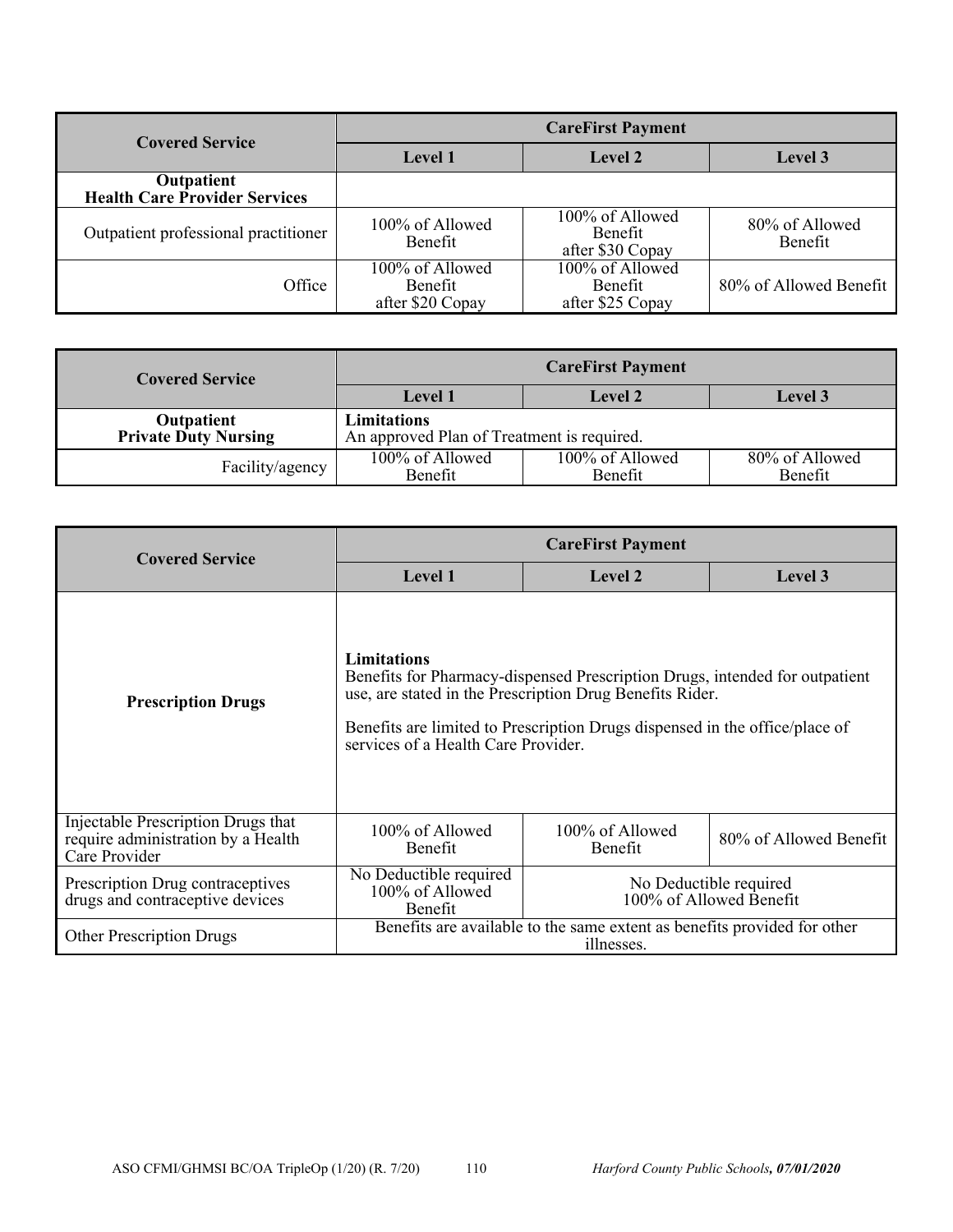| <b>Covered Service</b>                                    | <b>CareFirst Payment</b>                                                                                                                                                                                                                                                |                                                                                                                                                            |                           |
|-----------------------------------------------------------|-------------------------------------------------------------------------------------------------------------------------------------------------------------------------------------------------------------------------------------------------------------------------|------------------------------------------------------------------------------------------------------------------------------------------------------------|---------------------------|
|                                                           | Level 1                                                                                                                                                                                                                                                                 | Level 2                                                                                                                                                    | Level 3                   |
| <b>Rehabilitative and Habilitative</b><br><b>Services</b> |                                                                                                                                                                                                                                                                         |                                                                                                                                                            |                           |
|                                                           | <b>Limitations</b>                                                                                                                                                                                                                                                      |                                                                                                                                                            |                           |
| Inpatient<br><b>Rehabilitative Services</b>               | Hospital Pre-Certification and Review is required.<br>100% of Allowed<br>Benefit                                                                                                                                                                                        | 100% of Allowed<br>Benefit                                                                                                                                 | 80% of Allowed<br>Benefit |
| <b>Outpatient Rehabilitative Services</b>                 |                                                                                                                                                                                                                                                                         |                                                                                                                                                            |                           |
| Occupational Therapy                                      | Limitations<br>combined with:<br>Physical Therapy<br>Speech Therapy.<br>$\bullet$<br>Covered Services.                                                                                                                                                                  | Benefits for Occupational Therapy are limited to 100 visits per Benefit Period<br>Occupational Therapy visit limit does not apply to Habilitative Services |                           |
| Hospital/facility                                         | 100% of Allowed<br>Benefit<br>after \$20 Copay                                                                                                                                                                                                                          | 100% of Allowed<br>Benefit<br>after \$30 Copay                                                                                                             | 80% of Allowed Benefit    |
| Outpatient professional practitioner                      | 100% of Allowed<br>Benefit                                                                                                                                                                                                                                              | 100% of Allowed<br>Benefit<br>after \$30 Copay                                                                                                             | 80% of Allowed Benefit    |
| Office                                                    | 100% of Allowed<br>Benefit<br>after \$20 Copay                                                                                                                                                                                                                          | 100% of Allowed<br>Benefit<br>after \$25 Copay                                                                                                             | 80% of Allowed Benefit    |
| Physical Therapy                                          | <b>Limitations</b><br>Benefits for Physical Therapy are limited to 100 visits per Benefit Period<br>combined with:<br>Occupational Therapy<br>Speech Therapy.<br>$\bullet$<br>Physical Therapy visit limit does not apply to Habilitative Services Covered<br>Services. |                                                                                                                                                            |                           |
| Hospital/facility                                         | 100% of Allowed<br>Benefit<br>after \$20 Copay                                                                                                                                                                                                                          | 100% of Allowed<br>Benefit<br>after \$30 Copay                                                                                                             | 80% of Allowed Benefit    |
| Outpatient professional practitioner                      | 100% of Allowed<br>Benefit                                                                                                                                                                                                                                              | 100% of Allowed<br>Benefit<br>after \$30 Copay                                                                                                             | 80% of Allowed Benefit    |
| Office                                                    | 100% of Allowed<br>Benefit<br>after \$20 Copay                                                                                                                                                                                                                          | 100% of Allowed<br>Benefit<br>after \$25 Copay                                                                                                             | 80% of Allowed Benefit    |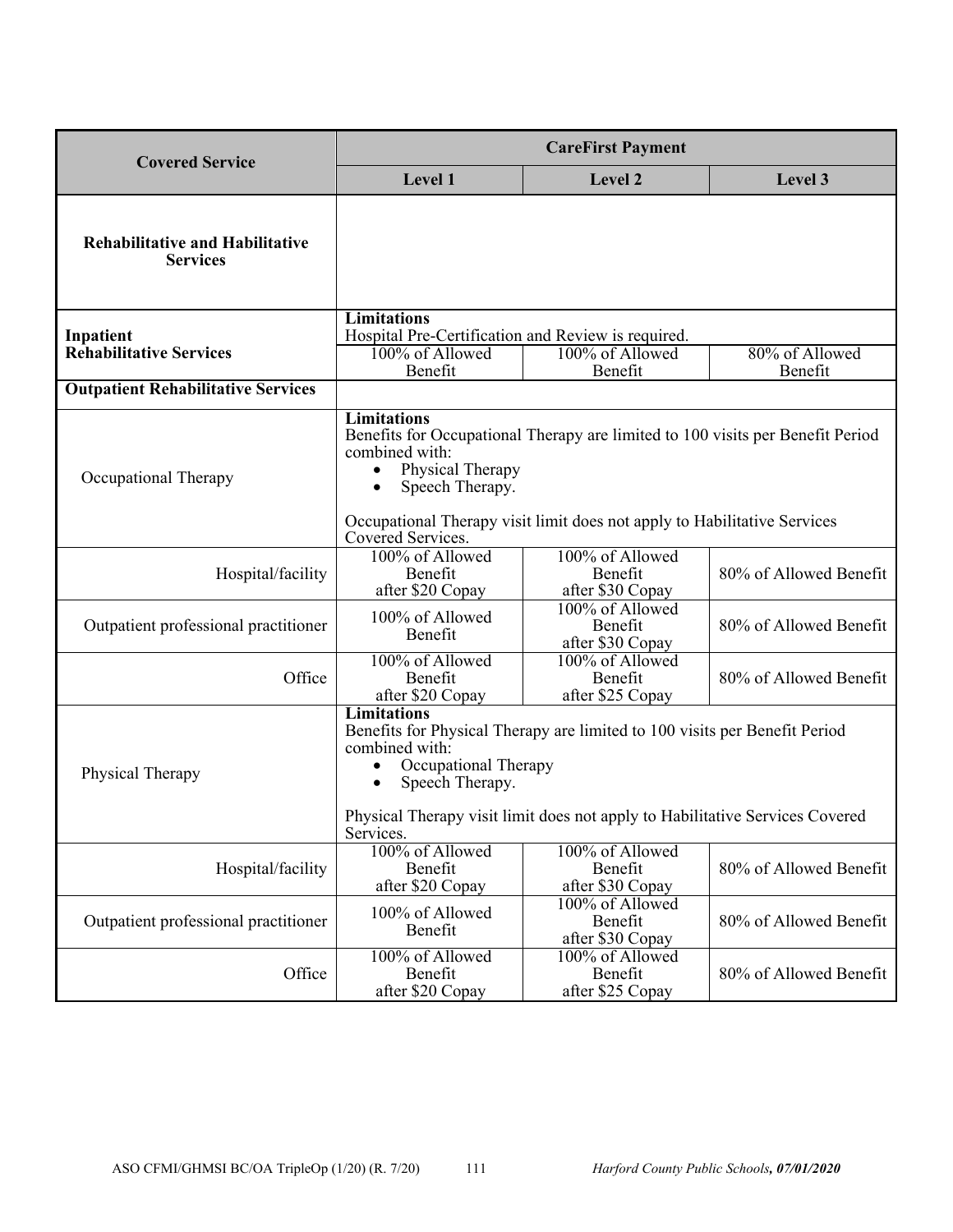| <b>Covered Service</b>                                    | <b>CareFirst Payment</b>                                                                                                                                                                                                                                                                                                                                                                                                                                                        |                                                                                                                                                                                                                                                                                                          |                           |
|-----------------------------------------------------------|---------------------------------------------------------------------------------------------------------------------------------------------------------------------------------------------------------------------------------------------------------------------------------------------------------------------------------------------------------------------------------------------------------------------------------------------------------------------------------|----------------------------------------------------------------------------------------------------------------------------------------------------------------------------------------------------------------------------------------------------------------------------------------------------------|---------------------------|
|                                                           | Level 1                                                                                                                                                                                                                                                                                                                                                                                                                                                                         | Level 2                                                                                                                                                                                                                                                                                                  | Level 3                   |
| <b>Rehabilitative and Habilitative</b><br><b>Services</b> |                                                                                                                                                                                                                                                                                                                                                                                                                                                                                 |                                                                                                                                                                                                                                                                                                          |                           |
| Speech Therapy                                            | <b>Limitations</b><br>combined with:<br>Occupational Therapy<br>Physical Therapy.<br>$\bullet$<br>Services.                                                                                                                                                                                                                                                                                                                                                                     | Benefits for Speech Therapy are limited to 100 visits per Benefit Period<br>Speech Therapy visit limit does not apply to Habilitative Services Covered<br>Speech Therapy visit limit does not apply to otological, audiological and<br>speech/language treatment for cleft lip or cleft palate, or both. |                           |
| Hospital/facility                                         | 100% of Allowed<br>Benefit<br>after \$20 Copay                                                                                                                                                                                                                                                                                                                                                                                                                                  | 100% of Allowed<br>Benefit<br>after \$30 Copay                                                                                                                                                                                                                                                           | 80% of Allowed Benefit    |
| Outpatient professional practitioner                      | 100% of Allowed<br>Benefit                                                                                                                                                                                                                                                                                                                                                                                                                                                      | 100% of Allowed<br>Benefit<br>after \$30 Copay                                                                                                                                                                                                                                                           | 80% of Allowed Benefit    |
| Office                                                    | 100% of Allowed<br>Benefit<br>after \$20 Copay                                                                                                                                                                                                                                                                                                                                                                                                                                  | 100% of Allowed<br>Benefit<br>after \$25 Copay                                                                                                                                                                                                                                                           | 80% of Allowed Benefit    |
| <b>Cardiac Rehabilitation</b>                             |                                                                                                                                                                                                                                                                                                                                                                                                                                                                                 |                                                                                                                                                                                                                                                                                                          |                           |
| Hospital/facility                                         | 100% of Allowed<br>Benefit                                                                                                                                                                                                                                                                                                                                                                                                                                                      | 100% of Allowed<br>Benefit                                                                                                                                                                                                                                                                               | 80% of Allowed<br>Benefit |
| Outpatient professional practitioner                      | 100% of Allowed<br>Benefit                                                                                                                                                                                                                                                                                                                                                                                                                                                      | 100% of Allowed<br>Benefit                                                                                                                                                                                                                                                                               | 80% of Allowed<br>Benefit |
| <b>Habilitative Services</b>                              | <b>Limitations</b><br>An approved Plan of Treatment is required for Habilitative Services.<br>Benefits are available for Dependent children until the end of the month in<br>which the Dependent child turns nineteen (19) years old.<br>Outpatient rehabilitative services visit limits, if any, do not apply to<br>Habilitative Services Covered Services.<br>Benefits are available to the same extent as benefits provided for other<br>outpatient rehabilitation services. |                                                                                                                                                                                                                                                                                                          |                           |
| <b>Pulmonary Rehabilitation</b>                           | <b>Limitations</b><br>Pulmonary Rehabilitation benefits are limited to one (1) program per lifetime.                                                                                                                                                                                                                                                                                                                                                                            |                                                                                                                                                                                                                                                                                                          |                           |
| Hospital/facility                                         | 100% of Allowed<br>Benefit<br>after \$20 Copay                                                                                                                                                                                                                                                                                                                                                                                                                                  | 100% of Allowed<br>Benefit<br>after \$30 Copay                                                                                                                                                                                                                                                           | 80% of Allowed<br>Benefit |
| Outpatient professional<br>practitioner                   | 100% of Allowed<br>Benefit                                                                                                                                                                                                                                                                                                                                                                                                                                                      | 100% of Allowed<br>Benefit<br>after \$30 Copay                                                                                                                                                                                                                                                           | 80% of Allowed<br>Benefit |
| Office                                                    | 100% of Allowed<br>Benefit<br>after \$20 Copay                                                                                                                                                                                                                                                                                                                                                                                                                                  | 100% of Allowed<br>Benefit<br>after \$25 Copay                                                                                                                                                                                                                                                           | 80% of Allowed<br>Benefit |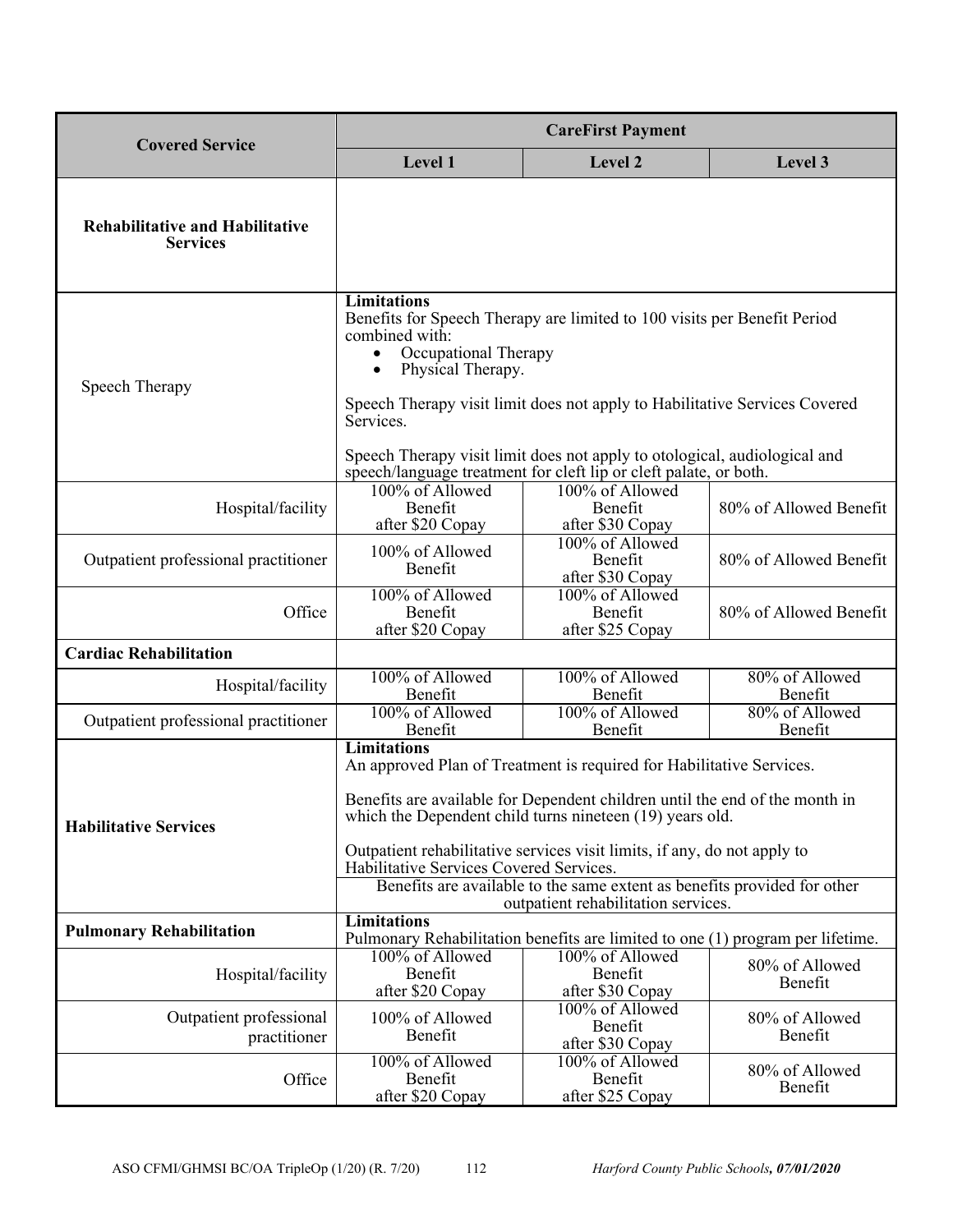| <b>Covered Service</b>                                    | <b>CareFirst Payment</b>                       |                                                |                           |
|-----------------------------------------------------------|------------------------------------------------|------------------------------------------------|---------------------------|
|                                                           | Level 1                                        | Level 2                                        | Level 3                   |
| <b>Rehabilitative and Habilitative</b><br><b>Services</b> |                                                |                                                |                           |
| Visual Therapy                                            |                                                |                                                |                           |
| Office                                                    | 100% of Allowed<br>Benefit<br>after \$20 Copay | 100% of Allowed<br>Benefit<br>after \$25 Copay | 80% of Allowed<br>Benefit |

| <b>Covered Service</b>              | <b>CareFirst Payment</b>                                                                        |                |         |
|-------------------------------------|-------------------------------------------------------------------------------------------------|----------------|---------|
|                                     | Level 1                                                                                         | <b>Level 2</b> | Level 3 |
| <b>Surgical treatment of Morbid</b> | <b>Limitations</b><br>Limited to Lap Band (gastric band) procedures.                            |                |         |
| <b>Obesity</b>                      | Benefits are available to the same extent as surgical benefits provided for other<br>illnesses. |                |         |

| <b>Covered Service</b>      |         | <b>CareFirst Payment</b>                                                                                       |                |
|-----------------------------|---------|----------------------------------------------------------------------------------------------------------------|----------------|
|                             | Level 1 | Level 2                                                                                                        | <b>Level</b> 3 |
| <b>Transgender Services</b> |         | Benefits are available to the same extent as benefits provided for other<br>inpatient and outpatient services. |                |

| <b>Covered Service</b>                              | <b>CareFirst Payment</b>                                              |                                                        |
|-----------------------------------------------------|-----------------------------------------------------------------------|--------------------------------------------------------|
|                                                     | <b>Vision Care</b><br><b>Contracting Providers</b>                    | <b>Vision Care</b><br><b>Non-Contracting Providers</b> |
| <b>Vision Care services:</b><br>routine vision exam | No Deductible required<br>100% of Allowed Benefit after<br>\$10 Copay | No Deductible required<br>\$33.00 CareFirst payment    |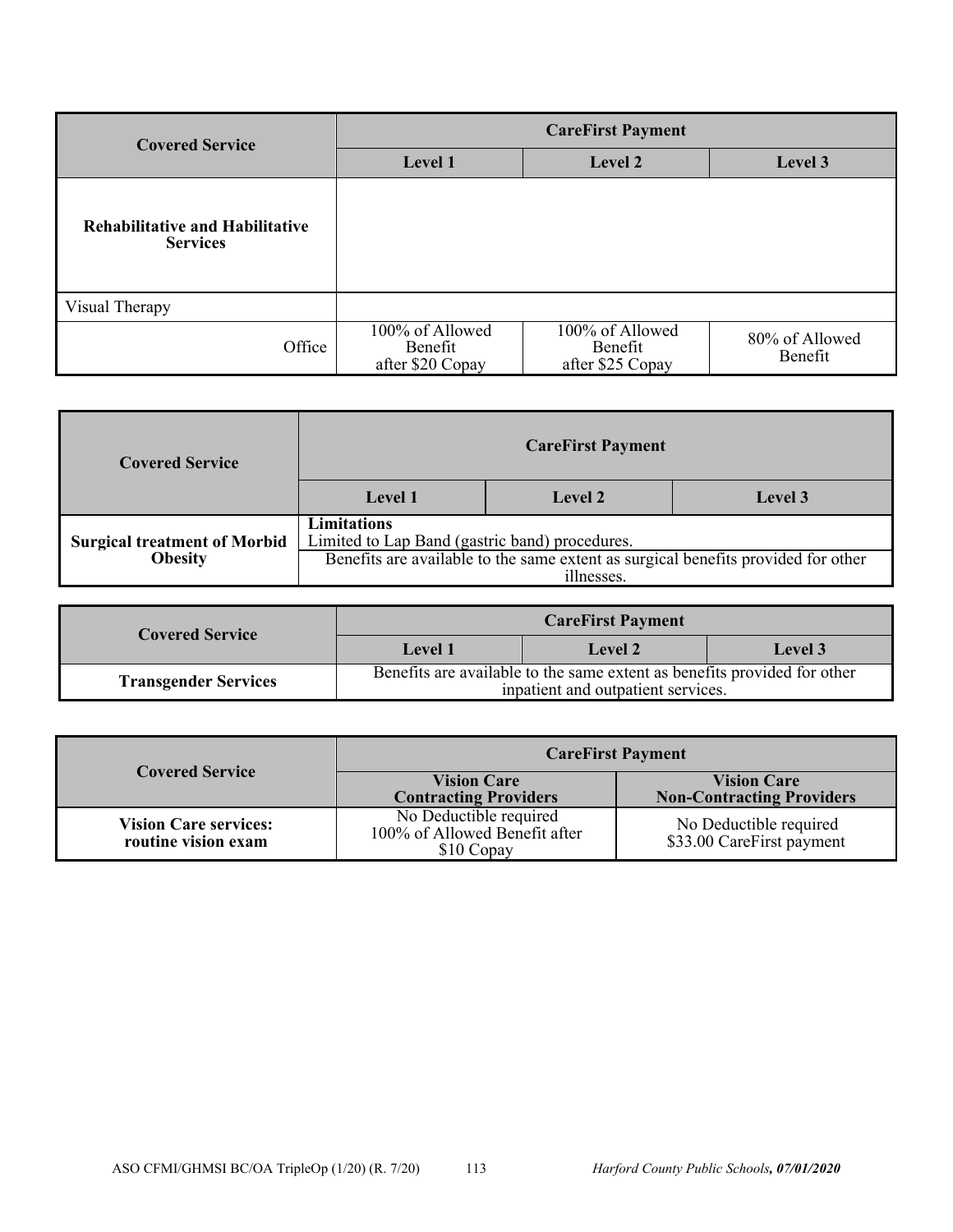# **CareFirst of Maryland, Inc.**

doing business as **CareFirst BlueCross BlueShield**  10455 Mill Run Circle Owings Mills, MD 21117-5559

A private not-for-profit health service plan incorporated under the laws of the State of Maryland

An independent licensee of the Blue Cross and Blue Shield Association

#### **CARE SUPPORT PROGRAMS, SUBSTANCE USE DISORDER PROGRAM, AND HEALTH PROMOTION AND WELLNESS PROGRAM, AND DISEASE MANAGEMENT PROGRAM ADDENDUM**

#### **TABLE OF CONTENTS**

# **SECTION A DEFINITIONS SECTION B DESCRIPTION OF COVERED SERVICES**

- 1. Care Support Programs
- 2. Substance Use Disorder Program
- 3. Health Promotion and Wellness Covered Services
- 4. Disease Management Covered Services

This Addendum is issued by CareFirst to be attached to and become a part of the Evidence of Coverage. The effective date of coverage and termination date of coverage under this Addendum are the same as the effective date and termination date stated in the Group's Administrative Services Agreement for the benefits described herein.

#### **SECTION A. DEFINITIONS**

In addition to the definitions contained in the Evidence of Coverage, for purposes of this Addendum, the underlined terms, below, when capitalized, have the following meaning:

Care Support Programs are health care and wellness programs designed to promote the collaborative process of assessment, planning, and facilitation, and advocacy for options and services to meet a Qualified Individual's health needs through communication and available resources to promote quality cost-effective outcomes. Care Support Programs include but are not limited to; care coordination, case management, condition specific support, and enhanced monitoring.

Designated Provider means a provider or vendor contracted with CareFirst to provide services under CareFirst's Care Support Programs, and who has agreed to participate in Care Support Programs in cooperation with CareFirst for Members with complex chronic disease, high risk acute conditions or lifestyle behavior change.

Health Care Provider, for purposes of the Patient-Centered Medical Home Program, means a physician, health care professional or health care facility licensed or otherwise authorized by law to provide Covered Services described in this section.

Qualifying Individual, for purposes of the Care Support Program and Patient-Centered Medical Home Program, means a Member with certain conditions or complex health care needs, as determined by CareFirst, requiring care support and coordination of health services. The Member agrees to participate and comply with any and all elements in any given Care Support Program and Patient-Centered Medical Home Program.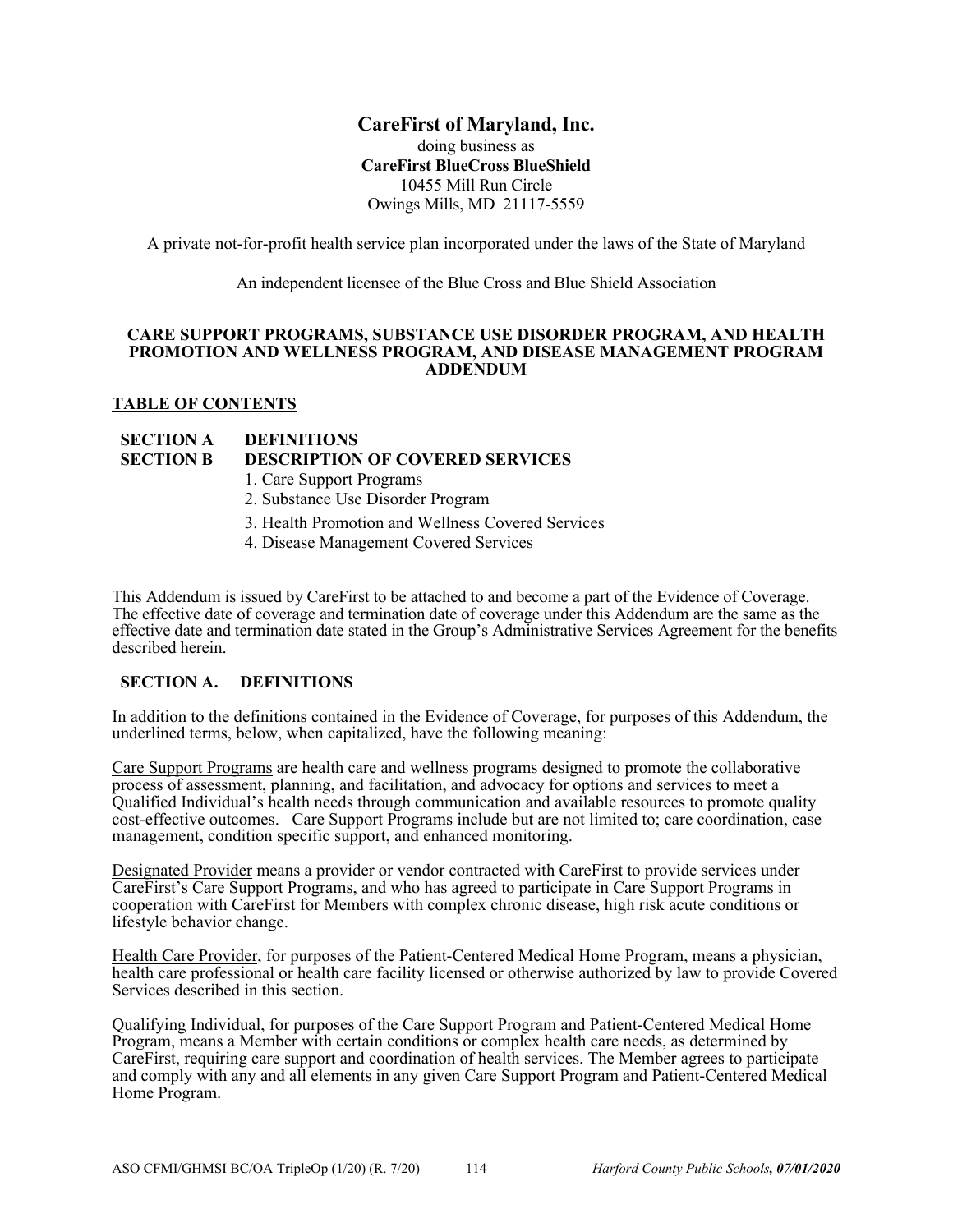Specialist, for purposes of this Addendum, means a licensed health care provider who is certified or trained in a specified field of medicine.

Substance Use Disorder means:

- 1. Alcohol Use Disorder means a disease that is characterized by a pattern of pathological use of alcohol with repeated attempts to control its use, and with negative consequences in at least one of the following areas of life: medical, legal, financial, or psycho-social; or
- 2. Drug Use Disorder means a disease that is characterized by a pattern of pathological use of a drug with repeated attempts to control the use, and with negative consequences in at least one of the following areas of life: medical, legal, financial, or psycho-social.

Substance Use Disorder Program means the CareFirst program for Members with a diagnosed Substance Use Disorder. The program includes ambulatory/outpatient detoxification, individual therapy, group therapy and medication assisted therapy.

#### **SECTION B. DESCRIPTION OF COVERED SERVICES**

Benefits are available for:

### 1. **Care Support Programs**

- a. Benefits are available to Qualifying Individuals to manage the care of certain complex chronic or high-risk acute diseases when provided by Designated Providers or through CareFirst and are covered at no cost to the Qualifying Individual. Covered Services provided under Care Support Programs can include but are not limited to Telemedicine Services; case management services; expert consultation services; medication review services; Medical Equipment and monitoring services; and Home Health Care services.
	- 1) Covered Services received as part of a Care Support Program are subject to applicable contract limits, Deductibles, Copayments, and/or Coinsurance as stated in the Schedule of Benefits.
	- 2) If the Qualified Individual's Evidence of Coverage is compatible with a federally-qualified Health Savings Account and the Qualified Individual has funded his/her HSA account during the Benefit Period, then the Qualified Individual will be responsible for any fees associated with the Member's participation in a Care Support Program until the annual Deductible has been met.
- b. Exclusions and Limitations. Coverage will not be provided for the services listed in this amendment when rendered by non-Designated Providers.

#### 2. **Substance Use Disorder Program**

- a. Program benefits will be provided for outpatient treatment of Substance Use Disorder in accordance with the Substance Use Disorder Program if:
	- 1) The Member qualifies for the Substance Use Disorder Program, as determined by CareFirst.
	- 2) The Member receives treatment from a Designated Provider, as determined by CareFirst;
	- 3) Treatment is rendered though an intensive outpatient program (IOP) or an outpatient program at a Designated Provider as determined by CareFirst.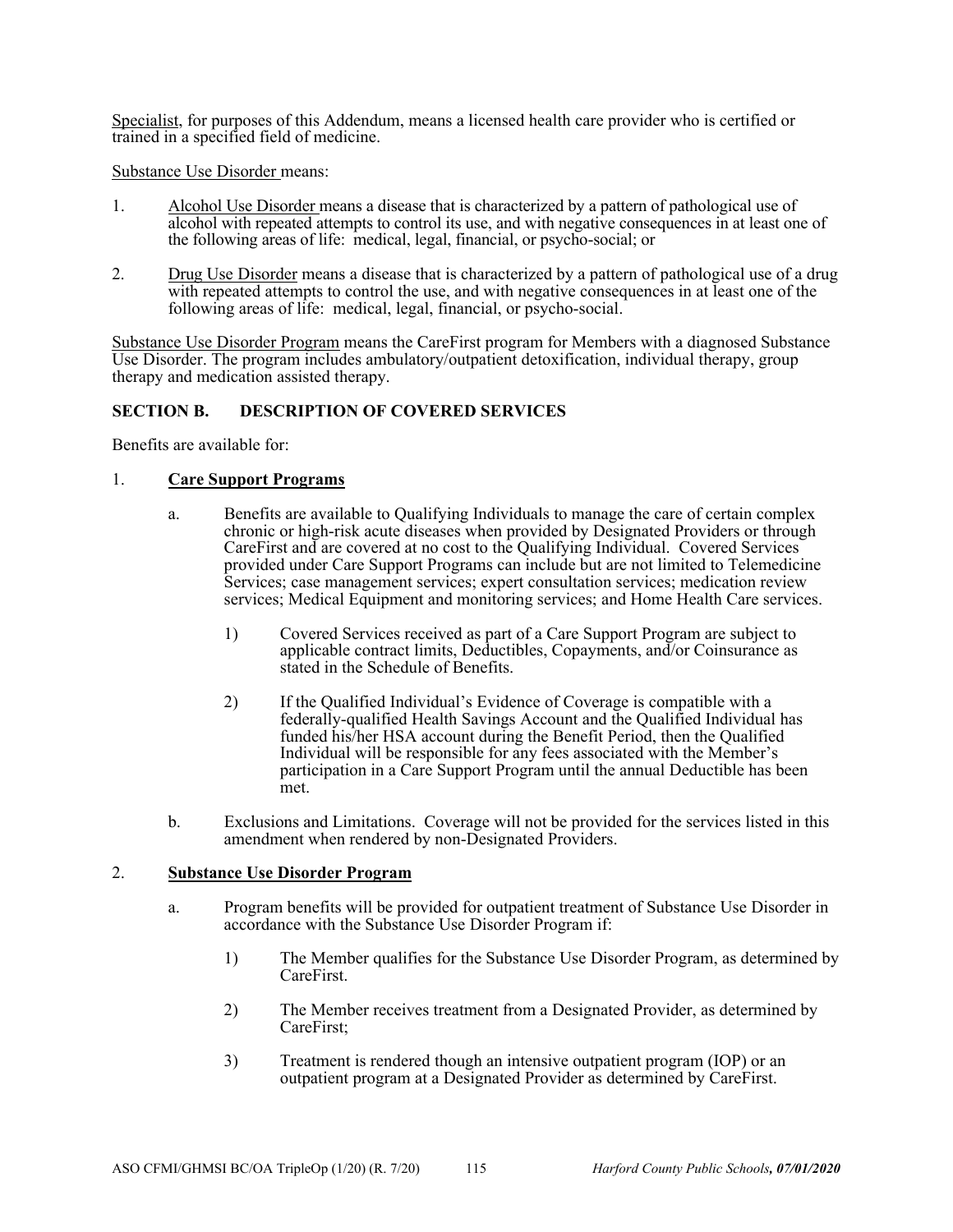b. There is no Copayment and/or Coinsurance associated with services provided under this program. The Deductible, if any, does not apply to Covered Service provided under this provision unless the Member's health benefit plan is a Health Savings Account (HSA) compatible plan to which the Member has contributed to his/her HSA during the Benefit Period.

### 3. **Health Promotion and Wellness Covered Services**

- a. Health Assessments are available for all adult Members.
- b. Benefits are available for Biometric Screening of Members, as defined above.
- c. Lifestyle Coaching Session services are available as follows:
	- 1) With the Member's consent, an initial discussion with a lifestyle coach to establish defined goal(s) for wellness coaching, and to determine the frequency of future coaching sessions in order to best meet the goal(s) established.
	- 2) After the initial discussion, Coaching Sessions to track, support, and advance the Member's wellness/lifestyle goal(s).
- d. Other Wellness Program benefits are available, which may include tobacco-cessation, well-being challenges, and financial well-being improvement programs.
- e. Weight Loss Services are available to clinically obese Members, as follows:
	- 1) A clinically obese Member is a Member whose Body Measurement Index (BMI) score is greater than thirty  $(30)$ .
	- 2) A dedicated, CareFirst approved coach is assigned to the Member to assist the Member in the development of healthy eating habits, physical activity habits, and to address the emotional, social, and environmental aspects shown to be important for sustained weight loss.
	- 3) The Members receive one-on-one telephonic interventions with the coach and online educational resources, robust food, exercise trackers, recipes, peer-to-peer communication, and group community features for complete social support and accountability.
- f. There is no Copayment and/or Coinsurance associated with services provided under this program. The Deductible, if any, does not apply to Covered Service provided under this provision unless the Member's health benefit plan is a Health Savings Account (HSA) compatible plan to which the Member has contributed to his/her HSA during the Benefit Period.

#### 4. **Disease Management Covered Services**

- a. Disease Management services, which may include a Disease Management Program to help the Member understand his/her disease and health status and physician treatment plans, individual and family education regarding the disease, treatment compliance and self-care techniques, and help to organize care for the disease, including arranging for needed services and supplies.
- b. Disease Management Coaching Session services are available as follows:
	- 1) With the Member's consent, an initial discussion with a coach to establish defined goal(s) for disease management coaching, and to determine the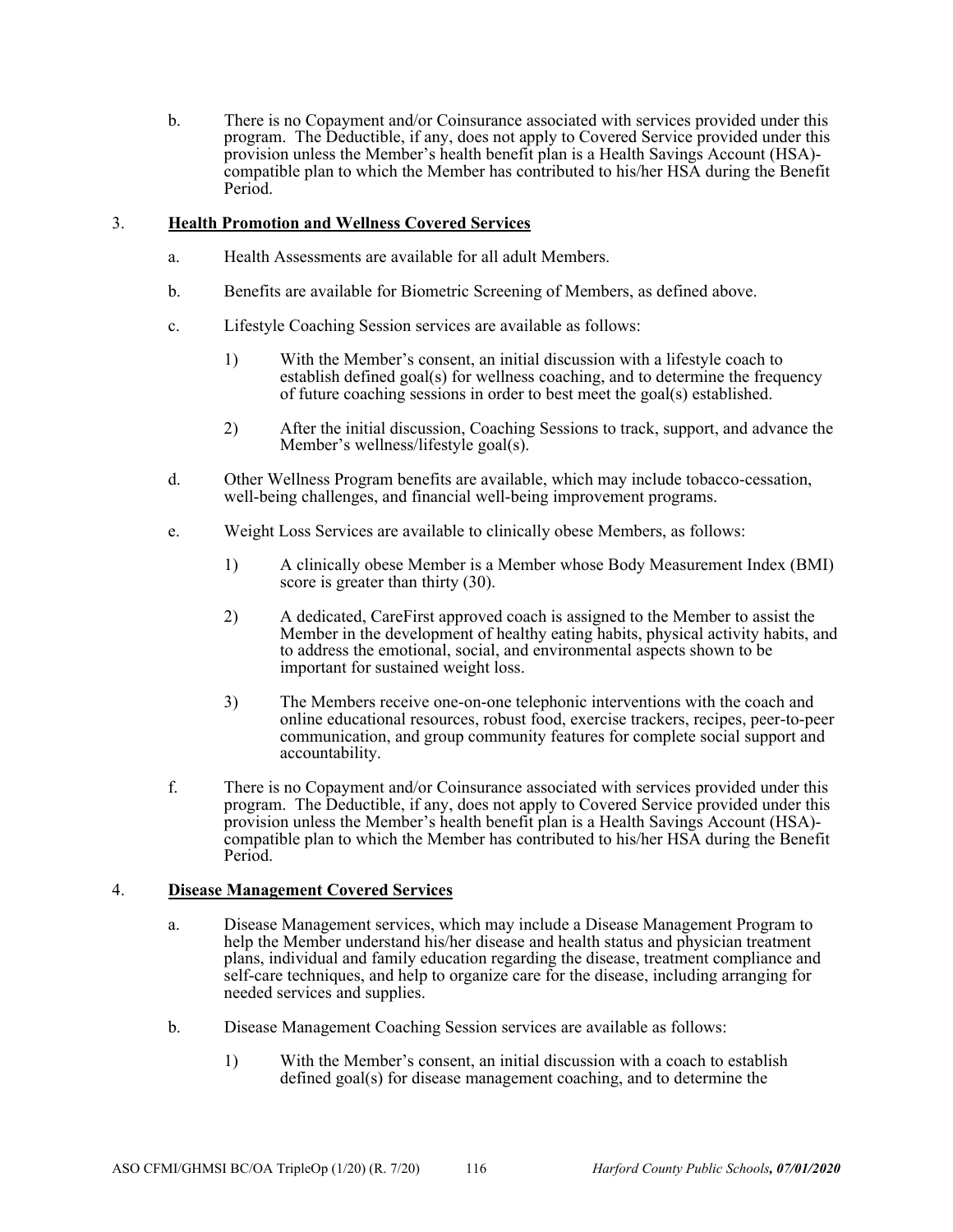frequency of future coaching sessions in order to best meet the established goal(s) and manage the disease.

- 2) After the initial discussion, Disease Management Coaching Sessions to track, support, and advance the Member's disease management goal(s).
- c. There is no Copayment and/or Coinsurance associated with services provided under this program. The Deductible, if any, does not apply to Covered Service provided under this provision unless the Member's health benefit plan is a Health Savings Account (HSA) compatible plan to which the Member has contributed to his/her HSA during the Benefit Period.

#### 5. **Member Advocacy Program**

- a. Benefits are available to all Members.
- b. Member Advocacy. Member Advocates will:
	- 1) Reply to questions and provide clarification of Covered Services available under this Evidence of Coverage.
	- 2) Assist in locating Participating/Contracting/In-Network health care providers and scheduling appointments with health care providers.
	- 3) Direct the Member to the appropriate, most cost-effective site of service while taking into account the individual Member's convenience and accessibility needs.
	- 4) Assist the Member with registration and utilization of CareFirst electronic tools (e.g., *My Account*) and CareFirst video visits.
	- 5) Identify a Member's eligibility for Nurse Navigation services, by utilizing criteria, including but not limited to, Illness Burden Score, healthcare spending history, and information received during conversation with the Member.
	- 6) Connect eligible Members to, and work together with, Nurse Navigators to support the management of the Member's health conditions.
	- 7) Provide reminders to the Member to visit Health Care Providers and/or obtain preventive screenings.

Member Advocacy services are available twenty-four (24) hours, seven (7) days a week via the customer service phone number found on the back of the Member identification card or via secure electronic mail found at CareFirst *My Account*.

- c. Health Navigation. Nurse Navigators will:
	- 1) Direct the Member to appropriate CareFirst support programs.
	- 2) Provide short-term case management to Members with acute health needs.
	- 3) For Members who require long-term case management, the Nurse Navigator will connect the Member to and coordinate with a CareFirst care manager.

Health Navigation services are available from 8:00 a.m. to 6:00 p.m. Eastern Standard Time (EST), seven (7) days a week via the customer service phone number found on the back of the Member identification card.

4) Nurse Navigators do not provide diagnostic or medical services.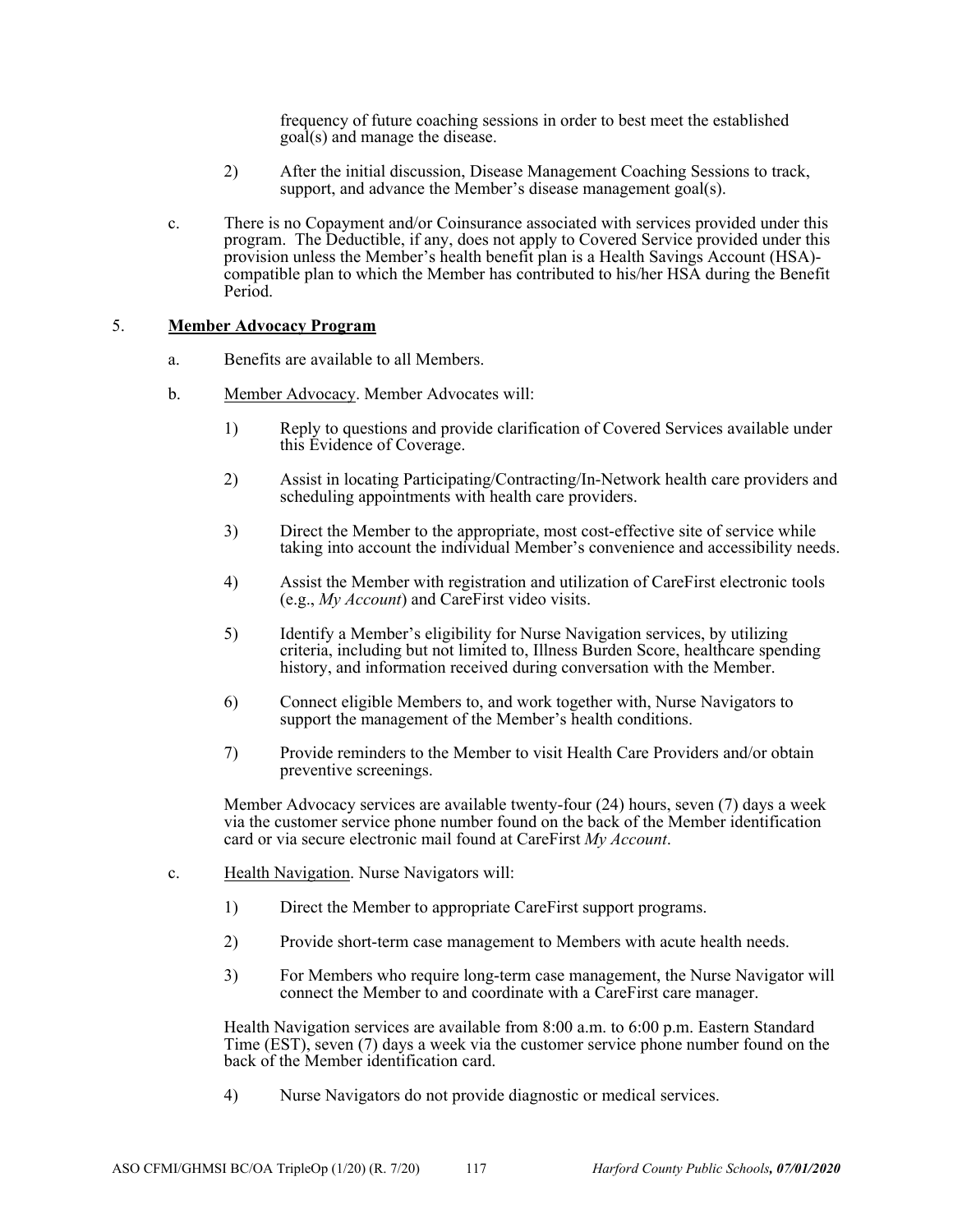- d. Member Advocacy Program services are available at no cost to the Member.
- e. Covered Services received by the Member are subject to applicable contract limits, Deductibles, Copayments, and/or Coinsurance as stated in the Schedule of Benefits.

This Addendum is issued to be attached to the Evidence of Coverage.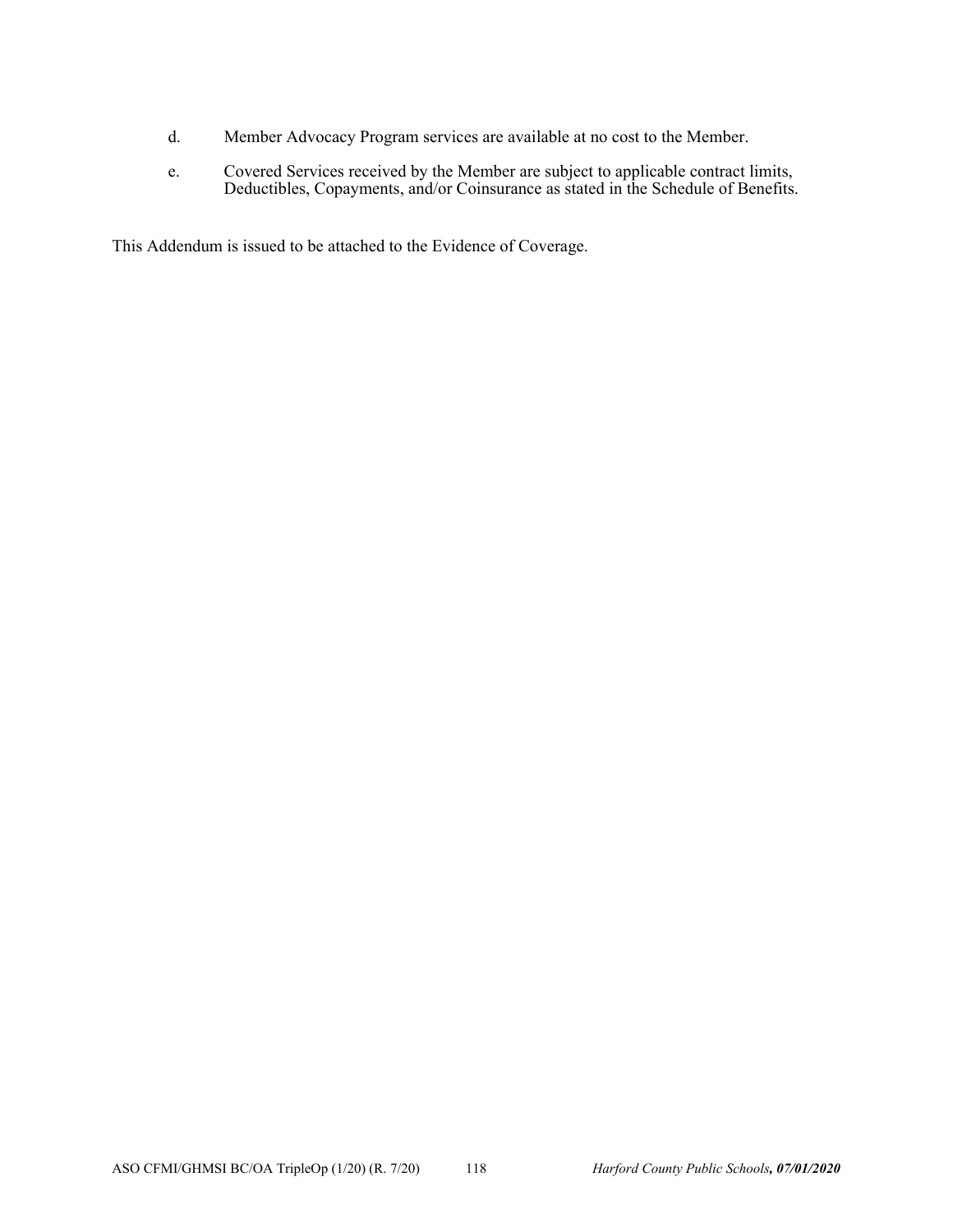# **CareFirst of Maryland, Inc.**

#### doing business as **CareFirst BlueCross BlueShield**  10455 Mill Run Circle Owings Mills, MD 21117-5559

A private not-for-profit health service plan incorporated under the laws of the State of Maryland

An independent licensee of the Blue Cross and Blue Shield Association

#### **ADULT HEARING CARE RIDER**

This rider is issued by CareFirst to be attached to and become a part of the Evidence of Coverage. A Member's effective date of coverage under this rider and termination date of coverage under this rider are the same as the Member's effective date and termination date under the Evidence of Coverage.

Hearing Aid Allowed Benefit means the dollar amount CareFirst allows for the particular hearing device in effect on the date that the service is rendered.

Benefits are available for:

- 1. Screening examination to diagnose hearing loss.
- 2. Medically Necessary audiometric testing by a physician or an audiologist, if the physician who performs the screening exam refers the Member to an audiologist;
- 3. Non-routine services related to the dispensing of a covered hearing aid, such as assessment, fitting, orientation, conformity and evaluation, within six months of the audiometric testing;
- 4. Hearing aids if:
	- a. The prescription is based upon the most recent audiometric exam and hearing aid evaluation test; and;
	- b. The physician or audiologist certifies that the hearing aid provided by the hearing aid specialist conforms to the prescription.

CareFirst's payment for hearing aids is limited to the Hearing Aid Allowed Benefit. Due to the wide variation in hearing aid device technology, the Hearing Aid Allowed Benefit amount does not always cover the full cost of the hearing aid device(s) the Member selects. If the Member selects a hearing aid device(s) where the full cost is not covered by the Hearing Aid Allowed Benefit, the Member will be fully responsible for paying the remaining balance for the hearing aid device(s) up to the provider's charge.

Benefits are not provided for:

- 1. Hearing aids delivered more than 60 days after the Member's coverage ends under this hearing care benefit;
- 2. Hearing care after the date a Member's coverage under this Evidence of Coverage terminates.

Adult Hearing Care Rider benefits are not provided for a minor Dependent child (see Description of Covered Services, Medical Devices and Supplies).

CareFirst pays only for Covered Services. The Member pays for services, supplies or care which are not covered. The Member pays any applicable Deductible, and Coinsurance or Copayment. Services that are not listed in the Description of Covered Services, or are listed in Exclusions, are not Covered Services.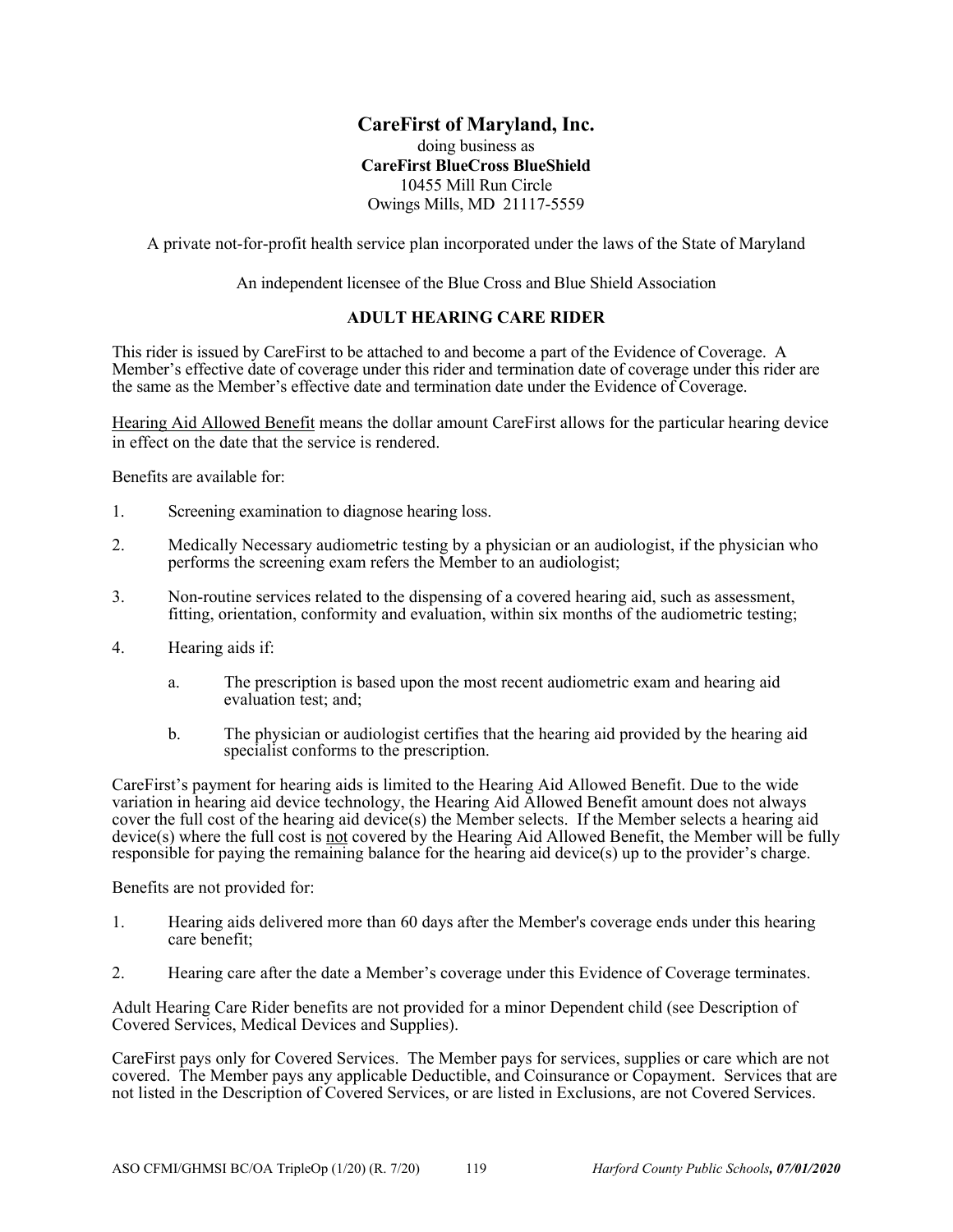When determining the benefits a Member may receive, CareFirst considers all provisions of this Evidence of Coverage, its medical policies, and its operating procedures. Certain Utilization Management Requirements may apply. When these rules are not met, payments may be denied or reduced. See Utilization Management Requirements for these rules.

|                                                               | <b>CareFirst Payment</b>                                                              |                                                                                     |                        |
|---------------------------------------------------------------|---------------------------------------------------------------------------------------|-------------------------------------------------------------------------------------|------------------------|
| <b>Covered Service</b>                                        | Level 1                                                                               | Level 2                                                                             | Level 3                |
| <b>Hearing care</b>                                           | <b>Limitations</b><br>thirty-six $(36)$ months.                                       | Benefits are limited to one (1) Hearing Aid for each hearing-impaired ear every     |                        |
| Screening examination                                         |                                                                                       |                                                                                     |                        |
| Outpatient professional<br>practitioner                       | 100% of Allowed<br><b>Benefit</b><br>after \$15 PCP Copay or<br>\$20 Specialist Copay | 100% of Allowed<br>Benefit<br>after \$30 Copay                                      | 80% of Allowed Benefit |
| Office                                                        | 100% of Allowed<br>Benefit<br>after \$15 PCP Copay or<br>\$20 Specialist Copay        | 100% of Allowed<br><b>Benefit</b><br>after \$25 Copay                               | 80% of Allowed Benefit |
| Audiometric testing                                           |                                                                                       |                                                                                     |                        |
| Outpatient professional<br>practitioner                       | 100% of Allowed<br>Benefit<br>after \$15 PCP Copay or<br>\$20 Specialist Copay        | 100% of Allowed<br>Benefit<br>after \$30 Copay                                      | 80% of Allowed Benefit |
| Office                                                        | 100% of Allowed<br><b>Benefit</b><br>after \$15 PCP Copay or<br>\$20 Specialist Copay | 100% of Allowed<br>Benefit<br>after \$25 Copay                                      | 80% of Allowed Benefit |
| Non-routine services related<br>to the Hearing Aid dispensing |                                                                                       | Benefits are available to the same extent as benefits provided for other illnesses. |                        |
|                                                               |                                                                                       |                                                                                     |                        |
| Hearing aids                                                  | 100% of Allowed<br>Benefit                                                            | 100% of Allowed<br>Benefit                                                          | 80% of Allowed Benefit |

This rider is issued to be attached to the Evidence of Coverage.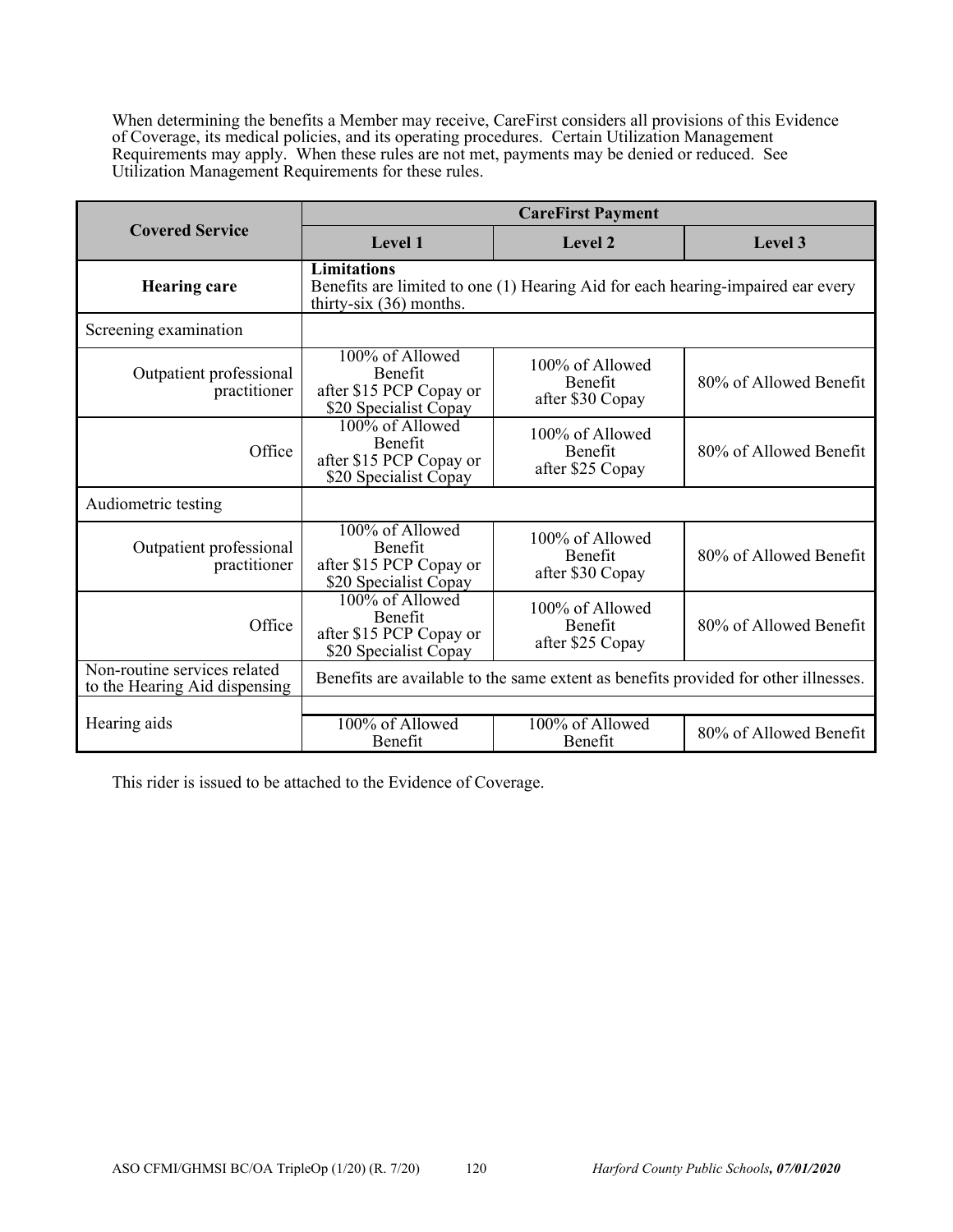# **CareFirst of Maryland, Inc.**

doing business as **CareFirst BlueCross BlueShield**  10455 Mill Run Circle Owings Mills, MD 21117-5559

A private not-for-profit health service plan incorporated under the laws of the State of Maryland

An independent licensee of the Blue Cross and Blue Shield Association

#### **PRESCRIPTION DRUG BENEFITS RIDER**

This rider is issued by CareFirst to be attached to and become a part of the Evidence of Coverage. A Member's effective date of coverage under this rider and termination date of coverage under this rider are the same as the Member's effective date and termination date under the Evidence of Coverage.

#### **TABLE OF CONTENTS**

|                  | <b>SECTION A DEFINITIONS</b>                         |
|------------------|------------------------------------------------------|
| <b>SECTION B</b> | DESCRIPTION OF COVERED SERVICES                      |
| <b>SECTION C</b> | DISPENSING OF A PARTIAL SUPPLY OF PRESCRIPTION DRUGS |
|                  | <b>SECTION D STEP THERAPY OR FAIL-FIRST PROTOCOL</b> |
|                  | <b>SECTION E EXCLUSIONS</b>                          |
|                  | <b>SECTION F SCHEDULE OF BENEFITS</b>                |

#### **SECTION A DEFINITIONS**

In addition to the definitions contained in the Evidence of Coverage, for purposes of Prescription Drug Benefits, the underlined terms, below, when capitalized, have the following meaning:

Allowed Benefit means, for a Prescription Drug Covered Service, the lesser of:

- 1. The Pharmacy's actual charge; or
- 2. The benefit amount, according to the CareFirst fee schedule, for Prescription Drug Covered Service that applies on the date that the service is rendered.

Contracting Pharmacy: If the Member purchases a Prescription Drug Covered Service or Diabetic Supply from a Contracting Pharmacy, the benefit payment is made directly to the Contracting Pharmacy and is accepted as payment in full, except for any applicable Member payment amounts, as stated in the Schedule of Benefits.

Non-Contracting Pharmacy: If the Member purchases a Prescription Drug Covered Service or Diabetic Supply from a Non-Contracting Pharmacy, the Member is responsible for paying the total charge and submitting a claim to CareFirst or its designee for reimbursement. Members will be entitled to reimbursement from CareFirst or its designee up to the amount of the Allowed Benefit, minus any applicable Member payment amounts, as stated in the Schedule of Benefits. Members may be responsible for balances above the Allowed Benefit.

Benefit Period means the period of time during which Covered Services are eligible for payment. The Benefit Period is: July 1st through June 30th

Brand Name Drug means a Prescription Drug that has been given a name by a manufacturer or distributor to distinguish it as produced or sold by a specific manufacturer or distributor and that may be used and protected by a trademark.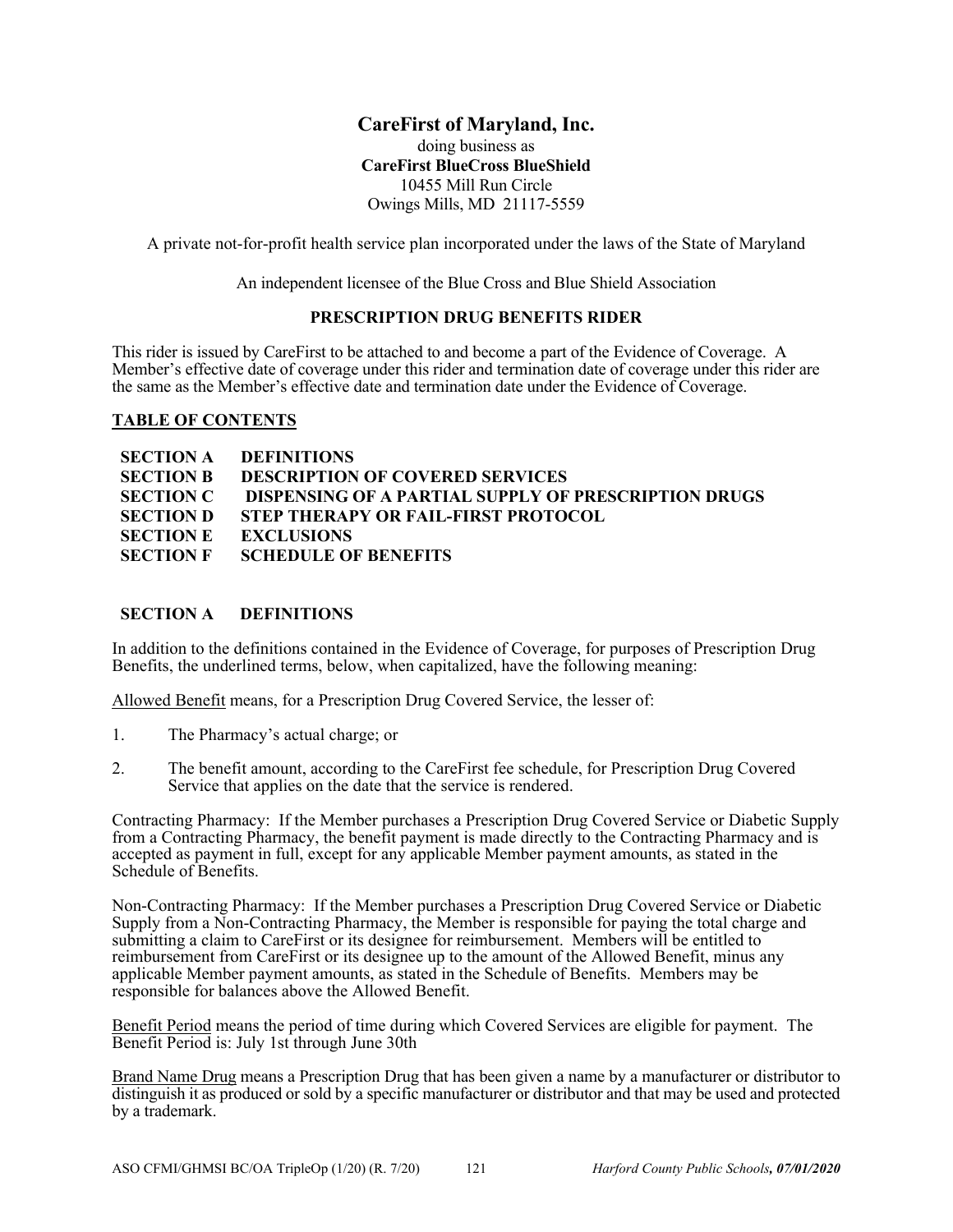Contracting Pharmacy means the separate independent Pharmacist or Pharmacy that has contracted with CareFirst or its designee to be paid directly for a Prescription Drug Covered Service.

Copayment (Copay) means a fixed dollar amount that a Member must pay for a Prescription Drug/Diabetic Supplies.

Diabetic Supplies means all Medically Necessary and appropriate supplies prescribed by a Health Care Provider for the treatment of diabetes.

Designated Maintenance Drug Pharmacy means a Contracting Pharmacy that has been designated as a "Designated Maintenance Drug Pharmacy" by CareFirst where Members may obtain Maintenance Drug benefits to the extent stated below. Members may contact CareFirst for a list of Designated Maintenance Drug Pharmacies.

Formulary means the list of Prescription Drugs issued by CareFirst and used by health care providers when writing, and Pharmacists, when filling, prescriptions for which coverage will be provided under this Evidence of Coverage. CareFirst may change this list periodically without notice to Members. A copy of the Formulary is available to the Member upon request.

Generic Drug means any Prescription Drug approved by the FDA that has the same bioequivalency as a specific Brand Name Drug.

Maintenance Drug means a Prescription Drug anticipated to be required for six (6) months or more to treat a chronic condition.

Nicotine Replacement Therapy means a product that:

- 1. Is used to deliver nicotine to an individual attempting to cease the use of tobacco products; and
- 2. Is approved by the FDA as an aid for the cessation of the use of tobacco products; and
- 3. Is obtained under a prescription written by an authorized prescriber.

Nicotine Replacement Therapy does not include any Over-the-Counter product that may be obtained without a prescription.

Non-Contracting Pharmacy means a Pharmacist or Pharmacy that does not contract with CareFirst or its designee.

Non-Preferred Brand Name Drug means a Brand Name Drug that is not included on the CareFirst Preferred Drug List.

Over-the-Counter, as used in this rider, means medications and supplies that may be purchased without a prescription.

Pharmacist means an individual who practices Pharmacy regardless of the location where the activities of practice are performed.

Pharmacy means an establishment in which prescription or nonprescription drugs or devices are compounded, dispensed, or distributed.

Preferred Brand Name Drug means a Brand Name Drug that is included on the CareFirst Preferred Drug List.

Preferred Drug List means the list of Brand Name and Generic Drugs issued by CareFirst and used by Health Care Providers when writing, and Pharmacists when filling, prescriptions. Not all Generic Drugs and Brand Name Drugs are included on the Preferred Drug List. CareFirst may change this list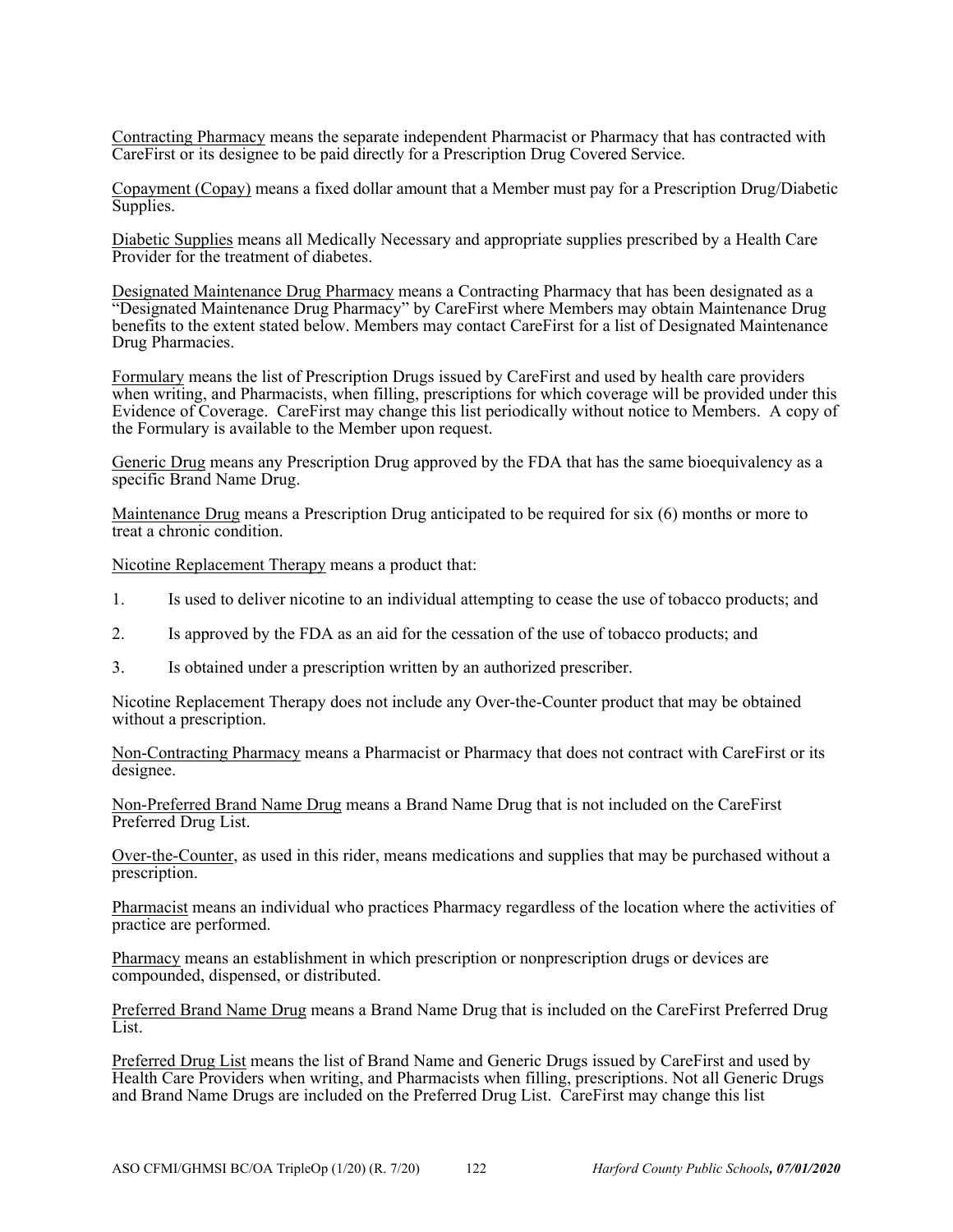periodically, without notice to Members, to provide the most cost-effective and comprehensive Prescription Drug benefits to Members. A copy of the Preferred Drug List is available to the Member upon request.

Prescription Guidelines means the limited list of Prescription Drugs issued by CareFirst for which providers, when writing, and Pharmacists, when filling prescriptions, must obtain prior authorization from CareFirst, the quantity limits that CareFirst has placed on certain drugs and Prescription Drugs which require Step Therapy. CareFirst may change the requirements contained in the guidelines periodically without notice to Members. CareFirst may change the requirements contained in the guidelines periodically without notice to Members. A copy of the Prescription Guidelines is available to the Member upon request.

Preventive Drug means a Prescription Drug including an Over-the-Counter medication or supply dispensed under a written prescription by a Health Care Provider that is included on the CareFirst Preventive Drug List.

Preferred Preventive Drug List means the Prescription Drugs, including Over-the-Counter medications or supplies, dispensed under a written prescription by a Health Care Provider that are included on the list issued by CareFirst of the items identified in the current recommendations of the United States Preventive Services Task Force that have in effect a rating of "A" or "B" or as provided in comprehensive guidelines for women's preventive health supported by the Health Resources and Services Administration with the exception of contraceptive drugs and devices. CareFirst may change this list periodically without notice to Members. A copy of the Preferred Preventive Drug List is available to the Member upon request.

Step Therapy or Fail-First Protocol means a protocol established by CareFirst that requires a Prescription Drug or sequence of Prescription Drugs to be used by a Member before a Prescription Drug ordered by the Member's provider is covered.

Step Therapy Drug means a Prescription Drug or sequence of Prescription Drugs required to be used under a Step Therapy or Fail-First Protocol.

Supporting Medical Information, with respect to Step Therapy or Fail-First Protocol, means:

- 1. A paid claim for a Member from CareFirst or another insurer, nonprofit health service plan or health maintenance organization;
- 2. A Pharmacy record that documents that a prescription has been filled and delivered to the Member or representative of the Member; or,
- 3. Other information mutually agreed to by CareFirst and the provider prescribing the Step Therapy Drug.

#### **SECTION B DESCRIPTION OF COVERED SERVICES**

Benefits are available for:

- 1. Non-Maintenance Prescription Drugs, as follows:
	- a. Up to a thirty-four (34) day supply of a Prescription Drug at a retail Pharmacy.
	- b. Up to a 90-day supply of a Non-Maintenance Prescription Drug via mail order.

For a partial supply of a Non-Maintenance Prescription Drug, the Member Payment will be prorated on a daily basis not to exceed the amount due for the day-supply stated above.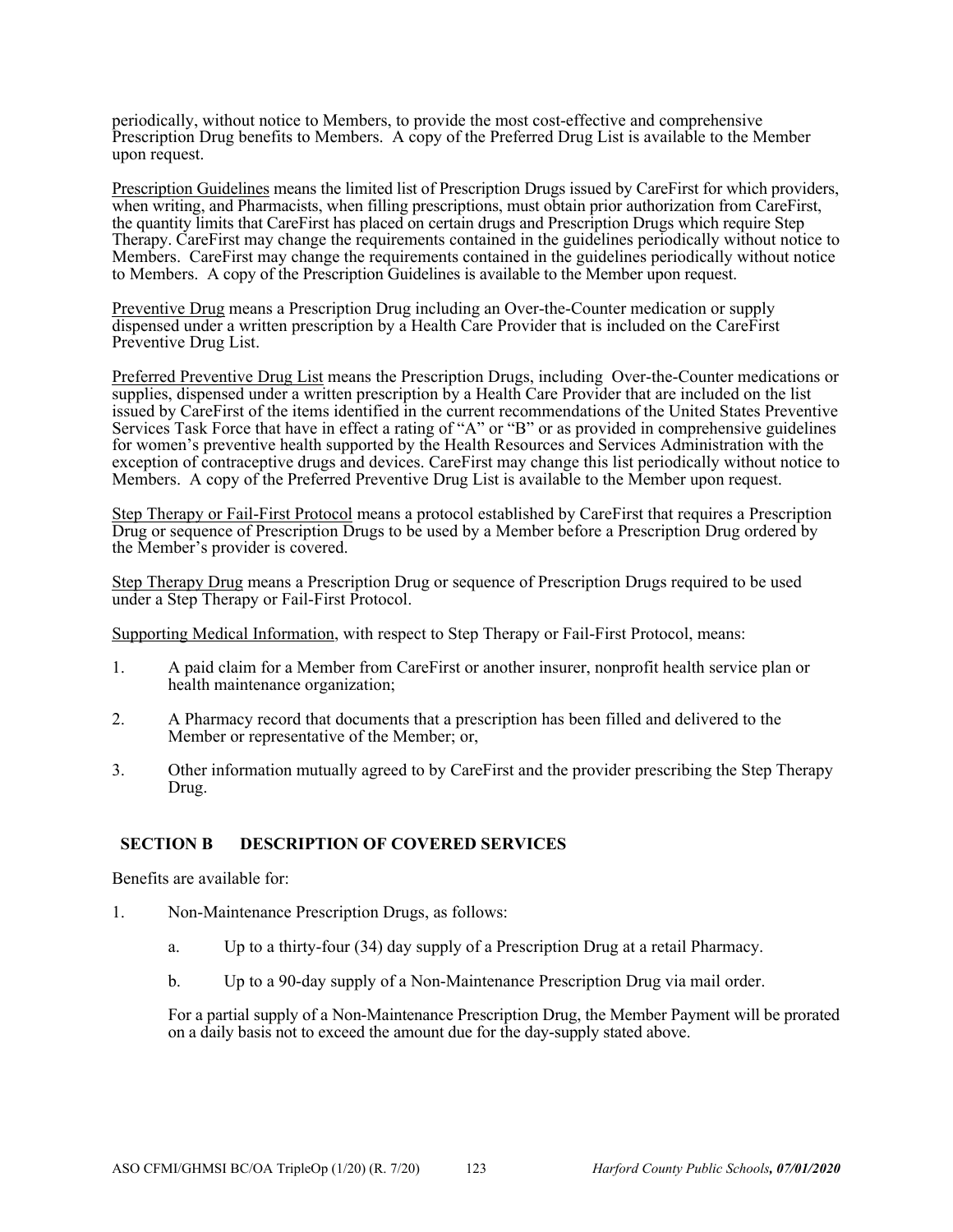- 2. Maintenance Drugs, as follows:
	- a. Up to a 90-day supply at a retail Designated Maintenance Drug Pharmacy; or
	- b. Up to a 90-day supply via any mail order from a Designated Maintenance Drug Pharmacy.

For a partial supply of a Maintenance Prescription Drug, the Member Payment will be prorated on a daily basis not to exceed the amount due for the day-supply stated above.

- 3. Up to a one-hundred (100) day supply of allergy sera (serum).
- 4. Insulin, insulin syringes, and other Diabetic Supplies.
- 5. Nicotine Replacement Therapy.
- 6. Prescription Drug vitamins, limited to:
	- a. Prenatal vitamins;
	- b. Fluoride and fluoride-containing vitamins;
	- c. Single entity vitamins, such as Rocaltrol and DHT.
- 7. Any contraceptive drug or device on the Preventive Drug List that is obtained under a prescription written by a Health Care Provider:.
- 8. Growth hormones (Prescription Guidelines).
- 9. Self-administered injectable Prescription Drugs and the prescribed syringes.
- 10. Fertility drugs or agents. Fertility drugs or agents may also be covered under the medical portion of this Evidence of Coverage in connection with Infertility services or treatments covered under the under the medical portion of the Evidence of Coverage.
- 11. Preventive Drugs, including Over-the-Counter Preventive Drugs.
- 12. Breast cancer Prescription Drugs (Tamoxifen and Raloxifene).
- 13. Specialty Drugs .
- 14. Erectile dysfunction drugs.

#### **SECTION C DISPENSING OF A PARTIAL SUPPLY OF PRESCRIPTION DRUGS**

When a partial supply of a Prescription Drug is dispensed by a Contracting Pharmacy, a prorated daily Member Payment for the partial supply of the Prescription Drug shall be applied if:

- 1. The prescribing provider or the Pharmacist determines the dispensing of a partial supply of the Prescription Drug to be in the best interest of the Member;
- 2. The Prescription Drug is anticipated to be required for more than three (3) months;
- 3. The Member request or agrees to a partial supply for the purpose of synchronizing the dispensing of the Member's Prescription Drugs; and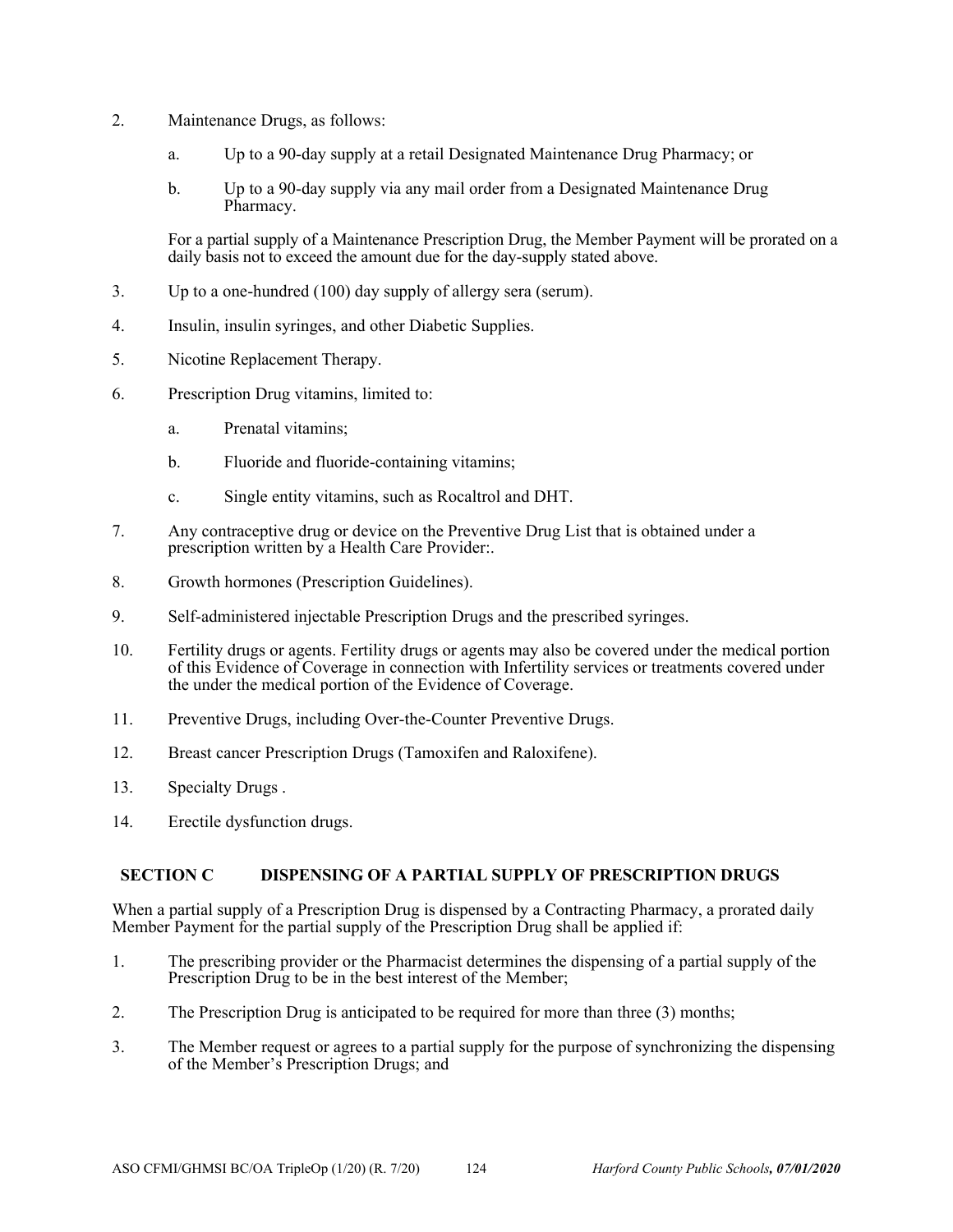4. The supply and dispensing of the Prescription Drug meets all prior authorization and utilization management requirements specific to the Prescription Drug at the time of the synchronized dispensing.

This provision applies only to a partial supply of Prescription Drugs dispensed by a Contracting Pharmacy.

Benefits for Maintenance Drugs are available only when obtained via CareFirst's mail order program.

#### **SECTION D STEP THERAPY OR FAIL-FIRST PROTOCOL**

Prescription Drugs subject to Step Therapy or Fail-First Protocols are listed in the Prescription Guidelines.

CareFirst will not impose a Step Therapy or Fail-First Protocol on a Member if:

- 1. The Step Therapy Drug has not been approved by the FDA for the medical condition being treated; or
- 2. The Member's prescribing provider provides Supporting Medical Information to CareFirst that a covered Prescription Drug:
	- a. Was ordered for the Member by a prescriber within the past one hundred eighty (180) days; and
	- b. Based on the professional judgment of the Member's prescribing provider, was effective in treating the Member's disease or medical condition.
- 3. CareFirst will not impose a Step Therapy or Fail-First Protocol on a Member for a Prescription Drug approved by the FDA if:
	- a. The Prescription Drug is used to treat the Member's Stage 4 advanced metastatic cancer; and
	- b. Use of the Prescription Drug is:
		- 1) Consistent with the FDA-approved indication or the National Comprehensive Cancer Network Drugs & Biologics Compendium indication for the treatment of Stage 4 advanced metastatic cancer; and
		- 2) Supported by peer-reviewed medical literature.

#### **SECTION E EXCLUSIONS**

Note: these exclusions are in addition to the exclusions in the attached Evidence of Coverage.

Benefits are not provided for:

- Prescription Drugs administered or dispensed by a health care facility for a Member who is a patient in the health care facility. This exclusion does not apply to Prescription Drugs that are dispensed by a Pharmacy on the health care facility's premises for a Member who is not an inpatient in the health care facility.
- Prescription Drugs dispensed by a Non-Contracting Pharmacy.
- Prescription Drugs for cosmetic use.
- Prescription Drugs for weight loss.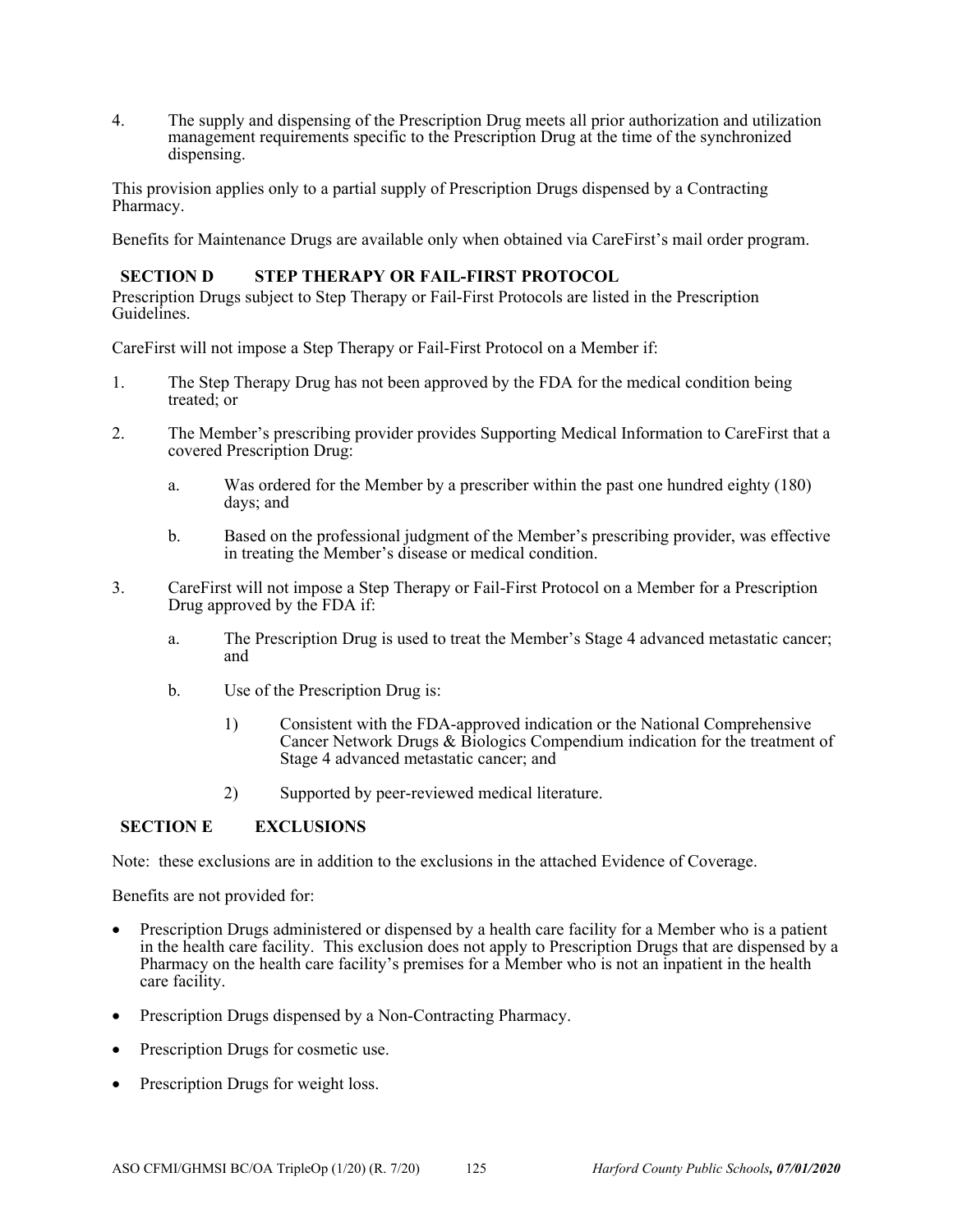- Prescription Drug vitamins, except as listed herein.
- Injectable Prescription Drugs that require administration by a Health Care Provider, including, but not limited to routine immunizations and boosters. This exclusion does not apply to non-surgical, injectable contraceptives.
- Prescription Drugs administered or dispensed in a Health Care Provider's office except allergy sera (serum).
- Biologicals.

## **SECTION F SCHEDULE OF BENEFITS**

CareFirst pays (on the Plan's behalf) only for Covered Services. Services that are not listed in the Description of Covered Services, or are listed in Exclusions, are not Covered Services.

The Member pays for services, supplies, or care which is not covered. The Member pays any applicable Deductible, and Coinsurance or Copayment.

When determining the benefits a Member may receive, CareFirst considers all provisions of this Evidence of Coverage, its medical policies, and its operating procedures.

Only Pharmacy-dispensed Prescription Drugs intended for outpatient use are covered, unless otherwise stated.

**Unless otherwise stated for a particular Covered Service during a Benefit Period:** 

| PRESCRIPTION DRUG OUT-OF-POCKET MAXIMUM                                                                                                                                                                                                                                                                           |                 |                 |  |  |  |  |
|-------------------------------------------------------------------------------------------------------------------------------------------------------------------------------------------------------------------------------------------------------------------------------------------------------------------|-----------------|-----------------|--|--|--|--|
| Individual                                                                                                                                                                                                                                                                                                        |                 | Family          |  |  |  |  |
| \$5,400                                                                                                                                                                                                                                                                                                           |                 | \$10,800        |  |  |  |  |
| The Prescription Drug Out-of-Pocket Maximum is the maximum dollar amount that a Member will need to pay<br>towards Prescription Drugs during a Benefit Period. Once the Prescription Drug Out-of-Pocket Maximum has been<br>reached, the Member Payment will no longer be required for benefits under this rider. |                 |                 |  |  |  |  |
| The family Out-of-Pocket Maximum is calculated in the aggregate.<br>A family Member may not contribute more than the individual Out-of-Pocket Maximum to the family<br>Prescription Drug Out-of-Pocket Maximum.                                                                                                   |                 |                 |  |  |  |  |
| The following amounts are included/excluded<br>from the Out-of-Pocket Maximum:                                                                                                                                                                                                                                    | <b>Included</b> | <b>Excluded</b> |  |  |  |  |
| Amounts in excess of the Allowed Benefit                                                                                                                                                                                                                                                                          | N <sub>0</sub>  | Yes             |  |  |  |  |
| <b>Prescription Drug Copays</b>                                                                                                                                                                                                                                                                                   | Yes             | N <sub>0</sub>  |  |  |  |  |

#### **LIFETIME MAXIMUM**

The Lifetime Maximum for all Prescription Drug Covered Services is unlimited per person. This Lifetime Maximum creates no rights to benefits after a Member loses entitlement to coverage or is no longer covered under the Evidence of Coverage.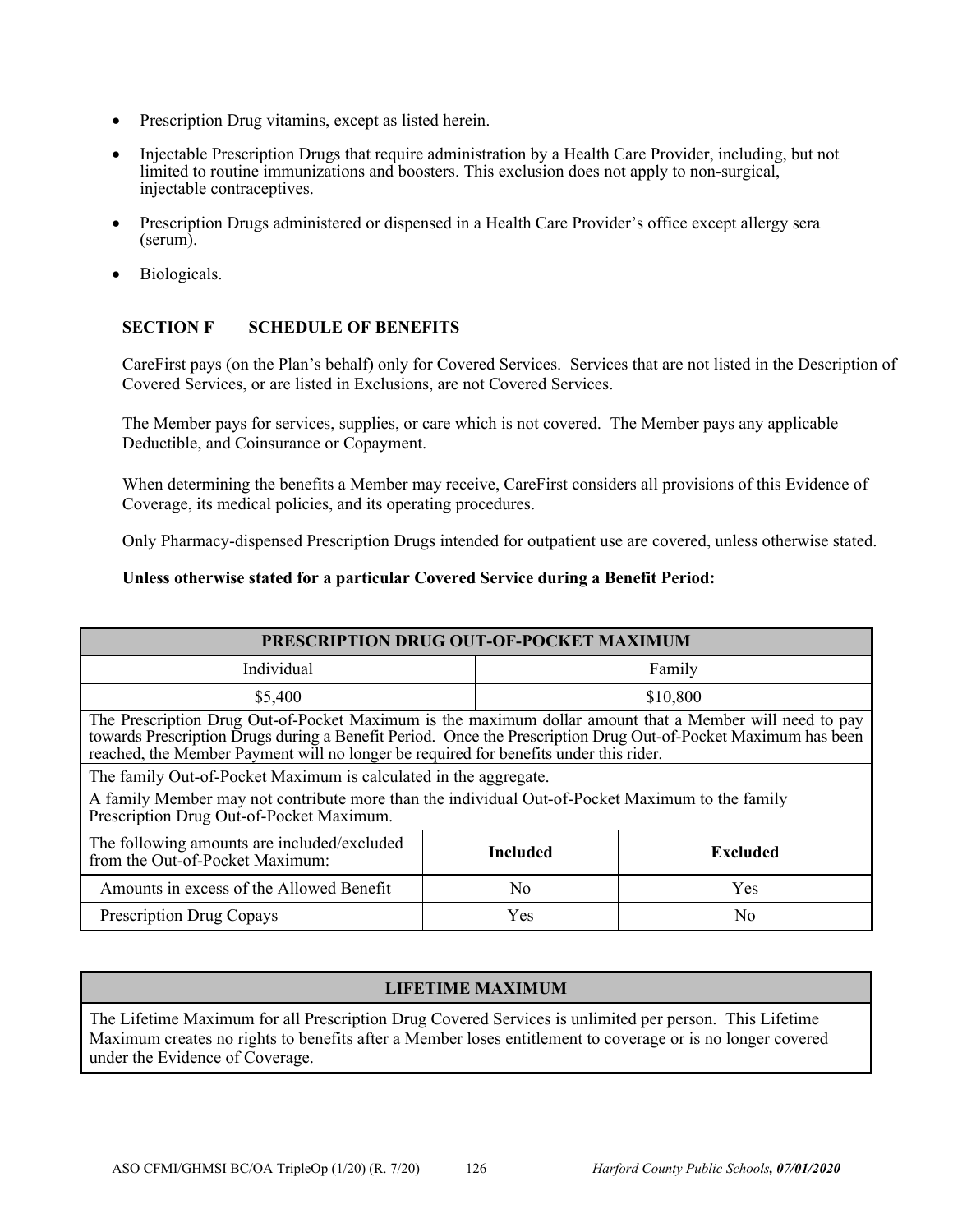# **Important note regarding CareFirst/Member Payments**

If the cost of the Prescription Drug is less than the Member payment, then the cost of the Prescription Drug will be payable by the Member at the time the prescription is filled.

Member Payments are waived for the following:

Preventive Drugs.

Breast cancer Prescription Drugs (Tamoxifen and Raloxifene).

Oral chemotherapy Prescription Drugs.

Insulin syringes and other Diabetic Supplies including testing strips for glucose monitoring equipment.

Contraceptive drugs or devices on the Preventive Drug List that are obtained under a prescription written by a Health Care Provider.

| Member Copays shall be applied as shown in the below table: |                                               |                              |                           |                                 |  |  |
|-------------------------------------------------------------|-----------------------------------------------|------------------------------|---------------------------|---------------------------------|--|--|
|                                                             | <b>Mail Order or</b><br>Retail<br>(One Copay) |                              |                           |                                 |  |  |
| Maintenance Drug                                            | Up to a 90-day supply                         |                              | The Member pays one Copay |                                 |  |  |
| Non-Maintenance Drug                                        | <b>Mail Order (One Copay)</b>                 |                              | <b>Retail (One Copay)</b> |                                 |  |  |
|                                                             | Up to a 90-day<br>supply                      | The Member pays<br>one Copay | Up to a 34-day<br>supply  | The Member<br>pays one<br>Copay |  |  |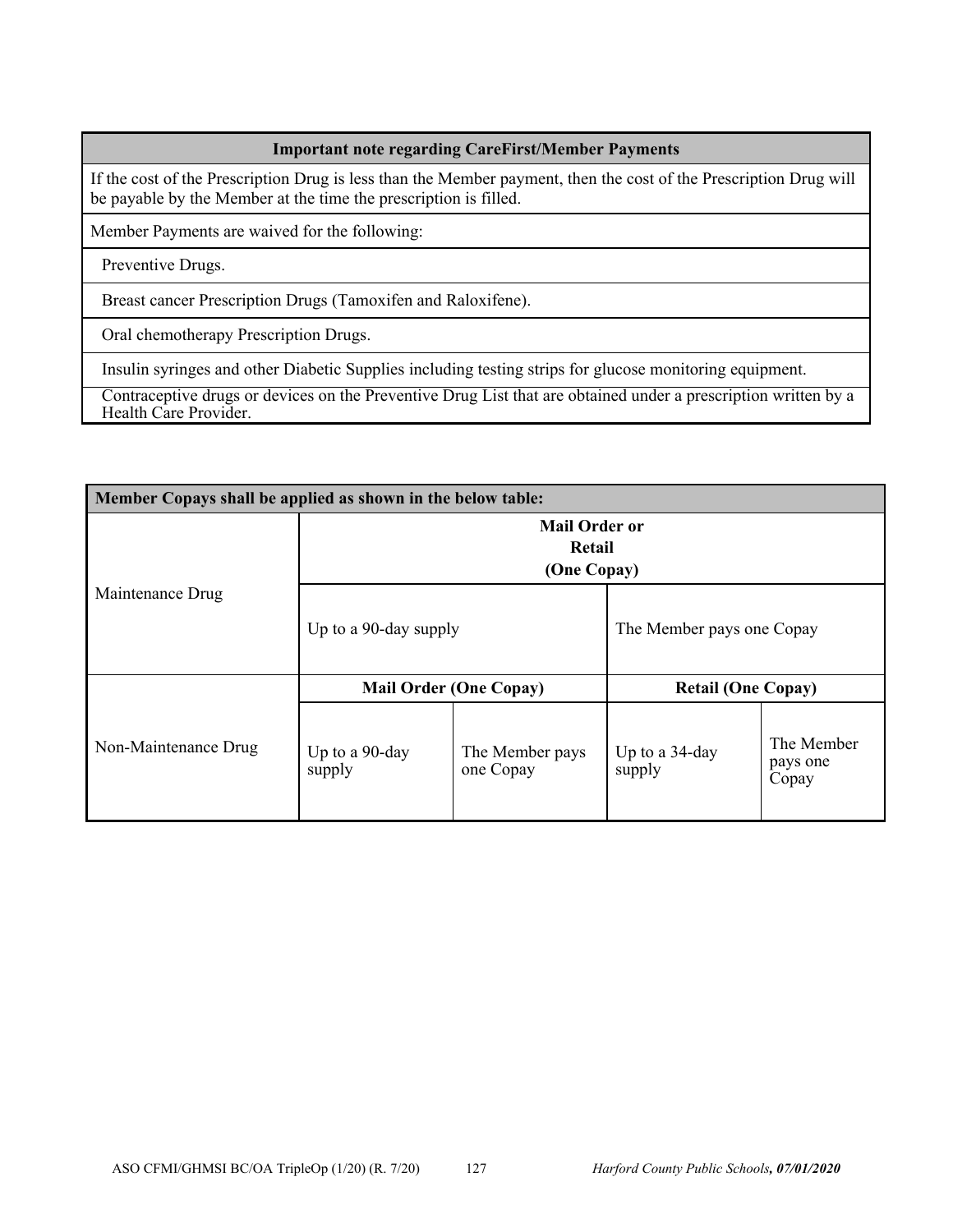| If a Member selects a:           | When a:                      | The Member will pay:                                                                                                                                                          |
|----------------------------------|------------------------------|-------------------------------------------------------------------------------------------------------------------------------------------------------------------------------|
| Non-Preferred Brand<br>Name Drug | Generic Drug is<br>available | Non-Preferred Brand Name Drug Copay<br>Plus, the difference in cost between the Non-Preferred<br>Brand Name Drug and the Generic Drug (up to the cost of<br>the prescription) |

| <b>Covered Service</b>                                                                                                                   | <b>CareFirst Payment</b>                        | <b>Member Payment</b>                                                                                                                   |             |  |  |  |  |
|------------------------------------------------------------------------------------------------------------------------------------------|-------------------------------------------------|-----------------------------------------------------------------------------------------------------------------------------------------|-------------|--|--|--|--|
|                                                                                                                                          |                                                 | Retail                                                                                                                                  | <b>Mail</b> |  |  |  |  |
| No benefits are available for Prescription Drugs dispensed by Non-Contracting Pharmacies under this Prescription<br>Drug Benefits Rider. |                                                 |                                                                                                                                         |             |  |  |  |  |
| Generic Drug                                                                                                                             |                                                 | \$15 Copay                                                                                                                              | \$15 Copay  |  |  |  |  |
| Preferred Brand Name Drug                                                                                                                | 100% of Allowed Benefit<br>after Member Payment | \$30 Copay                                                                                                                              | \$30 Copay  |  |  |  |  |
| Non-Preferred Brand Name Drug                                                                                                            |                                                 | \$45 Copay                                                                                                                              | \$45 Copay  |  |  |  |  |
|                                                                                                                                          |                                                 |                                                                                                                                         |             |  |  |  |  |
| Allergy sera (serum)                                                                                                                     | 100% of Allowed Benefit<br>after Member Payment | The Member pays one (1) Member Payment                                                                                                  |             |  |  |  |  |
| Insulin                                                                                                                                  | 100% of Allowed Benefit<br>after Member Payment | Benefits are available to same extent as benefits<br>provided for Generic, Preferred Brand Name,<br>and Non-Preferred Brand Name Drugs. |             |  |  |  |  |
| Diabetes Supplies<br>(including testing strips for glucose<br>monitoring equipment)                                                      | 100% of Allowed Benefit                         | No Member Payment                                                                                                                       |             |  |  |  |  |
| Prescription Drug contraceptives<br>(except Emergency Contraception)                                                                     | 100% of Allowed Benefit                         | No Member Payment                                                                                                                       |             |  |  |  |  |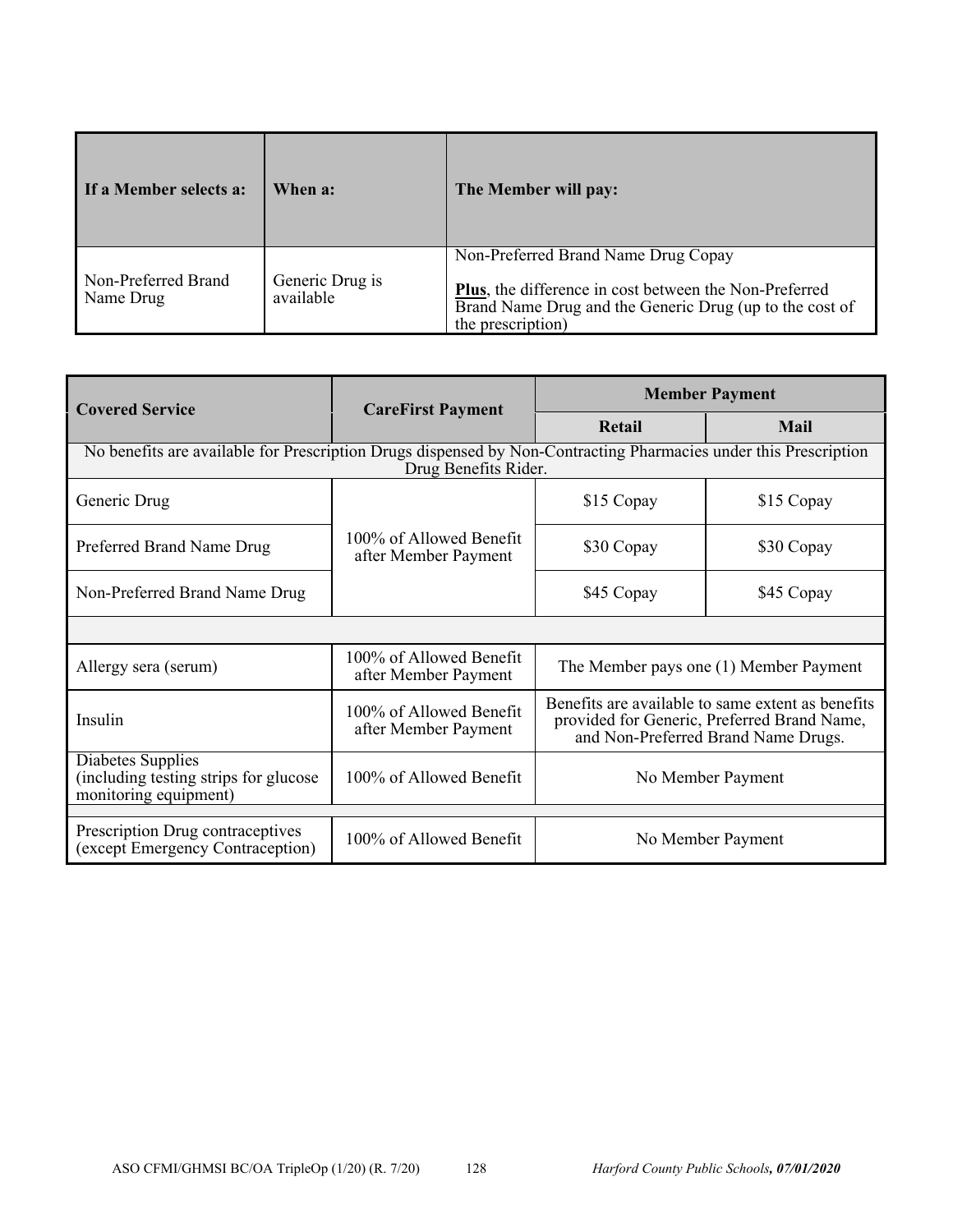#### **CLAIMS PROCEDURES Internal claims and Appeals and External Review processes**

The Plan's Claims Procedures were developed in accordance with section 503 of the Employee Retirement Income Security Act of 1974 (ERISA or the Act), 29 U.S.C. 1133, 1135, which sets forth minimum requirements for employee benefit plan procedures pertaining to Claims for Benefits by Members as required by 29 CFR 2560.503-1 (the DOL claims procedure regulation), and the Public Health Service Act (PHS Act) requirements with respect to internal claims and Appeals and External Review processes for Group Health Plans that are not grandfathered health plans under §2590.715–1251 as set forth in §2590.715-2719. Except as otherwise specifically provided, these requirements apply to every employee benefit plan described in section 4(a) and not exempted under section 4(b) of the Act. Notwithstanding this provision, nothing herein shall be construed to mean or imply that a non-ERISA Group Health Plan has deemed itself subject to ERISA.

- **A. DEFINITIONS**
- **B. CLAIMS PROCEDURES**
- **C. CLAIMS PROCEDURES COMPLIANCE**
- **D. CLAIM FOR BENEFITS**
- **E. TIMING OF NOTIFICATION OF BENEFIT DETERMINATION (Internal claims and Appeal process)**
- **F. MANNER AND CONTENT OF NOTIFICATION OF BENEFIT DETERMINATION**
- **G. APPEAL OF ADVERSE BENEFIT DETERMINATIONS**
- **H. TIMING OF NOTIFICATION OF DETERMINATION OF APPEAL**
- **I. MANNER AND CONTENT OF NOTIFICATION OF BENEFIT DETERMINATION ON APPEAL**
- **J. NOTICE**
- **K. EXTERNAL REVIEW PROCESS**

#### **A. DEFINITIONS**

The following terms shall have the meaning ascribed to such terms whenever such terms are used in these Claims Procedures.

Adverse Benefit Determination means any of the following: a denial, reduction, or termination of, or a failure to provide or make payment (in whole or in part) for, a benefit, including any such denial, reduction, termination, or failure to provide or make payment that is based on a determination of a Claimant's eligibility to participate in a Plan, and including, a denial, reduction, or termination of, or a failure to provide or make payment (in whole or in part) for, a benefit resulting from the application of any utilization review, as well as a failure to cover an item or service for which benefits are otherwise provided because it is determined to be Experimental/Investigational or not Medically Necessary or appropriate. An Adverse Benefit Determination also includes any Rescission of coverage (whether or not, in connection with the Rescission, there is an adverse effect on any particular benefit at that time).

Appeal (or Internal Appeal) means review by the Plan or the Plan's Designee of an Adverse Benefit Determination, as required in paragraph E. of this section.

Claim Involving Urgent Care is any claim for medical care or treatment with respect to which the application of the time periods for making non-urgent care determinations:

1. Could seriously jeopardize the life or health of the Claimant or the ability of the Claimant to regain maximum function, or,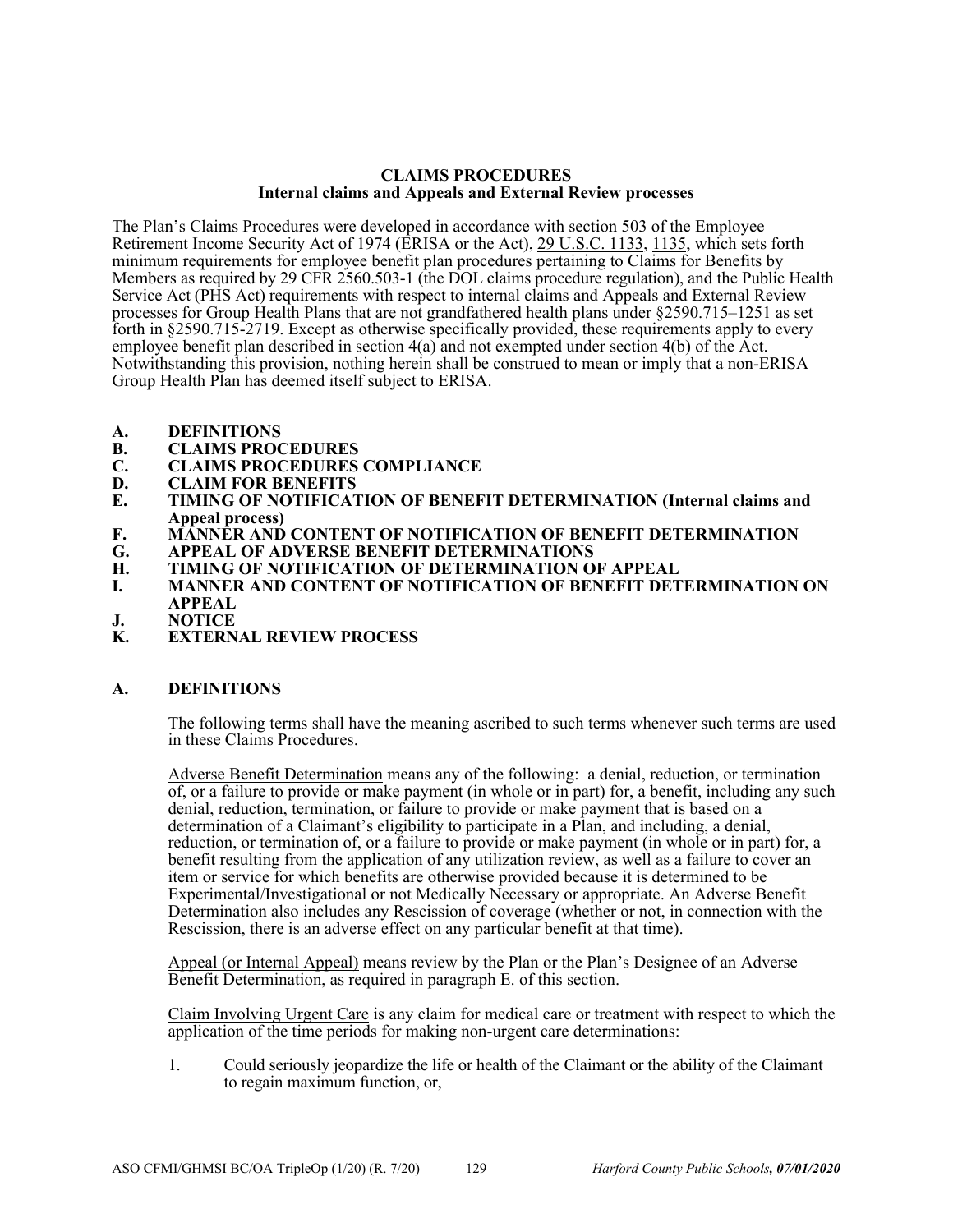2. In the opinion of a physician with knowledge of the Claimant's medical condition, would subject the Claimant to severe pain that cannot be adequately managed without the care or treatment that is the subject of the claim.

Whether a claim is a Claim Involving Urgent Care is to be determined by an individual acting on behalf of the Plan applying the judgment of a prudent layperson who possesses an average knowledge of health and medicine; however, any claim that a physician with knowledge of the Claimant's medical condition determines is a Claim Involving Urgent Care shall be treated as a Claim Involving Urgent Care for purposes of these Claims Procedures.

Claimant means an individual who makes a claim under this section. For purposes of this section, references to claimant include a claimant's authorized representative.

External Review means a review of an Adverse Benefit Determination (including a Final Internal Adverse Benefit Determination) conducted pursuant to the External Review process of paragraph K of this section.

Final External Review Decision, as used in paragraph K. of this section, means a determination by an Independent Review Organization at the conclusion of an External Review.

Final Internal Adverse Benefit Determination means an Adverse Benefit Determination that has been upheld by the Plan or the Plan's Designee at the completion of the Internal Appeals process applicable under paragraph E. of this section (or an Adverse Benefit Determination with respect to which the Internal Appeals process has been exhausted under the deemed exhaustion rules of paragraph E.3 of this section).

Group Health Plan means an employee welfare benefit Plan within the meaning of section 3(1) of the Act to the extent that such Plan provides "medical care" within the meaning of section  $\frac{733}{a}$ ) of the Act.

Health Care Professional means a physician or other Health Care Professional licensed, accredited, or certified to perform specified health services consistent with State law.

Independent Review Organization (or IRO) means an entity that conducts independent External Reviews of Adverse Benefit Determinations and Final Internal Adverse Benefit Determinations pursuant to paragraph K. of this section.

NAIC Uniform Model Act means the Uniform Health Carrier External Review Model Act promulgated by the National Association of Insurance Commissioners in place on July 23, 2010.

Notice or Notification means the delivery or furnishing of information to an individual in a manner appropriate with respect to material required to be furnished or made available to an individual.

Plan means that portion of the Group Health Plan established by the Group that provides for health care benefits for which CareFirst is the claims administrator under this Group Contract.

Plan Designee, for purposes of these Claims Procedures, means CareFirst.

Post-Service Claim means any claim for a benefit that is not a Pre-Service Claim.

Pre-Service Claim means any claim for a benefit with respect to which the terms of the Plan condition receipt of the benefit, in whole or in part, on approval of the benefit in advance of obtaining medical care.

Relevant. A document, record, or other information shall be considered Relevant to a Claimant's claim if such document, record, or other information: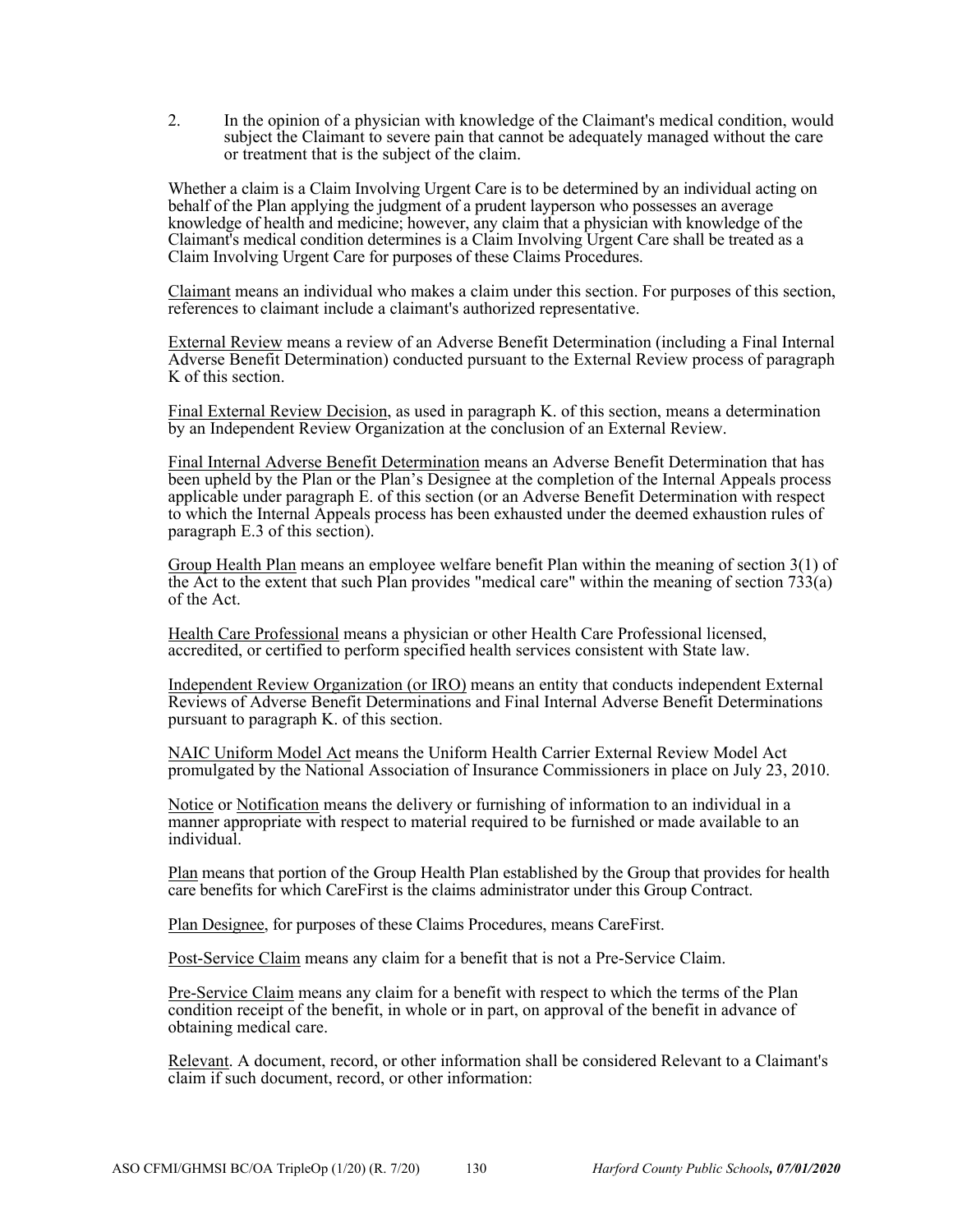- 1. Was relied upon in making the benefit determination;
- 2. Was submitted, considered, or generated in the course of making the benefit determination, without regard to whether such document, record, or other information was relied upon in making the benefit determination;
- 3. Demonstrates compliance with the administrative processes and safeguards required pursuant to these Claims Procedures in making the benefit determination; or
- 4. Constitutes a statement of policy or guidance with respect to the Plan concerning the denied treatment option or benefit for the Claimant's diagnosis, without regard to whether such advice or statement was relied upon in making the benefit determination.

#### **B. CLAIMS PROCEDURES**

These procedures govern the filing of benefit claims, Notification of benefit determinations, and Appeal of Adverse Benefit Determinations (hereinafter collectively referred to as Claims Procedures) for Claimants.

These Claims Procedures do not preclude an authorized representative of a Claimant from acting on behalf of such Claimant in pursuing a benefit claim or Appeal of an Adverse Benefit Determination. Nevertheless, the Plan has established reasonable procedures for determining whether an individual has been authorized to act on behalf of a Claimant, provided that, in the case of a Claim Involving Urgent Care, a Health Care Professional, with knowledge of a Claimant's medical condition shall be permitted to act as the authorized representative of the Claimant.

These Claims Procedures contain administrative processes and safeguards designed to ensure and to verify that benefit claim determinations and Rescissions are made in accordance with governing Plan documents and, where appropriate, Plan provisions have been applied consistently with respect to similarly situated Claimants.

#### **C. CLAIMS PROCEDURES COMPLIANCE**

1. Failure to follow Pre-Service Claims Procedures. In the case of a failure by a Claimant or an authorized representative of a Claimant to follow the Plan's procedures for filing a Pre-Service Claim the Claimant or representative shall be notified of the failure and the proper procedures to be followed in filing a Claim for Benefits. This Notification shall be provided to the Claimant or authorized representative, as appropriate, as soon as possible, but not later than five (5) days (24 hours in the case of a failure to file a Claim Involving Urgent Care) following the failure. Notification may be oral, unless written Notification is requested by the Claimant or authorized representative.

The above shall apply only in the case of a failure that:

- a. Is a communication by a Claimant or an authorized representative of a Claimant that is received by the person or organizational unit designated by the Plan or Plan Designee that handles benefit matters; and
- b. Is a communication that names a specific Claimant; a specific medical condition or symptom; and a specific treatment, service, or product for which approval is requested.
- 2. Civil Action. A Claimant is not required to file more than the Appeals process described herein prior to bringing a civil action under ERISA.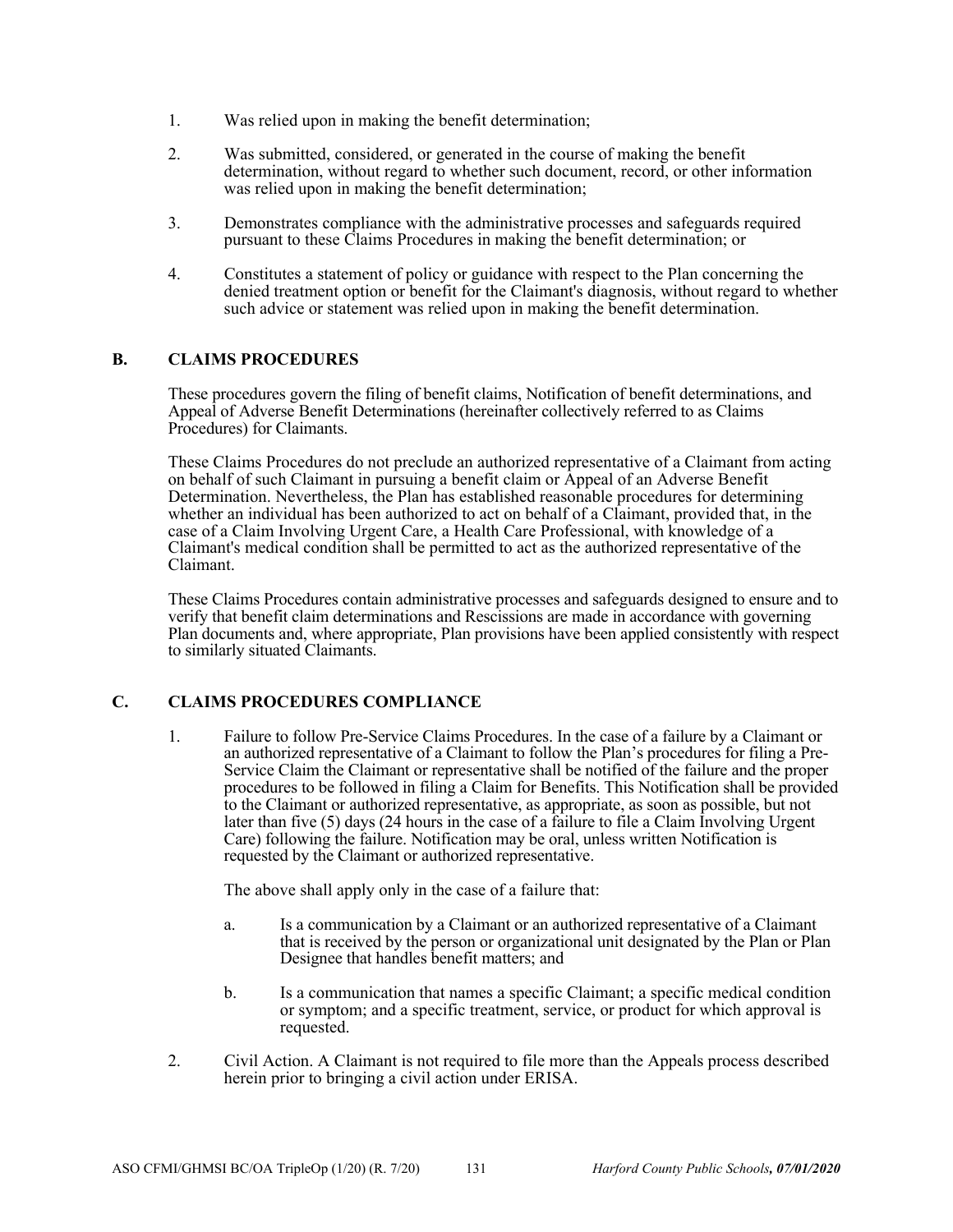#### **D. CLAIM FOR BENEFITS**

A Claim for Benefits is a request for a Plan benefit or benefits made by a Claimant in accordance with a Plan's reasonable procedure for filing benefit claims. A Claim for Benefits includes any Pre-Service Claims and any Post-Service Claims.

#### **E. TIMING OF NOTIFICATION OF BENEFIT DETERMINATION (Internal claims and Appeal process)**

- 1. In general. Except as provided in paragraph E.2, if a claim is wholly or partially denied, the Claimant shall be notified in accordance with paragraph F. herein, of the Adverse Benefit Determination within a reasonable period of time, but not later than 90 days after receipt of the claim by the Plan or the Plan's Designee, unless it is determined that special circumstances require an extension of time for processing the claim. If it is determined that an extension of time for processing is required, written Notice of the extension shall be furnished to the Claimant prior to the termination of the initial 90-day period. In no event shall such extension exceed a period of 90 days from the end of such initial period. The extension Notice shall indicate the special circumstances requiring an extension of time and the date by which the benefit determination will be rendered.
- 2. The Claimant shall be notified of the determination in accordance with the following, as appropriate.
	- a. Expedited Notification of benefit determinations involving urgent care. In the case of a Claim Involving Urgent Care, the Claimant shall be notified of the benefit determination (whether adverse or not) as soon as possible, taking into account the medical exigencies, but not later than  $\overline{72}$  hours after receipt of the claim unless the Claimant fails to provide sufficient information to determine whether, or to what extent, benefits are covered or payable under the Plan. In the case of such a failure, the Claimant shall be notified as soon as possible, but not later than 24 hours after receipt of the claim, of the specific information necessary to complete the claim. The Claimant shall be afforded a reasonable amount of time, taking into account the circumstances, but not less than 48 hours, to provide the specified information. Notification of any Adverse Benefit Determination pursuant to this paragraph shall be made in accordance with paragraph F. herein. The Claimant shall be notified of the benefit determination as soon as possible, but in no case later than 48 hours after the earlier of:
		- 1) Receipt of the specified information, or
		- 2) The end of the period afforded the Claimant to provide the specified additional information.
	- b. Concurrent care decisions. If an ongoing course of treatment has been approved to be provided over a period of time or number of treatments:
		- 1) Any reduction or termination of such course of treatment (other than by Plan amendment or termination) before the end of such period of time or number of treatments shall constitute an Adverse Benefit Determination. The Claimant shall be notified in accordance with paragraph F. herein, of the Adverse Benefit Determination at a time sufficiently in advance of the reduction or termination to allow the Claimant to Appeal and obtain a determination on review of that Adverse Benefit Determination before the benefit is reduced or terminated.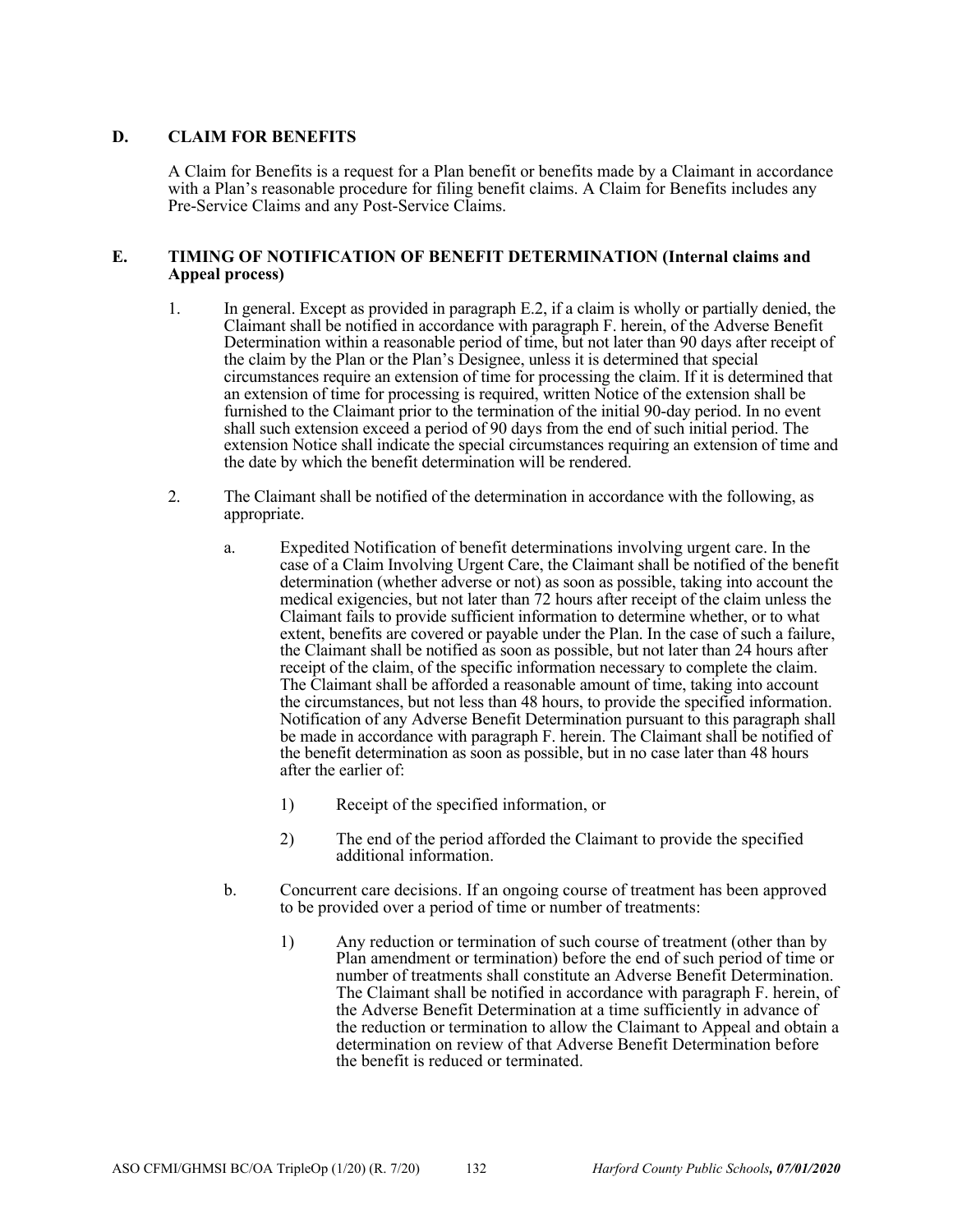- 2) Any request by a Claimant to extend the course of treatment beyond the period of time or number of treatments that is a Claim Involving Urgent Care shall be decided as soon as possible, taking into account the medical exigencies. The Claimant shall be notified of the benefit determination, whether adverse or not, within 24 hours after receipt of the claim, provided that any such claim is made at least 24 hours prior to the expiration of the prescribed period of time or number of treatments. Notification of any Adverse Benefit Determination concerning a request to extend the course of treatment, whether involving urgent care or not, shall be made in accordance with paragraph F. herein, and Appeal shall be governed by paragraphs H.2.a, H.2.b, or H.2.c, herein as appropriate.
- 3) Continued coverage will be provided pending the outcome of an Appeal.
- c. Other claims. In the case of a claim that is not an urgent care claim or a concurrent care decision the Claimant shall be notified of the benefit determination in accordance with the below "Pre-Service Claims" or "Post-Service Claims," as appropriate.
	- 1) Pre-Service Claims. In the case of a Pre-Service Claim, the Claimant shall be notified of the benefit determination (whether adverse or not) within a reasonable period of time appropriate to the medical circumstances, but not later than 15 days after receipt of the claim. This period may be extended one time for up to 15 days, provided that the Plan or the Plan's Designee both determines that such an extension is necessary due to matters beyond its control and notifies the Claimant, prior to the expiration of the initial 15-day period, of the circumstances requiring the extension of time and the date by which a decision is expected to be rendered. If such an extension is necessary due to a failure of the Claimant to submit the information necessary to decide the claim, the Notice of extension shall specifically describe the required information, and the Claimant shall be afforded at least 45 days from receipt of the Notice within which to provide the specified information. Notification of any Adverse Benefit Determination pursuant to this paragraph shall be made in accordance with paragraph F. herein.
	- 2) Post-Service Claims. In the case of a Post-Service Claim, the Claimant shall be notified, in accordance with paragraph F. herein, of the Adverse Benefit Determination within a reasonable period of time, but not later than 30 days after receipt of the claim. This period may be extended one time for up to 15 days, provided that the Plan or the Plan's Designee both determines that such an extension is necessary due to matters beyond its control and notifies the Claimant, prior to the expiration of the initial 30 day period, of the circumstances requiring the extension of time and the date by which a decision is expected to be rendered. If such an extension is necessary due to a failure of the Claimant to submit the information necessary to decide the claim, the Notice of extension shall specifically describe the required information, and the Claimant shall be afforded at least 45 days from receipt of the Notice within which to provide the specified information.
- d. Calculating time periods. For purposes of paragraph E. herein the period of time within which a benefit determination is required to be made shall begin at the time a claim is filed, without regard to whether all the information necessary to make a benefit determination accompanies the filing. In the event that a period of time is extended as permitted pursuant to paragraph E.2.c above due to a Claimant's failure to submit information necessary to decide a claim, the period for making the benefit determination shall be tolled from the date on which the Notification of the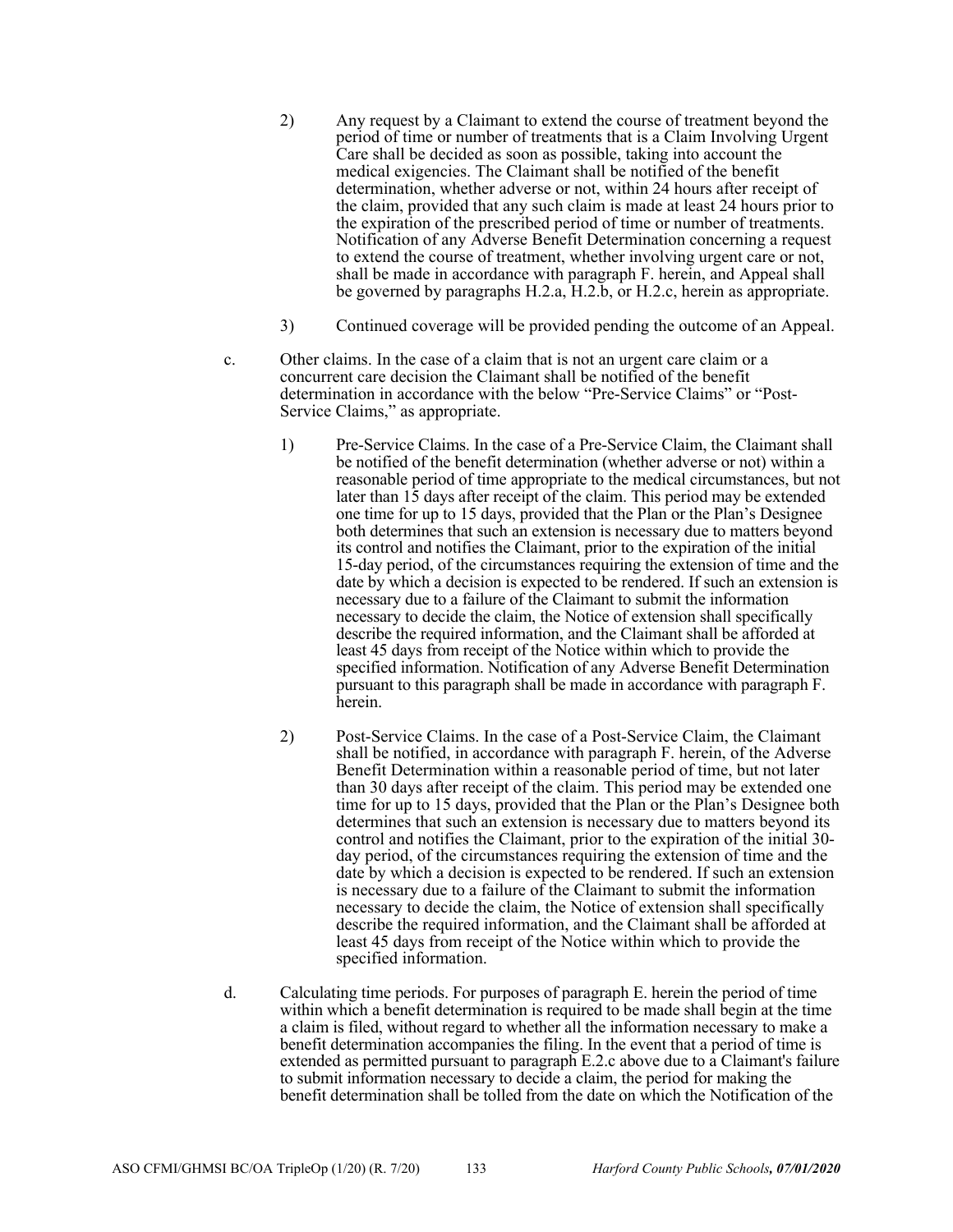extension is sent to the Claimant until the date on which the Claimant responds to the request for additional information.

3. Deemed exhaustion of internal claims and Appeals processes. If the Plan or the Plan's Designee fails to strictly adhere to all the requirements of this paragraph E. with respect to a claim, the Claimant is deemed to have exhausted the internal claims and Appeals process, except as provided in paragraph two below. Accordingly, the Claimant may initiate an External Review under paragraph K. of this section. The Claimant is also entitled to pursue any available remedies under section 502(a) of ERISA or under State law, as applicable, on the basis that the Plan or the Plan's Designee has failed to provide a reasonable internal claims and Appeals process that would yield a decision on the merits of the claim. If a Claimant chooses to pursue remedies under section 502(a) of ERISA under such circumstances, the claim or Appeal is deemed denied on review without the exercise of discretion by an appropriate fiduciary.

Notwithstanding paragraph 3 of this section, the internal claims and Appeals process of this paragraph will not be deemed exhausted based on de minimis violations that do not cause, and are not likely to cause, prejudice or harm to the Claimant so long as the Plan or the Plan's Designee demonstrates that the violation was for good cause or due to matters beyond the control of the Plan or the Plan's Designee and that the violation occurred in the context of an ongoing, good faith exchange of information between the Plan or the Plan's Designee and the Claimant. This exception is not available if the violation is part of a pattern or practice of violations by the Plan or the Plan's Designee. The Claimant may request a written explanation of the violation from the Plan or the Plan's Designee, and the Plan or the Plan's Designee must provide such explanation within 10 days, including a specific description of its bases, if any, for asserting that the violation should not cause the internal claims and Appeals process of this paragraph to be deemed exhausted. If an external reviewer or a court rejects the Claimant's request for immediate review under paragraph 3 of this section on the basis that the Plan or the Plan's Designee met the standards for the exception under this paragraph, the Claimant has the right to resubmit and pursue the internal Appeal of the claim. In such a case, within a reasonable time after the external reviewer or court rejects the claim for immediate review (not to exceed 10 days), the Plan or the Plan's Designee shall provide the Claimant with Notice of the opportunity to resubmit and pursue the internal Appeal of the claim. Time periods for re-filing the claim shall begin to run upon Claimant's receipt of such Notice.

#### **F. MANNER AND CONTENT OF NOTIFICATION OF BENEFIT DETERMINATION**

- 1. Except in the case of an Adverse Benefit Determination concerning a Claim Involving Urgent Care, the Plan or the Plan's Designee shall provide a Claimant with written or electronic Notification of any Adverse Benefit Determination. The Notification shall set forth, in a manner calculated to be understood by the Claimant:
	- a. The specific reason or reasons for the adverse determination;
	- b. Reference to the specific Plan provisions on which the determination is based;
	- c. A description of any additional material or information necessary for the Claimant to perfect the claim and an explanation of why such material or information is necessary;
	- d. A description of the Plan's review procedures and the time limits applicable to such procedures, including a statement of the Claimant's right to bring a civil action under section  $502(a)$  of the Act following an Adverse Benefit Determination on review;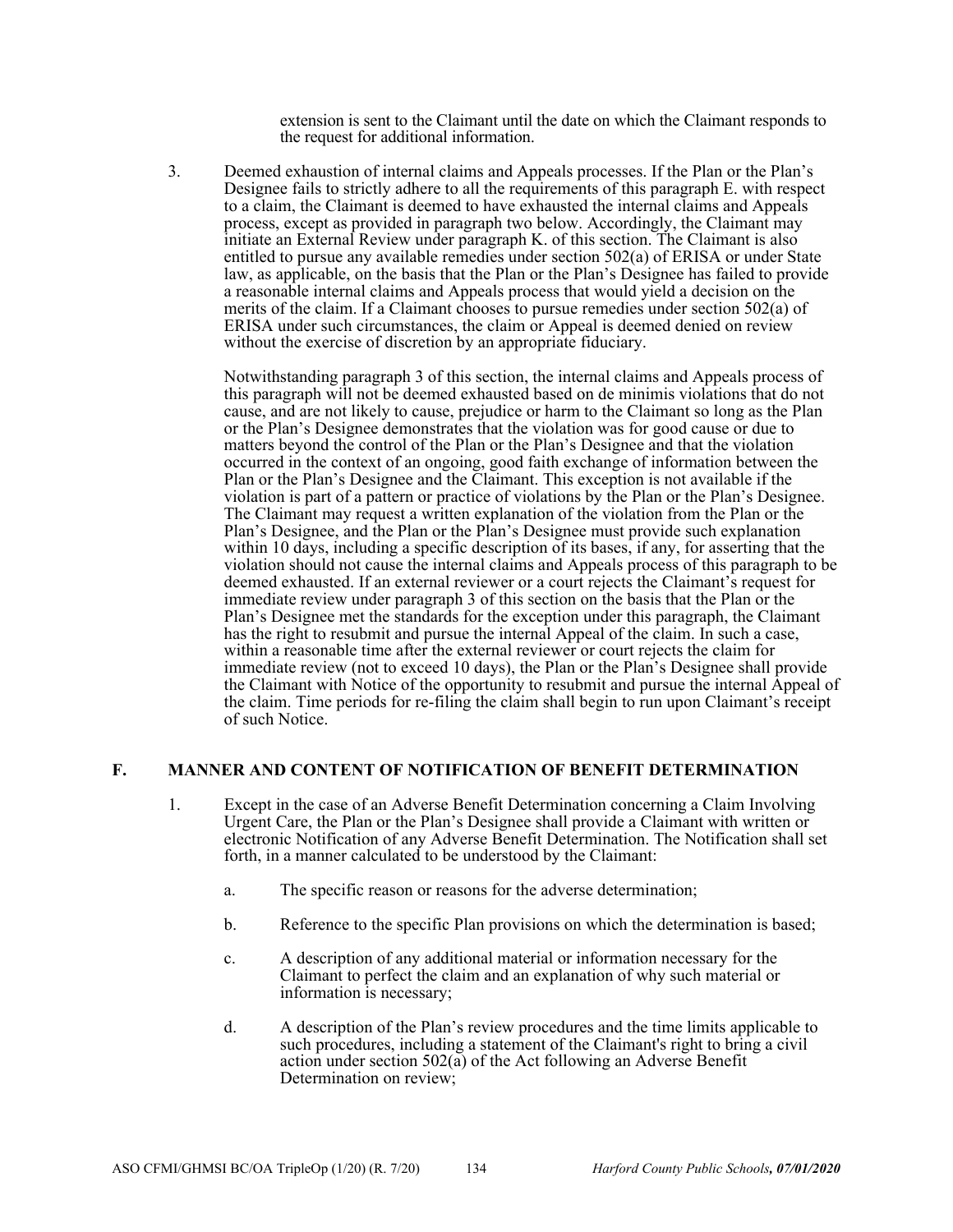- e. In the case of an Adverse Benefit Determination:
	- 1) If an internal rule, guideline, protocol, or other similar criterion was relied upon in making the adverse determination, either the specific rule, guideline, protocol, or other similar criterion; or a statement that such a rule, guideline, protocol, or other similar criterion was relied upon in making the adverse determination and that a copy of such rule, guideline, protocol, or other criterion will be provided free of charge to the Claimant upon request; or
	- 2) If the Adverse Benefit Determination is based on a Medical Necessity or Experimental/Investigational treatment or similar exclusion or limit, either an explanation of the scientific or clinical judgment for the determination, applying the terms of the Plan to the Claimant's medical circumstances, or a statement that such explanation will be provided free of charge upon request.
- f. In the case of an Adverse Benefit Determination by the Plan or the Plan's Designee concerning a Claim Involving Urgent Care, a description of the expedited review process applicable to such claims.
- 2. In the case of an Adverse Benefit Determination by the Plan or the Plan's Designee concerning a Claim Involving Urgent Care, the information described above may be provided to the Claimant orally within the time frame prescribed in paragraph E.2.a herein, provided that a written or electronic Notification in accordance with paragraph F.1 of this section is furnished to the Claimant not later than three (3) days after the oral Notification.

Notice will be provided in accordance with paragraph J., herein.

#### **G. APPEAL OF ADVERSE BENEFIT DETERMINATIONS**

- 1. To Appeal a denied claim, a written request and any supporting record of medical documentation must be submitted to the address on the reverse side of your membership card within 180 days of the Adverse Benefit Determination.
- 2. a. A Claimant has the opportunity to submit written comments, documents, records, and other information relating to the Claim for Benefits;
	- b. A Claimant shall be provided, upon request and free of charge, reasonable access to, and copies of, all documents, records, and other information Relevant to the Claimant's Claim for Benefits;
	- c. The Plan or the Plan's Designee shall take into account all comments, documents, records, and other information submitted by the Claimant relating to the claim, without regard to whether such information was submitted or considered in the initial benefit determination.
- 3. In addition to the requirements of paragraphs G.2.a through c herein, the following apply:
	- a. The Plan or the Plan's Designee shall provide for a review that does not afford deference to the initial Adverse Benefit Determination and will be conducted by an appropriate named fiduciary of the Plan who is neither the individual who made the Adverse Benefit Determination that is the subject of the Appeal, nor the subordinate of such individual;
	- b. In deciding an Appeal of any Adverse Benefit Determination that is based in whole or in part on a medical judgment, including determinations with regard to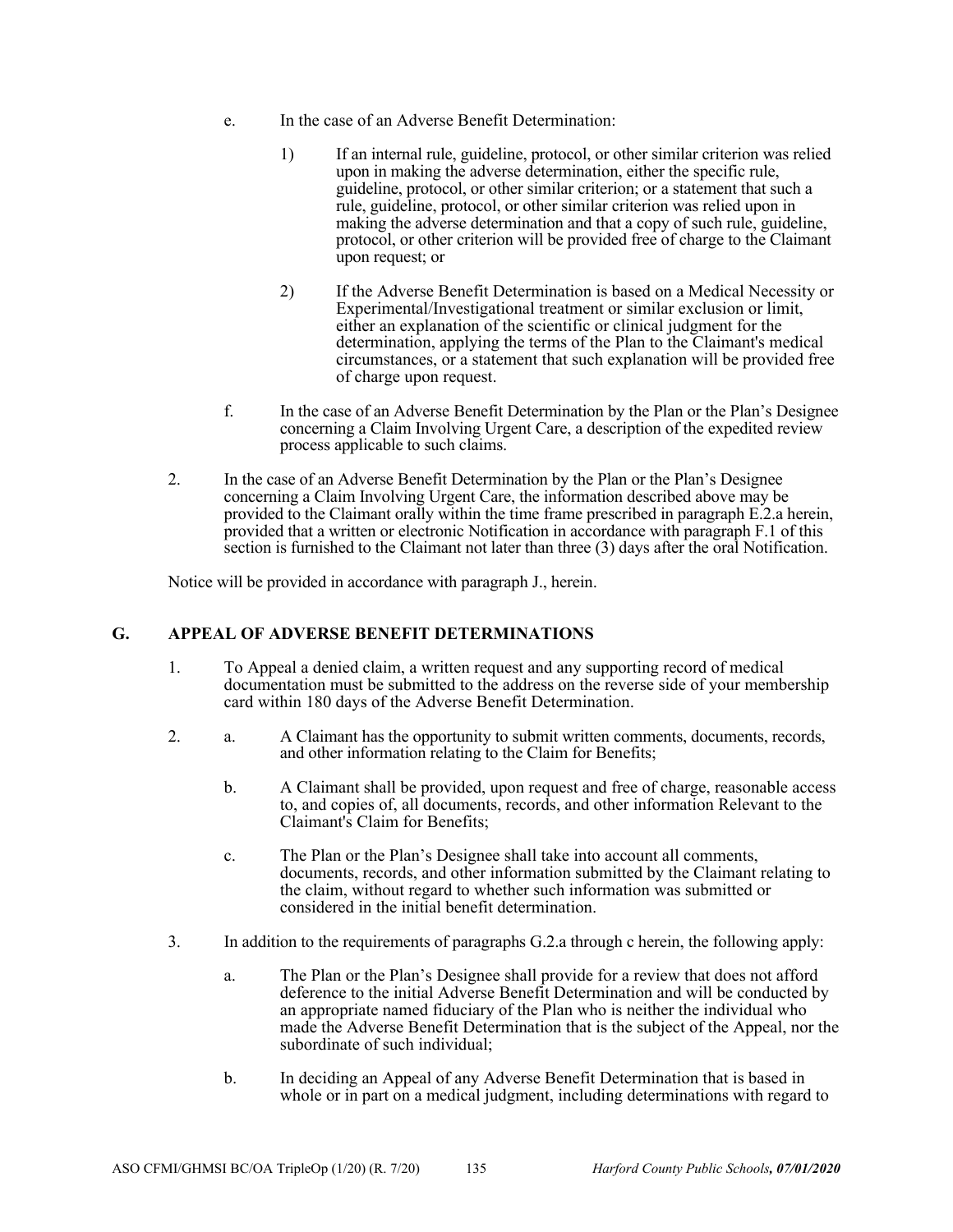whether a particular treatment, drug, or other item is Experimental/ Investigational, or not Medically Necessary or appropriate, the appropriate named fiduciary shall consult with a Health Care Professional who has appropriate training and experience in the field of medicine involved in the medical judgment;

- c. Upon request, the Plan or the Plan's Designee will identify medical or vocational experts whose advice was obtained on behalf of the Plan in connection with a Claimant's Adverse Benefit Determination, without regard to whether the advice was relied upon in making the benefit determination;
- d. Health Care Professionals engaged for purposes of a consultation under paragraph G.3.b herein shall be individuals who were neither consulted in connection with the Adverse Benefit Determination that is the subject of the Appeal, nor subordinates of any such individuals; and
- e. In the case of a Claim Involving Urgent Care, a request for an expedited Appeal of an Adverse Benefit Determination may be submitted orally or in writing by the Claimant; and all necessary information, including the Plan's or the Plan Designee's determination on review, may be transmitted between the Plan or the Plan's Designee and the Claimant by telephone, facsimile, or other available similarly expeditious method.
- 4. Full and fair review. The Plan or the Plan's Designee shall allow a Claimant to review the claim file and to present evidence and testimony as part of the internal claims and Appeals process. Specifically, in addition to the requirements of paragraphs G.2.a through c herein, the following apply:
	- a. The Plan or the Plan's Designee shall provide the Claimant, free of charge, with any new or additional evidence considered, relied upon, or generated by the Plan or the Plan's Designee (or at the direction of the Plan or the Plan's Designee) in connection with the claim; such evidence will be provided as soon as possible and sufficiently in advance of the date on which the Notice of Final Internal Adverse Benefit Determination is required to be provided under paragraph H. herein, to give the Claimant a reasonable opportunity to respond prior to that date; and
	- b. Before the Plan or the Plan's Designee issues a Final Internal Adverse Benefit Determination based on a new or additional rationale, the Claimant shall be provided, free of charge, with the rationale; the rationale shall be provided as soon as possible and sufficiently in advance of the date on which the Notice of Final Internal Adverse Benefit Determination is required to be provided under paragraph H. herein, to give the Claimant a reasonable opportunity to respond prior to that date.
- 5. Avoiding conflicts of interest. In addition to the requirements of paragraphs B. and G. herein, regarding full and fair review, the Plan or the Plan's Designee shall ensure that all claims and Appeals are adjudicated in a manner designed to ensure the independence and impartiality of the persons involved in making the decision. Accordingly, decisions regarding hiring, compensation, termination, promotion, or other similar matters with respect to any individual (such as a claims adjudicator or medical expert) shall not be made based upon the likelihood that the individual will support the denial of benefits.

#### **H. TIMING OF NOTIFICATION OF DETERMINATION OF APPEAL**

1. In general. Except as provided below and in paragraph H.2, a Claimant shall be Notified in accordance with paragraph I. herein of the benefit determination on review within a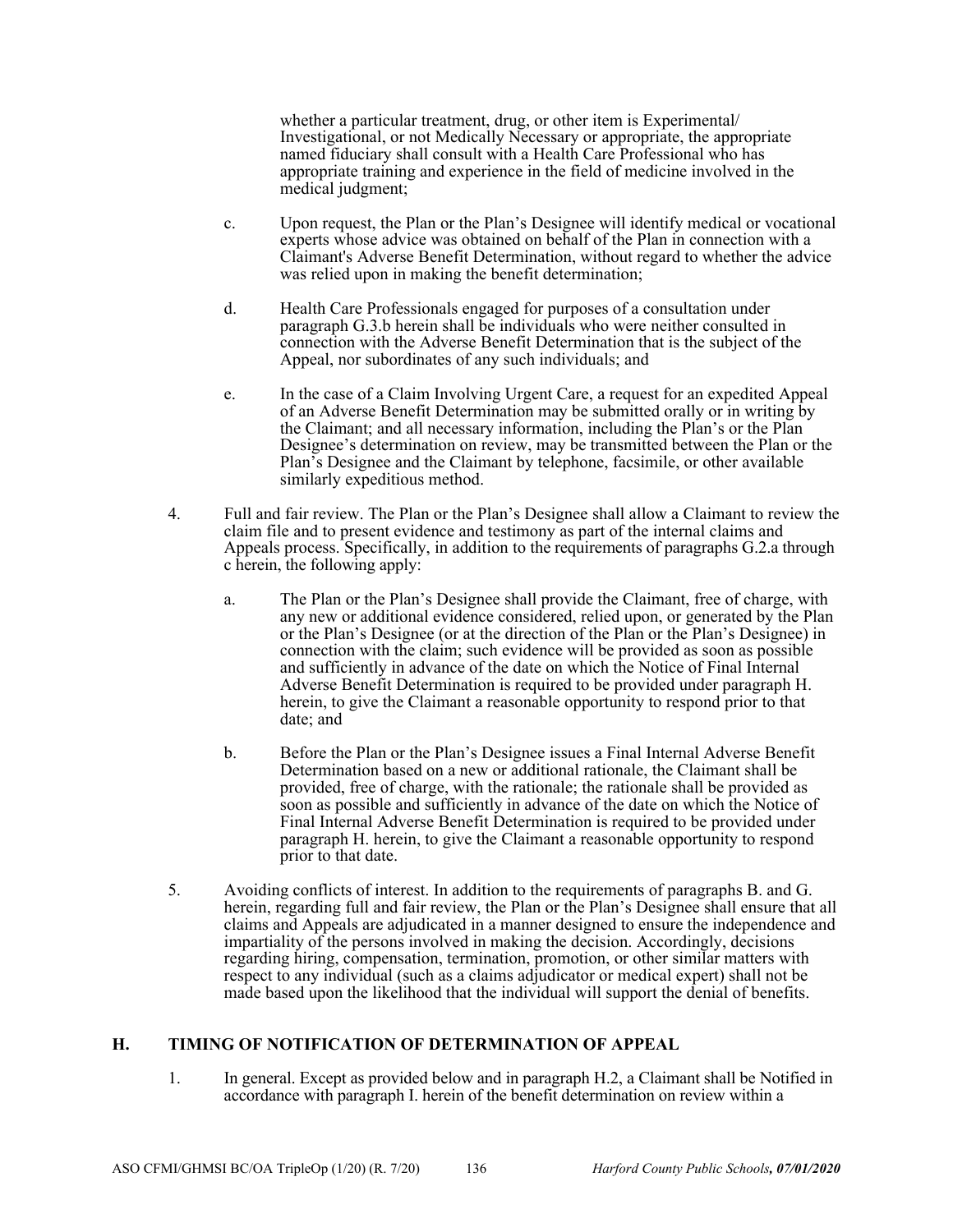reasonable period of time, but not later than 60 days after receipt of the Claimant's request for review, unless it is determined that special circumstances require an extension of time for processing the claim. If it is determined that an extension of time for processing is required, written Notice of the extension shall be furnished to the Claimant prior to the termination of the initial 60-day period. In no event shall such extension exceed a period of 60 days from the end of the initial period. The extension Notice shall indicate the special circumstances requiring an extension of time and the date by which the Plan or the Plan's Designee expects to render the determination on review.

- 2. The Plan or the Plan's Designee shall notify a Claimant of its benefit determination on review in accordance with the following, as appropriate.
	- a. Urgent care claims. In the case of a Claim Involving Urgent Care, the Claimant shall be Notified, in accordance with paragraph I. herein, of the benefit determination on review as soon as possible, taking into account the medical exigencies, but not later than 72 hours after receipt of the Claimant's request for review of an Adverse Benefit Determination.
	- b. Pre-service claims. In the case of a Pre-Service Claim, the Claimant shall be Notified, in accordance with paragraph I. herein, of the benefit determination on review within a reasonable period of time appropriate to the medical circumstances. Such Notification shall be provided not later than 30 days after receipt of the Claimant's request for review of an Adverse Benefit Determination.
	- c. Post-service claims. In the case of a Post-Service Claim, except as provided below, the Claimant shall be Notified, in accordance with paragraph I. herein, of the benefit determination on review within a reasonable period of time. Such Notification shall be provided not later than 60 days after receipt of the Claimant's request for review of an Adverse Benefit Determination.
- 3. Calculating time periods. For purposes of paragraph H. herein, the period of time within which a benefit determination on review shall be made begins at the time an Appeal is received by the Plan or the Plan's Designee, without regard to whether all the information necessary to make a benefit determination on review accompanies the filing. In the event that a period of time is extended as permitted pursuant to paragraph I.1 herein due to a Claimant's failure to submit information necessary to decide a claim, the period for making the benefit determination on review shall be tolled from the date on which the Notification of the extension is sent to the Claimant until the date on which the Claimant responds to the request for additional information.
- 4. In the case of an Adverse Benefit Determination on review, upon request, the Plan or the Plan's Designee shall provide such access to, and copies of Relevant documents, records, and other information described in paragraphs I.3, I.4, and I.5 herein as is appropriate.

#### **I. MANNER AND CONTENT OF NOTIFICATION OF BENEFIT DETERMINATION ON APPEAL**

The Plan or the Plan's Designee shall provide a Claimant with written or electronic Notification of its benefit determination on review. In the case of an Adverse Benefit Determination, the Notification shall set forth, in a manner calculated to be understood by the Claimant:

- 1. The specific reason or reasons for the adverse determination;
- 2. Reference to the specific Plan provisions on which the benefit determination is based;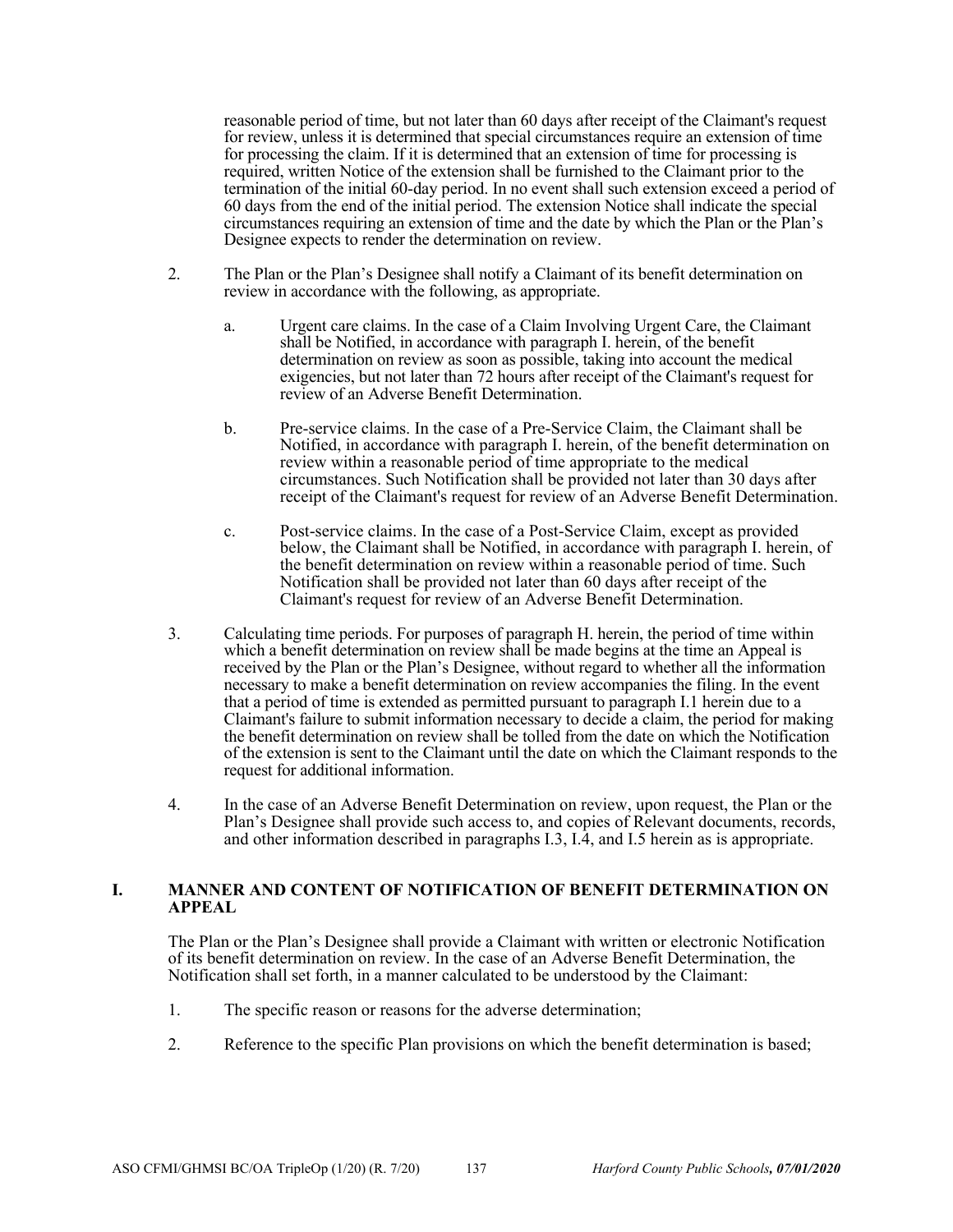- 3. A statement that the Claimant is entitled to receive, upon request and free of charge, reasonable access to, and copies of, all documents, records, and other information Relevant to the Claimant's Claim For Benefits;
- 4. A statement describing any voluntary Appeal procedures offered by the Plan and the Claimant's right to obtain the information about such procedures, and a statement of the Claimant's right to bring an action under section  $502(a)$  of the Act; and
- 5. a. If an internal rule, guideline, protocol, or other similar criterion was relied upon in making the adverse determination, either the specific rule, guideline, protocol, or other similar criterion; or a statement that such rule, guideline, protocol, or other similar criterion was relied upon in making the adverse determination and that a copy of the rule, guideline, protocol, or other similar criterion will be provided free of charge to the Claimant upon request;
	- b. If the Adverse Benefit Determination is based on a Medical Necessity or Experimental/Investigational treatment or similar exclusion or limit, either an explanation of the scientific or clinical judgment for the determination, applying the terms of the Plan to the Claimant's medical circumstances, or a statement that such explanation will be provided free of charge upon request; and
	- c. Other information may be available regarding dispute resolutions through your local U.S. Department of Labor Office and/or your State insurance regulatory agency.

Notice will be provided in accordance with paragraph J., herein.

## **J. NOTICE**

- 1. Notice. The Plan or the Plan's Designee shall provide Notice to individuals, in a culturally and linguistically appropriate manner (as described in paragraph 2. of this section) in accordance with paragraphs F. and I. herein. Additionally:
	- a. The Plan or the Plan's Designee shall ensure that any notice of Adverse Benefit Determination or Final Internal Adverse Benefit Determination includes information sufficient to identify the claim involved (including the date of service, the Health Care Provider, the claim amount (if applicable), and a statement describing the availability, upon request, of the diagnosis code and its corresponding meaning, and the treatment code and its corresponding meaning).
	- b. The Plan or the Plan's Designee shall provide to a Claimant, as soon as practicable, upon request, the diagnosis code and its corresponding meaning, and the treatment code and its corresponding meaning, associated with any Adverse Benefit Determination or Final Internal Adverse Benefit Determination. The Plan or the Plan's Designee shall not consider a request for such diagnosis and treatment information, in itself, to be a request for an internal Appeal under this paragraph or an External Review under paragraph K of this section.
	- c. The Plan or the Plan's Designee shall ensure that the reason or reasons for the Adverse Benefit Determination or Final Internal Adverse Benefit Determination includes the denial code and its corresponding meaning, as well as a description of the Plan's or the Plan Designee's standard, if any, that was used in denying the claim. In the case of a Notice of Final Internal Adverse Benefit Determination, this description must include a discussion of the decision.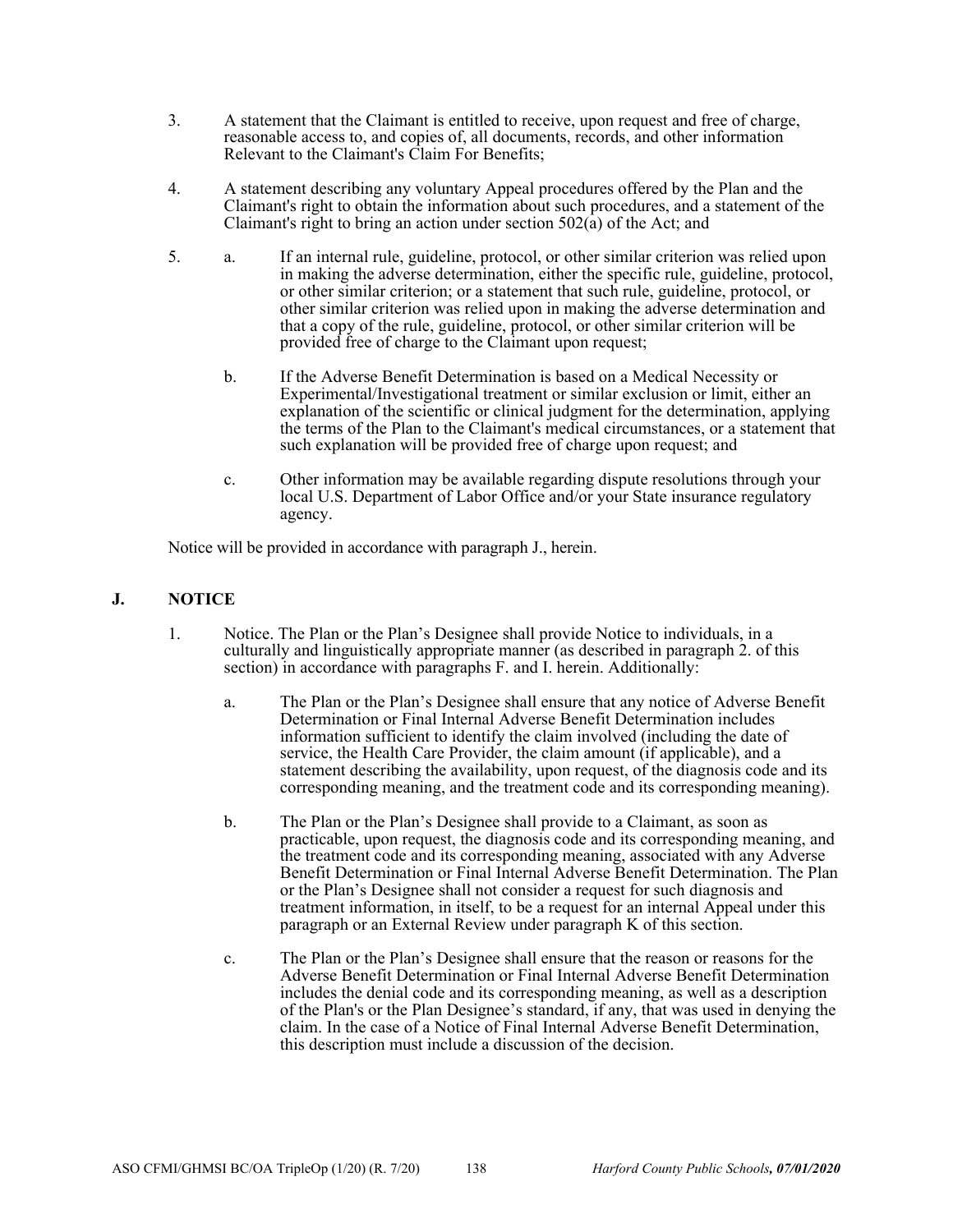- d. The Plan or the Plan's Designee shall provide a description of available Internal Appeals and External Review processes, including information regarding how to initiate an Appeal.
- e. The Plan or the Plan's Designee shall disclose the availability of, and contact information for, any applicable office of health insurance consumer assistance or ombudsman established under PHS Act section 2793 to assist individuals with the internal claims and Appeals and External Review processes.
- 2. Form and manner of Notice.
	- a. In general. For purposes of this section, a Group Health Plan is considered to provide Relevant Notices in a culturally and linguistically appropriate manner if the Plan or the Plan's Designee meets all the requirements of paragraph b. of this section with respect to the applicable non-English languages described in paragraph c. of this section.
	- b. Requirements
		- 1) The Plan or the Plan's Designee shall provide oral language services (such as a telephone customer assistance hotline) that include answering questions in any applicable non English language and providing assistance with filing claims and Appeals (including External Review) in any applicable non-English language;
		- 2) The Plan or the Plan's Designee shall provide, upon request, a Notice in any applicable non-English language; and
		- 3) The Plan or the Plan's Designee shall include in the English versions of all Notices, a statement prominently displayed in any applicable non-English language clearly indicating how to access the language services provided by the Plan or the Plan's Designee.
	- c. Applicable non-English language. With respect to an address in any United States county to which a Notice is sent, a non-English language is an applicable non-English language if ten percent or more of the population residing in the county is literate only in the same non-English language, as determined in guidance published by the Secretary.

#### **K. EXTERNAL REVIEW PROCESS**

- 1. When filing a request for an External Review, the Claimant will be required to authorize the release of any medical records of the Claimant that may be required to be reviewed for the purpose of reaching a decision on the External Review.
- 2. If a Claimant is in need of assistance, they may contact the appropriate agency as follows:

Maryland Office of the Attorney General Health Education and Advocacy Unit 200 St. Paul Place, 16th Floor Baltimore, MD 21202 (877) 261-8807 http://www.oag.state.md.us/Consumer/HEAU.htm heau@oag.state.md.us

Additionally, the U.S. Department of Labor's Employee Benefits Security Administration (EBSA) may also be a helpful resource to a Claimant in need of assistance.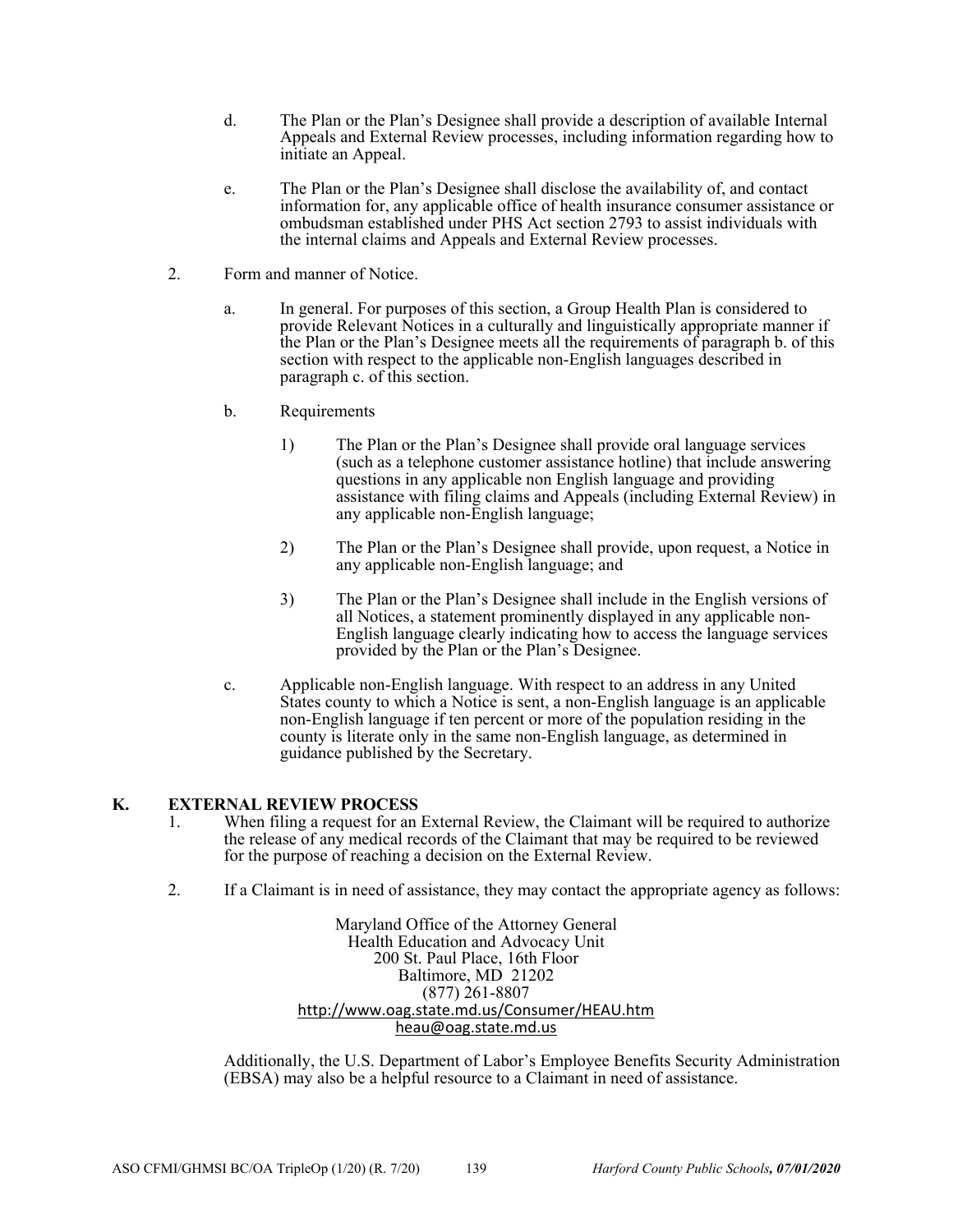EBSA may be contacted at: 1-866-444-EBSA (3272) or www.askebsa.dol.gov.

- 3. Scope
	- a. In general. Subject to the suspension provision in paragraph b. of this section and except to the extent provided otherwise by the Secretary in guidance, the External Review process established pursuant to this paragraph K. applies to any Adverse Benefit Determination or Final Internal Adverse Benefit Determination, except that a denial, reduction, termination, or a failure to provide payment for a benefit based on a determination that a Claimant fails to meet the requirements for eligibility under the terms of a Group Health Plan is not eligible for the External Review process under this paragraph K.
	- b. Suspension of general rule. Unless or until this suspension is revoked in guidance by the Secretary, with respect to claims for which External Review has not been initiated before September 20, 2011, the External Review process established pursuant to this paragraph K. applies only to:
		- 1) An Adverse Benefit Determination (including a Final Internal Adverse Benefit Determination) by the Plan or the Plan's Designee that involves medical judgment (including, but not limited to, those based on the Plan's or the Plan Designee's requirements for Medical Necessity, appropriateness, health care setting, level of care, or effectiveness of a Covered Service; or its determination that a treatment is Experimental/ Investigational), as determined by the External Reviewer; and
		- 2) A Rescission of coverage (whether or not the Rescission has any effect on any particular benefit at that time).
- 4. Standard External Review for self-insured group health Plans

This section sets forth procedures for standard External Review for self-insured Group Health Plans. Standard External Review is External Review that is not considered expedited (as described in paragraph 5 of this section).

- a. Request for External Review. The Group Health Plan allows a Claimant to file a request for an External Review with the Plan or the Plan's Designee if the request is filed within four months after the date of receipt of a Notice of an Adverse Benefit Determination or Final Internal Adverse Benefit Determination. If there is no corresponding date four months after the date of receipt of such a Notice, then the request must be filed by the first day of the fifth month following the receipt of the Notice. For example, if the date of receipt of the Notice is October 30, because there is no February 30, the request must be filed by March 1. If the last filing date would fall on a Saturday, Sunday, or Federal holiday, the last filing date is extended to the next day that is not a Saturday, Sunday, or Federal holiday.
- b. Preliminary review. Within five business days following the date of receipt of the External Review request, the Group Health Plan or the Plan's Designee shall complete a preliminary review of the request to determine whether:
	- 1) The Claimant is or was covered under the Plan at the time the health care item or service was requested or, in the case of a retrospective review, was covered under the Plan at the time the health care item or service was provided;
	- 2) The Adverse Benefit Determination or the final Adverse Benefit Determination does not relate to the Claimant's failure to meet the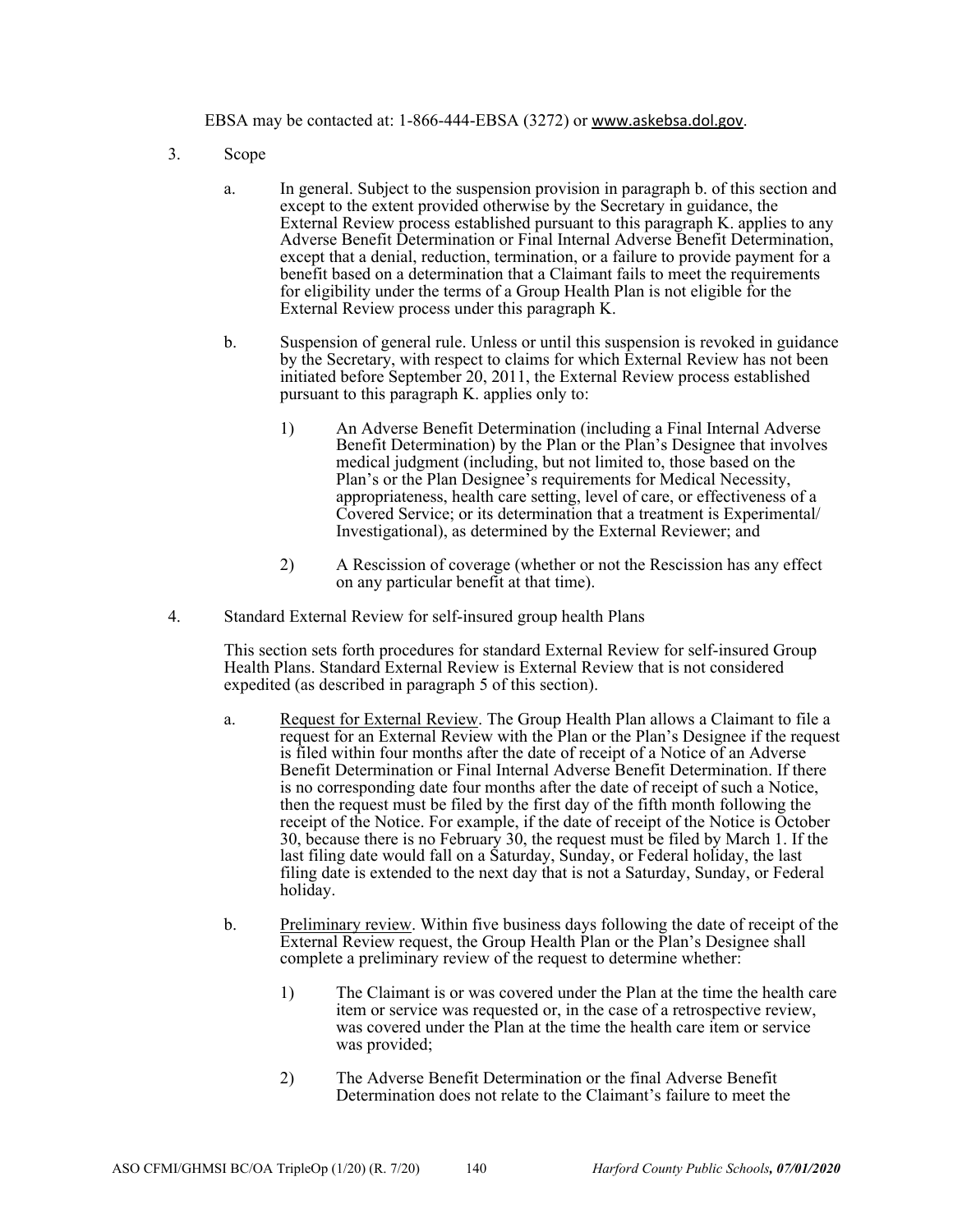requirements for eligibility under the terms of the Group Health Plan (e.g., worker classification or similar determination);

- 3) The Claimant has exhausted the Plan's Internal Appeal process unless the Claimant is not required to exhaust the Internal Appeals process as described under paragraph E.3; and
- 4) The Claimant has provided all the information and forms required to process an External Review.

Within one business day after completion of the preliminary review, the Plan or the Plan's Designee shall issue a Notification in writing to the Claimant. If the request is complete but not eligible for External Review, such Notification shall include the reasons for its ineligibility and contact information for the Employee Benefits Security Administration (toll-free number 866-444-EBSA (3272)). If the request is not complete, such Notification shall describe the information or materials needed to make the request complete and the Plan or the Plan's Designee shall allow a Claimant to perfect the request for External Review within the fourmonth filing period or within the 48-hour period following the receipt of the Notification, whichever is later.

c. Referral to Independent Review Organization. The Group Health Plan shall assign an Independent Review Organization (IRO) that is accredited by URAC or by a similar nationally-recognized accrediting organization to conduct the External Review. Moreover, the Plan or the Plan's Designee shall take action against bias and to ensure independence. Accordingly, the Plan or the Plan's Designee shall contract with at least three IROs for assignments under the Plan and rotate claims assignments among them (or incorporate other independent unbiased methods for selection of IROs, such as random selection). In addition, the IRO may not be eligible for any financial incentives based on the likelihood that the IRO will support the denial of benefits.

The contract between the Plan or the Plan's designee and an IRO, shall include the following:

- 1) The assigned IRO will utilize legal experts where appropriate to make coverage determinations under the Plan.
- 2) The assigned IRO will timely notify the Claimant in writing of the request's eligibility and acceptance for External Review. This Notice will include a statement that the Claimant may submit in writing to the assigned IRO within ten business days following the date of receipt of the Notice additional information that the IRO must consider when conducting the External Review. The IRO is not required to, but may, accept and consider additional information submitted after ten business days.
- 3) Within five business days after the date of assignment of the IRO, the Plan or the Plan's Designee shall provide to the assigned IRO the documents and any information considered in making the Adverse Benefit Determination or Final Internal Adverse Benefit Determination. Failure by the Plan or the Plan's Designee to timely provide the documents and information will not delay the conduct of the External Review. If the Plan or the Plan's Designee fails to timely provide the documents and information, the assigned IRO may terminate the External Review and make a decision to reverse the Adverse Benefit Determination or Final Internal Adverse Benefit Determination. Within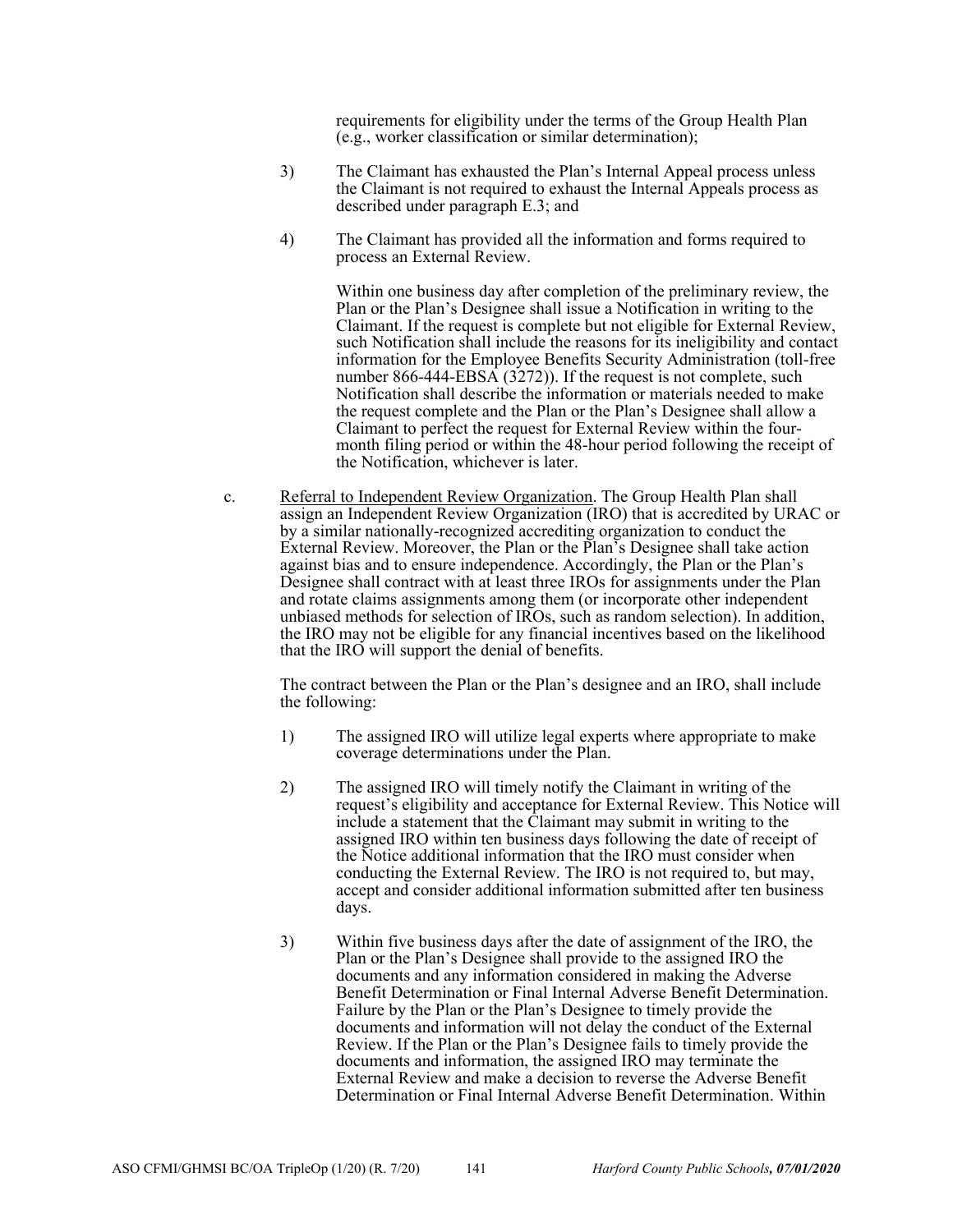one business day after making the decision, the IRO shall notify the Claimant and the Plan or the Plan's Designee.

- 4) Upon receipt of any information submitted by the Claimant, the assigned IRO shall within one business day forward the information to the Plan or the Plan's Designee. Upon receipt of any such information, the Plan or the Plan's Designee may reconsider its Adverse Benefit Determination or Final Internal Adverse Benefit Determination that is the subject of the External Review. Reconsideration by the Plan or the Plan's Designee shall not delay the External Review. The External Review may be terminated as a result of the reconsideration only if the Plan or the Plan's Designee decides, upon completion of its reconsideration, to reverse its Adverse Benefit Determination or Final Internal Adverse Benefit Determination and provide coverage or payment. Within one business day after making such a decision, the Plan or the Plan's Designee shall provide written Notice of its decision to the Claimant and the assigned IRO. The assigned IRO shall terminate the External Review upon receipt of the Notice from the Plan or the Plan's Designee.
- 5) The IRO will review all of the information and documents timely received. In reaching a decision, the assigned IRO will review the claim de novo and not be bound by any decisions or conclusions reached during the Plan's or the Plan Designee's internal claims and Appeals process applicable under paragraph E. of this section. In addition to the documents and information provided, the assigned IRO, to the extent the information or documents are available and the IRO considers them appropriate, will consider the following in reaching a decision:
	- (a) The Claimant's medical records;
	- (b) The attending health care professional's recommendation;
	- (c) Reports from appropriate health care professionals and other documents submitted by the Plan or the Plan's Designee, Claimant, or the Claimant's treating provider;
	- (d) The terms of the Claimant's Plan to ensure that the IRO's decision is not contrary to the terms of the Plan, unless the terms are inconsistent with applicable law;
	- (e) Appropriate practice guidelines, which must include applicable evidence-based standards and may include any other practice guidelines developed by the Federal government, national or professional medical societies, boards, and associations;
	- (f) Any applicable clinical review criteria developed and used by the Plan or the Plan's Designee, unless the criteria are inconsistent with the terms of the Plan or with applicable law; and
	- (g) The opinion of the IRO's clinical reviewer or reviewers after considering the information described in this Notice to the extent the information or documents are available and the clinical reviewer or reviewers consider appropriate.
- 6) The assigned IRO shall provide written Notice of the final External Review decision within 45 days after the IRO receives the request for the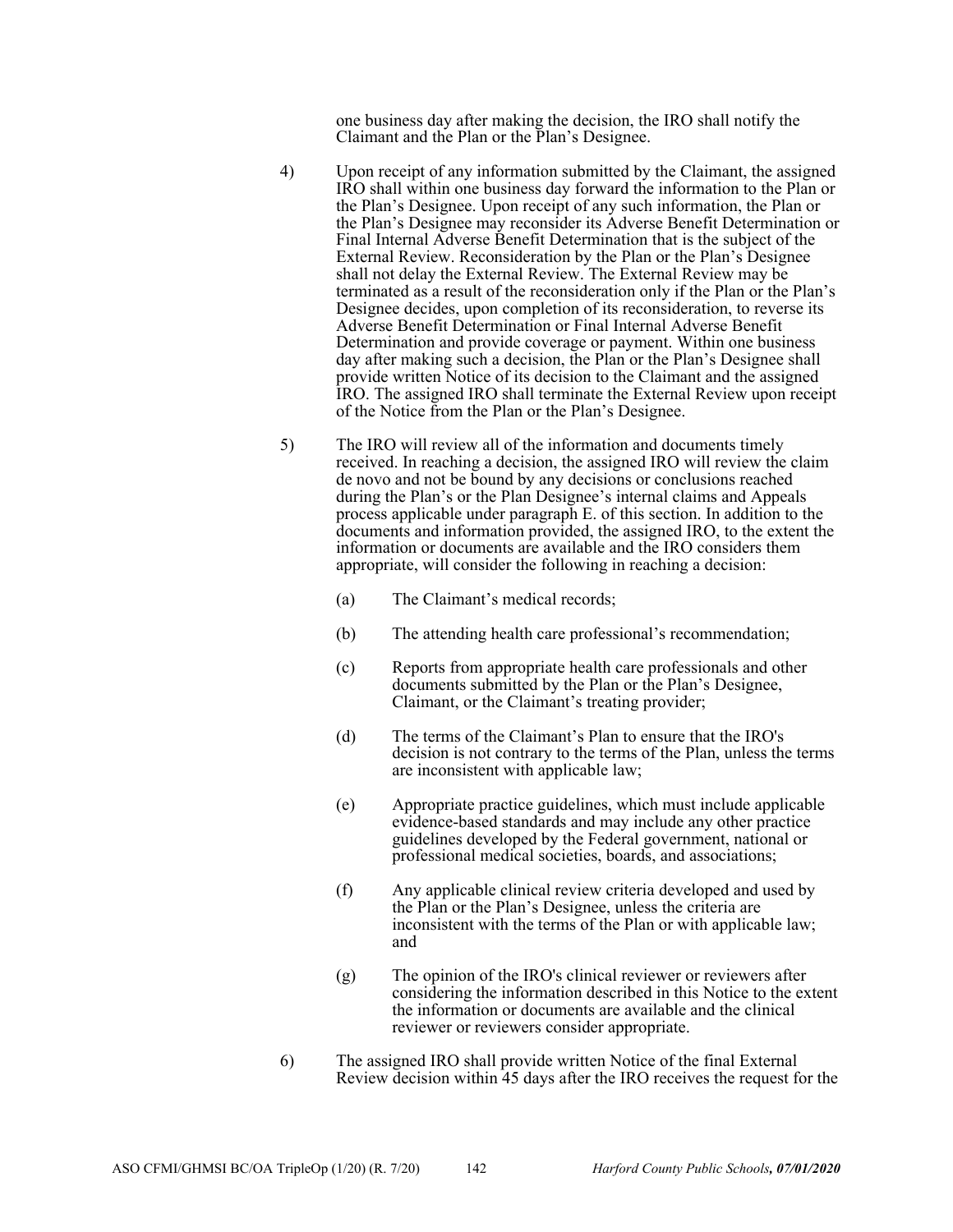External Review. The IRO shall deliver the Notice of final External Review decision to the Claimant and the Plan or the Plan's Designee.

- 7) The assigned IRO's decision Notice will contain:
	- (a) A general description of the reason for the request for External Review, including information sufficient to identify the claim (including the date or dates of service, the Health Care Provider, the claim amount (if applicable), the diagnosis code and its corresponding meaning, the treatment code and its corresponding meaning, and the reason for the previous denial);
	- (b) The date the IRO received the assignment to conduct the External Review and the date of the IRO decision;
	- (c) References to the evidence or documentation, including the specific coverage provisions and evidence-based standards, considered in reaching its decision;
	- (d) A discussion of the principal reason or reasons for its decision, including the rationale for its decision and any evidence-based standards that were relied on in making its decision;
	- (e) A statement that the determination is binding except to the extent that other remedies may be available under state or federal law to either the Group Health Plan or to the Claimant;
	- (f) A statement that judicial review may be available to the Claimant; and
	- (g) Current contact information, including phone number, for any applicable office of health insurance consumer assistance or ombudsman established under PHS Act section 2793.
- 8) After a final External Review decision, the IRO shall maintain records of all claims and Notices associated with the External Review process for six years. An IRO shall make such records available for examination by the Claimant, Plan, or state or federal oversight agency upon request, except where such disclosure would violate state or federal privacy laws.
- d. Reversal of Plan's decision. Upon receipt of a Notice of a final External Review decision reversing the Adverse Benefit Determination or Final Internal Adverse Benefit Determination, the Plan or the Plan's Designee shall immediately provide coverage or payment (including immediately authorizing or immediately paying benefits) for the claim.
- 5. Expedited External Review for self-insured Group Health Plans
	- a. Request for expedited External Review. The Group Health Plan shall allow a Claimant to make a request for an expedited External Review with the Plan or the Plan's Designee at the time the Claimant receives:
		- 1) An Adverse Benefit Determination if the Adverse Benefit Determination involves a medical condition of the Claimant for which the timeframe for completion of an expedited Internal Appeal under paragraph E.2.a would seriously jeopardize the life or health of the Claimant or would jeopardize the Claimant's ability to regain maximum function and the Claimant has filed a request for an expedited Internal Appeal;